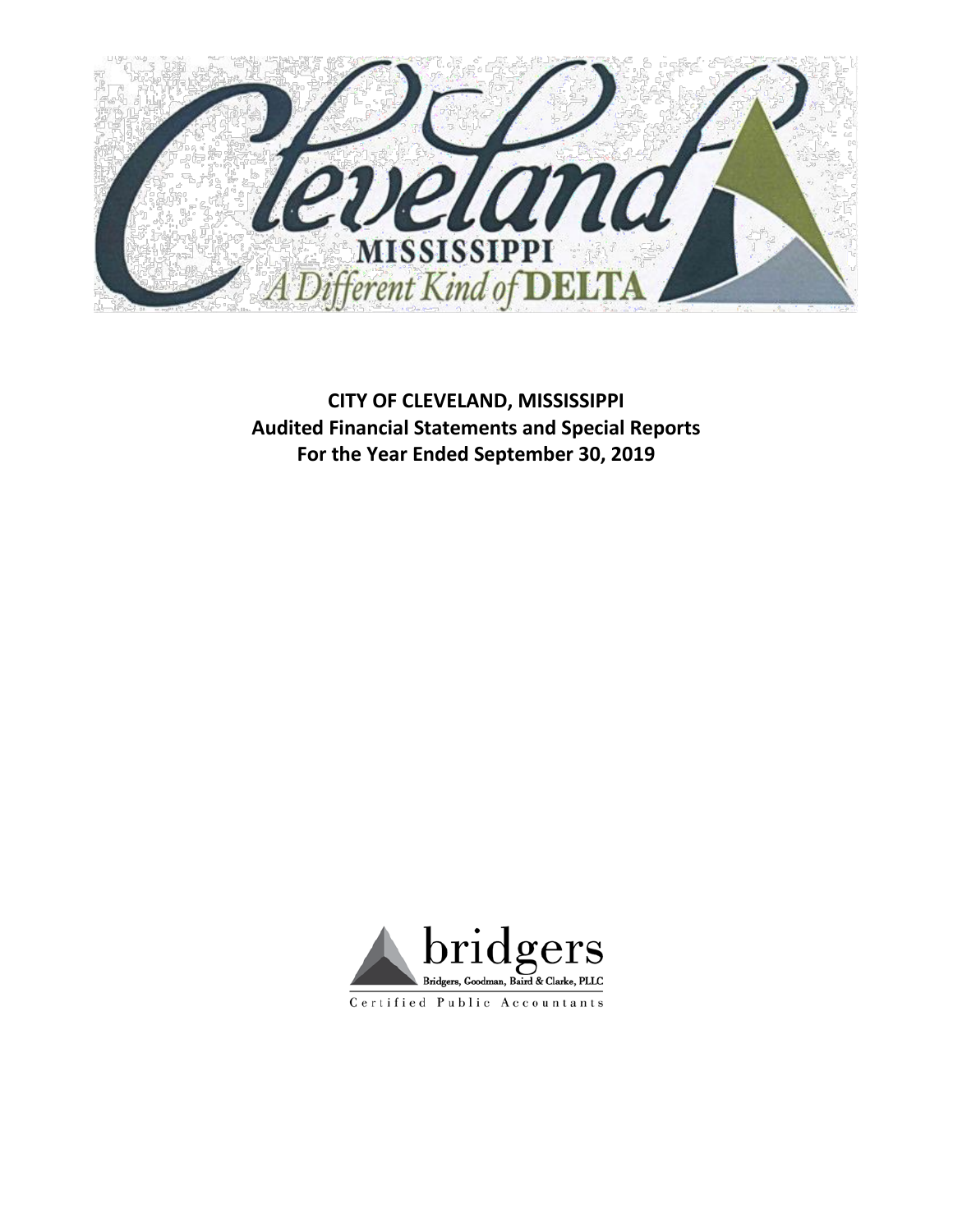# **CITY OF CLEVELAND, MISSISSIPPI**

# **TABLE OF CONTENTS**

| Reconciliation of the Balance Sheet of Governmental Funds to the Statement of Net Position  20                                                                                         |  |
|----------------------------------------------------------------------------------------------------------------------------------------------------------------------------------------|--|
| Statement of Revenues, Expenditures and Changes in Fund Balances - Governmental Funds 21<br>Reconciliation of the Statement of Revenues, Expenditures, and Changes in Fund Balances of |  |
|                                                                                                                                                                                        |  |
| Statement of Revenues, Expenses and Changes in Net Position - Proprietary Funds  25                                                                                                    |  |
|                                                                                                                                                                                        |  |
|                                                                                                                                                                                        |  |
|                                                                                                                                                                                        |  |
|                                                                                                                                                                                        |  |
|                                                                                                                                                                                        |  |
| Budgetary Comparison Schedule - Economic Development and Tourism Fund51                                                                                                                |  |
|                                                                                                                                                                                        |  |
|                                                                                                                                                                                        |  |
|                                                                                                                                                                                        |  |
|                                                                                                                                                                                        |  |
|                                                                                                                                                                                        |  |
|                                                                                                                                                                                        |  |
|                                                                                                                                                                                        |  |
|                                                                                                                                                                                        |  |
|                                                                                                                                                                                        |  |
|                                                                                                                                                                                        |  |
|                                                                                                                                                                                        |  |
|                                                                                                                                                                                        |  |
|                                                                                                                                                                                        |  |
|                                                                                                                                                                                        |  |
|                                                                                                                                                                                        |  |
|                                                                                                                                                                                        |  |
| Independent Auditor's Report on Internal Control over Financial Reporting and on Compliance and<br>Other Matters Based on an Audit of the Financial Statements Performed in Accordance |  |
|                                                                                                                                                                                        |  |
| Independent Auditor's Report on Compliance with State Laws and Regulations  73                                                                                                         |  |
|                                                                                                                                                                                        |  |
|                                                                                                                                                                                        |  |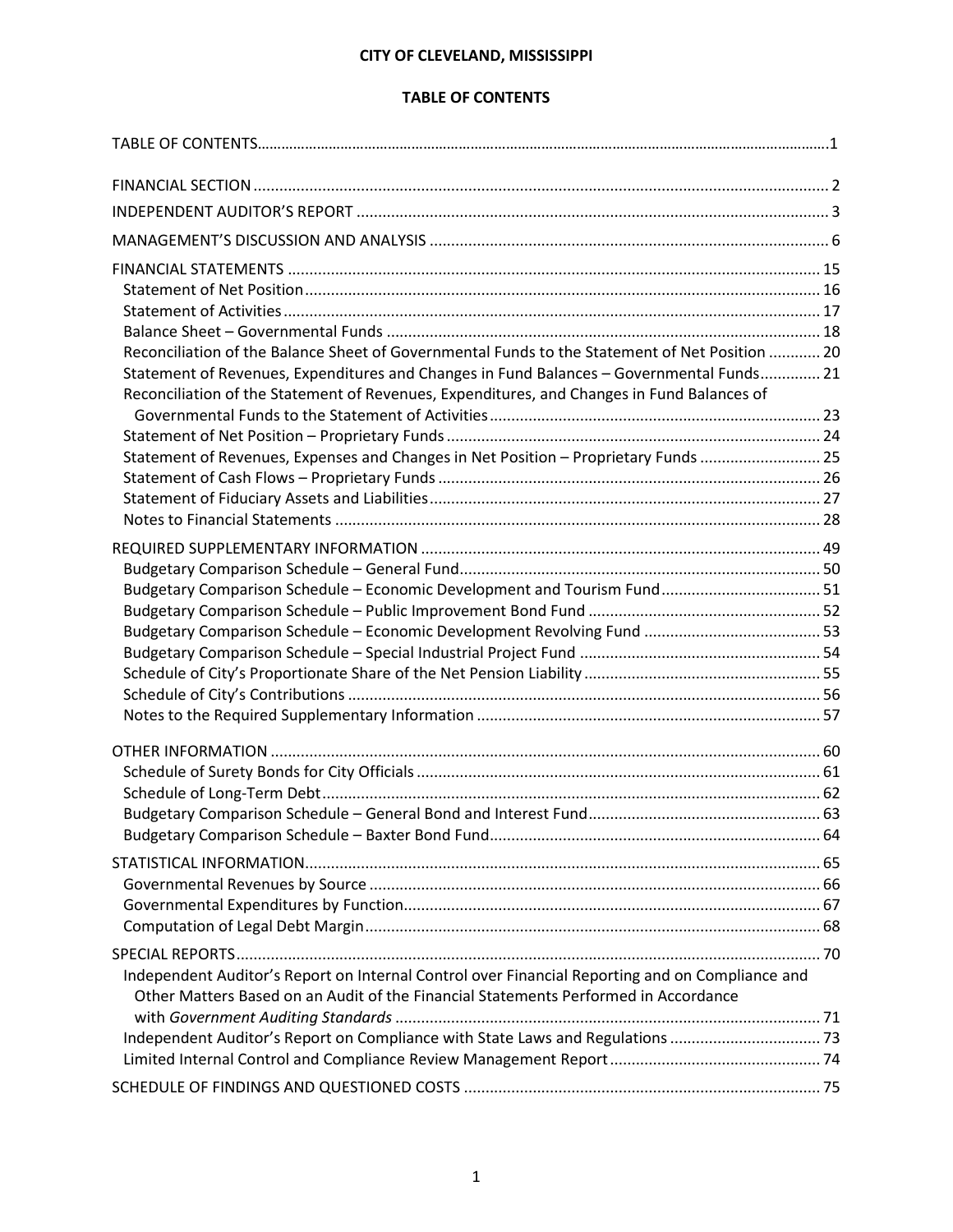**CITY OF CLEVELAND**

# **FINANCIAL SECTION**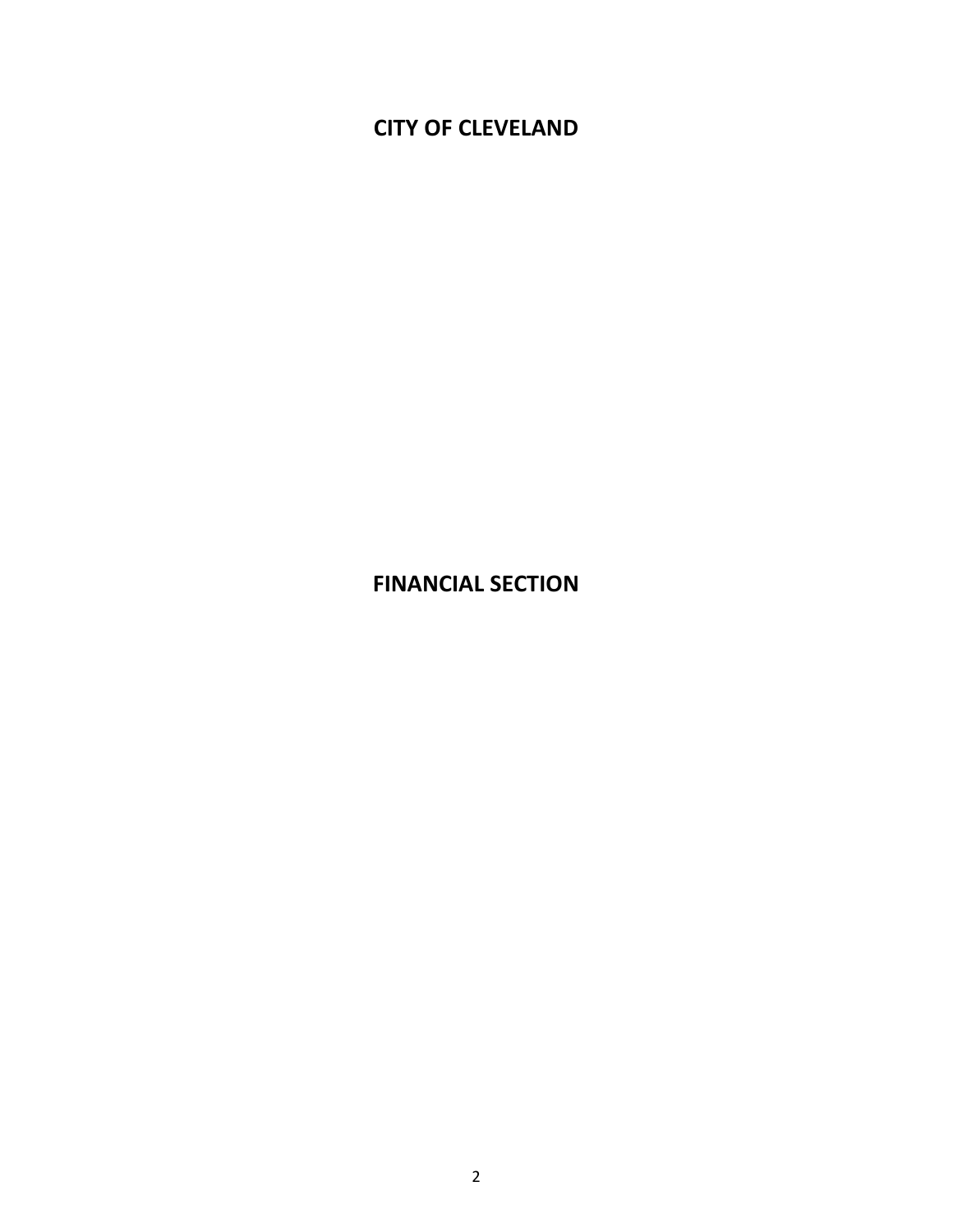

**DAVID I. BRIDGERS, JR., CPA MEMBERS OF WILLIAM F. BAIRD, CPA VICKSBURG, MISSISSIPPI 39180**<br>FUGENE S. CLARKE. IV. CPA

**FAX: (601) 636-1417**

**L. KARL GOODMAN, CPA, MBA 3528 MANOR DRIVE MISSISSIPPI SOCIETY OF CPAs EQUERNMENT AUDIT QUALITY CENTER DAVID E. CLARKE, CPA PHONE: (601) 636-1416 PRIVATE COMPANIES PRACTICE SECTION**

#### **INDEPENDENT AUDITORS' REPORT**

Honorable Mayor and Board of Aldermen City of Cleveland Cleveland, Mississippi

#### **Report on the Financial Statements**

We have audited the accompanying financial statements of the governmental activities, the business-type activities, each major fund, and the aggregate remaining fund information of the City of Cleveland, Mississippi, (the City) as of and for the year ended September 30, 2019, and the related notes to the financial statements, which collectively comprise the City's basic financial statements as listed in the table of contents.

#### *Management's Responsibility for the Financial Statements*

Management is responsible for the preparation and fair presentation of these financial statements in accordance with accounting principles generally accepted in the United States of America; this includes the design, implementation, and maintenance of internal control relevant to the preparation and fair presentation of financial statements that are free from material misstatement, whether due to fraud or error.

#### *Auditor's Responsibility*

Our responsibility is to express opinions on these financial statements based on our audit. We conducted our audit in accordance with auditing standards generally accepted in the United States of America and the standards applicable to financial audits contained in *Government Auditing Standards,* issued by the Comptroller General of the United States. Those standards require that we plan and perform the audit to obtain reasonable assurance about whether the financial statements are free from material misstatement.

An audit involves performing procedures to obtain audit evidence about the amounts and disclosures in the financial statements. The procedures selected depend on the auditor's judgement, including the assessment of the risks of material misstatement of the financial statements, whether due to fraud or error. In making those risk assessments, the auditor considers internal control relevant to the entity's preparation and fair presentation of the financial statements in order to design audit procedures that are appropriate in the circumstances, but not for the purpose of expressing an opinion on the effectiveness of the entity's internal control. Accordingly, we express no opinion. An audit also includes evaluating the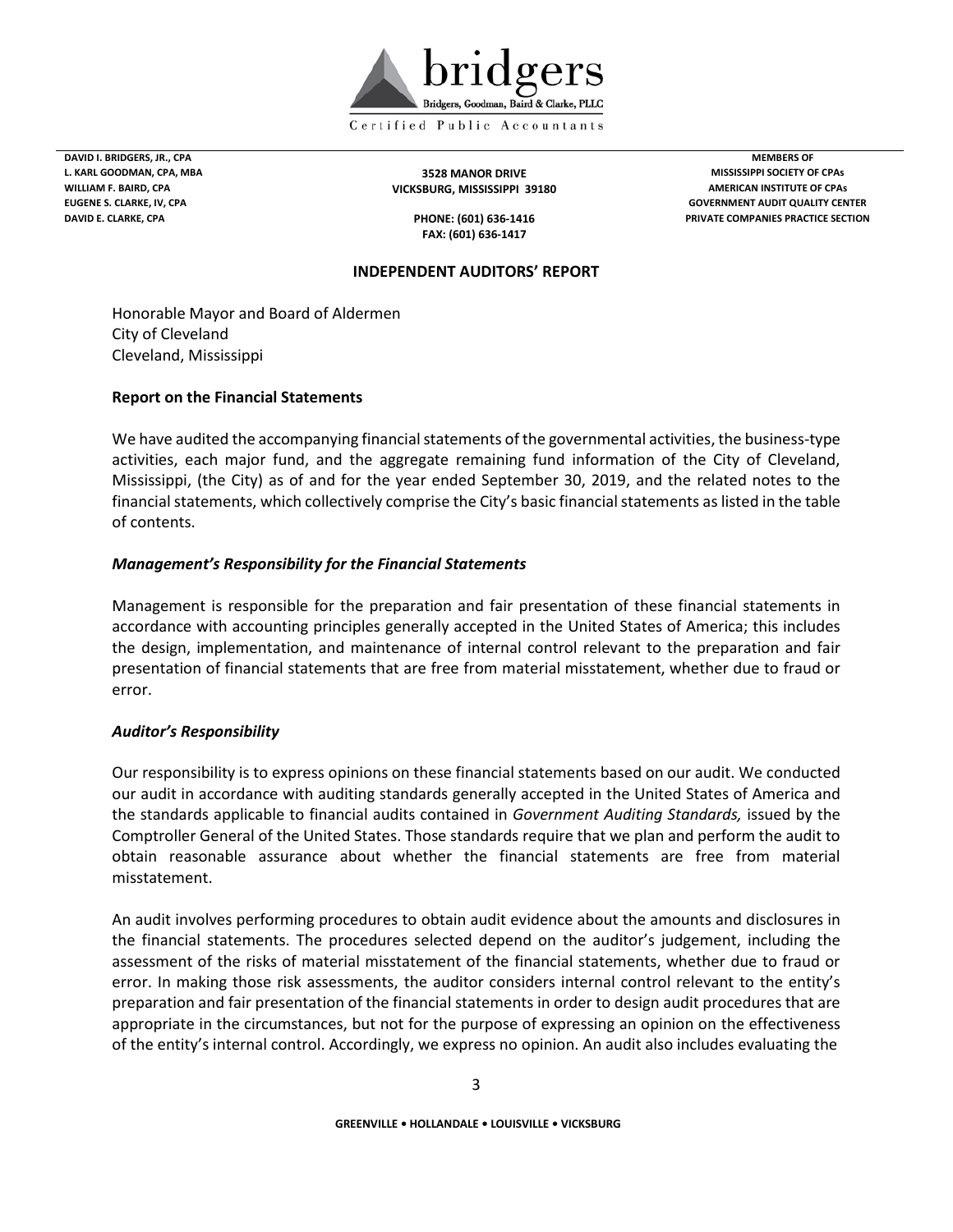appropriateness of accounting policies used and the reasonableness of significant accounting estimates made by management, as well as evaluating the overall presentation of the financial statements.

We believe that the audit evidence we have obtained is sufficient and appropriate to provide a basis of our audit opinions.

## **Opinions**

In our opinion, the financial statements referred to above present fairly, in all material respects, the respective financial position of the governmental activities, the business-type activities, each major fund, and the aggregate remaining fund information of the City of Cleveland, Mississippi, as of September 30, 2019, and the respective changes in financial position, and, where applicable, cash flows thereof for the year then ended in accordance with accounting principles generally accepted in the United States of America.

#### **Other Matters**

#### *Required Supplementary Information*

Accounting principles generally accepted in the United States of America require that the Management's Discussion and Analysis, Budgetary Comparison Schedules and corresponding notes, the Schedule of the City's Proportionate Share of the Net Pension Liability, and the Schedule of the City's Contributions be presented to supplement the basic financial statements. Such information, although not a part of the basic financial statements, is required by the Governmental Accounting Standards Board who considers it to be an essential part of financial reporting for placing the basic financial statements in an appropriate operational, economic, or historical context. We have applied certain limited procedures to the required supplementary information in accordance with auditing standards generally accepted in the United States of America, which consisted of inquires of management about the methods of preparing the information and comparing the information for consistency with management's responses to our inquiries, the basic financial statements, and other knowledge we obtained during our audit of the basic financial statements. We do not express an opinion or provide any assurance on the information because the limited procedures do not provide us with sufficient evidence to express an opinion or provide any assurance.

#### *Other Information*

The accompanying schedules in the other information section on pages 60 through 64, as listed in the table of contents have not been subjected to the auditing procedures applied in the audit of the basic financial statements, and accordingly, we do not express an opinion or provide any assurance on them.

The schedules in the statistical section on pages 65 through 68 as listed in the table of contents, have not been subjected to the auditing procedures applied in the audit of the basic financial statements, and accordingly, we do not express an opinion or provide any assurance on them.

## **Other Reporting Required by** *Government Auditing Standards*

In accordance with *Government Auditing Standards,* we have also issued our report dated June 24, 2020, our consideration of the City of Cleveland, Mississippi's internal control over financial reporting and on our tests of its compliance with certain provisions of laws, regulations, contracts, and grant agreements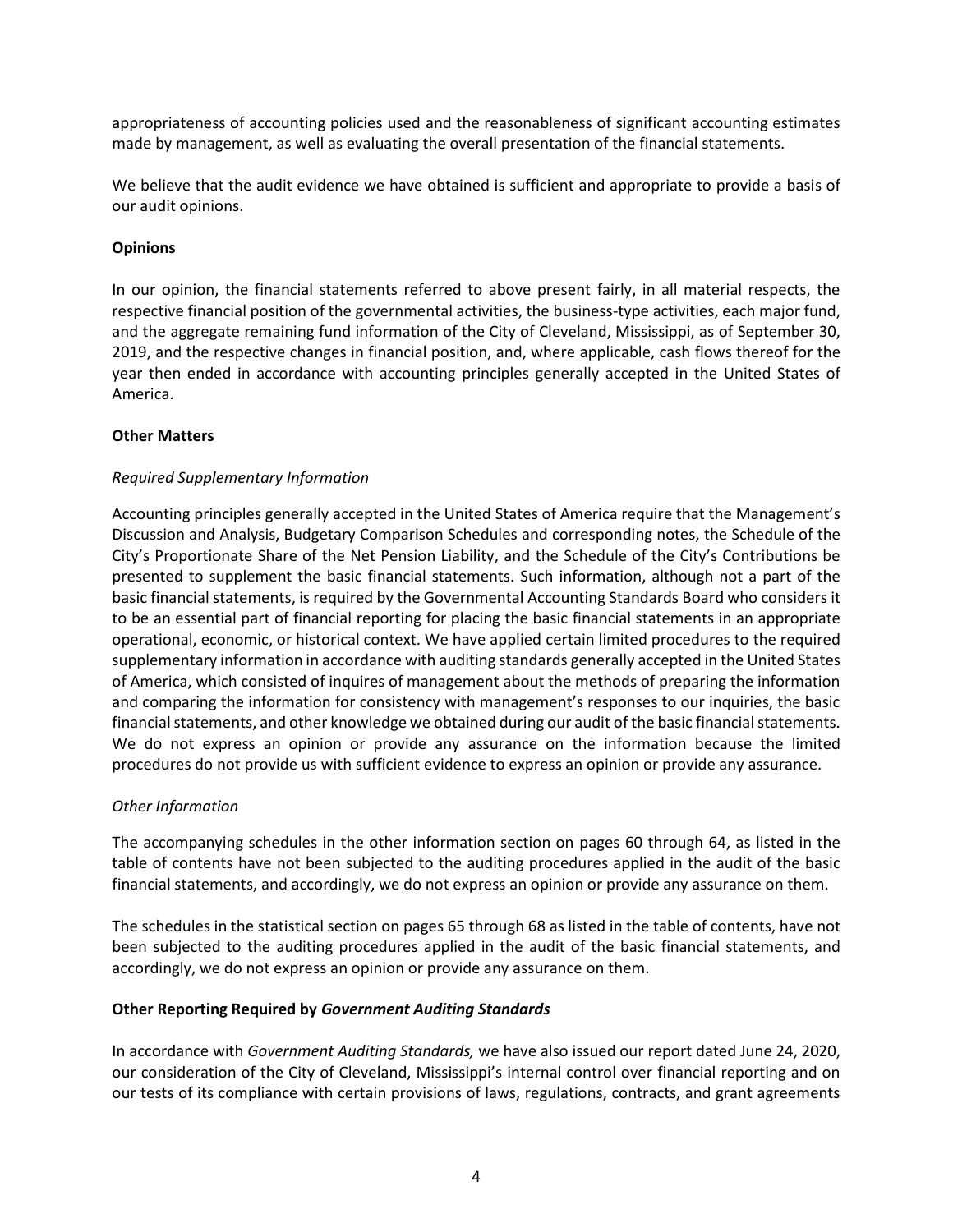and other matters. The purpose of that report is solely to describe the scope of our testing of internal control over financial reporting and compliance and the results of that testing, and not to provide an opinion on the effectiveness of the City of Cleveland, Mississippi's internal control over financial reporting or on compliance. That report is an integral part of an audit performed in accordance with *Governmental Auditing Standards* in considering the City of Cleveland, Mississippi's internal control over financial reporting and compliance.

Bridgers, Goodman, Baird & Clarke, PLLC

Bridgers, Goodman, Baird & Clarke, PLLC Certified Public Accountants Vicksburg, Mississippi

June 24, 2020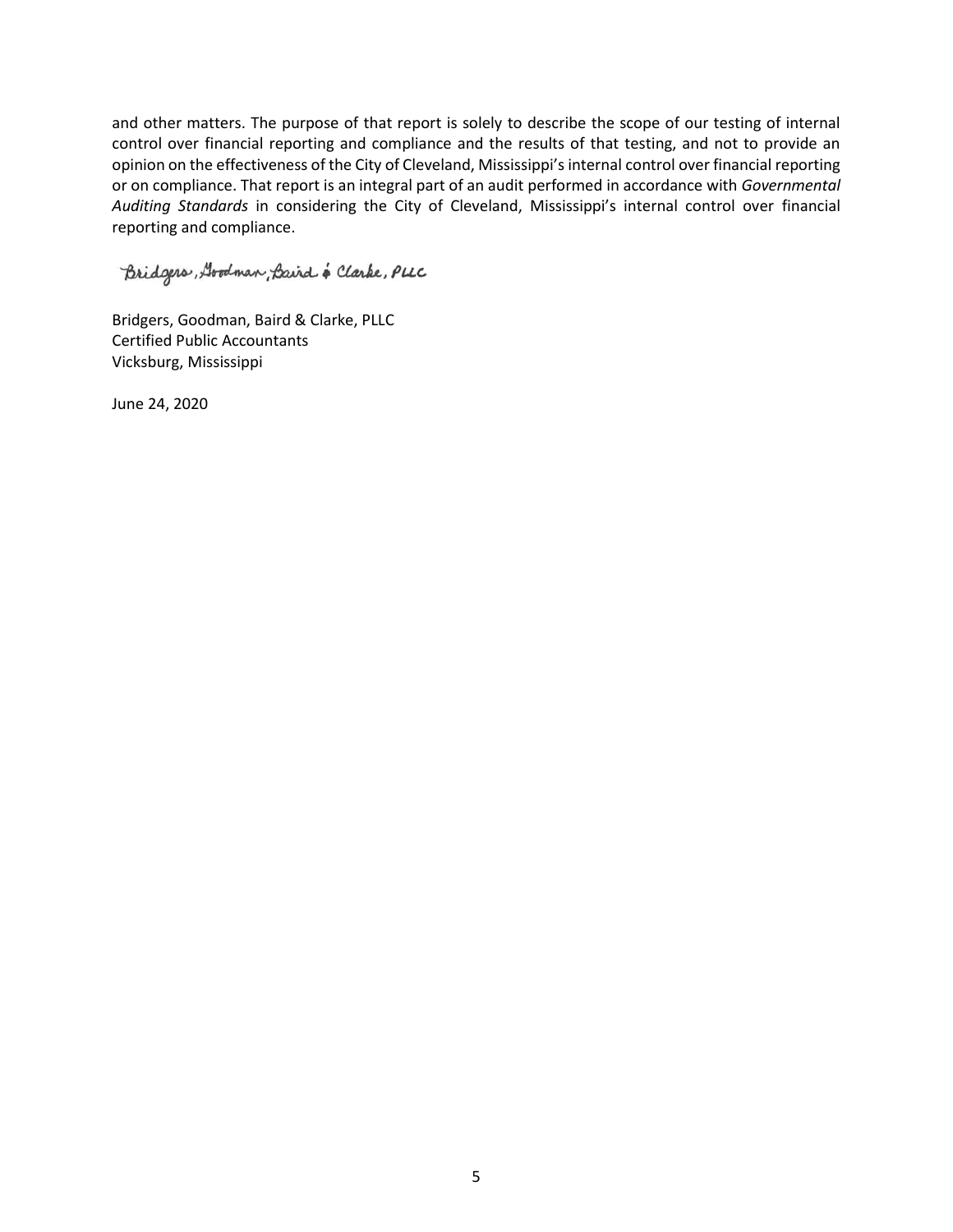**CITY OF CLEVELAND, MISSISSIPPI**

**MANAGEMENT'S DISCUSSION AND ANALYSIS**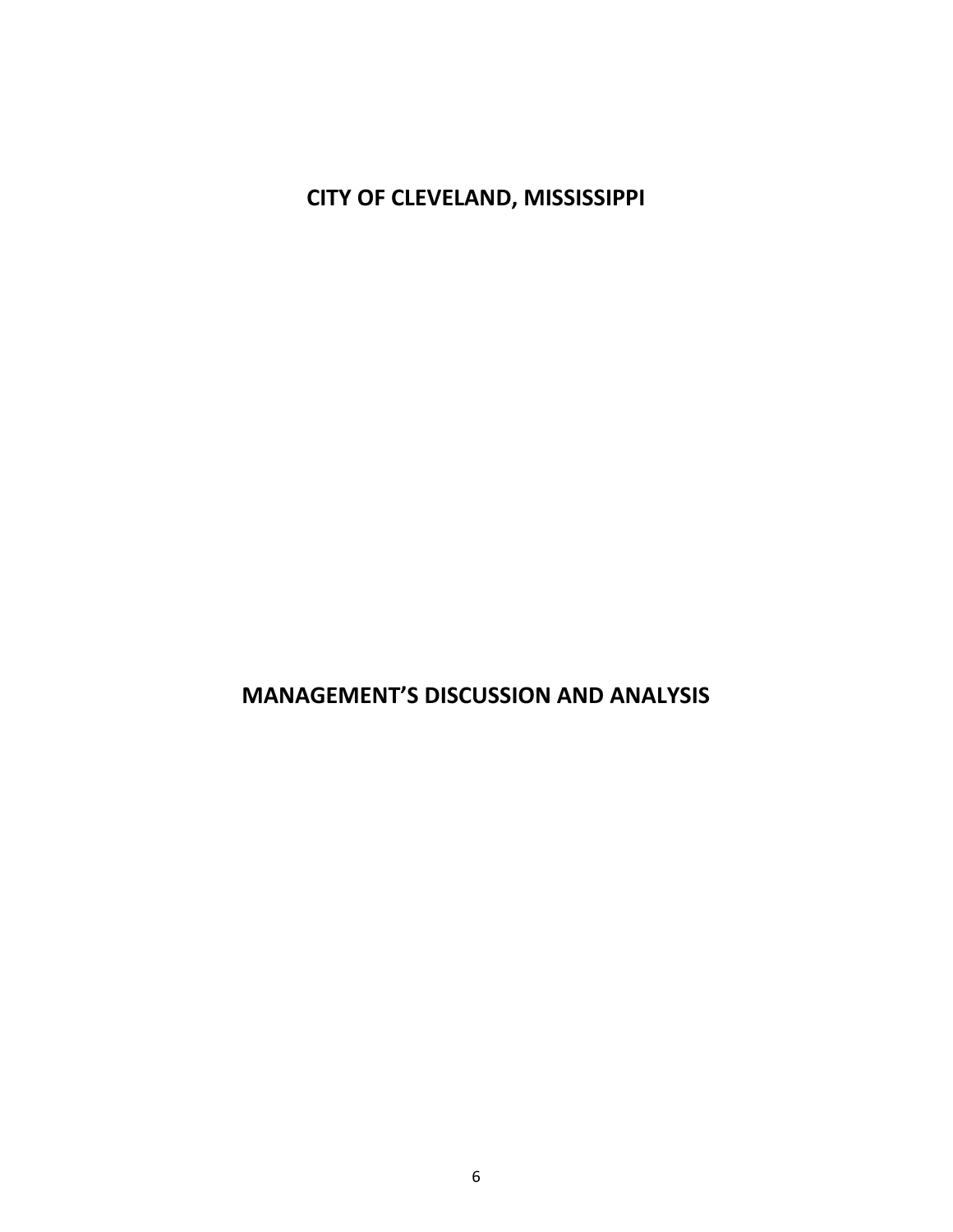Our discussion and analysis of the City of Cleveland's (the City) financial performance provides an overview of the City's financial activities for the fiscal year ended September 30, 2019. Readers should also review the basic financial statements and disclosures to enhance their understanding of the City's financial performance.

## **FINANCIAL HIGHLIGHTS**

- The assets and deferred outflows of resources of the City exceeded its liabilities and deferred inflows of resources at the close of fiscal year 2019 by \$26,534,869 (net position), this amount represents a decrease of \$14,419, including a prior period adjustment of \$11,354, from fiscal year 2018. Of this amount the unrestricted net position showed a deficit balance of (\$10,875,262).
- Total assets increased \$1,913,213 from 2018.
- Total liabilities increased \$1,226,348 from 2018.
- The City had \$18,780,868 in total revenues. Property tax revenues account for \$4,803,213 or 25 percent of total revenues. Sales and tourism taxes account for \$4,774,414 or 25 percent of total revenues. Charges for services account for \$5,108,665 or 26 percent of total revenues. The remainder of revenue is from federal and state grants, franchise taxes, and other sources and accounts for \$4,788,868 or 24 percent of total revenues.
- The City had \$19,500,933 in total expenses which represents an increase of \$857,718 or 4 percent over the prior fiscal year. Expenses of \$6,056,587 were offset by grants and charges for services. General revenues of \$13,418,573 were not adequate to provide for the remainder of the expenses.

#### **OVERVIEW OF THE FINANCIAL STATEMENTS**

This discussion and analysis is intended to serve as an introduction to the City of Cleveland, Mississippi's basic financial statements which are comprised of four components: 1) government-wide financial statements, 2) fund financial statements, 3) notes to the financial statements, and 4) required supplementary information in addition to the basic financial statements themselves.

**Figure 1: Required Components of the City's Annual Report –** This figure shows how required parts of this annual report are arranged and relate to one another.

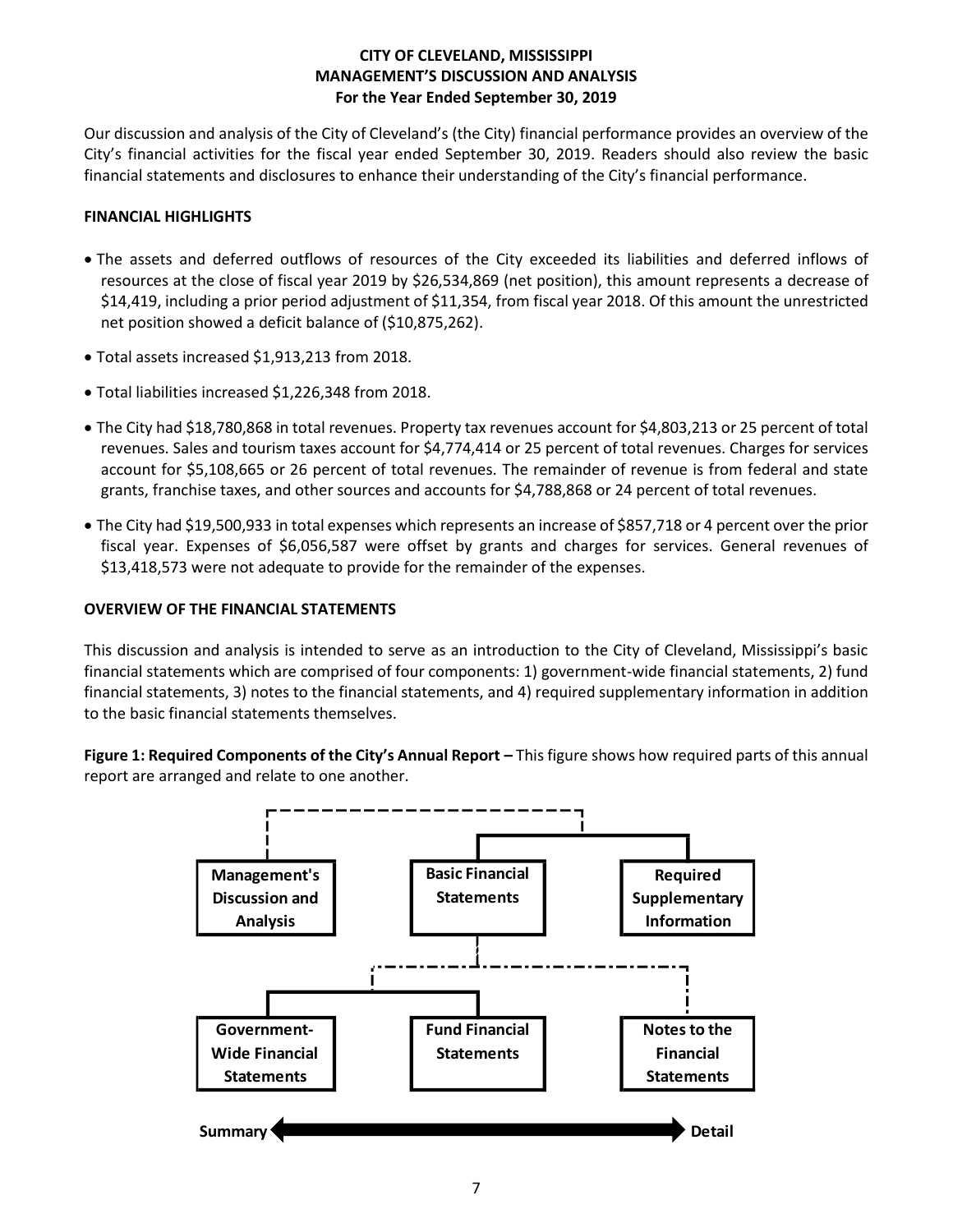**Figure 2: Major Features of the City's Government-Wide and Fund Financial Statements –** This figure summarizes the major features of the City's financial statements, including the portion of the City's government they cover and the types of information they contain. The remainder of this section of Management's Discussion and Analysis explains the structure and content of each of the statements.

|                                                                                                                 |                                                                                                                                     | <b>Fund Financial Statements</b>                                                                                                                                                                                |                                                                                                                                             |                                                                                                           |  |  |  |  |
|-----------------------------------------------------------------------------------------------------------------|-------------------------------------------------------------------------------------------------------------------------------------|-----------------------------------------------------------------------------------------------------------------------------------------------------------------------------------------------------------------|---------------------------------------------------------------------------------------------------------------------------------------------|-----------------------------------------------------------------------------------------------------------|--|--|--|--|
|                                                                                                                 | Government-Wide<br><b>Financial Statements</b>                                                                                      | <b>Governmental Funds</b>                                                                                                                                                                                       | <b>Proprietary Funds</b>                                                                                                                    | <b>Fiduciary Funds</b>                                                                                    |  |  |  |  |
| <b>Scope</b>                                                                                                    | <b>Entire City</b><br>government (except<br>fiduciary funds)                                                                        | All activities of the<br>City that are not<br>business-type or<br>fiduciary in nature                                                                                                                           | Activities of the<br>City that operate<br>similar to private<br>businesses                                                                  | The City is the<br>trustee or agent<br>for someone<br>else's resources                                    |  |  |  |  |
| <b>Required</b><br><b>Financial</b><br><b>Statements</b>                                                        | • Statement of Net<br>Position<br>• Statement of<br>Activities                                                                      | • Balance Sheet<br>• Statement of<br>Revenues,<br>Expenditures and<br>Changes in Fund<br><b>Balance</b>                                                                                                         | • Statement of Net<br>Position<br>• Statement of<br>Revenues,<br>Expenses and<br>Changes in Net<br>Position<br>• Statement of<br>Cash Flows | • Statement of<br><b>Fiduciary Assets</b><br>and Liabilities                                              |  |  |  |  |
| <b>Accounting Basis</b><br>and<br><b>Measurement</b><br><b>Focus</b>                                            | Accrual accounting<br>and economic<br>resources focus                                                                               | Modified accrual<br>accounting and<br>current financial<br>resources focus                                                                                                                                      | Accrual accounting<br>and economic<br>resources focus                                                                                       | Accrual<br>accounting and<br>economic<br>resources focus                                                  |  |  |  |  |
| <b>Type of Asset,</b><br><b>Deferred</b><br>Outflow, Liability,<br>and Deferred<br><b>Inflow</b><br>information | All assets, deferred<br>outflows, liabilities,<br>and deferred inflows;<br>both financial and<br>capital and short and<br>long term | Only assets and<br>deferred outflows<br>expected to be used<br>up and liabilities and<br>deferred inflows that<br>come due during the<br>year or soon<br>thereafter; no capital<br>assets included              | All assets, deferred<br>outflows, liabilities,<br>and deferred<br>inflows both<br>financial and<br>capital, and short<br>and long term      | All assets,<br>deferred outflows,<br>liabilities, and<br>deferred inflows,<br>both short and<br>long term |  |  |  |  |
| Type of Inflow/<br><b>Outflow</b><br><b>Information</b>                                                         | All revenues and<br>expenses during the<br>year, regardless of<br>when cash is<br>received or paid                                  | Revenues for which<br>cash is received<br>during or soon after<br>the end of the year;<br>expenditures when<br>goods or services are<br>received and<br>payment is due<br>during the year or<br>soon thereafter | All revenues and<br>expenses during<br>the year, regardless<br>of when cash is<br>received or paid                                          | All revenues and<br>expenses during<br>the year<br>regardless of<br>when cash is<br>received or paid      |  |  |  |  |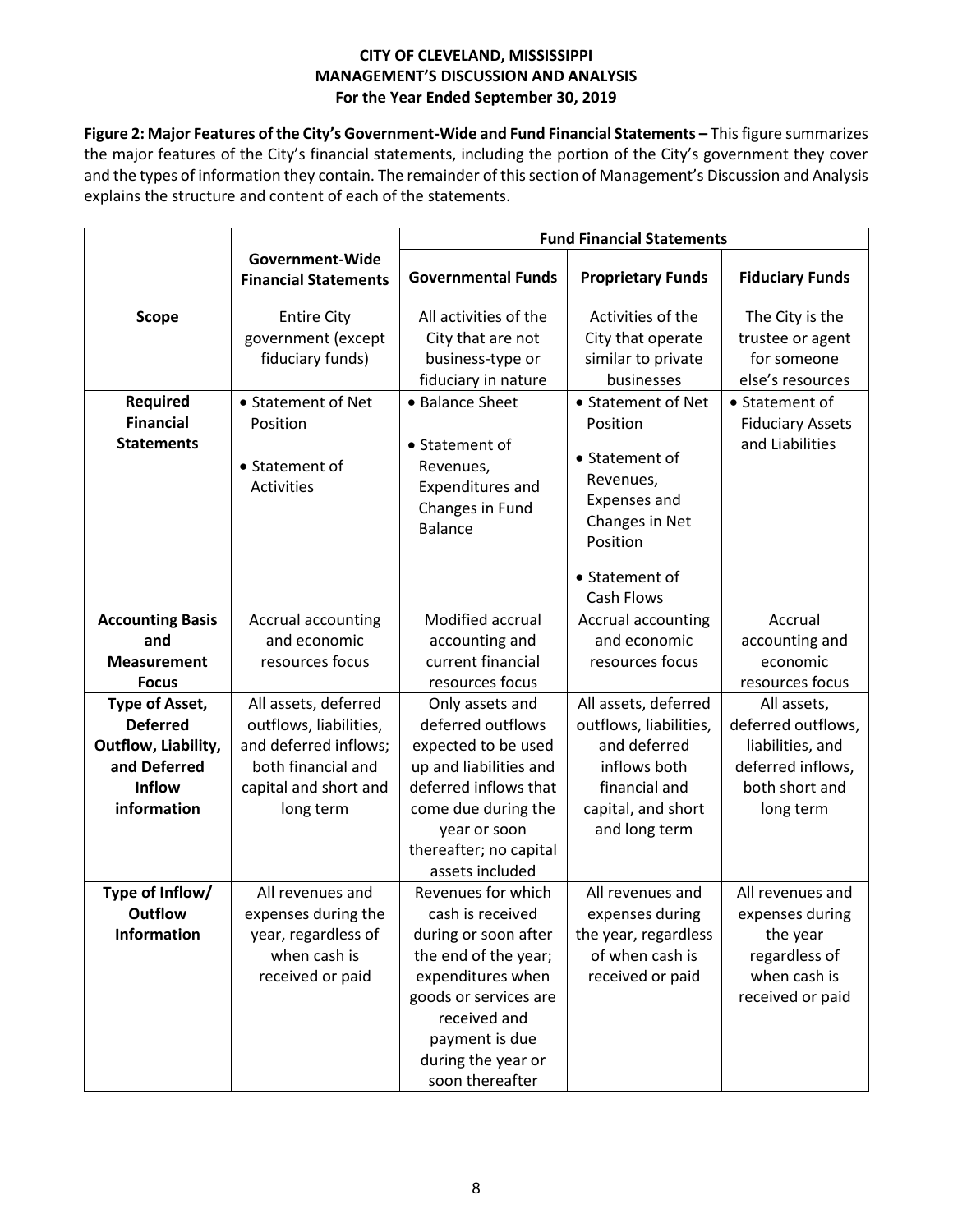**Government-wide Financial Statements.** The government-wide financial statements presented on pages 16 through 17 are designed to provide readers with a broad overview of the City's finances in a manner similar to a private-sector business.

The **Statement of Net Position** presents information on all of the City's assets, deferred outflows of resources, liabilities, and deferred inflows of resources, with the difference reported as net position. Over time, increases or decreases in net position may serve as a useful indicator of whether the financial position of the City of Cleveland, Mississippi is improving or deteriorating.

The **Statement of Activities** presents information showing the government's net position changes during the most recent fiscal year. All changes in net position are reported as soon as the underlying event giving rise to the change occurs, regardless of the timing of related cash flows. Thus, revenues and expenses are reported in this statement for some items that will only result in cash flows in future fiscal periods.

The government-wide financial statements distinguish functions of the City of Cleveland, Mississippi that are principally supported by taxes and intergovernmental revenues from other functions that are intended to recover all or a significant portion of their cost through user fees and charges (business-type activities).

The government activities of the City include general government, public safety, public works, highways and streets, health and sanitation, culture and recreation, economic development, interest and pension expense.

**Fund financial statements.** A fund is a grouping of related accounts that is used to maintain control over resources that have been segregated for specific activities or objectives. The City of Cleveland, like other state and local governments, uses fund accounting to ensure and demonstrate compliance with finance related legal requirements. All of the funds of the City can be divided into three categories: governmental funds, proprietary funds and fiduciary funds.

**Governmental funds** are used to account for essentially the same functions reported as governmental activities in the government-wide financial statements. However, unlike the government-wide financial statements, governmental fund financial statements focus on near-term inflows and outflows of expendable resources, as well as, on balances of expendable resources available at the end of the fiscal year. Such information may be useful in evaluating a government's near-term financing requirements.

Because the focus of governmental funds is narrower than that of the government-wide financial statements, it is useful to compare the information presented for governmental funds with similar information presented for governmental activities in the government-wide financial statements. By doing so, readers may better understand the long-term effect of the government's near-term financing decisions. Both the Governmental Fund Balance Sheet and the Governmental Fund Statement of Revenues, Expenditures, and Changes in Fund Balances provide a reconciliation to facilitate this comparison between governmental funds and governmental activities.

The City of Cleveland maintains 16 individual governmental funds. Information is presented separately in the Governmental Fund Balance Sheet and in the Governmental Fund Statement of Revenues, Expenditures, and Changes in Fund Balances for the General Fund, Economic Development and Tourism Fund, General Bond and Interest Fund, Baxter Bond Fund, Public Improvement Bond Fund, Economic Development Revolving Fund and Special Industrial Project Fund, all of which are considered to be major funds. All other funds are considered nonmajor and are presented in a single column. The governmental fund financial statements are presented on pages 18 through 23.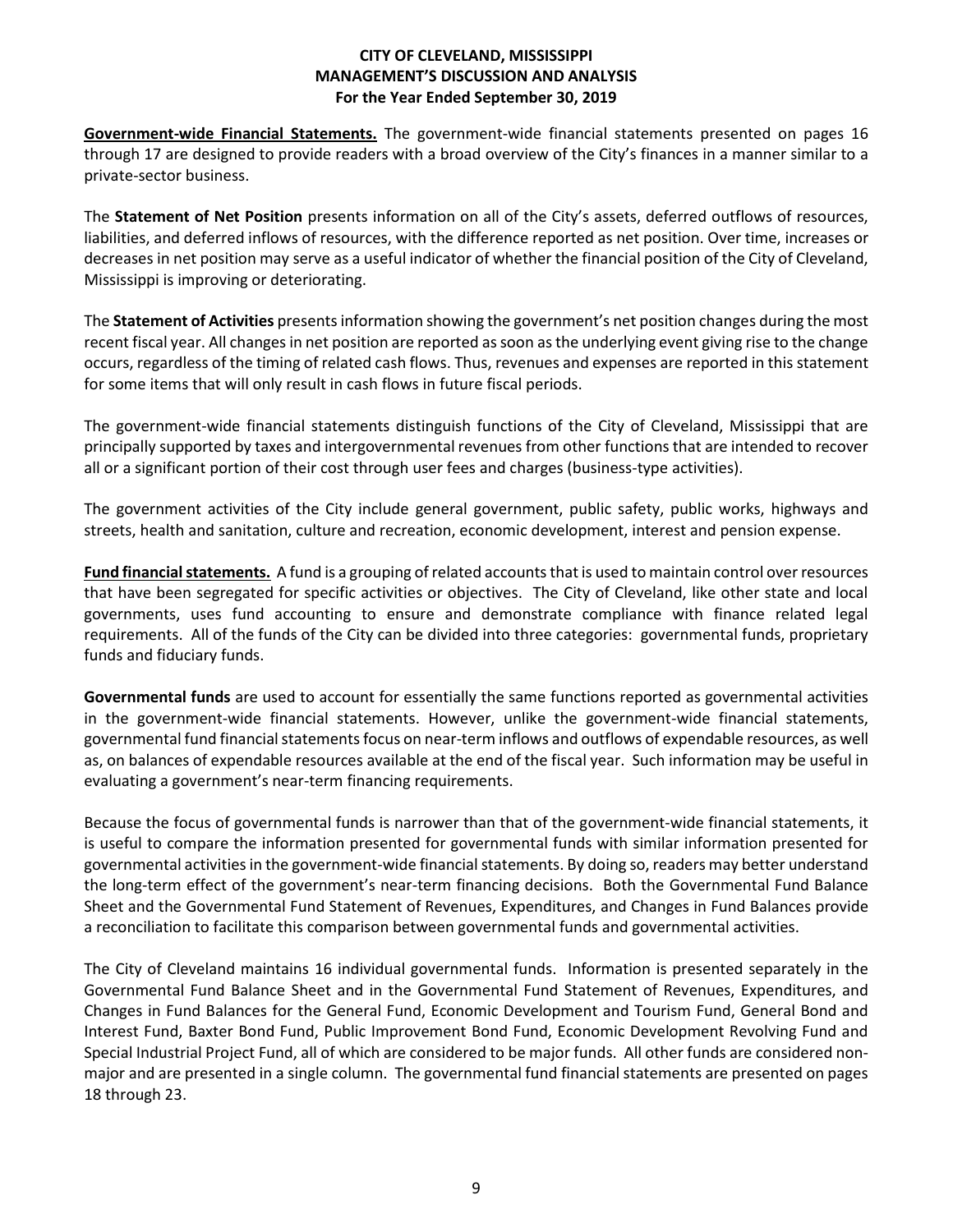The City of Cleveland adopts an annual budget. A budgetary comparison schedule has been provided on pages 50 through 54 for the General Fund and the major special revenue funds to demonstrate compliance with this budget.

**Proprietary Funds.** The City maintains two types of proprietary funds – an enterprise fund and an internal service fund. Enterprise funds are used to report the same functions presented as business-type activities in the government-wide financial statements. The City uses the enterprise fund to account for water and sewer, and sanitation operations. These funds are financed primarily through user fees. The internal service fund accounts for the accumulation of amounts used to pay health insurance claims and life insurance premiums for City employees.

Proprietary fund financial statements provide the same type of information as the government-wide financial statements, only in more detail. The proprietary fund financial statements are presented on pages 24 through 26.

**Fiduciary funds.** Fiduciary funds are used to account for resources held for the benefit of parties outside the government. Fiduciary funds are not reflected in the government-wide financial statement because the resources of those funds are not available to support the City's programs. The accounting used for fiduciary funds are much like that used for proprietary funds. The City's only fiduciary fund consists of the payroll clearing fund. Its financial statement can be found on page 27.

**Notes to the financial statements.** The notes, presented on pages 29 through 48, provide additional narrative and tabular information that is essential to a full understanding of the data provided in the government-wide and fund financial statements.

**Required Supplementary Information.** In addition to the basic financial statements and accompanying notes, this report also presents certain Required Supplementary Information concerning the City's budget process and pension standards, as well as the notes to the Required Supplementary Information, on pages 49 through 59.

## **GOVERNMENT-WIDE FINANCIAL ANALYSIS**

As noted earlier, net position may serve over time as a useful indicator of a government's financial position. As of September 30, 2019, the assets and deferred outflows of the City of Cleveland exceeded liabilities and deferred inflows by \$26,534,869.

By far the largest portion of the City of Cleveland's net position (\$28,811,465 or 109%) reflects its investment in capital assets (land, buildings, machinery and equipment, etc.) less any related debt used to acquire those assets that are still outstanding. The City uses these capital assets to provide services to citizens; consequently, these assets are not available for future spending. Although the investment in capital assets is reported net of related debt, it should be noted that the resources needed to repay this debt must be provided from other sources because the capital assets themselves cannot be used to liquidate these liabilities.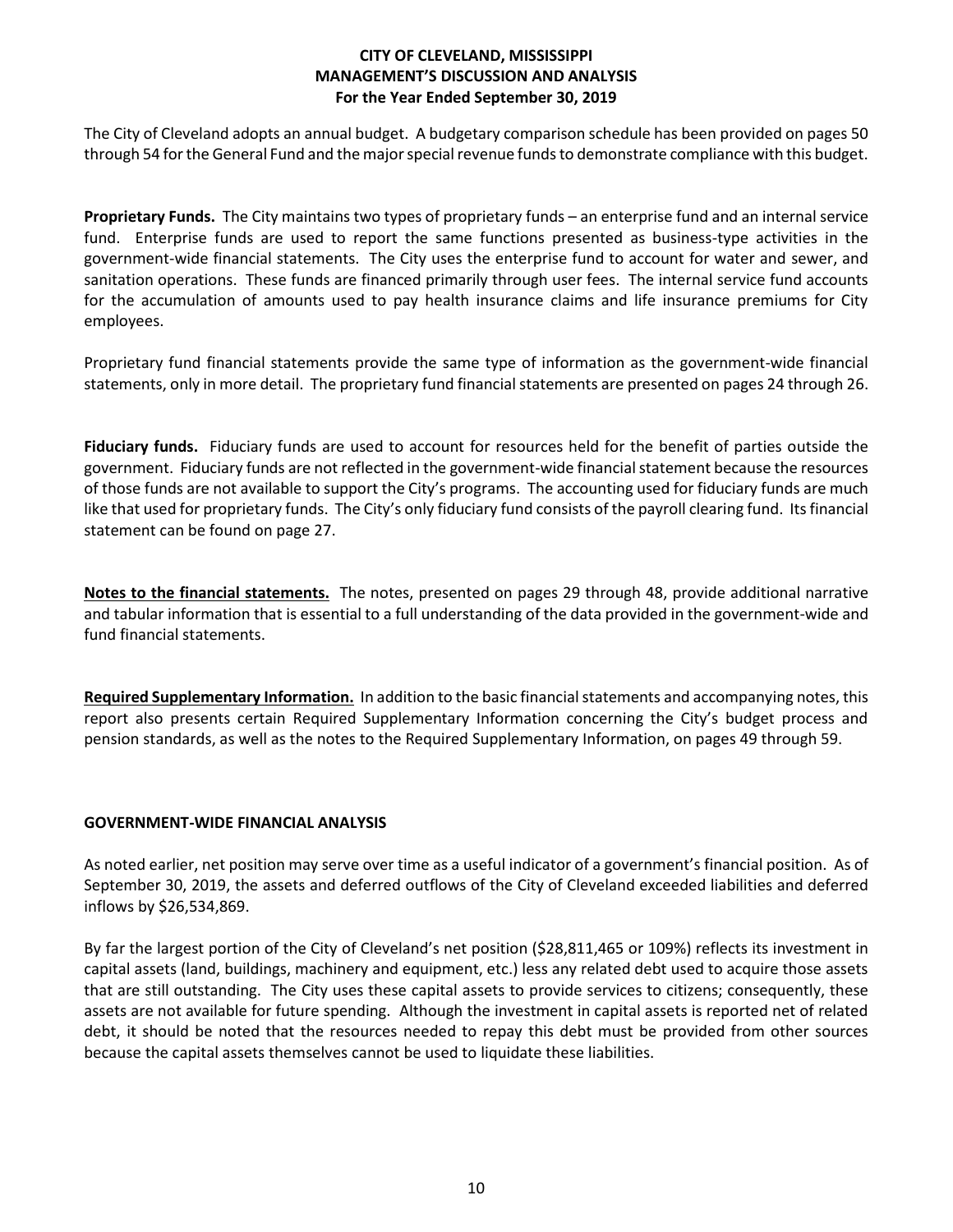The following table presents a summary of the City's net position for the fiscal year ended September 30, 2019.

|                             |    | <b>Governmental Activities</b> |             | <b>Business-type Activities</b> |            | Total          |             | <b>Increase</b> | Percentage |
|-----------------------------|----|--------------------------------|-------------|---------------------------------|------------|----------------|-------------|-----------------|------------|
|                             |    | 2019                           | 2018        | 2019                            | 2018       | 2019           | 2018        | (Decrease)      | Change     |
| <b>Assets</b>               |    |                                |             |                                 |            |                |             |                 |            |
| Current and other assets    | Ś. | 17,888,138                     | 15,266,749  | (333,079)                       | 812,696    | 17,555,059     | 16,079,445  | 1,475,614       | 9.18%      |
| Capital assets, net         |    | 32,693,238                     | 32,137,964  | 17,231,347                      | 17,349,022 | 49,924,585     | 49,486,986  | 437,599         | 0.88%      |
| <b>Total Assets</b>         |    | 50,581,376                     | 47,404,713  | 16,898,268                      | 18,161,718 | 67,479,644     | 65,566,431  | 1,913,213       | 2.92%      |
|                             |    |                                |             |                                 |            |                |             |                 |            |
| <b>Deferred Outflows</b>    |    | 842,547                        | 896,548     | 51,309                          | 54,597     | 893,856        | 951,145     | (57, 289)       | $-6.02%$   |
|                             |    |                                |             |                                 |            |                |             |                 |            |
| <b>Liabilities</b>          |    |                                |             |                                 |            |                |             |                 |            |
| Current & other liabilities |    | 358,770                        | 1,795,599   | 402,254                         | 1,136,069  | 761,024        | 2,931,668   | (2, 170, 644)   | $-74.04%$  |
| Net pension liability       |    | 13,414,991                     | 12,432,842  | 816,912                         | 757,104    | 14,231,903     | 13,189,946  | 1,041,957       | 7.90%      |
| Long-term debt              |    | 10,165,420                     | 7,863,024   | 11,118,321                      | 11,065,682 | 21,283,741     | 18,928,706  | 2,355,035       | 12.44%     |
| <b>Total Liabilities</b>    |    | 23,939,181                     | 22,091,465  | 12,337,487                      | 12,958,855 | 36,276,668     | 35,050,320  | 1,226,348       | 3.50%      |
|                             |    |                                |             |                                 |            |                |             |                 |            |
| <b>Deferred Inflows</b>     |    | 5,551,884                      | 4,896,849   | 10,079                          | 21,119     | 5,561,963      | 4,917,968   | 643,995         | 13.09%     |
|                             |    |                                |             |                                 |            |                |             |                 |            |
| <b>Net Position</b>         |    |                                |             |                                 |            |                |             |                 |            |
| Invested in capital assets, |    |                                |             |                                 |            |                |             |                 |            |
| net of related debt         |    | 22,686,154                     | 22,966,863  | 6,125,311                       | 5,680,361  | 28,811,465     | 28,647,224  | 164,241         | 0.57%      |
| Restricted                  |    | 8,369,620                      | 6,396,625   | 229,046                         | 249,732    | 8,598,666      | 6,646,357   | 1,952,309       | 29.37%     |
| Unrestricted                |    | (9, 122, 916)                  | (8,050,541) | (1,752,346)                     | (693, 752) | (10, 875, 262) | (8,744,293) | (2, 130, 969)   | 24.37%     |
| <b>Total Net Position</b>   | Ś  | 21,932,858                     | 21,312,947  | 4,602,011                       | 5,236,341  | 26,534,869     | 26,549,288  | (14, 419)       | $-0.05%$   |

The City's total assets increased \$1,913,213 during 2019 with business-type activities showing a decrease of \$1,263,450 and governmental activities showing an increase of \$3,176,663.

The City's total liabilities increased \$1,226,348 during 2019 with business-type activities showing a decrease of \$621,368 and governmental activities showing an increase of \$1,847,716.

The City's net position decreased \$14,419 for the year ended September 30, 2019.

#### **Additional information on unrestricted net position:**

In connection with the standards on accounting and financial reporting for pensions, management presents the following additional information:

| Total unrestricted net position (deficit)<br>Less: unrestricted deficit in net position resulting from recognition of GASB 68 & 71 | \$ (10,875,262)<br>13.513.631 |
|------------------------------------------------------------------------------------------------------------------------------------|-------------------------------|
| Unrestricted net position, exclusive of the net pension liability effect                                                           | 2,638,369                     |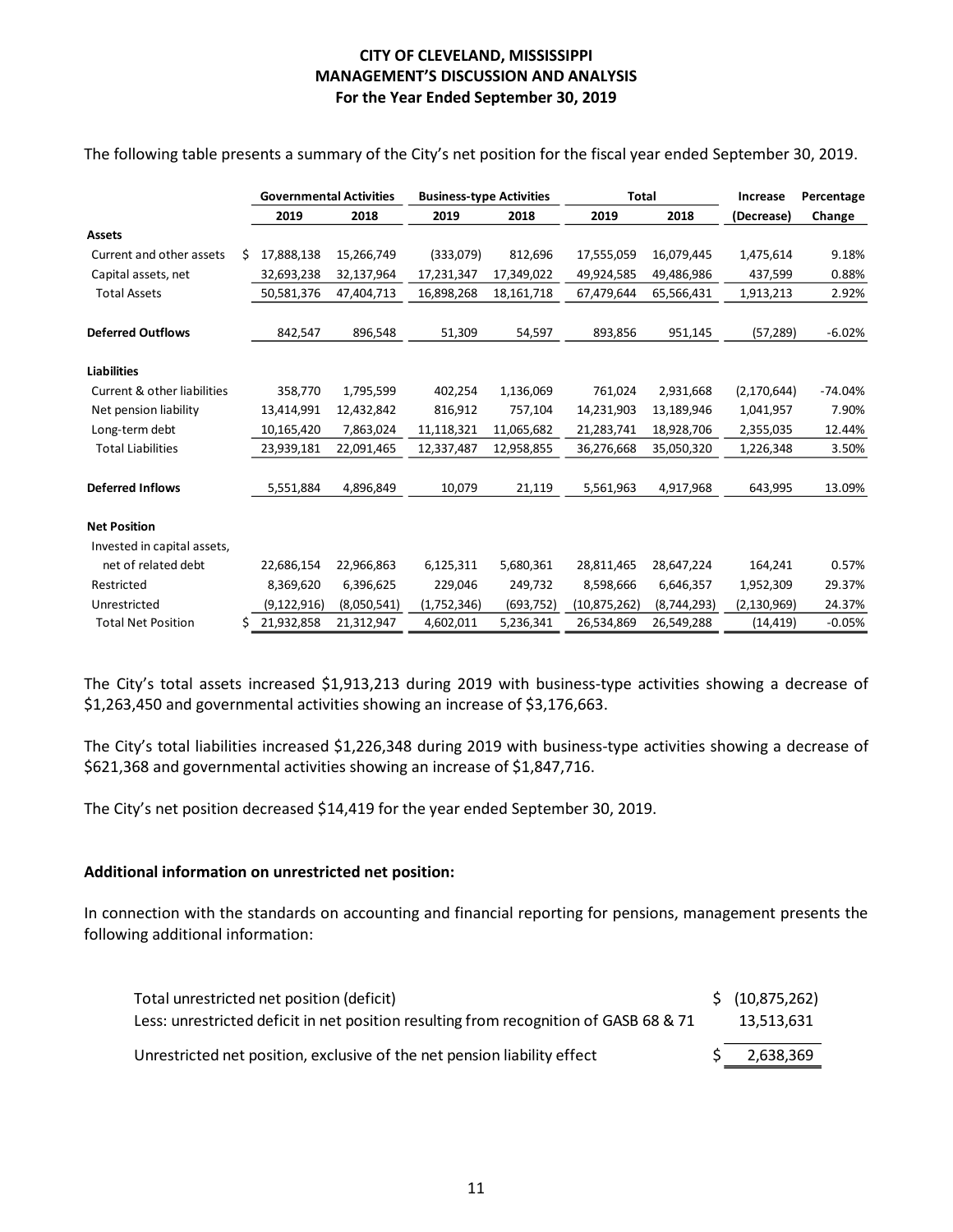The following table presents a summary of the changes in net position for the fiscal year ended September 30, 2019.

|                                            | <b>Governmental Activities</b> |                | <b>Business-type Activities</b> |           | <b>Totals</b> |             | Increase   | Percentage |
|--------------------------------------------|--------------------------------|----------------|---------------------------------|-----------|---------------|-------------|------------|------------|
|                                            | 2019                           | 2018           | 2019                            | 2018      | 2019          | 2018        | (Decrease) | Change     |
| <b>Program Revenues:</b>                   |                                |                |                                 |           |               |             |            |            |
| Charges for services                       | \$<br>1,223,397                | 1,212,653      | 3,885,268                       | 4,129,882 | 5,108,665     | 5,342,535   | (233, 870) | $-4.38%$   |
| Grants and contributions                   | 730,110                        | 260,282        | 217,812                         | 739,124   | 947,922       | 999,406     | (51, 484)  | $-5.15%$   |
| <b>General Revenues:</b>                   |                                |                |                                 |           |               |             |            |            |
| Property taxes                             | 4,803,213                      | 4,202,827      |                                 |           | 4,803,213     | 4,202,827   | 600,386    | 14.29%     |
| Sales and tourism taxes                    | 4,774,414                      | 4,666,193      |                                 |           | 4,774,414     | 4,666,193   | 108,221    | 2.32%      |
| Other taxes and other                      | 3,829,126                      | 2,079,880      | 11,820                          | 21,551    | 3,840,946     | 2,101,431   | 1,739,515  | 82.78%     |
| <b>Total Revenues</b>                      | 15,360,260                     | 12,421,835     | 4,114,900                       | 4,890,557 | 19,475,160    | 17,312,392  | 2,162,768  | 12.49%     |
| <b>Program Expenses:</b>                   |                                |                |                                 |           |               |             |            |            |
| General government                         | 1,849,608                      | 1,797,288      |                                 |           | 1,849,608     | 1,797,288   | 52,320     | 2.91%      |
| Public safety                              | 3,938,688                      | 4,186,776      |                                 |           | 3,938,688     | 4,186,776   | (248,088)  | $-5.93%$   |
| Public works                               | 2,458,528                      | 1,482,800      |                                 |           | 2,458,528     | 1,482,800   | 975,728    | 65.80%     |
| Highways and streets                       | 1,798,564                      | 1,884,991      |                                 |           | 1,798,564     | 1,884,991   | (86, 427)  | $-4.59%$   |
| Health and sanitation                      | 725,070                        | 571,113        |                                 |           | 725,070       | 571,113     | 153,957    | 26.96%     |
| Culture and recreation                     | 960,101                        | 761,161        |                                 |           | 960,101       | 761,161     | 198,940    | 26.14%     |
| Economic development                       | 1,183,337                      | 1,072,835      |                                 |           | 1,183,337     | 1,072,835   | 110,502    | 10.30%     |
| Interest on long-term debt                 | 253,737                        | 228,348        |                                 |           | 253,737       | 228,348     | 25,389     | 11.12%     |
| Pension expense                            | 1,663,491                      | 1,769,522      | 101,299                         | 107,755   | 1,764,790     | 1,877,277   | (112, 487) | $-5.99%$   |
| Water and sewer                            |                                |                | 3,496,307                       | 3,664,637 | 3,496,307     | 3,664,637   | (168, 330) | $-4.59%$   |
| Sanitation                                 |                                |                | 1,072,203                       | 1,115,989 | 1,072,203     | 1,115,989   | (43, 786)  | $-3.92%$   |
| <b>Total Expenses</b>                      | 14,831,124                     | 13,754,834     | 4,669,809                       | 4,888,381 | 19,500,933    | 18,643,215  | 857,718    | 4.60%      |
| <b>Transfers:</b>                          |                                |                |                                 |           |               |             |            |            |
| Operating transfers in                     | 84,652                         |                |                                 |           | 84,652        |             | 84,652     | N/A        |
| Operating transfers out                    |                                |                | (84, 652)                       |           | (84, 652)     |             | (84, 652)  | N/A        |
| <b>Total Transfers</b>                     | 84,652                         | $\blacksquare$ | (84, 652)                       |           |               |             |            | N/A        |
| <b>Increase (Decrease) in Net Position</b> | \$<br>613,788                  | (1,332,999)    | (639, 561)                      | 2,176     | (25, 773)     | (1,330,823) | 1,305,050  | 98.06%     |

The City's governmental activities continue to be funded by sources other than property taxes, which comprise 31% of the total revenues. The other major revenue sources were sales and tourism taxes 31%, charges for services 8%, and grants and contributions 5%. The major expense activities were public safety, general government, pension expense, highways and streets, public works, and economic development which comprise 27%, 12%, 11%, 12%, 17%, and 8% of total expenses, respectively.

Business-type activities are accounted for similar to businesses and are primarily supported by user fees. The City makes every effort to keep these fees as low as possible.

#### **FUND FINANCIAL ANALYSIS**

As noted earlier, the City uses fund accounting to ensure and demonstrate compliance with finance related legal requirements.

Governmental funds. The focus of governmental fund reporting is to provide information on near-term inflows, outflows, and balances of spendable resources. Such information is useful in assessing the City's financing requirements. In particular, unrestricted fund balance may serve as a useful measure of a government's net resources available for spending at the end of the fiscal year.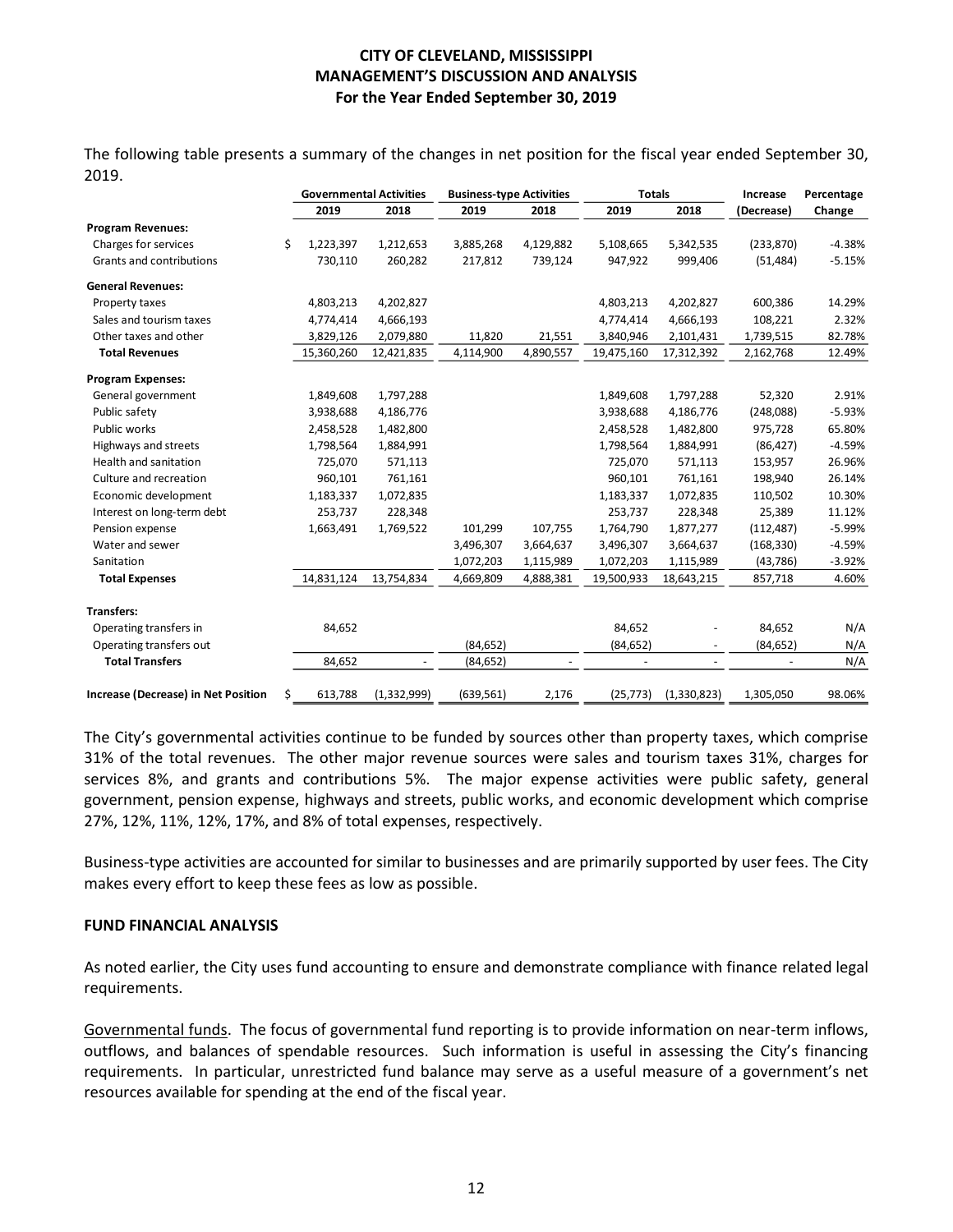As the year ended, the City's governmental funds reported a combined fund balance of \$11,473,232, an increase of \$2,038,400.

Governmental funds meeting the requirements for being reported as major funds include the General Fund, Economic Development and Tourism Fund, General Bond and Interest Fund, Baxter Bond Fund, Public Improvement Bond Fund, Economic Development Revolving Fund and Special Industrial Project Fund. Remaining governmental funds were combined and reported as non-major governmental funds.

## **Major Fund Budgeting Highlights**

The City's budget is prepared according to Mississippi law and is based on accounting for certain transactions on a basis of cash receipts, disbursements, and encumbrances. One of the most significant budgeted funds is the General Fund.

During the course of 2019, the City amended its General Fund budget. All recommendations for budget changes come from the City Clerk and are presented to the Mayor and Board of Aldermen for ordinance enactment on the change. The City does not allow budget changes that modify line items with departments without board approval. With the General Fund supporting many of the major activities such as the police and fire departments, as well as most legislative and executive activities, the General Fund is monitored closely looking for possible revenue shortfalls or over spending by individual departments.

# **CAPITAL ASSET AND DEBT ADMINISTRATION**

## **Capital Assets**

At September 30, 2019, the City had \$49,924,585 invested in a broad range of capital assets, including police and fire equipment, buildings, park and recreation facilities, streets, bridges, and water and sewer lines. This amount represents a net increase (including additions and deductions) of approximately \$437,599 from 2018.

The following is a summary of changes in capital assets as of September 30, 2019

|                            | <b>Government Activities</b> |            | <b>Business-type Activities</b> |            |            | Totals     | <b>Increase</b> | Percentage |  |
|----------------------------|------------------------------|------------|---------------------------------|------------|------------|------------|-----------------|------------|--|
|                            | 2019                         | 2018       | 2019                            | 2018       | 2019       | 2018       | (Decrease)      | Change     |  |
| Land                       | 4,605,367                    | 4,605,367  | 1,259,935                       | 1,259,935  | 5,865,302  | 5,865,302  |                 | 0.00%      |  |
| Construction in progress   | 857,867                      | 1,441,235  | -                               | 7,366,816  | 857,867    | 8,808,051  | (7,950,184)     | $-90.26%$  |  |
| Infrastructure             | 17,014,651                   | 15,763,497 | 15,475,072                      | 8,370,930  | 32,489,723 | 24,134,427 | 8,355,296       | 34.62%     |  |
| Buildings and improvements | 7,308,848                    | 7,653,653  | 88,255                          | 89,946     | 7,397,103  | 7,743,599  | (346, 496)      | -4.47%     |  |
| Equipment and fixtures     | 2,906,505                    | 2,674,212  | 408,085                         | 261,395    | 3,314,590  | 2,935,607  | 378,983         | 12.91%     |  |
| Totals                     | 32,693,238                   | 32.137.964 | 17,231,347                      | 17.349.022 | 49.924.585 | 49.486.986 | 437.599         | 0.88%      |  |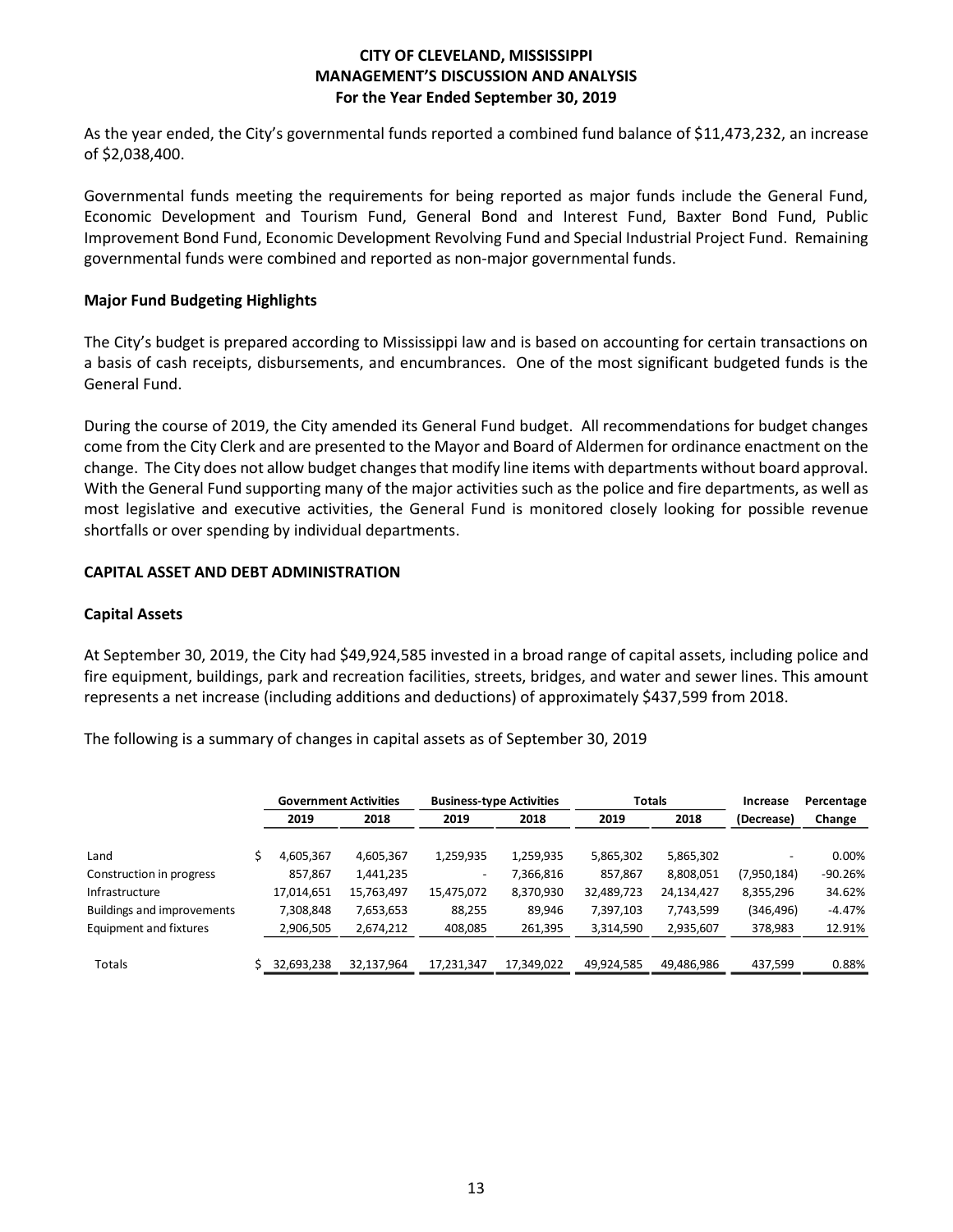## **Long-term Debt**

|                          | <b>Governmental Activities</b> |                          |            | <b>Business-type Activities</b> |            | <b>Totals</b> | Increase   | Percentage |  |
|--------------------------|--------------------------------|--------------------------|------------|---------------------------------|------------|---------------|------------|------------|--|
|                          | 2019                           | 2018                     | 2019       | 2018                            | 2019       | 2018          | (Decrease) | Change     |  |
| General obligation bonds | 9.690.000                      | 9,075,000                |            |                                 | 9,690,000  | 9.075.000     | 615.000    | 6.78%      |  |
| Add: Premiums            | 1,864                          | 2,115                    |            |                                 | 1,864      | 2,115         | (251)      | $-11.87%$  |  |
| Other loans              | ٠                              | 93.986                   | 8,916,361  | 9,269,664                       | 8,916,361  | 9,363,650     | (447, 289) | $-4.78%$   |  |
| Capital leases           | 315,220                        | $\overline{\phantom{0}}$ | 2,189,675  | 2,398,997                       | 2,504,895  | 2,398,997     | 105,898    | 4.41%      |  |
| Compensated absences     | 158,336                        | 170,909                  | 12,285     | 11,655                          | 170,621    | 182,564       | (11,943)   | $-6.54%$   |  |
| Totals                   | 10,165,420                     | 9,342,010                | 11.118.321 | 11,680,316                      | 21,283,741 | 21.022.326    | 261,415    | 1.24%      |  |

The following table illustrates the total Long-term Debt of the City as of September 30, 2019:

More detailed information about the City's long-term liabilities is presented in Note 13 of the Notes to Financial **Statements.** 

## **ECONOMIC FACTORS AND NEXT YEAR'S BUDGETS AND RATES**

The City's elected and appointed officials considered many factors when setting the fiscal year 2020 budget, tax rates, and fees that will be charged for the business-type activities. The total property tax millage rate of 50 mills is expected for the following year.

Management is continuing to evaluate the impact of the coronavirus disease 2019 (COVID-19), which was declared a pandemic by the World Health Organization in March 2020, on the City's operations. This situation has depressed the tax bases and other areas in which the City received revenue during fiscal year 2019. As such, our financial position, operations, and cash flows will be negatively impacted for the fiscal year 2020 and may hinder our ability to meet the needs of our constituents. Management has and will take the necessary actions to marginalize the disruption caused by the outbreak. The specific impact on our financial position, operations, and cash flows is not readily determinable as of the date of these financial statements, therefore, the financial statements do not include any adjustments that might result from the outcome of this uncertainty.

## **CONTACTING THE CITY'S FINANCE DEPARTMENT**

This financial report is designed to provide the citizens, customers, investors, and creditors with a general overview of the City's finances and to show the City's accountability for the money it receives. If you have any questions about this report or need any additional information, contact the Chief Administrative Officer or City Clerk, at 100 North Street or P. O. Box 1439, Cleveland, MS 38732.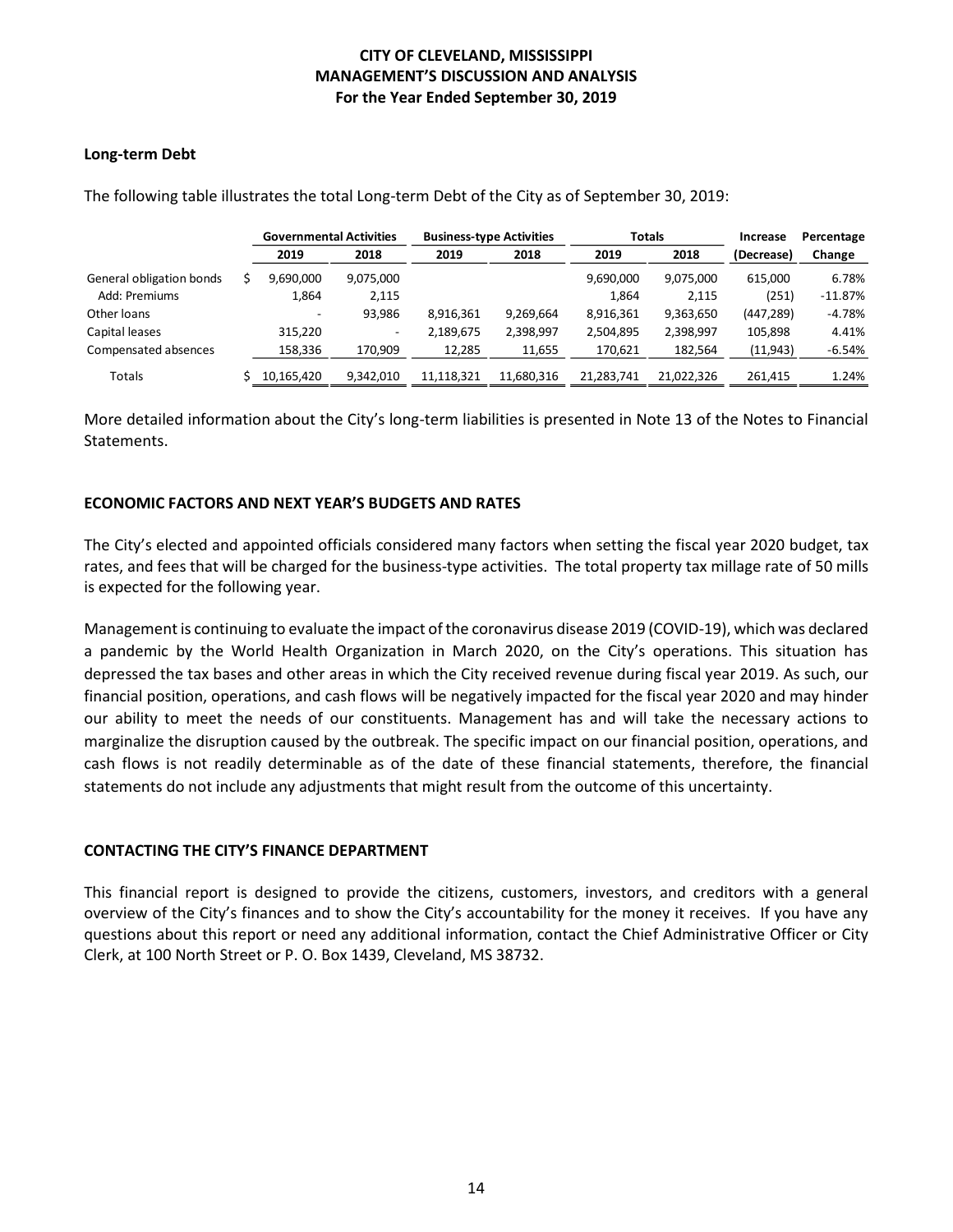**City of Cleveland, Mississippi**

# **BASIC FINANCIAL STATEMENTS**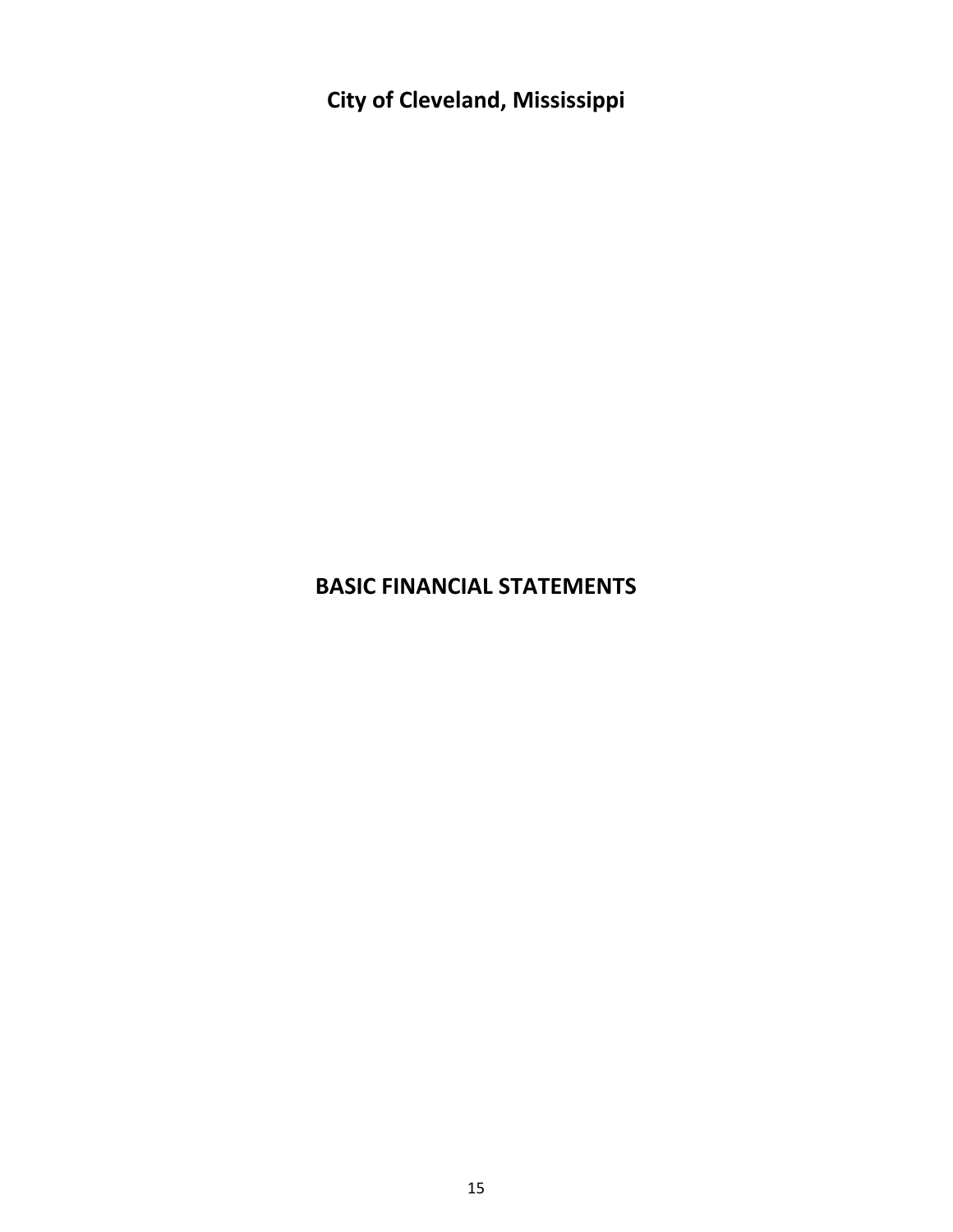### **CITY OF CLEVELAND, MISSISSIPPI STATEMENT OF NET POSITION September 30, 2019**

|                                                              | Primary<br>Government<br>Governmental | <b>Business-type</b> |              |
|--------------------------------------------------------------|---------------------------------------|----------------------|--------------|
| <b>ASSETS</b>                                                | <b>Activities</b>                     | <b>Activities</b>    | <b>Total</b> |
| Cash and cash equivalents                                    | \$<br>4,199,263                       | 197,669              | 4,396,932    |
| Accounts receivable                                          | 36,933                                | 345,695              | 382,628      |
| Accrued interest receivable                                  | 17,823                                |                      | 17,823       |
| Property tax receivable                                      | 5,320,391                             |                      | 5,320,391    |
| Lease receivable                                             | 298,452                               |                      | 298,452      |
| Intergovernmental receivable                                 | 918,236                               | 2,058                | 920,294      |
| Internal balances                                            | 1,036,448                             | (1,036,448)          |              |
| Inventory                                                    | 75,073                                | 157,947              | 233,020      |
| Restricted assets:                                           |                                       |                      |              |
| Cash and cash equivalents                                    | 5,985,519                             |                      | 5,985,519    |
| Capital assets, net                                          |                                       |                      |              |
| Land and construction in progress                            | 5,463,234                             | 1,259,935            | 6,723,169    |
| Other capital assets, net                                    | 27,230,004                            | 15,971,412           | 43,201,416   |
| <b>Total Assets</b>                                          | 50,581,376                            | 16,898,268           | 67,479,644   |
| DEFERRED OUTFLOWS OF RESOURCES                               |                                       |                      |              |
| Deferred outflows related to pensions                        | 842,547                               | 51,309               | 893,856      |
| <b>Total Deferred Outflows of Resources</b>                  | 842,547                               | 51,309               | 893,856      |
| <b>LIABILITIES</b>                                           |                                       |                      |              |
| Accounts payable and accrued expenses                        | 243,481                               | 48,162               | 291,643      |
| Claims and judgments payable                                 | 51,858                                |                      | 51,858       |
| Accrued interest payable                                     | 63,431                                | 13,828               | 77,259       |
| Liabilities payable from restricted assets-Customer deposits |                                       | 340,264              | 340,264      |
| Long-term liabilities:                                       |                                       |                      |              |
| Net pension liability                                        | 13,414,991                            | 816,912              | 14,231,903   |
| Due within one year:                                         |                                       |                      |              |
| Capital related debt                                         | 1,654,377                             | 910,203              | 2,564,580    |
| Due in more than one year:                                   |                                       |                      |              |
| Capital related debt                                         | 8,352,707                             | 10,195,833           | 18,548,540   |
| Non-capital related debt                                     | 158,336                               | 12,285               | 170,621      |
| <b>Total Liabilities</b>                                     | 23,939,181                            | 12,337,487           | 36,276,668   |
| DEFERRED INFLOWS OF RESOURCES                                |                                       |                      |              |
| Deferred inflows related to pensions                         | 165,505                               | 10,079               | 175,584      |
| Property tax for future reporting period                     | 5,320,391                             |                      | 5,320,391    |
| Unavailable revenue-interest on capital lease                | 65,988                                |                      | 65,988       |
| <b>Total Deferred Inflows of Resources</b>                   | 5,551,884                             | 10,079               | 5,561,963    |
| <b>NET POSITION</b>                                          |                                       |                      |              |
| Net investment in capital assets                             | 22,686,154                            | 6,125,311            | 28,811,465   |
| Restricted:                                                  |                                       |                      |              |
| Public safety                                                | 242,815                               |                      | 242,815      |
| Public works                                                 | 2,844,940                             | 229,046              | 3,073,986    |
| Health and sanitation                                        | 1,406,238                             |                      | 1,406,238    |
| Culture and recreation                                       | 193,920                               |                      | 193,920      |
| Economic development                                         | 2,768,252                             |                      | 2,768,252    |
| Debt service                                                 | 615,134                               |                      | 615,134      |
| Capital projects                                             | 229,421                               |                      | 229,421      |
| Unemployment                                                 | 68,900                                |                      | 68,900       |
| Unrestricted                                                 | (9, 122, 916)                         | (1,752,346)          | (10,875,262) |
| <b>Total Net Position</b>                                    | \$<br>21,932,858                      | 4,602,011            | 26,534,869   |

The notes to the financial statements are an integral part of this statement.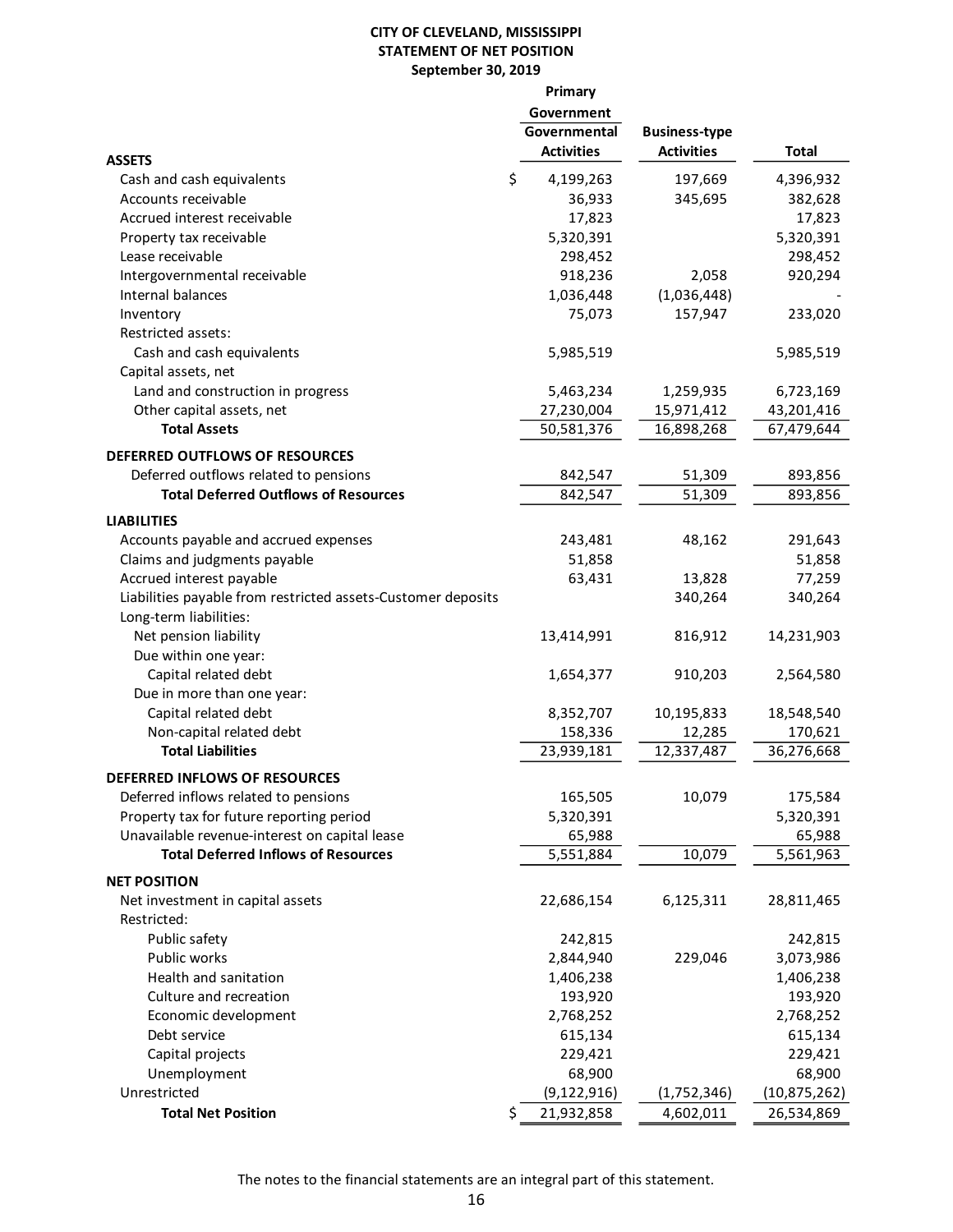## **CITY OF CLEVELAND, MISSISSIPPI STATEMENT OF ACTIVITIES For the Year Ended September 30, 2019**

|                 | <b>Program Revenues</b>                                                                                                                                                                                                                                   |                                                                                                                                                                                                                                                                                   | Net (Expense) Revenue and Change in Net Position                                                                                                                                                                            |                                                                                                                                                                                                                                                                                                          |                                                           |  |  |
|-----------------|-----------------------------------------------------------------------------------------------------------------------------------------------------------------------------------------------------------------------------------------------------------|-----------------------------------------------------------------------------------------------------------------------------------------------------------------------------------------------------------------------------------------------------------------------------------|-----------------------------------------------------------------------------------------------------------------------------------------------------------------------------------------------------------------------------|----------------------------------------------------------------------------------------------------------------------------------------------------------------------------------------------------------------------------------------------------------------------------------------------------------|-----------------------------------------------------------|--|--|
|                 |                                                                                                                                                                                                                                                           |                                                                                                                                                                                                                                                                                   | Primary                                                                                                                                                                                                                     |                                                                                                                                                                                                                                                                                                          |                                                           |  |  |
|                 |                                                                                                                                                                                                                                                           | Capital                                                                                                                                                                                                                                                                           | Government                                                                                                                                                                                                                  |                                                                                                                                                                                                                                                                                                          |                                                           |  |  |
|                 | <b>Charges for</b>                                                                                                                                                                                                                                        | <b>Grants and</b>                                                                                                                                                                                                                                                                 | Governmental                                                                                                                                                                                                                | <b>Business-type</b>                                                                                                                                                                                                                                                                                     |                                                           |  |  |
| <b>Expenses</b> | <b>Services</b>                                                                                                                                                                                                                                           | <b>Contributions</b>                                                                                                                                                                                                                                                              | <b>Activities</b>                                                                                                                                                                                                           | <b>Activities</b>                                                                                                                                                                                                                                                                                        | Total                                                     |  |  |
|                 |                                                                                                                                                                                                                                                           |                                                                                                                                                                                                                                                                                   |                                                                                                                                                                                                                             |                                                                                                                                                                                                                                                                                                          |                                                           |  |  |
|                 |                                                                                                                                                                                                                                                           |                                                                                                                                                                                                                                                                                   |                                                                                                                                                                                                                             |                                                                                                                                                                                                                                                                                                          | (1,586,035)                                               |  |  |
|                 |                                                                                                                                                                                                                                                           |                                                                                                                                                                                                                                                                                   |                                                                                                                                                                                                                             |                                                                                                                                                                                                                                                                                                          | (3,783,039)                                               |  |  |
|                 |                                                                                                                                                                                                                                                           |                                                                                                                                                                                                                                                                                   |                                                                                                                                                                                                                             |                                                                                                                                                                                                                                                                                                          | (1,696,898)                                               |  |  |
|                 |                                                                                                                                                                                                                                                           |                                                                                                                                                                                                                                                                                   |                                                                                                                                                                                                                             |                                                                                                                                                                                                                                                                                                          | (1,798,564)                                               |  |  |
|                 |                                                                                                                                                                                                                                                           |                                                                                                                                                                                                                                                                                   |                                                                                                                                                                                                                             |                                                                                                                                                                                                                                                                                                          | (233, 439)                                                |  |  |
|                 |                                                                                                                                                                                                                                                           |                                                                                                                                                                                                                                                                                   |                                                                                                                                                                                                                             |                                                                                                                                                                                                                                                                                                          | (821, 179)                                                |  |  |
|                 |                                                                                                                                                                                                                                                           |                                                                                                                                                                                                                                                                                   |                                                                                                                                                                                                                             |                                                                                                                                                                                                                                                                                                          | (1,041,235)                                               |  |  |
|                 |                                                                                                                                                                                                                                                           |                                                                                                                                                                                                                                                                                   |                                                                                                                                                                                                                             |                                                                                                                                                                                                                                                                                                          | (253, 737)                                                |  |  |
|                 |                                                                                                                                                                                                                                                           |                                                                                                                                                                                                                                                                                   |                                                                                                                                                                                                                             |                                                                                                                                                                                                                                                                                                          | (1,663,491)                                               |  |  |
|                 |                                                                                                                                                                                                                                                           |                                                                                                                                                                                                                                                                                   |                                                                                                                                                                                                                             |                                                                                                                                                                                                                                                                                                          | (12, 877, 617)                                            |  |  |
|                 |                                                                                                                                                                                                                                                           |                                                                                                                                                                                                                                                                                   |                                                                                                                                                                                                                             |                                                                                                                                                                                                                                                                                                          |                                                           |  |  |
|                 |                                                                                                                                                                                                                                                           |                                                                                                                                                                                                                                                                                   |                                                                                                                                                                                                                             |                                                                                                                                                                                                                                                                                                          |                                                           |  |  |
| 3,094,843       | 2,810,845                                                                                                                                                                                                                                                 | 217,812                                                                                                                                                                                                                                                                           |                                                                                                                                                                                                                             | (66, 186)                                                                                                                                                                                                                                                                                                | (66, 186)                                                 |  |  |
| 880,674         | 1,074,423                                                                                                                                                                                                                                                 |                                                                                                                                                                                                                                                                                   |                                                                                                                                                                                                                             | 193,749                                                                                                                                                                                                                                                                                                  | 193,749                                                   |  |  |
| 3,975,517       | 3,885,268                                                                                                                                                                                                                                                 | 217,812                                                                                                                                                                                                                                                                           |                                                                                                                                                                                                                             | 127,563                                                                                                                                                                                                                                                                                                  | 127,563                                                   |  |  |
| Ś<br>18,806,641 | 5,108,665                                                                                                                                                                                                                                                 | 947,922                                                                                                                                                                                                                                                                           | (12, 877, 617)                                                                                                                                                                                                              | 127,563                                                                                                                                                                                                                                                                                                  | (12,750,054)                                              |  |  |
|                 |                                                                                                                                                                                                                                                           |                                                                                                                                                                                                                                                                                   |                                                                                                                                                                                                                             |                                                                                                                                                                                                                                                                                                          |                                                           |  |  |
|                 |                                                                                                                                                                                                                                                           |                                                                                                                                                                                                                                                                                   |                                                                                                                                                                                                                             |                                                                                                                                                                                                                                                                                                          | 4,803,213                                                 |  |  |
|                 |                                                                                                                                                                                                                                                           |                                                                                                                                                                                                                                                                                   |                                                                                                                                                                                                                             |                                                                                                                                                                                                                                                                                                          | 4,774,414                                                 |  |  |
|                 |                                                                                                                                                                                                                                                           |                                                                                                                                                                                                                                                                                   |                                                                                                                                                                                                                             |                                                                                                                                                                                                                                                                                                          | 344,069                                                   |  |  |
|                 |                                                                                                                                                                                                                                                           |                                                                                                                                                                                                                                                                                   |                                                                                                                                                                                                                             |                                                                                                                                                                                                                                                                                                          | 801,842                                                   |  |  |
|                 |                                                                                                                                                                                                                                                           |                                                                                                                                                                                                                                                                                   |                                                                                                                                                                                                                             |                                                                                                                                                                                                                                                                                                          |                                                           |  |  |
|                 |                                                                                                                                                                                                                                                           |                                                                                                                                                                                                                                                                                   |                                                                                                                                                                                                                             |                                                                                                                                                                                                                                                                                                          | 241,297                                                   |  |  |
|                 |                                                                                                                                                                                                                                                           |                                                                                                                                                                                                                                                                                   |                                                                                                                                                                                                                             |                                                                                                                                                                                                                                                                                                          | 1,560,688                                                 |  |  |
|                 |                                                                                                                                                                                                                                                           |                                                                                                                                                                                                                                                                                   |                                                                                                                                                                                                                             |                                                                                                                                                                                                                                                                                                          | 245,534                                                   |  |  |
|                 |                                                                                                                                                                                                                                                           |                                                                                                                                                                                                                                                                                   |                                                                                                                                                                                                                             |                                                                                                                                                                                                                                                                                                          | (9,402)                                                   |  |  |
|                 |                                                                                                                                                                                                                                                           |                                                                                                                                                                                                                                                                                   |                                                                                                                                                                                                                             |                                                                                                                                                                                                                                                                                                          | (37, 374)                                                 |  |  |
|                 |                                                                                                                                                                                                                                                           |                                                                                                                                                                                                                                                                                   |                                                                                                                                                                                                                             |                                                                                                                                                                                                                                                                                                          |                                                           |  |  |
|                 |                                                                                                                                                                                                                                                           |                                                                                                                                                                                                                                                                                   | 13,491,405                                                                                                                                                                                                                  | (767, 124)                                                                                                                                                                                                                                                                                               | 12,724,281                                                |  |  |
|                 |                                                                                                                                                                                                                                                           |                                                                                                                                                                                                                                                                                   |                                                                                                                                                                                                                             |                                                                                                                                                                                                                                                                                                          |                                                           |  |  |
|                 |                                                                                                                                                                                                                                                           |                                                                                                                                                                                                                                                                                   |                                                                                                                                                                                                                             |                                                                                                                                                                                                                                                                                                          | (25, 773)                                                 |  |  |
|                 |                                                                                                                                                                                                                                                           |                                                                                                                                                                                                                                                                                   | 21,312,947                                                                                                                                                                                                                  | 5,236,341                                                                                                                                                                                                                                                                                                | 26,549,288                                                |  |  |
|                 |                                                                                                                                                                                                                                                           |                                                                                                                                                                                                                                                                                   | 6,123                                                                                                                                                                                                                       | 5,231                                                                                                                                                                                                                                                                                                    | 11,354                                                    |  |  |
|                 |                                                                                                                                                                                                                                                           |                                                                                                                                                                                                                                                                                   | 21,319,070                                                                                                                                                                                                                  | 5,241,572                                                                                                                                                                                                                                                                                                | 26,560,642                                                |  |  |
|                 |                                                                                                                                                                                                                                                           |                                                                                                                                                                                                                                                                                   | 21,932,858                                                                                                                                                                                                                  | 4,602,011                                                                                                                                                                                                                                                                                                | 26,534,869                                                |  |  |
|                 | \$<br>1,849,608<br>3,938,688<br>2,458,528<br>1,798,564<br>725,070<br>960,101<br>1,183,337<br>253,737<br>1,663,491<br>14,831,124<br><b>General revenues:</b><br>Property taxes<br>Franchise taxes<br>Other taxes<br>Donations<br>Other income<br>Transfers | 263,573<br>145,625<br>226,544<br>441,631<br>138,922<br>7,102<br>1,223,397<br>Sales and tourism tax<br>Administrative charges<br>Unrestricted interest income<br>Internal service fund<br>Change in net position<br><b>Prior Period Adjustments</b><br><b>Net Position, ending</b> | 10,024<br>535,086<br>50,000<br>135,000<br>730,110<br>Gain (Loss) on sale of capital assets<br>Total general revenues and transfers<br>Net Position-Beginning, as previously stated<br>Net Position - beginning, as restated | (1,586,035)<br>(3,783,039)<br>(1,696,898)<br>(1,798,564)<br>(233, 439)<br>(821, 179)<br>(1,041,235)<br>(253, 737)<br>(1,663,491)<br>(12, 877, 617)<br>\$<br>4,803,213<br>4,774,414<br>344,069<br>801,842<br>689,000<br>229,477<br>1,560,688<br>245,534<br>(9,402)<br>(32,082)<br>84,652<br>613,788<br>\$ | (689,000)<br>11,820<br>(5,292)<br>(84, 652)<br>(639, 561) |  |  |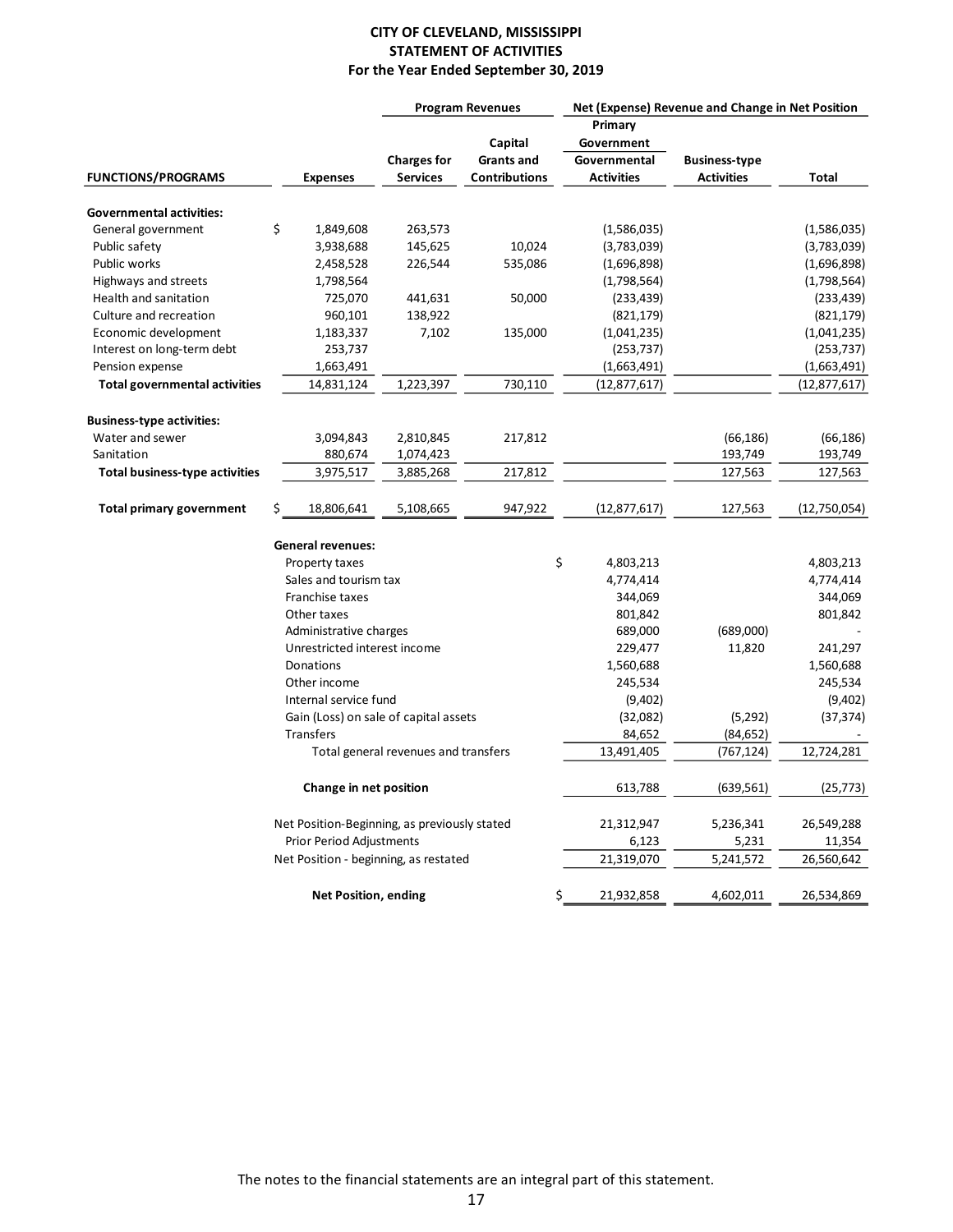### **CITY OF CLEVELAND, MISSISSIPPI BALANCE SHEET – GOVERNMENTAL FUNDS September 30, 2019**

|                                            |                 | <b>Major Funds</b> |                     |
|--------------------------------------------|-----------------|--------------------|---------------------|
|                                            |                 | <b>Economic</b>    | <b>General Bond</b> |
|                                            | General         | Development        | and Interest        |
|                                            | <b>Fund</b>     | and Tourism Fund   | Fund                |
| <b>ASSETS</b>                              |                 |                    |                     |
| Cash and cash equivalents                  | \$<br>1,572,314 |                    |                     |
| Receivables:                               |                 |                    |                     |
| Accounts                                   | 35,795          |                    |                     |
| Property taxes                             | 3,298,643       |                    | 1,596,118           |
| Franchise fee                              | 33,344          |                    |                     |
| Intergovernmental                          | 644,451         | 173,102            | 52,879              |
| Advances to other funds                    | 1,120,026       |                    |                     |
| Lease receivable, current                  |                 |                    |                     |
| Inventory                                  | 75,073          |                    |                     |
| Restricted assets - cash                   |                 | 76,788             | 622,781             |
| Lease receivable, non-current              |                 |                    |                     |
| <b>Total Assets</b>                        | 6,779,646       | 249,890            | 2,271,778           |
|                                            |                 |                    |                     |
| <b>LIABILITIES</b>                         |                 |                    |                     |
| Accounts payable                           | 165,815         | 42,272             |                     |
| Due to other funds                         |                 |                    |                     |
| Advances from other funds                  | 83,578          |                    |                     |
| <b>Total Liabilities</b>                   | 249,393         | 42,272             |                     |
| <b>Deferred Inflows of Resources</b>       |                 |                    |                     |
| Unavailable revenue-property taxes         | 3,298,643       |                    | 1,596,118           |
| Unavailable revenue-lease payments         |                 |                    |                     |
| <b>Total Deferred Inflows of Resources</b> | 3,298,643       |                    | 1,596,118           |
| <b>FUND BALANCES</b>                       |                 |                    |                     |
| Non-spendable:                             |                 |                    |                     |
| Inventories                                | 75,073          |                    |                     |
| Advances                                   | 1,120,026       |                    |                     |
| Restricted for:                            |                 |                    |                     |
| Economic development                       |                 | 207,618            |                     |
| Culture and recreation                     |                 |                    |                     |
| Debt service                               |                 |                    | 675,660             |
| Health and sanitation                      |                 |                    |                     |
| Public safety                              |                 |                    |                     |
| Public works                               |                 |                    |                     |
| Unemployment                               |                 |                    |                     |
| Capital improvement                        |                 |                    |                     |
| Assigned:                                  |                 |                    |                     |
| Public safety                              |                 |                    |                     |
| Unassigned                                 | 2,036,511       |                    |                     |
| <b>Total Fund Balances</b>                 | 3,231,610       | 207,618            | 675,660             |
|                                            |                 |                    |                     |
| <b>Total Liabilities, Deferred Inflows</b> |                 |                    |                     |
| of Resources, and Fund Balances            | \$<br>6,779,646 | 249,890            | 2,271,778           |

The notes to the financial statements are an integral part of this statement.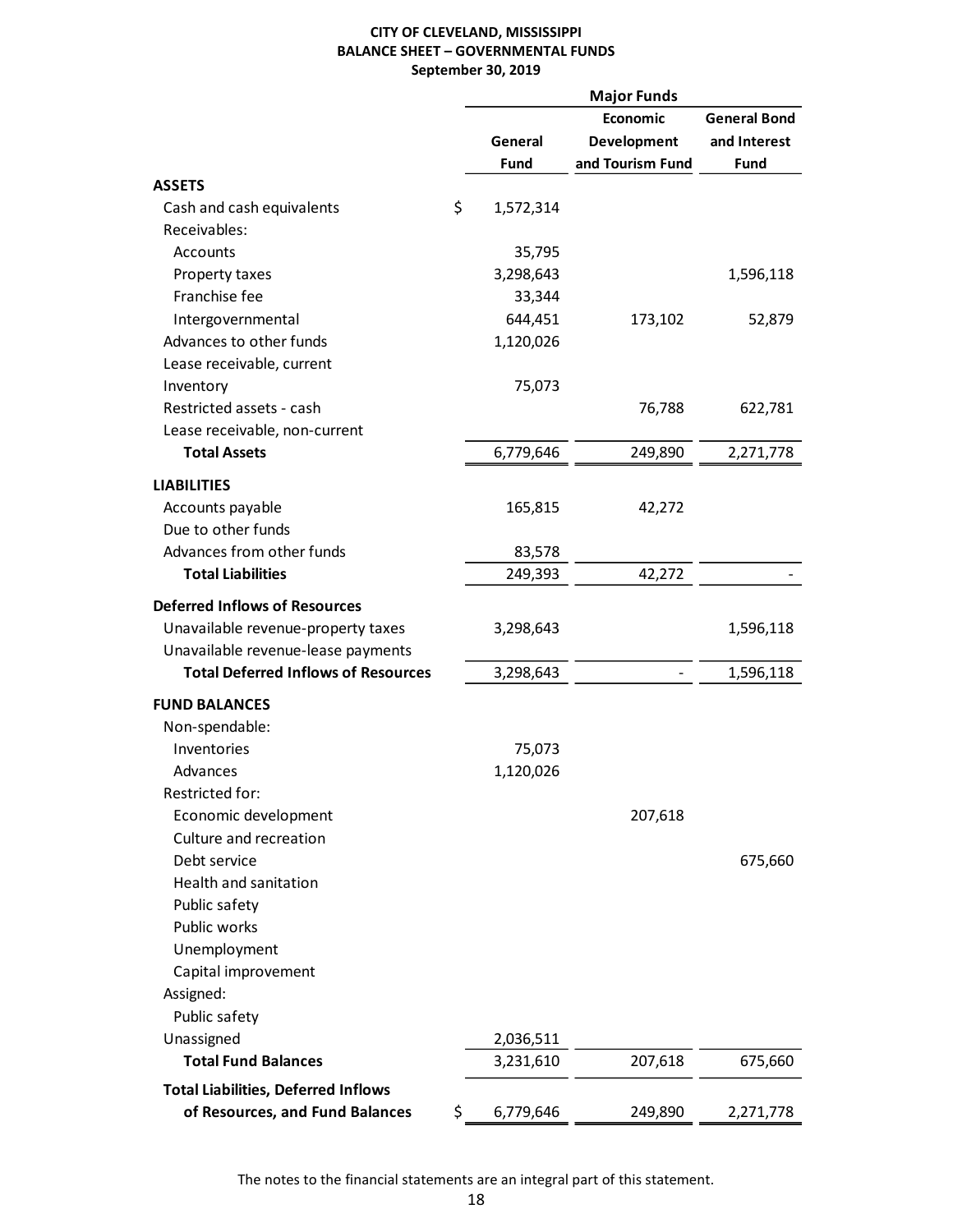### **CITY OF CLEVELAND, MISSISSIPPI BALANCE SHEET – GOVERNMENTAL FUNDS September 30, 2019**

|               | <b>Major Funds</b> |                       |                     |              |              |
|---------------|--------------------|-----------------------|---------------------|--------------|--------------|
| <b>Baxter</b> | <b>Public</b>      | Economic              | <b>Special</b>      | Other        | <b>Total</b> |
| <b>Bond</b>   | Improvement        | <b>Development</b>    | <b>Industrial</b>   | Governmental | Governmental |
| <b>Fund</b>   | <b>Bond Fund</b>   | <b>Revolving Fund</b> | <b>Project Fund</b> | <b>Funds</b> | <b>Funds</b> |
|               |                    |                       |                     | 2,093,328    | 3,665,642    |
|               |                    |                       |                     |              | 35,795       |
|               |                    |                       |                     | 425,630      | 5,320,391    |
|               |                    |                       |                     |              | 33,344       |
|               |                    |                       |                     | 14,460       | 884,892      |
|               |                    | 109,623               |                     |              | 1,229,649    |
| 97,380        |                    |                       |                     |              | 97,380       |
|               |                    |                       |                     |              | 75,073       |
| 2,905         | 2,844,940          | 2,207,831             | 116,410             | 113,864      | 5,985,519    |
| 201,072       |                    |                       |                     |              | 201,072      |
| 301,357       | 2,844,940          | 2,317,454             | 116,410             | 2,647,282    | 17,528,757   |
|               |                    |                       |                     |              |              |
|               |                    |                       |                     | 35,394       | 243,481      |
|               |                    |                       |                     |              |              |
|               |                    |                       | 109,623             |              | 193,201      |
|               |                    |                       | 109,623             | 35,394       | 436,682      |
|               |                    |                       |                     |              |              |
|               |                    |                       |                     |              |              |
|               |                    |                       |                     | 425,630      | 5,320,391    |
| 298,452       |                    |                       |                     |              | 298,452      |
| 298,452       |                    |                       |                     | 425,630      | 5,618,843    |
|               |                    |                       |                     |              |              |
|               |                    |                       |                     |              | 75,073       |
|               |                    |                       |                     |              | 1,120,026    |
|               |                    |                       |                     |              |              |
|               |                    | 2,317,454             | 6,787               | 3,929        | 2,535,788    |
|               |                    |                       |                     | 193,920      | 193,920      |
| 2,905         |                    |                       |                     |              | 678,565      |
|               |                    |                       |                     | 1,406,238    | 1,406,238    |
|               |                    |                       |                     | 242,815      | 242,815      |
|               | 2,844,940          |                       |                     |              | 2,844,940    |
|               |                    |                       |                     | 68,900       | 68,900       |
|               |                    |                       |                     | 229,421      | 229,421      |
|               |                    |                       |                     |              |              |
|               |                    |                       |                     | 41,035       | 41,035       |
|               |                    |                       |                     |              | 2,036,511    |
| 2,905         | 2,844,940          | 2,317,454             | 6,787               | 2,186,258    | 11,473,232   |
|               |                    |                       |                     |              |              |
| 301,357       | 2,844,940          | 2,317,454             | 116,410             | 2,647,282    | 17,528,757   |

The notes to the financial statements are an integral part of this statement.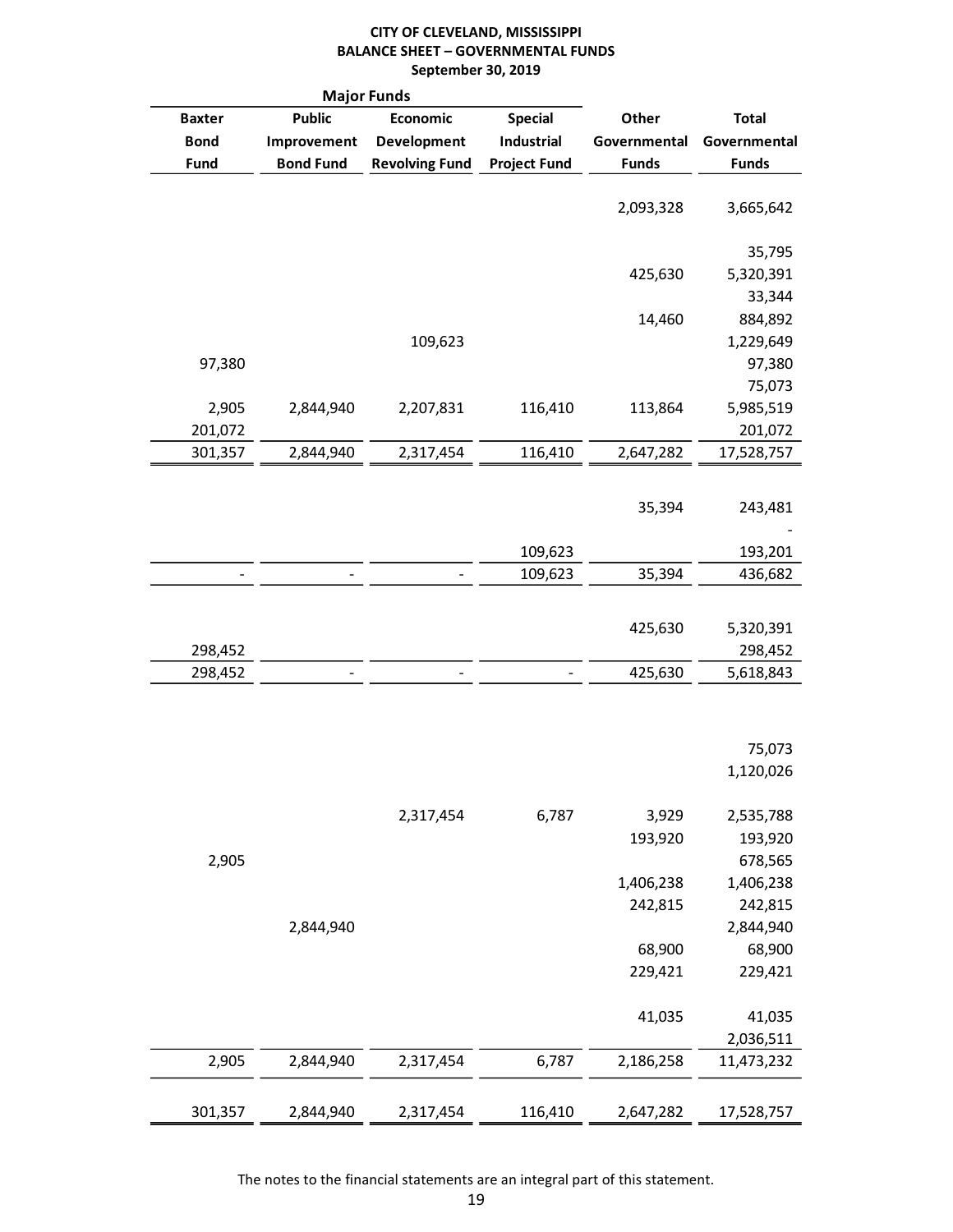## **CITY OF CLEVELAND, MISSISSIPPI RECONCILIATION OF THE BALANCE SHEET OF GOVERNMENTAL FUNDS TO THE STATEMENT OF NET POSITION September 30, 2019**

| Amount         |
|----------------|
| 11,473,232     |
|                |
| 32,693,238     |
| 17,823         |
| 232,464        |
| (10, 165, 420) |
| (63, 431)      |
| (13, 414, 991) |
|                |
| 842,547        |
| (165, 505)     |
| 482,901        |
| 21,932,858     |
| \$<br>\$.      |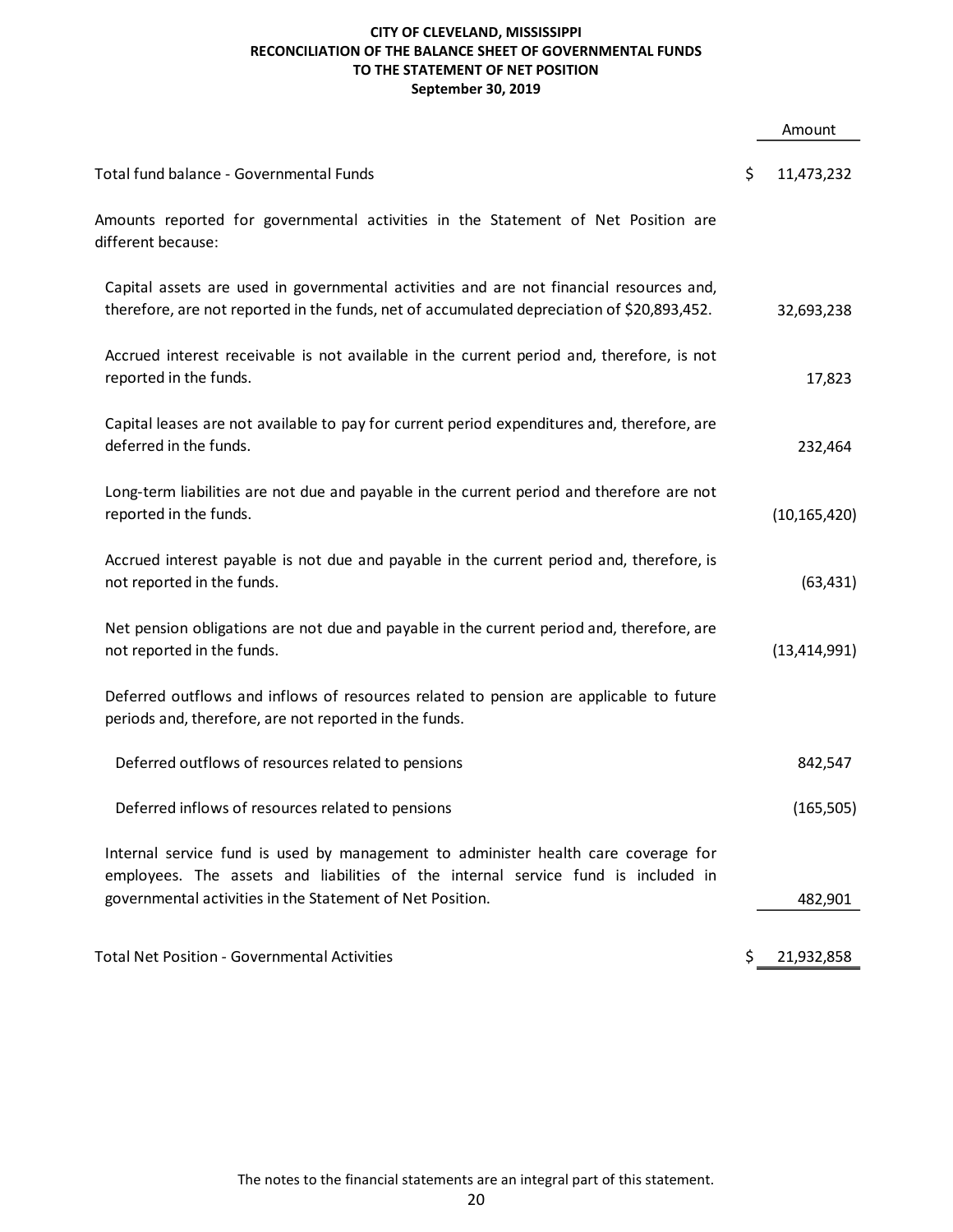#### **CITY OF CLEVELAND, MISSISSIPPI STATEMENT OF REVENUES, EXPENDITURES, AND CHANGES IN FUND BALANCES – GOVERNMENTAL FUNDS For the Year Ended September 30, 2019**

|                                                 |                 | <b>Major Funds</b> |                     |
|-------------------------------------------------|-----------------|--------------------|---------------------|
|                                                 |                 | <b>Economic</b>    | <b>General Bond</b> |
|                                                 | General         | Development        | and Interest        |
| <b>REVENUES:</b>                                | Fund            | and Tourism Fund   | Fund                |
| <b>Taxes</b>                                    | \$<br>2,875,448 |                    | 1,514,817           |
| Licenses and permits                            | 137,730         |                    |                     |
| Intergovernmental:                              |                 |                    |                     |
| Federal grants                                  |                 |                    |                     |
| State of Mississippi:                           |                 |                    |                     |
| Grants                                          | 17,902          | 11,304             |                     |
| General sales tax                               | 3,816,558       |                    |                     |
| Tourism tax                                     |                 | 957,856            |                     |
| Liquor Licenses                                 | 20,625          |                    |                     |
| Gasoline tax                                    | 16,089          |                    |                     |
| Fire protection                                 |                 |                    |                     |
| Homestead reimbursement                         | 115,627         |                    | 61,943              |
| Grand gulf                                      | 119,245         |                    |                     |
| Other state revenue                             |                 |                    |                     |
| <b>Bolivar County:</b>                          |                 |                    |                     |
| Road maintenance                                | 412,567         |                    |                     |
| Privilege tax                                   | 47,487          |                    |                     |
| Animal shelter                                  |                 |                    |                     |
| Charges for services                            | 745,365         |                    |                     |
| Franchise tax                                   | 344,069         |                    |                     |
| Fines and forfeitures                           | 111,546         |                    |                     |
| Interest income                                 | 38,070          | 847                | 11,664              |
| Plant and airport rentals                       |                 |                    |                     |
| Donations                                       |                 |                    |                     |
| Miscellaneous                                   | 24,480          | 7,102              |                     |
| Total revenues:                                 | 8,842,808       | 977,109            | 1,588,424           |
| <b>EXPENDITURES:</b>                            |                 |                    |                     |
| General government                              | 1,839,746       |                    | 14,362              |
| Public safety                                   | 4,186,417       |                    |                     |
| Public works                                    | 1,457,773       |                    |                     |
| Highways and streets                            | 1,809,128       |                    |                     |
| Health and sanitation                           | 445,860         |                    |                     |
| Culture and recreation                          |                 |                    |                     |
| Economic development                            |                 | 1,090,613          |                     |
| Debt service:                                   |                 |                    |                     |
| Principal paid                                  | 38,939          |                    | 1,300,000           |
| Interest & fees paid                            | 6,231           |                    | 217,148             |
| <b>Total expenditures</b>                       | 9,784,094       | 1,090,613          | 1,531,510           |
| Excess of Revenues over (under) Expenditures    | (941, 286)      | (113,504)          | 56,914              |
| <b>OTHER FINANCING SOURCES (USES):</b>          |                 |                    |                     |
| Adminstrative charge revenue                    | 689,000         |                    |                     |
| Long-term capital debt issued                   | 334,368         |                    |                     |
| Lease principal payments                        |                 |                    |                     |
| Transfers in                                    | 754,424         | 140,595            |                     |
| Transfers out                                   | (1,064,772)     |                    |                     |
| Net other financing sources (uses)              | 713,020         | 140,595            |                     |
| Net change in fund balances                     | (228, 266)      | 27,091             | 56,914              |
| Fund balances, beginning as previously reported | 3,469,561       | 180,527            | 618,746             |
| Increase (decrease) in reserve for inventory    | (9,685)         |                    |                     |
|                                                 |                 |                    |                     |
| Fund balance, ending                            | \$<br>3,231,610 | 207,618            | 675,660             |

The notes to the financial statements are an integral part of this statement.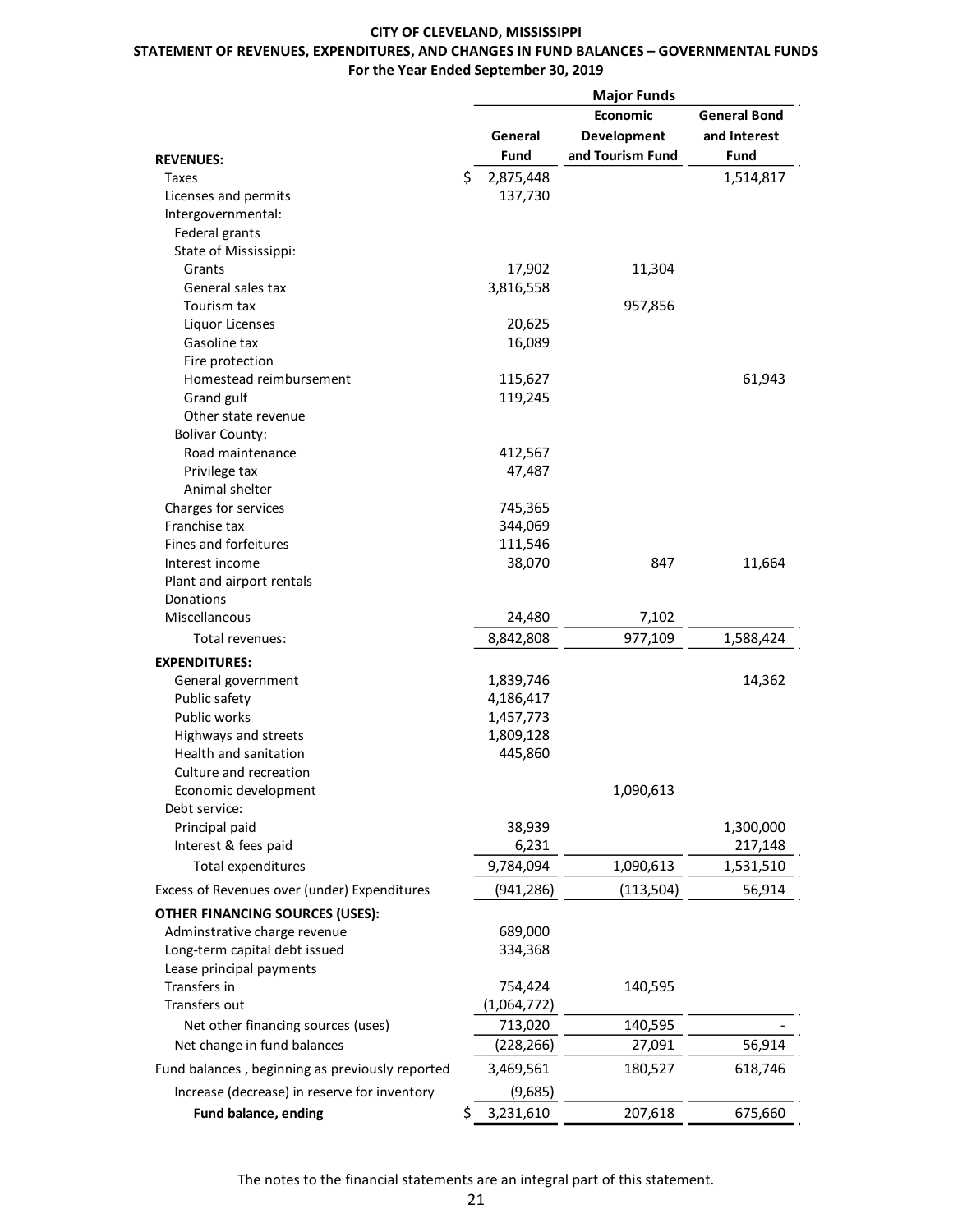## **CITY OF CLEVELAND, MISSISSIPPI STATEMENT OF REVENUES, EXPENDITURES, AND CHANGES IN FUND BALANCES – GOVERNMENTAL FUNDS For the Year Ended September 30, 2019**

|               |                  | <b>Major Funds</b>    |                     |              |               |
|---------------|------------------|-----------------------|---------------------|--------------|---------------|
| <b>Baxter</b> | <b>Public</b>    | Economic              | <b>Special</b>      | Non-Major    | <b>Total</b>  |
| <b>Bond</b>   | Improvement      | Development           | Industrial          | Governmental | Governmental  |
| Fund          | <b>Bond Fund</b> | <b>Revolving Fund</b> | <b>Project Fund</b> | <b>Funds</b> | <b>Funds</b>  |
|               |                  |                       |                     | 412,948      | 4,803,213     |
|               |                  |                       |                     |              | 137,730       |
|               |                  |                       |                     | 196,328      | 196,328       |
|               |                  |                       |                     | 483,782      | 512,988       |
|               |                  |                       |                     |              | 3,816,558     |
|               |                  |                       |                     |              | 957,856       |
|               |                  |                       |                     |              | 20,625        |
|               |                  |                       |                     |              | 16,089        |
|               |                  |                       |                     | 72,797       | 72,797        |
|               |                  |                       |                     | 8,259        | 185,829       |
|               |                  |                       |                     |              | 119,245       |
|               |                  |                       |                     |              | 412,567       |
|               |                  |                       |                     |              | 47,487        |
|               |                  |                       |                     | 50,000       | 50,000        |
|               |                  |                       |                     | 147,103      | 892,468       |
|               |                  |                       |                     |              | 344,069       |
|               |                  |                       |                     |              | 111,546       |
| 22,099        | 54,216           | 50,832                | 4,458               | 47,917       | 230,103       |
|               |                  |                       |                     | 74,551       | 74,551        |
|               |                  |                       |                     | 1,560,688    | 1,560,688     |
|               | 96,961           |                       |                     | 22,088       | 150,631       |
| 22,099        | 151,177          | 50,832                | 4,458               | 3,076,461    | 14,713,368    |
|               | 79,178           |                       |                     |              | 1,933,286     |
|               | 36,967           |                       |                     | 48,205       | 4,271,589     |
|               | 794,839          |                       |                     | 598,026      | 2,850,638     |
|               | 311,489          |                       |                     |              | 2,120,617     |
|               |                  |                       |                     | 321,792      | 767,652       |
|               | 11,820           |                       |                     | 969,512      | 981,332       |
|               | 30,232           |                       |                     | 270,871      | 1,391,716     |
| 85,000        |                  |                       | 83,820              | 4,279        | 1,512,038     |
| 19,650        |                  |                       | 1,191               | 539          | 244,759       |
| 104,650       | 1,264,525        |                       | 85,011              | 2,213,224    | 16,073,627    |
| (82,551)      | (1, 113, 348)    | 50,832                | (80, 553)           | 863,237      | (1,360,259)   |
|               |                  |                       |                     |              | 689,000       |
|               | 2,000,000        |                       |                     | 24,070       | 2,358,438     |
| 74,042        |                  |                       | 222,212             |              | 296,254       |
| 9,590         |                  | 68,409                |                     | 375,000      | 1,348,018     |
|               |                  | (9,590)               | (68, 409)           | (140, 595)   | (1, 283, 366) |
| 83,632        | 2,000,000        | 58,819                | 153,803             | 258,475      | 3,408,344     |
| 1,081         | 886,652          | 109,651               | 73,250              | 1,121,712    | 2,048,085     |
| 1,824         | 1,958,288        | 2,207,803             | (66, 463)           | 1,064,546    | 9,434,832     |
|               |                  |                       |                     |              | (9,685)       |
| 2,905         | 2,844,940        | 2,317,454             | 6,787               | 2,186,258    | 11,473,232    |

The notes to the financial statements are an integral part of this statement.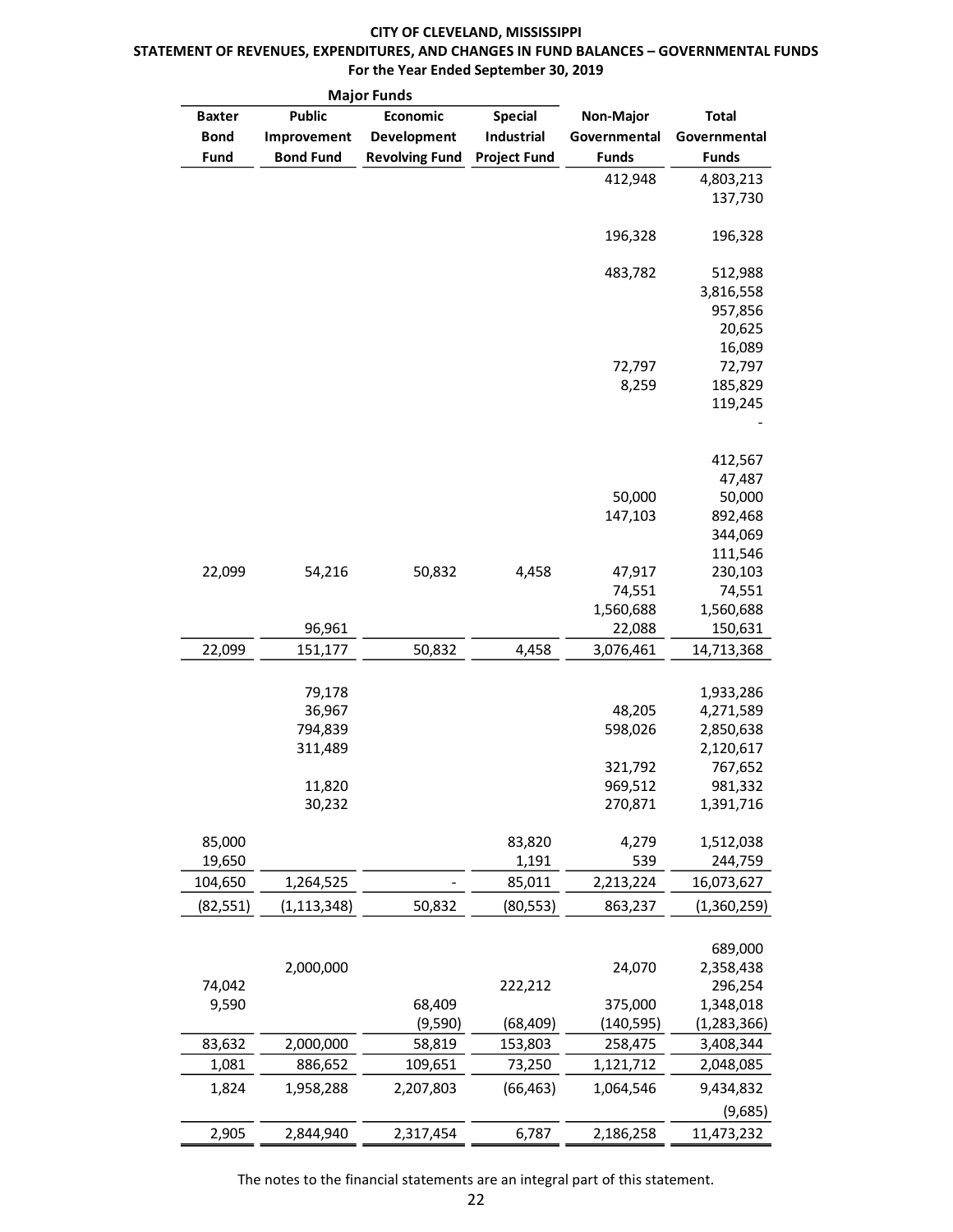## **CITY OF CLEVELAND, MISSISSIPPI RECONCILIATION OF THE STATEMENT OF REVENUES, EXPENDITURES, AND CHANGES IN FUND BALANCES OF GOVERNMENTAL FUNDS TO THE STATEMENT OF ACTIVITIES For the Year Ended September 30, 2019**

|                                                                                                                                                                                                                                                                                                                                                                                                                                                                                                                           |    | Amount                 |
|---------------------------------------------------------------------------------------------------------------------------------------------------------------------------------------------------------------------------------------------------------------------------------------------------------------------------------------------------------------------------------------------------------------------------------------------------------------------------------------------------------------------------|----|------------------------|
| Net Change in Fund Balances - Governmental Funds                                                                                                                                                                                                                                                                                                                                                                                                                                                                          | Ś  | 2,048,085              |
| Amounts reported for governmental activities in the Statement of Activities are different because:                                                                                                                                                                                                                                                                                                                                                                                                                        |    |                        |
| Governmental Funds report capital outlays as expenditures. However, in the Statement of<br>Activities, the cost of those assets is allocated over their estimated useful lives and reported<br>as depreciation expense. Thus, the change in net position differs from the change in fund<br>balances by the amount that capital outlays of \$2,337,696 exceeded depreciation of<br>\$1,746,297 in the current period.                                                                                                     |    | 591,399                |
| In the Statement of Activities, only gains and losses from the sale of capital assets are<br>reported, while in the governmental funds, the proceeds from the sale increases financial<br>resources. Thus, the change in net position differs from the change in fund balance by the<br>net loss of \$32,082 on the disposal of capital assets.                                                                                                                                                                           |    | (32,082)               |
| Debt proceeds provide current financial resources to governmental funds, but issuing debt<br>increases long-term liabilities in the Statement of Net Position. Repayment of debt principal<br>is an expenditure in the Governmental Funds, but the repayment reduces long-term liabilities<br>in the Statement of Net Position. Thus, the change in net position differs from the change in<br>fund balances by the amount that debt proceeds of \$2,358,438 exceeded debt repayments<br>of \$1,512,038.                  |    | (846, 400)             |
| Under the modified accrual basis of accounting used in the governmental funds,<br>expenditures are not recognized for transactions that are not normally paid with expendable<br>available financial resources. However, in the Statement of Activities, which is presented on<br>the accrual basis, expenses and liabilities are reported regardless of when financial resources<br>are available. Thus, the change in net position differs from the change in fund balances by a<br>combination of the following items: |    |                        |
| Principal payments received on capital leases receivable<br>(296, 254)<br>Change in compensated absences<br>12,573<br>Change in accrued interest payable<br>(9,228)<br>Change in accrued interest receivable<br>(626)<br>Change in bond premium<br>251                                                                                                                                                                                                                                                                    |    | (293, 284)             |
| Items reported in the Statement of Activities relating to pensions are not reported in the<br>governmental funds. These activities include:                                                                                                                                                                                                                                                                                                                                                                               |    |                        |
| Recognition of pension expense for the current year<br>Recognition of contributions made                                                                                                                                                                                                                                                                                                                                                                                                                                  |    | (1,663,491)<br>808,648 |
| An internal service fund is used by management to account for employee health insurance.<br>The net revenue is reported within governmental activities.                                                                                                                                                                                                                                                                                                                                                                   |    | 10,598                 |
| Change in inventory                                                                                                                                                                                                                                                                                                                                                                                                                                                                                                       |    | (9,685)                |
| Change in Net Position of Governmental Activities                                                                                                                                                                                                                                                                                                                                                                                                                                                                         | \$ | 613,788                |
|                                                                                                                                                                                                                                                                                                                                                                                                                                                                                                                           |    |                        |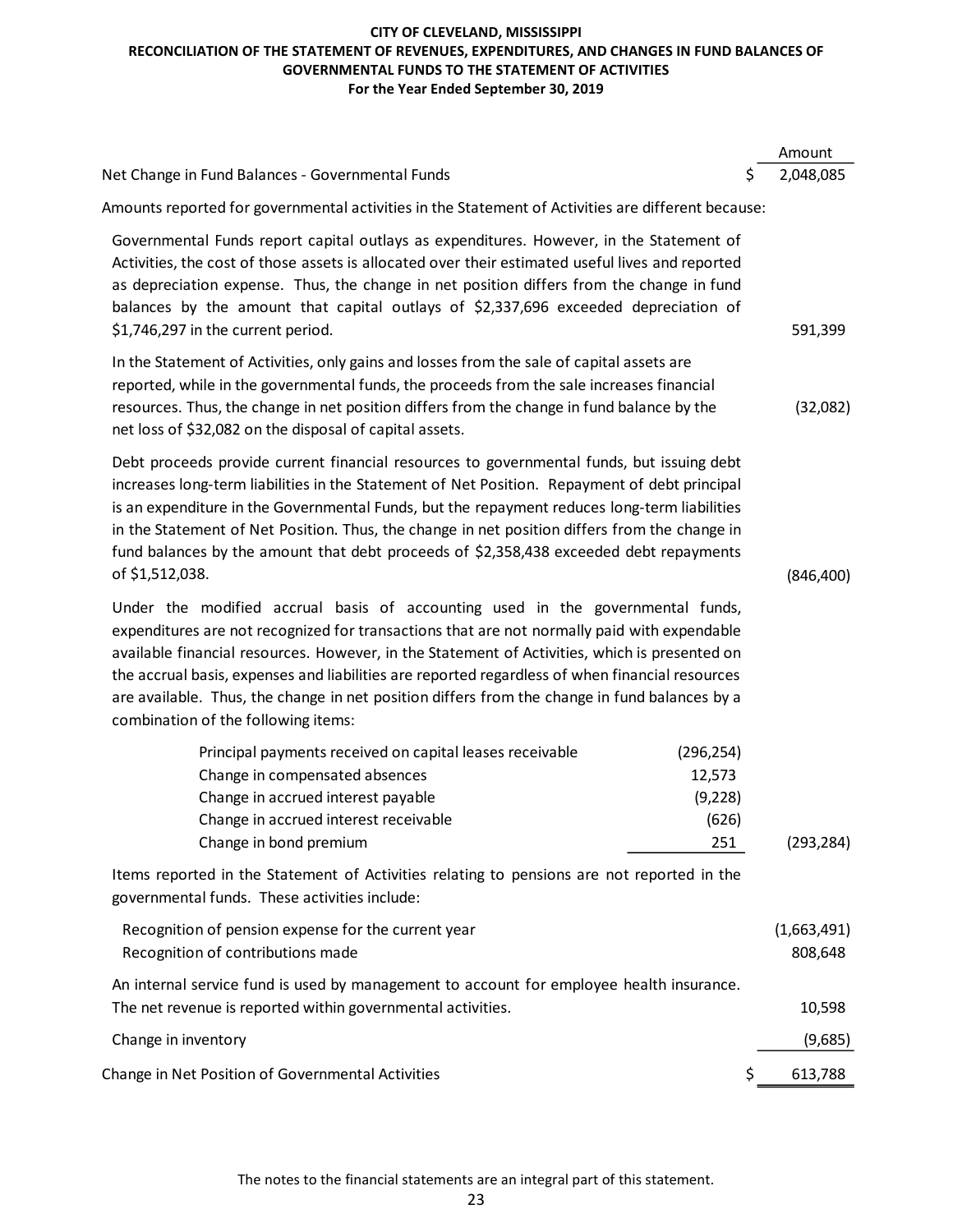### **CITY OF CLEVELAND, MISSISSIPPI STATEMENT OF NET POSITION – PROPRIETARY FUNDS September 30, 2019**

|                                                                                      |                          | <b>Business-Type Activities</b> |              |                         |
|--------------------------------------------------------------------------------------|--------------------------|---------------------------------|--------------|-------------------------|
|                                                                                      | <b>Enterprise Fund</b>   | Non-Major<br>Enterprise         |              |                         |
|                                                                                      | <b>Water &amp; Sewer</b> | Sanitation                      | <b>Funds</b> | <b>Internal Service</b> |
|                                                                                      | Fund                     | Fund                            | <b>Total</b> | Fund                    |
| <b>ASSETS</b>                                                                        |                          |                                 |              |                         |
| Current assets:                                                                      |                          |                                 |              |                         |
| Cash and cash equivalents                                                            | \$                       | 197,669                         | 197,669      | 533,621                 |
| Accounts receivable (net of allowance for                                            |                          |                                 |              |                         |
| uncollectibles of \$224,581)                                                         | 256,943                  | 88,752                          | 345,695      | 1,138                   |
| Advances to other funds                                                              | 83,578                   |                                 | 83,578       |                         |
| Intergovernmental receivables                                                        |                          | 2,058                           | 2,058        |                         |
| Inventory                                                                            | 152,514                  | 5,433                           | 157,947      |                         |
| <b>Total Current Assets</b>                                                          | 493,035                  | 293,912                         | 786,947      | 534,759                 |
| Non-current assets:                                                                  |                          |                                 |              |                         |
| Capital assets:                                                                      |                          |                                 |              |                         |
| Land and construction in progress                                                    | 1,259,935                |                                 | 1,259,935    |                         |
| Other capital assets, net                                                            | 15,971,412               |                                 | 15,971,412   |                         |
| <b>Total Non-Current Assets</b>                                                      | 17,231,347               |                                 | 17,231,347   |                         |
| <b>Total Assets</b>                                                                  |                          | 293,912                         | 18,018,294   | 534,759                 |
|                                                                                      | 17,724,382               |                                 |              |                         |
| <b>DEFERRED OUTFLOWS OF RESOURCES</b>                                                |                          |                                 |              |                         |
| Deferred outflows related to pensions<br><b>Total Deferred Outflows of Resources</b> | 47,017                   | 4,292                           | 51,309       |                         |
|                                                                                      | 47,017                   | 4,292                           | 51,309       |                         |
| <b>LIABILITIES</b>                                                                   |                          |                                 |              |                         |
| <b>Current liabilities:</b>                                                          |                          |                                 |              |                         |
| Accounts payable and accrued expenses                                                | 48,162                   |                                 | 48,162       |                         |
| Claims and judgements payable                                                        |                          |                                 |              | 51,858                  |
| Advances from other funds                                                            | 1,120,026                |                                 | 1,120,026    |                         |
| Accrued interest payable                                                             | 13,828                   |                                 | 13,828       |                         |
| Capital debt:                                                                        |                          |                                 |              |                         |
| Current portion capital leases payable                                               | 215,590                  |                                 | 215,590      |                         |
| Current portion notes payable                                                        | 694,613                  |                                 | 694,613      |                         |
| <b>Total Current Liabilities</b>                                                     | 2,092,219                |                                 | 2,092,219    | 51,858                  |
| Non-current liabilities:                                                             |                          |                                 |              |                         |
| Liabilities payable from restricted assets:                                          |                          |                                 |              |                         |
| Customer deposits                                                                    | 340,264                  |                                 | 340,264      |                         |
| Net pension liability                                                                | 748,597                  | 68,315                          | 816,912      |                         |
| Capital debt:                                                                        |                          |                                 |              |                         |
| Notes payable                                                                        | 8,221,748                |                                 | 8,221,748    |                         |
| Capital leases payable                                                               | 1,974,085                |                                 | 1,974,085    |                         |
| Non-capital debt:                                                                    |                          |                                 |              |                         |
| Compensated absences                                                                 | 12,285                   |                                 | 12,285       |                         |
| <b>Total Non-Current Liabilities</b>                                                 | 11,296,979               | 68,315                          | 11,365,294   |                         |
| <b>Total Liabilities</b>                                                             | 13,389,198               | 68,315                          | 13,457,513   | 51,858                  |
| <b>DEFERRED INFLOWS OF RESOURCES</b>                                                 |                          |                                 |              |                         |
| Deferred inflows related to pensions                                                 | 9,236                    | 843                             | 10,079       |                         |
| <b>Total Deferred Inflows of Resources</b>                                           | 9,236                    | 843                             | 10,079       |                         |
| <b>NET POSITION</b>                                                                  |                          |                                 |              |                         |
| Net investment in capital assets                                                     | 6,125,311                |                                 | 6,125,311    |                         |
| Restricted:                                                                          |                          |                                 |              |                         |
| Public works                                                                         |                          | 229,046                         | 229,046      |                         |
| Unrestricted                                                                         | (1,752,346)              |                                 | (1,752,346)  | 482,901                 |
| <b>Total Net Position</b>                                                            | \$<br>4,372,965          | 229,046                         | 4,602,011    | 482,901                 |
|                                                                                      |                          |                                 |              |                         |

The notes to the financial statements are an integral part of this statement.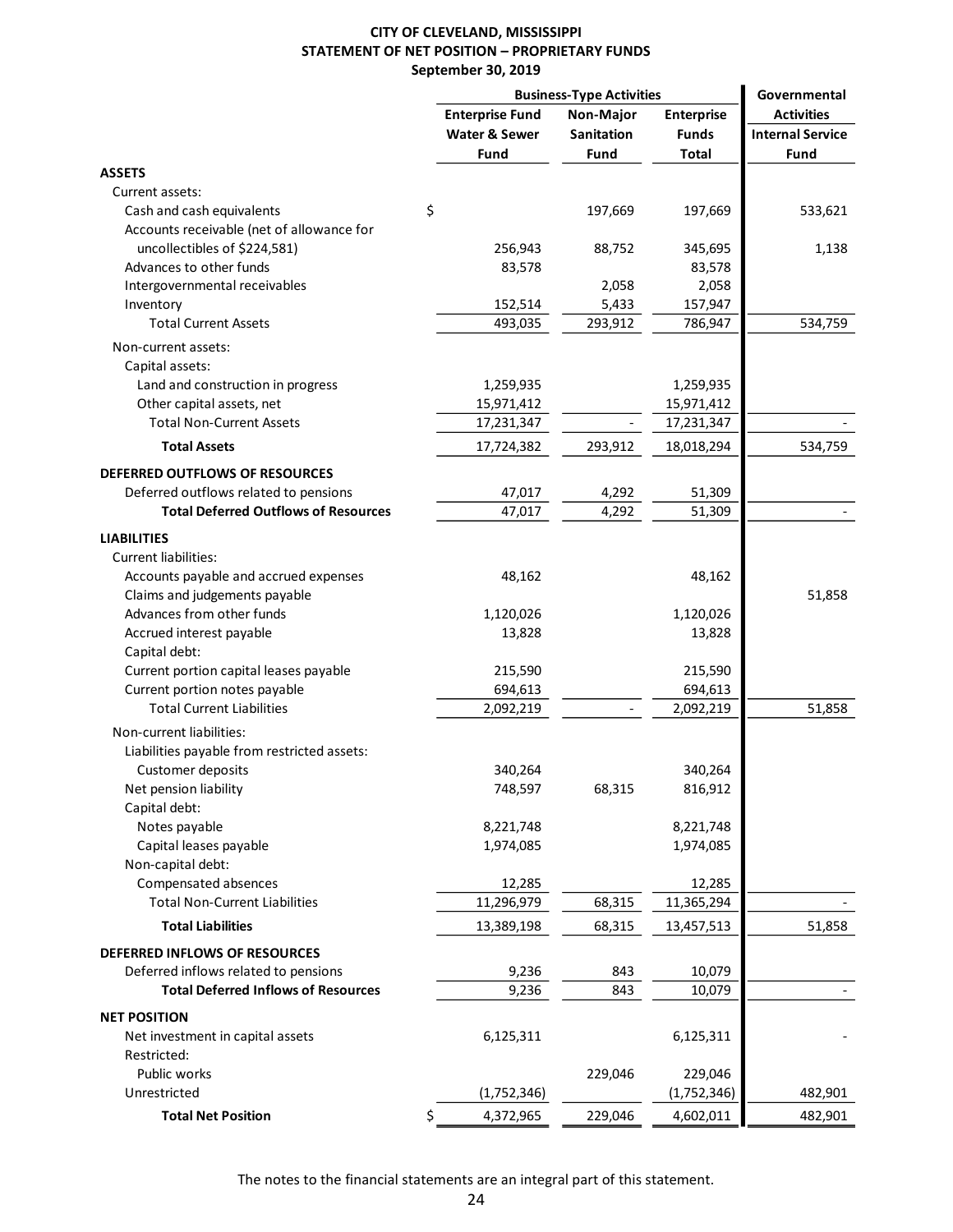#### **CITY OF CLEVELAND, MISSISSIPPI STATEMENT OF REVENUES, EXPENSES AND CHANGES IN NET POSITION – PROPRIETARY FUNDS For the Year Ended September 30, 2019**

|                                                     | <b>Business-Type Activities</b> |                   |                   | Governmental        |
|-----------------------------------------------------|---------------------------------|-------------------|-------------------|---------------------|
|                                                     | <b>Enterprise Fund</b>          | Non-Major         | <b>Enterprise</b> | <b>Activity</b>     |
|                                                     | <b>Water &amp; Sewer</b>        | <b>Sanitation</b> | <b>Funds</b>      | Internal            |
|                                                     | Fund                            | <b>Fund</b>       | <b>Total</b>      | <b>Service Fund</b> |
| <b>OPERATING REVENUES:</b>                          |                                 |                   |                   |                     |
| Charges for services:                               |                                 |                   |                   |                     |
| \$<br>Water sales                                   | 1,516,205                       |                   | 1,516,205         |                     |
| Sewer sales                                         | 1,279,335                       |                   | 1,279,335         |                     |
| Sanitation fees                                     |                                 | 1,050,288         | 1,050,288         |                     |
| Premiums                                            |                                 |                   |                   | 930,437             |
| Reinsurance reimbursement                           |                                 |                   |                   | 167,571             |
| <b>Other Fees</b>                                   | 15,305                          | 24,135            | 39,440            |                     |
| <b>Total Operating Revenues</b>                     | 2,810,845                       | 1,074,423         | 3,885,268         | 1,098,008           |
| <b>OPERATING EXPENSES:</b>                          |                                 |                   |                   |                     |
| Personal services                                   | 324,747                         | 28,287            | 353,034           |                     |
| Contractual services                                | 1,877,836                       | 841,867           | 2,719,703         |                     |
| Consumable supplies                                 | 56,257                          | 2,049             | 58,306            |                     |
| Depreciation expense                                | 534,086                         |                   | 534,086           |                     |
| Pension expense                                     | 92,828                          | 8,471             | 101,299           |                     |
| Administrative fees                                 | 489,000                         | 200,000           | 689,000           | 44,788              |
| Health claim payments                               |                                 |                   |                   | 720,721             |
| Reinsurance premiums                                |                                 |                   |                   | 336,046             |
| Life insurance premiums                             |                                 |                   |                   | 15,856              |
| <b>Total Operating Expenses</b>                     | 3,374,754                       | 1,080,674         | 4,455,428         | 1,117,411           |
| <b>Operating Income (Loss)</b>                      | (563,909)                       | (6, 251)          | (570, 160)        | (19, 403)           |
| <b>NON-OPERATING REVENUES (EXPENSES)</b>            |                                 |                   |                   |                     |
| Intergovernmental grants                            | 217,812                         |                   | 217,812           |                     |
| Interest income                                     | 6,255                           | 5,565             | 11,820            | 10,001              |
| Interest expenses                                   | (209, 089)                      |                   | (209, 089)        |                     |
| Loss on disposal of equipment                       | (5, 292)                        |                   | (5, 292)          |                     |
| <b>Total Non-operating Revenues (Expenses)</b>      | 9,686                           | 5,565             | 15,251            | 10,001              |
| <b>Net Income (Loss) Before Operating Transfers</b> | (554, 223)                      | (686)             | (554, 909)        | (9,402)             |
| <b>OPERATING TRANSFERS:</b>                         |                                 |                   |                   |                     |
| <b>Operating Transfers in</b>                       | 689,772                         |                   | 689,772           | 20,000              |
| <b>Operating Transfers out</b>                      | (754,424)                       | (20,000)          | (774,424)         |                     |
| <b>Net Operating Transfers</b>                      | (64, 652)                       | (20,000)          | (84, 652)         | 20,000              |
| <b>Change in Net Position</b>                       | (618, 875)                      | (20, 686)         | (639, 561)        | 10,598              |
| Net Position - Beginning, as previously stated      | 4,986,609                       | 249,732           | 5,236,341         | 472,303             |
| Prior period adjustment                             | 5,231                           |                   | 5,231             |                     |
| Net Position - Beginning, as restated               | 4,991,840                       | 249,732           | 5,241,572         | 472,303             |
| <b>Net Position - Ending</b><br>\$                  | 4,372,965                       | 229,046           | 4,602,011         | 482,901             |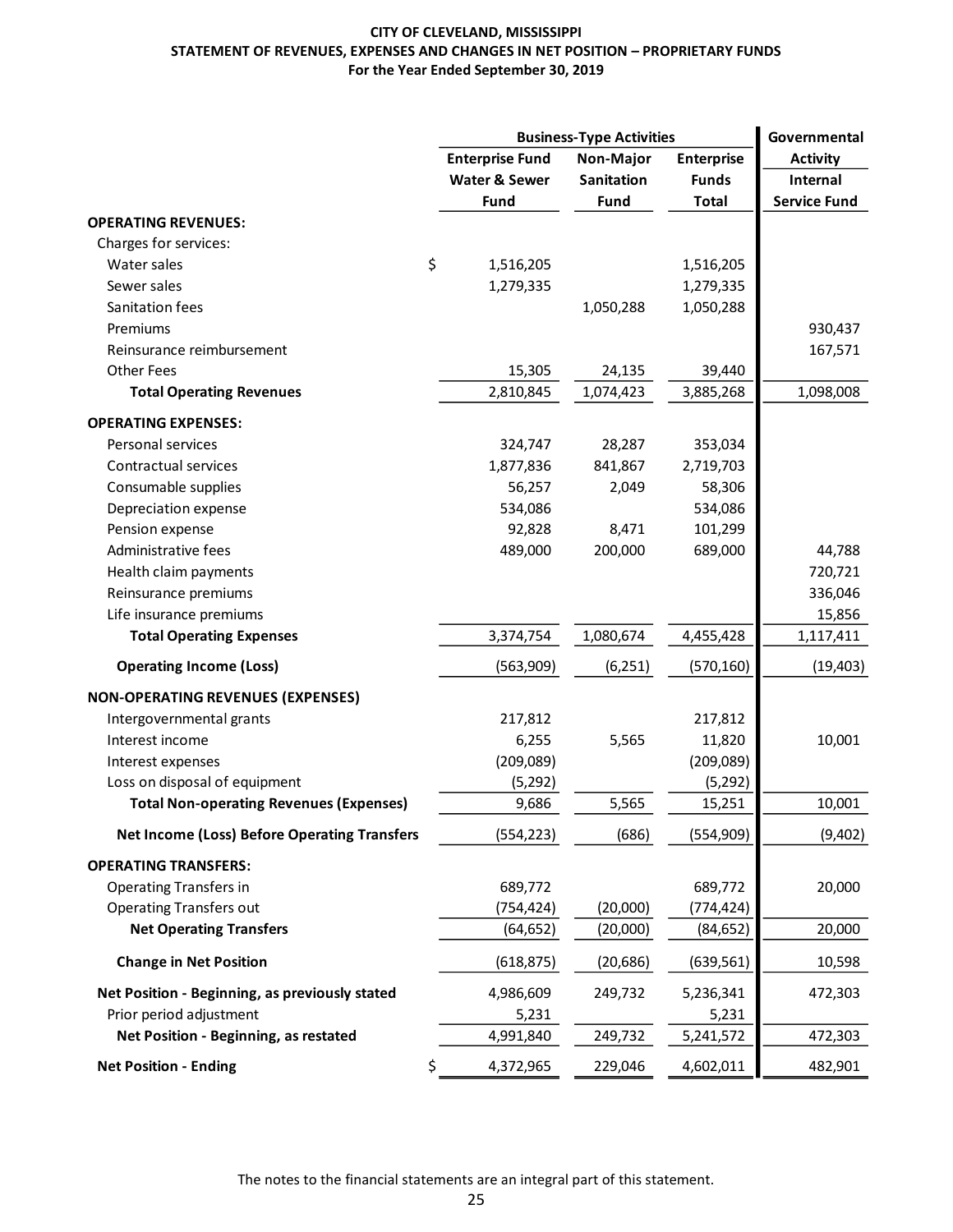## **CITY OF CLEVELAND, MISSISSIPPI STATEMENT OF CASH FLOWS – PROPRIETARY FUNDS For the Year Ended September 30, 2019**

|                                                                      | <b>Business-Type Activities</b> | Governmental      |                         |
|----------------------------------------------------------------------|---------------------------------|-------------------|-------------------------|
|                                                                      | <b>Enterprise Fund</b>          | Non-Major         | <b>Activity</b>         |
|                                                                      | <b>Water &amp; Sewer</b>        | <b>Sanitation</b> | <b>Internal Service</b> |
|                                                                      | Fund                            | Fund              | Fund                    |
| <b>CASH FLOWS FROM OPERATING ACTIVITIES</b>                          |                                 |                   |                         |
| Cash received from customers and users                               | \$<br>2,767,634                 | 1,089,155         |                         |
| Receipts from internal services                                      |                                 |                   | 1,150,580               |
| Payments to employees for services                                   | (369, 242)                      | (32, 405)         |                         |
| Payments to suppliers for goods and services                         | (1,989,883)                     | (841, 867)        |                         |
| Payments for administrative fees                                     | (489,000)                       | (200,000)         | (44, 788)               |
| Payments for health claims                                           |                                 |                   | (760, 741)              |
| Payments for premiums                                                |                                 |                   | (351, 902)              |
| Net Cash Provided (Used) by Operating Activities                     | (80, 491)                       | 14,883            | (6, 851)                |
| <b>CASH FLOWS FROM NONCAPITAL FINANCING ACTIVITIES:</b>              |                                 |                   |                         |
| Operating transfers, net                                             | (64, 652)                       | (20,000)          | 20,000                  |
| Interfund loans                                                      | 620,026                         |                   |                         |
| Other receipts                                                       | 6,256                           | 5,565             | 10,001                  |
| Net Cash Provided (Used) by Noncapital Financing Activities          | 561,630                         | (14, 435)         | 30,001                  |
| <b>CASH FLOWS FROM CAPITAL AND RELATED FINANCING ACTIVITIES:</b>     |                                 |                   |                         |
| Acquisition of property and equipment                                | (426, 473)                      |                   |                         |
| Capital grants received                                              | 217,812                         |                   |                         |
| Additions to long-term debt                                          | 213,851                         |                   |                         |
| Principal payments on long-term debt                                 | (776, 476)                      |                   |                         |
| Interest paid on bonds, loans and capital leases                     | (205, 558)                      |                   |                         |
| Net Cash Provided (Used) by Capital and Related Financing Activities | (976, 844)                      | $\blacksquare$    |                         |
| Net Increase (Decrease) in Cash and Cash Equivalents                 | (495, 705)                      | 448               | 23,150                  |
| Cash and Cash Equivalents, October 1                                 | 495,705                         | 197,221           | 510,471                 |
| Adjustment to beginning of year cash due to prior period adjustment  |                                 |                   |                         |
| Cash and Cash Equivalents, September 30                              | \$                              | 197,669           | 533,621                 |
| RECONCILIATION OF OPERATING INCOME TO NET                            |                                 |                   |                         |
| CASH PROVIDED (USED) BY OPERATING ACTIVITIES                         |                                 |                   |                         |
| Operating income (loss)                                              | \$<br>(563,909)                 | (6, 251)          | (19, 403)               |
| Adjustments to reconcile operating income (loss)                     |                                 |                   |                         |
| to net cash provided (used) by operating activities:                 |                                 |                   |                         |
| Depreciation                                                         | 534,086                         |                   |                         |
| Pension expense                                                      | 92,828                          | 8,471             |                         |
| (Increase) decrease in accounts receivable                           | 15,325                          | 14,680            | 52,571                  |
| (Increase) decrease in due from other funds                          |                                 |                   |                         |
| (Increase) decrease in intergovernmental receivable                  |                                 | 32                |                         |
| (Increase) decrease in inventories                                   | (1,614)                         | (2,049)           |                         |
| Increase (decrease) in accounts payable and accrued expenses         | (197,002)                       |                   |                         |
| Increase (decrease) in claims and judgments payable                  |                                 |                   | (40, 019)               |
| Increase (decrease) in accrued interest payable                      | 3,532                           |                   |                         |
| Increase (decrease) in customer deposits                             | 35,633                          |                   |                         |
| Increase (decrease) in compensated absences                          | 630                             |                   |                         |
| Total adjustments                                                    | 483,418                         | 21,134            | 12,552                  |
| Net Cash Provided (Used) by Operating Activities                     | \$<br>(80, 491)                 | 14,883            | (6, 851)                |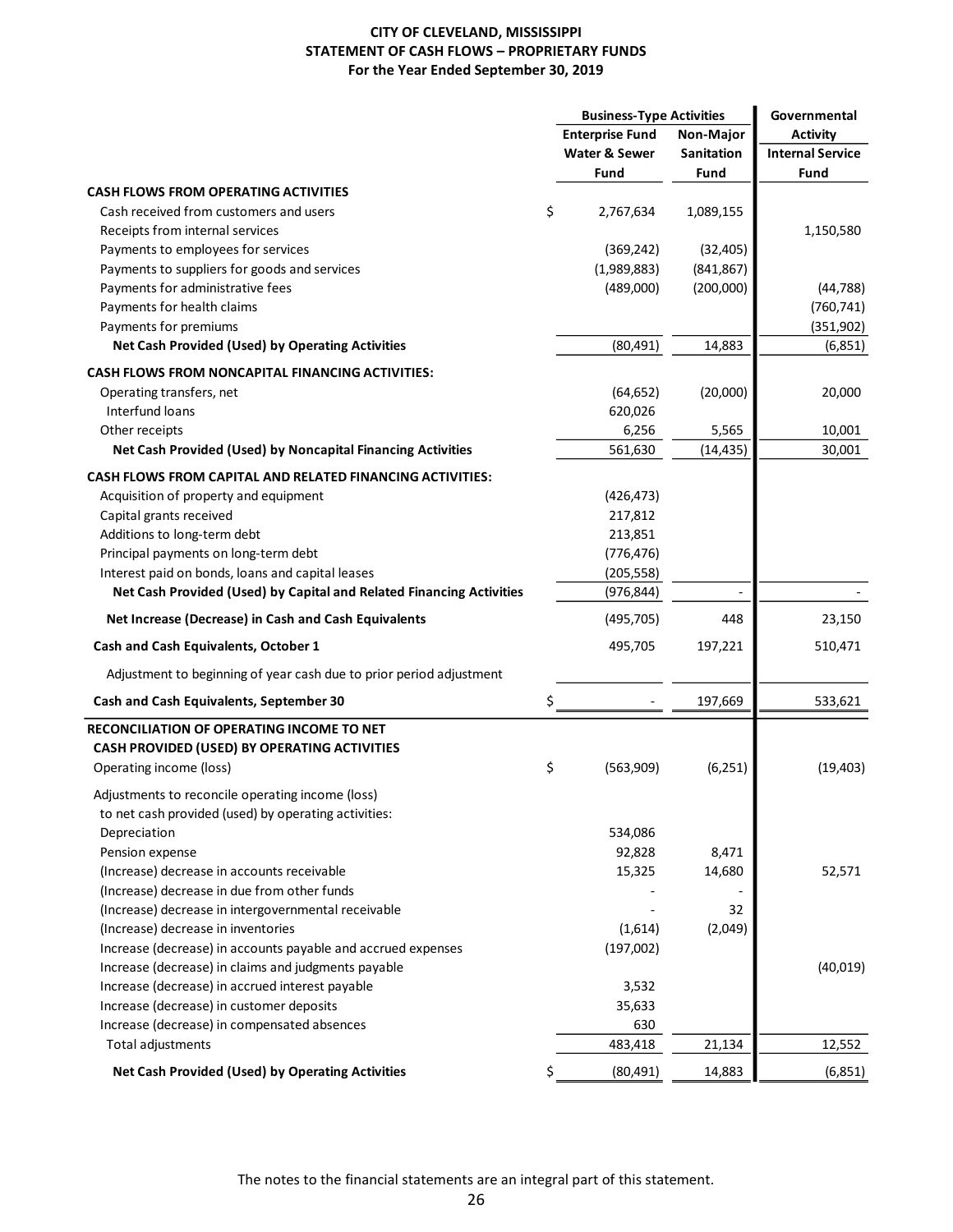### **CITY OF CLEVELAND, MISSISSIPPI STATEMENT OF FIDUCIARY ASSETS AND LIABILITIES September 30, 2019**

|                                                                  |    | Agency<br><b>Funds</b> |
|------------------------------------------------------------------|----|------------------------|
| <b>ASSETS</b>                                                    |    |                        |
| Cash and cash equivalents                                        | \$ | 186,983                |
| <b>Total Assets</b>                                              |    | 186,983                |
| <b>LIABILITIES</b>                                               |    |                        |
| Intergovernmental payables<br>Amounts held in custody for others |    | 106,987<br>79,996      |
| <b>Total Liabilities</b>                                         | Ś  | 186,983                |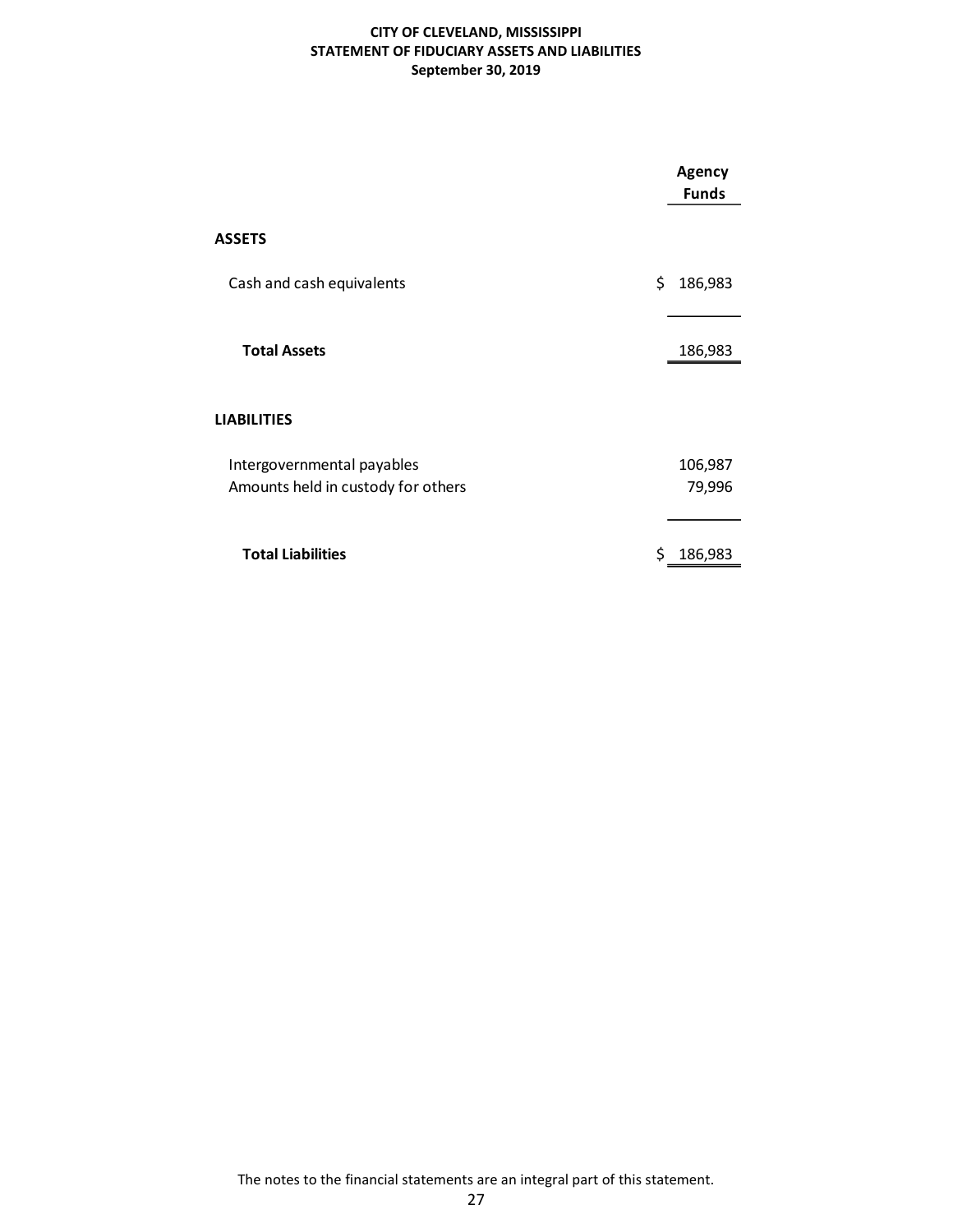## **NOTE 1: SUMMARY OF SIGNIFICANT ACCOUNTING POLICIES**

The financial statements of the City of Cleveland, Mississippi (the City) have been prepared in conformity with generally accepted accounting principles (GAAP) as applied to governmental units. The City's reporting entity applies all relevant Governmental Accounting Standards Board (GASB) pronouncements. The more significant of the government's accounting policies are described below.

**A. Financial Reporting Entity –** The City of Cleveland is located in Bolivar County, Mississippi, and operates under an elected Mayor-Board of Aldermen form of government. The City provides the following services to the citizenry: general administration; police and fire protection; street repair; economic and community development; water, sanitary sewer, and garbage disposal; parks and library services. The primary sources of revenues are property taxes, sales taxes, and utility billings. For financial reporting purposes, the reporting entity includes all funds that are covered by the oversight responsibility of the City's governing board. As required by generally accepted accounting principles, various criteria are applied in order to determine any component units that should be reported as part of the City. Such criteria include management oversight responsibility by the elected officials such as decision-making authority, accountability to the City, legal and financial responsibility, and inter-agency relationships. Based upon the application of these criteria, there are no component units required by GAAP to be reported as part of the reporting entity of the City. The following represents an entity to which the City has a combined interest in conjunction with another government:

Robinson Carpenter Memorial Library - The City has a joint interest with Bolivar County, which is the primary oversight agency of the library. The City currently levies a 2.00 mill tax to support the library. This tax levy is remitted to the library monthly as it is collected.

**B. Government-wide and Fund Financial Statements –** In March 2009, the Governmental Accounting Standards Board (GASB) issued Statement No. 54 – Fund Balance Reporting and Government Fund Type Definitions. This Statement establishes fund balance classifications based primarily on the extent to which the City is bound to honor constraints on the use of the resources reported in each governmental fund as well as establishes additional note disclosures regarding fund balance classification policies and procedures.

Government-wide financial statements (i.e. the Statement of Net Position and the Statement of Activities) report information on all non-fiduciary activities of the government. For the most part, the effect of interfund activity has been removed from these statements. Governmental activities, which normally are supported by taxes and intergovernmental revenues, are reported separately from business-type activities, which rely to a significant extent on fees and charges for support.

The Statement of Net Position presents the financial condition of the governmental activities and business-type activities of the City at year-end. The Statement of Activities demonstrates the degree to which direct expenses of a given function or segments are offset by program revenues. Direct expenses are those that are clearly identifiable with a specific function or segment. Program revenues include 1) charges to customers or applicants who purchase, use or directly benefit from goods, services, or privileges provided by a given function or segment and 2) grants and contributions that are restricted to meeting the operational or capital requirements of a particular function or segment. Taxes and other items not properly included among program revenues are reported instead as general revenues.

Fund financial statements of the City are organized into funds, each of which is considered to be separate accounting entities. Each fund is accounted for by providing a separate set of self-balancing accounts that constitute its assets, deferred inflows, liabilities, fund equity, revenues and expenditures/expenses. Funds are organized into governmental, proprietary and fiduciary. Major individual Governmental Funds and major individual Enterprise Funds are reported as separate columns in the fund financial statements. Nonmajor funds are aggregated and presented in a single column as Other Governmental Funds.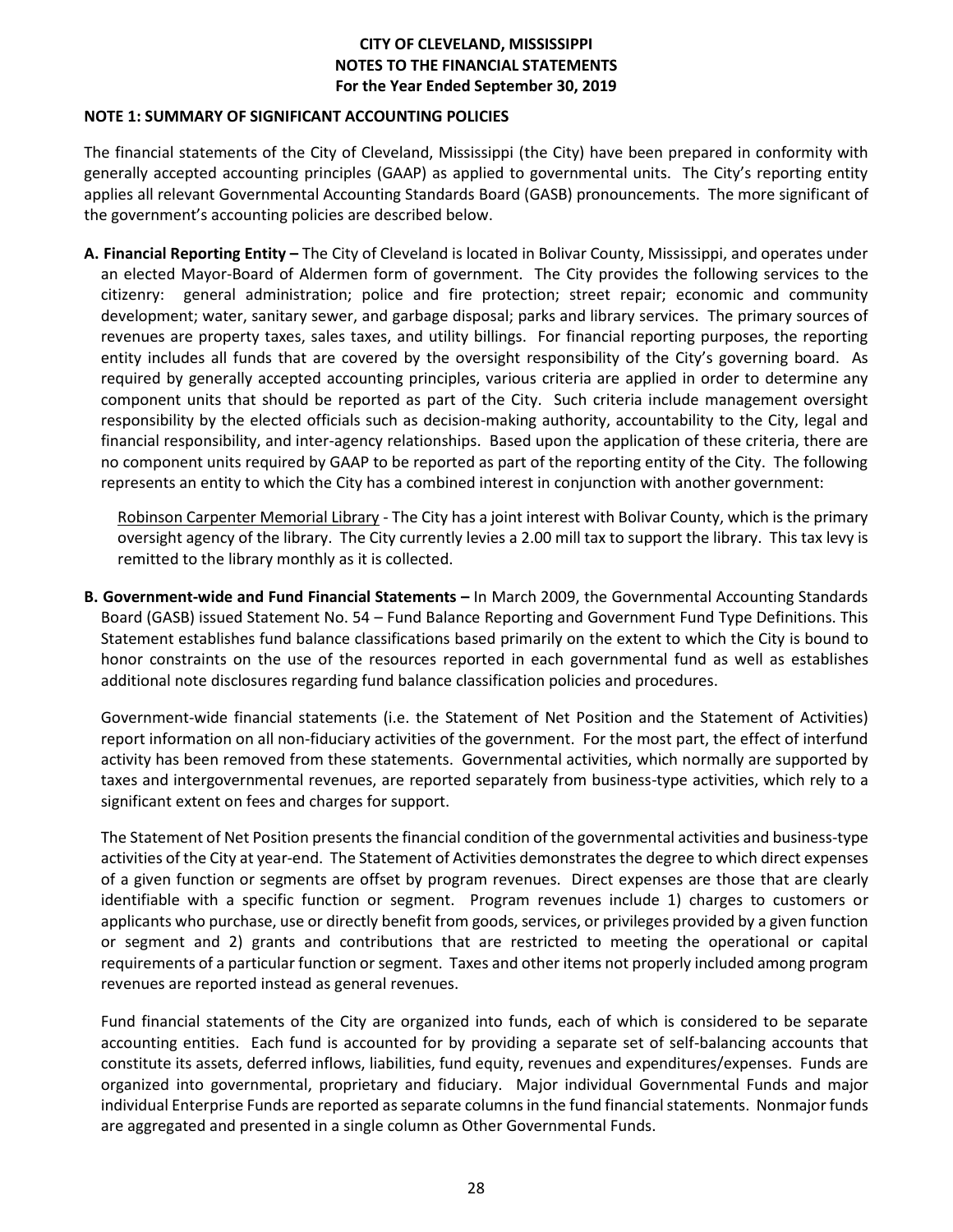**C.** Measurement Focus, Basis of Accounting, and Financial Statement Presentation – The government-wide financial statements report, using the economic resources measurement focus and the accrual basis of accounting, generally includes the reclassification or elimination of internal activity. However, internal eliminations do not include utility services provided to City departments. Reimbursements are reported as reductions to expenses. Proprietary and fiduciary fund financial statements also report using this same focus and basis of accounting although internal activity is not eliminated in these statements. Revenues are recorded when earned and expenses are recorded when a liability is incurred, regardless of the timing or related cash flows. Property tax revenues are recognized in the year for which they are levied while grants are recognized when grantor eligibility requirements are met.

Governmental fund financial statements report uses the current financial resources measurement focus and the modified accrual basis of accounting. Revenues are recognized when they are both measurable and available. Available means collectible within the current period or soon enough thereafter to pay current liabilities. The City considers revenues to be available if they are collected within 60 days of the end of the fiscal year. Expenditures are recorded when the related fund liability is incurred.

Major revenue sources susceptible to accrual include: sales and use taxes, tourism taxes, property taxes, franchise taxes, and intergovernmental revenues. In general, revenues are recognized when cash is received.

Operating income reported in proprietary fund financial statements includes revenues and expenses related to the primary, continuing operations of the fund. Principal operating revenues for proprietary funds are charges to customers for sales or services. Principal operating expenses are the costs of providing goods or services and include administrative expenses and depreciation of capital assets. Other revenues and expenses are classified as non-operating in the financial statements.

When both restricted and unrestricted resources are available for use, it is the City's policy to use restricted resources first, then unrestricted resources as needed.

The financial transactions of the City are recorded in individual funds. Each fund is accounted for by providing a separate set of self-balancing accounts that comprise its assets, liabilities, reserves, fund equity, revenues and expenditures/expenses. The various funds are reported by generic classifications within the financial statements.

Government Accounting Standards Board (GASB) Statement No. 34 establishes criteria (percentage of the assets, liabilities, revenues, or expenditures/expenses of either fund category or the governmental and enterprise combined) for the determination of major funds. The non-major funds are combined in a single column in the fund financial statements.

The City reports the following major governmental funds:

General Fund – The general fund is the primary operating fund of the City. It is used to account for all financial resources of the general government, except those required to be accounted for in another fund.

Economic Development and Tourism Fund – The fund accounts for activities used for economic development within the area and the promotion of tourism.

General Bond and Interest Fund – This fund is a debt service fund used to account for the accumulation of resources for the payment of principal, interest, and related costs of general long-term debt.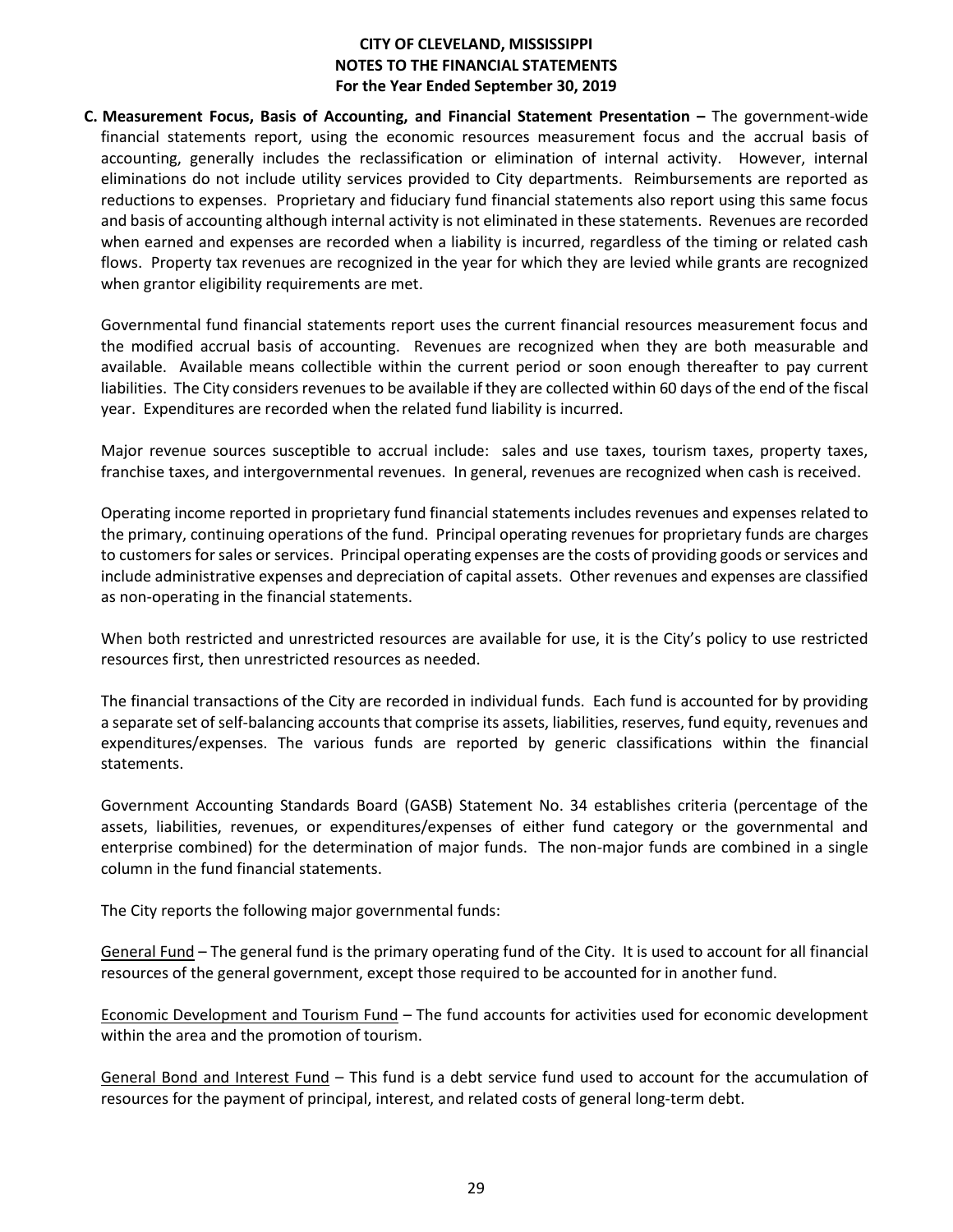Baxter Bond Fund – This fund is a debt service fund used to account for the accumulation of resources for the payment of principal, interest, and related costs of bonds issued to finance major capital improvements for Baxter Healthcare Corporation.

Public Improvement Bond Fund - This fund accounts for the proceeds and expenditures of public obligation debt issued by the City. Expenditures are primarily for public works projects.

Economic Development Revolving Fund – The fund accounts for resources in the construction of economic development projects.

Special Industrial Project Fund – The fund accounts for activities associated with a particular plant in the area.

The City reports the following major proprietary fund:

Water & Sewer Fund – This fund accounts for revenues and expenses related to potable water and sanitary sewer services provided to residents of the City.

Internal Service Fund – The fund accounts for the accumulation of amounts used to pay health insurance claims and life insurance premiums for City employees.

The agency fund accounts for the assets held by the City in a fiduciary capacity.

#### **GOVERNMENTAL FUND TYPES**

Special Revenue Funds - These funds are used to account for and report the proceeds of specific revenue sources (other than for debt service or major capital projects) that are legally restricted to expenditures for specified purposes. Special Revenue Funds account for, among others, certain federal grant programs, taxes levied with statutorily defined distributions and other resources restricted as to purpose.

Debt Service Funds - These funds are used to account for the accumulation of resources for, and the payment of, general long-term debt principal, interest and related costs.

Capital Projects Funds - These funds are used to account for financial resources to be used for the acquisition or construction of major capital facilities. Such resources are derived principally from proceeds of general obligation bond issues and federal grants.

## **PROPRIETARY FUND TYPE**

Enterprise Funds - These funds are used to account for those operations that are financed and operated in a manner similar to private business enterprises or where the City has decided that periodic determination of revenues earned, expenses incurred and/or net income is necessary for management accountability.

Internal Service Fund – This fund accounts for risk financing activities for medical and life insurance benefits.

## **FIDUCIARY FUND TYPE**

Agency Funds - These funds account for various taxes, deposits and other monies collected or held by the City, acting in the capacity of an agent, for distribution to other governmental units or designated beneficiaries.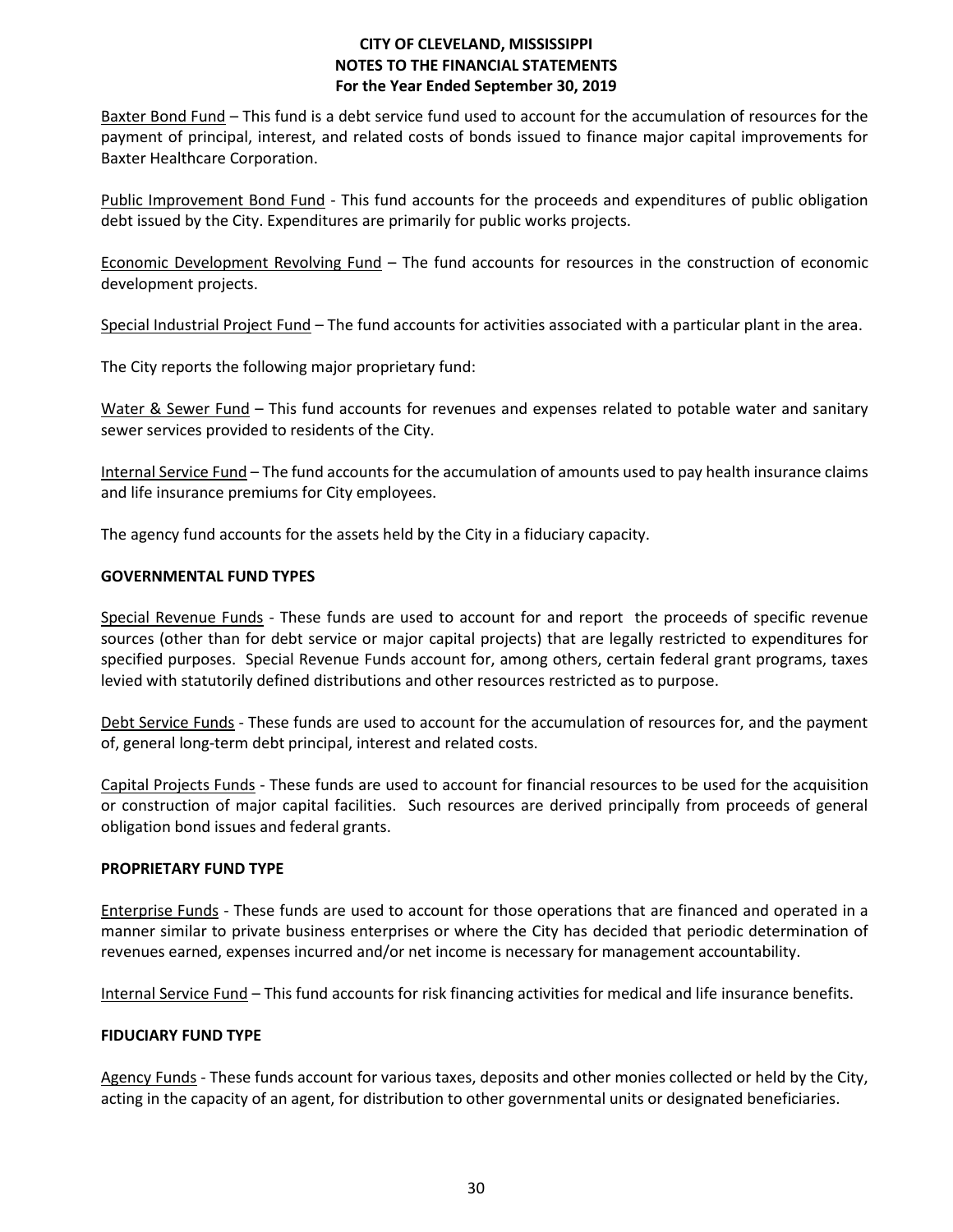**D. Cash and Cash Equivalents –** Cash of all funds, including restricted cash, is pooled into common pooled accounts in order to maximize investment opportunities. Each fund whose monies are deposited in the pooled cash accounts has equity therein, and interest earned on the investment of these monies is allocated based upon relative equity at month end. The City deposits excess funds in financial institutions selected by the board. State statutes specify how these depositories are to be selected.

Cash consists of amounts on deposit in demand accounts and savings accounts. Cash Equivalents consist of certificates of deposit with an original maturity of three months or less. Cash and cash equivalents are valued at cost which approximates their fair value.

- **E. Inventories –** Inventories in the governmental and enterprise funds consist of expendable supplies held for consumption. These inventories are valued at cost, which approximates market, using the first-in, first-out (FIFO) basis. The costs of these governmental fund type inventories are recorded as expenditures when purchased.
- **F. Capital Assets, Depreciation, and Amortization –** The City's property, plant, equipment, and infrastructure with useful lives of more than one year are stated at historical cost and comprehensively reported in the government-wide financial statements. The City maintains infrastructure asset records consistent with all other capital assets. Proprietary capital assets are also reported in their respective financial statements. Donated assets are stated at fair value on the date donated. The City generally capitalizes assets with a cost of \$1,000 or more as purchase and construction outlays occur. The costs of normal maintenance and repairs that do not add to the asset value or materially extend useful lives are not capitalized. Capital assets are depreciated using the straight-line method. When capital assets are disposed, the cost and applicable accumulated depreciation are removed from the respective accounts, and the resulting gain or loss is recorded in operations.
- **G. Long-Term Debt –** The accounting treatment of long-term debt depends on whether the assets are used in governmental fund operations or proprietary fund operations and whether they are reported in the government-wide or fund financial statements.

All long-term debts to be repaid from governmental and business-type resources are reported as liabilities in the government-wide statements. The long-term debt consists primarily of notes and bonds payable and accrued compensated absences.

Long-term debt of governmental funds is not reported in the fund financial statements. The debt proceeds are reported as other financing sources and payment of principal and interest reported as expenditures. The accounting for long-term debt in the proprietary funds report the liability as it is incurred.

**H. Deferred Outflows/Inflows of Resources –** In addition to assets, the statement of financial position will sometimes report a separate section for deferred outflows of resources. This separate financial statement element, deferred outflows of resources, represents a consumption of net position that applies to a future period(s) and so will not be recognized as an outflow of resources (expense/expenditure) until then.

Deferred outflows related to pensions – This amount represents the City's proportionate share of the deferred outflows of resources reported by the pension plan in which the City participates. See Note 12 for additional details.

In addition to liabilities, the statement of financial position will sometimes report a separate section for deferred inflows of resources. This separate financial statement element, deferred inflows of resources, represents an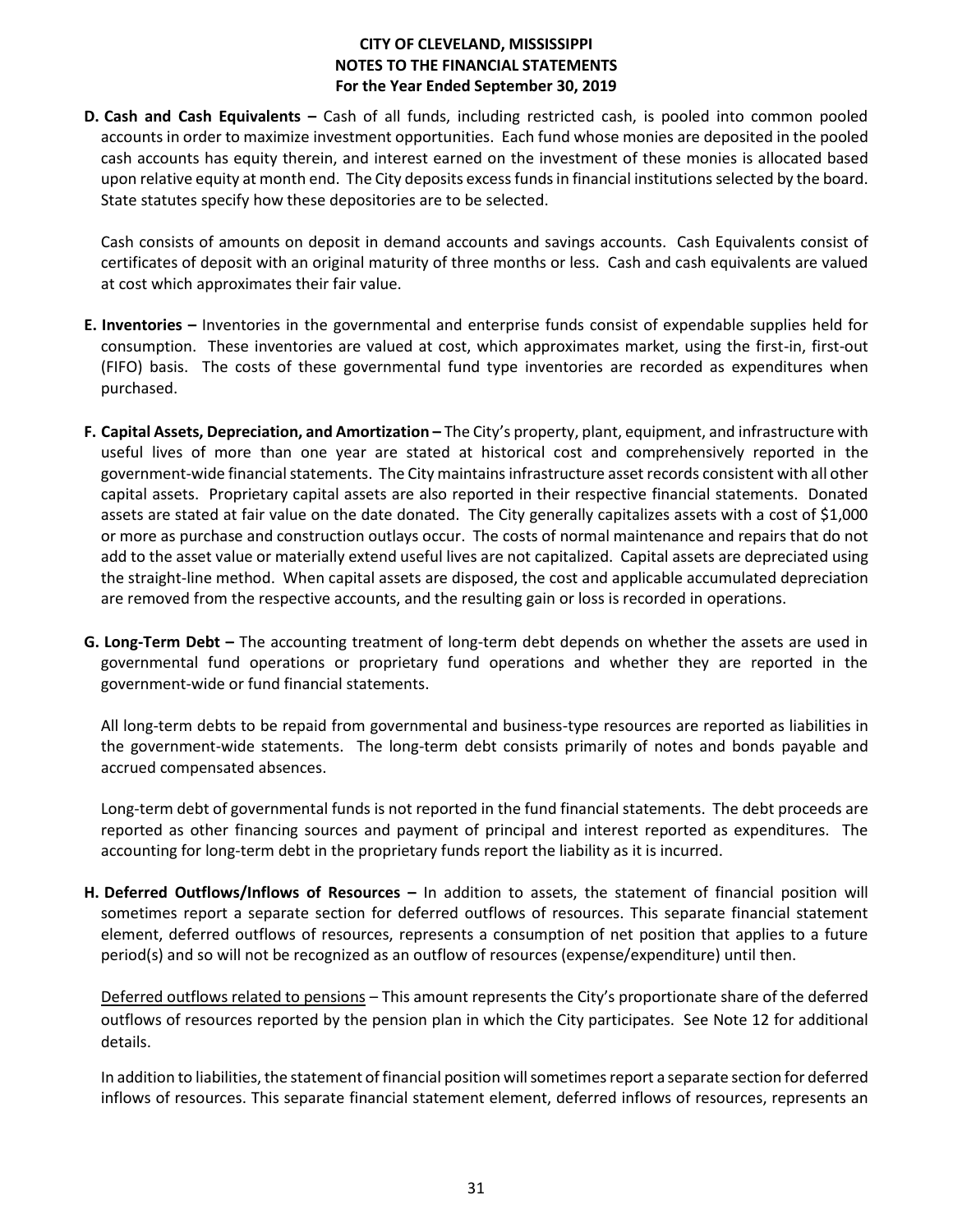acquisition of net position that applies to a future period(s) and so will not be recognized as an inflow of resources (revenue) until that time.

Property tax for future reporting period/unavailable revenue – property taxes – Deferred inflows of resources should be reported when resources associated with imposed nonexchange revenue transactions are received or reported as a receivable before the period for which property taxes are levied.

Deferred inflows related to pensions – This amount represents the City's proportionate share of the deferred inflows of resources reported by the pension plan in which the City participates. See Note 12 for additional details.

Deferred revenue – interest on capital leases/unavailable revenue – lease payments – When an asset is recorded in the financial statements, but the revenue is not available, the government should report a deferred inflow of resources until the revenue becomes available.

# **I.** Pensions

For purposes of measuring the net pension liability, deferred outflows of resources and deferred inflows of resources related to pensions, and pension expense, information about the fiduciary net position of the Public Employees' Retirement System of Mississippi (PERS) and additions to/deductions from PERS' fiduciary net position have been determined on the same basis as they are reported by PERS. For this purpose, benefit payments (including refunds of employee contributions) are recognized when due and payable in accordance with the benefit terms. Investments are reported at fair value.

## **J. Fund Equity**

Government-wide Financial Statements:

Equity is classified as net position and displayed in three components:

Net investment in capital assets - Consists of capital assets including restricted capital assets, net of accumulated depreciation and reduced by the outstanding balances of any bonds, notes or other borrowings attributable to the acquisition, constructions or improvements of those assets.

Restricted net position - Consists of net assets with constraints placed on the use either by external groups such as creditors, grantors, contributors, or laws or regulation or other governments; or law through constitutional provisions or enabling legislation.

Unrestricted net position - Consists of all other assets not meeting the definition of "restricted" or "net investment in capital assets."

Fund Financial Statements:

In October 2010 the City of Cleveland, Mississippi adopted GASB No. 54, Fund Balance Reporting and Government Fund Type Definitions.

Governmental fund equity is classified as fund balance. Fund balance is further classified as non-spendable, restricted, committed, assigned, or unassigned. Non-spendable fund balance cannot be spent because of its form. Restricted fund balance has limitations imposed by creditors, grantors, or contributors or by enabling legislation or constitutional provisions. Committed fund balance is a limitation imposed by the Board of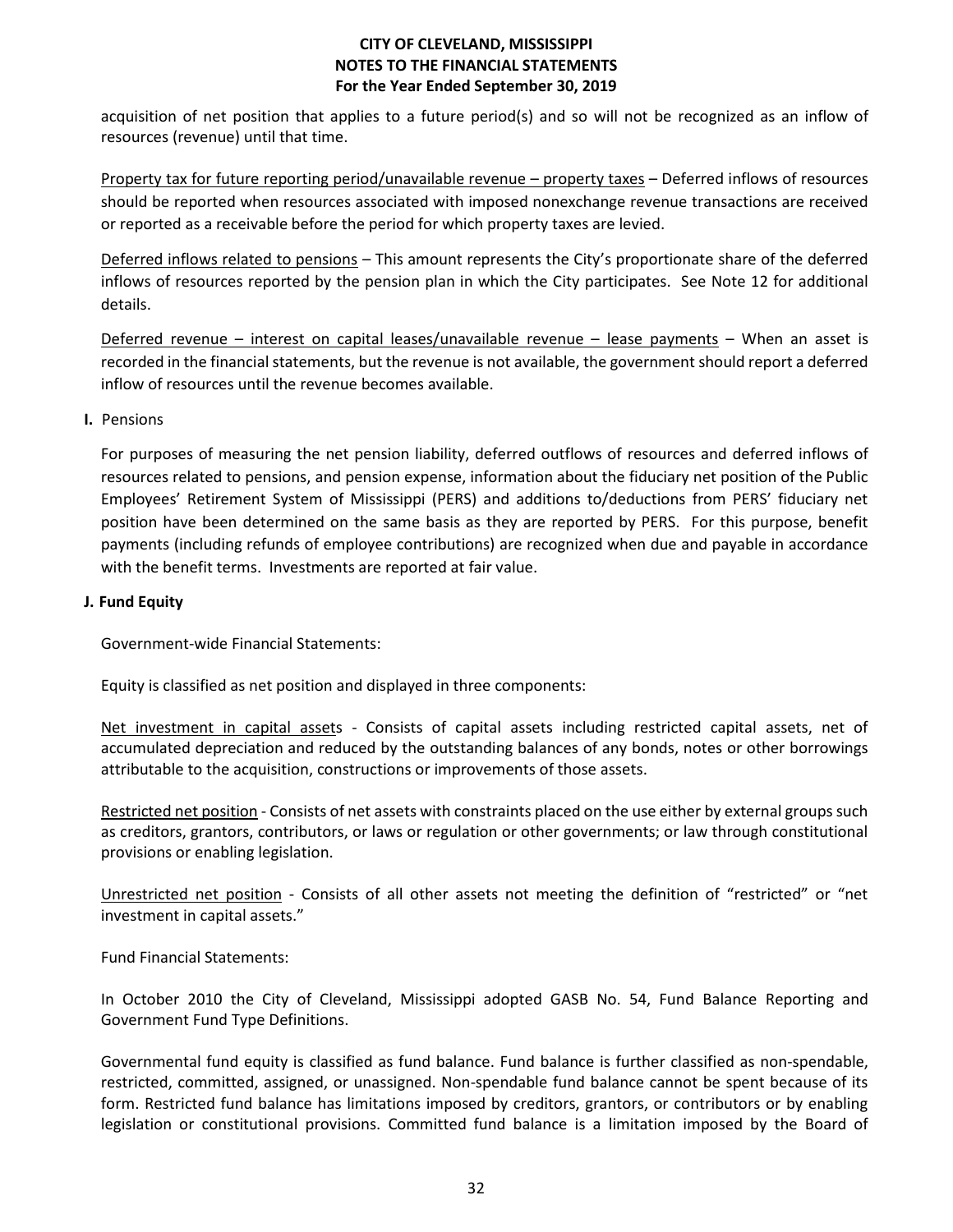Alderman through approval of resolutions. Assigned fund balance is a limitation imposed by a designee of the Board of Alderman. Unassigned fund balance in the General Fund is the net resources in excess of what can be properly classified in one of the above four categories. Negative unassigned fund balance in other governmental funds represents excess expenditures incurred over the amounts restricted, committed, or assigned to those purposes. Propriety fund equity is classified the same as in the government-wide statements.

When both restricted and unrestricted fund balances are available for use, it is the City's policy to use restricted first, then unrestricted fund balance. Furthermore, committed fund balances are reduced first, followed by assigned amounts, and then unassigned amounts when expenditures are incurred for purposes for which amounts in any of those unrestricted fund balance classifications can be used.

- **K. Compensated Employee Absences –** Employees can accumulate vacation days and sick days up to a maximum at which point any additional days are lost. Employees are completely vested in vacation days up to the maximum that they can take or be paid for upon termination. Sick days may be taken only for bona fide sickness and are lost upon termination of employment.
- **L. Revenues - Exchange and Non-Exchange Transactions –** Revenue resulting from exchange transactions, in which each party gives and receives essentially equal value, is recorded on the accrual basis when the exchange takes place. On a modified accrual basis, revenue is recorded in the fiscal year in which the resources are measurable and become available. Available means that the resources will be collected within the current fiscal year or are expected to be collected soon enough thereafter to be used to pay liabilities of the current fiscal year. For the City, available means expected to be received within sixty days of year end.

Non-exchange transactions, in which the City receives value without directly giving equal value in return, include property taxes, grants and donations. On an accrual basis, revenue from property taxes is recognized in the year for which the taxes are levied. Revenue from grants and donations is recognized in the year in which all eligibility requirements have been satisfied. Eligibility requirements include timing requirements, which specify the year when the resources are required to be used or the year when use is first permitted, matching requirements, in which the City must provide local resources to be used for a specified purpose, and expenditure requirements, in which the resources are provided to the City on a reimbursement basis. On a modified accrual basis, revenue from non-exchange transactions must also be available before they can be recognized.

- **M. Risk Management –** The City carries commercial insurance with respect to risks including, but not limited to, property damage and personal injury. Insurance coverage remains relatively constant, and settlement amounts have not exceeded insurance coverage for the current year or the prior three years.
- **N. Estimates and Assumptions –** A number of estimates and assumptions relating to the reporting of revenues, expense, expenditures, assets and liabilities, and the disclosure of contingent liabilities were used to prepare these financial statements in conformity with GAAP. Actual results could differ from those estimates.
- **O. Property Taxes –** Property taxes attach as an enforceable lien on property as of January 1st. Taxes are levied on October 1st and are due and payable at that time. All unpaid taxes levied October 1st become delinquent February 1st of the following year. Delinquent taxes are considered fully collectible and therefore no allowance for uncollectible taxes is provided. The Bolivar County Tax Collector bills and collects taxes for the City. The millage rate for the City for the 2018 tax roll was 47 mills as: 28.0 mills for the general fund, 15 mills for the debt service fund, 2.00 mills for library maintenance, and 2.00 mills for park maintenance.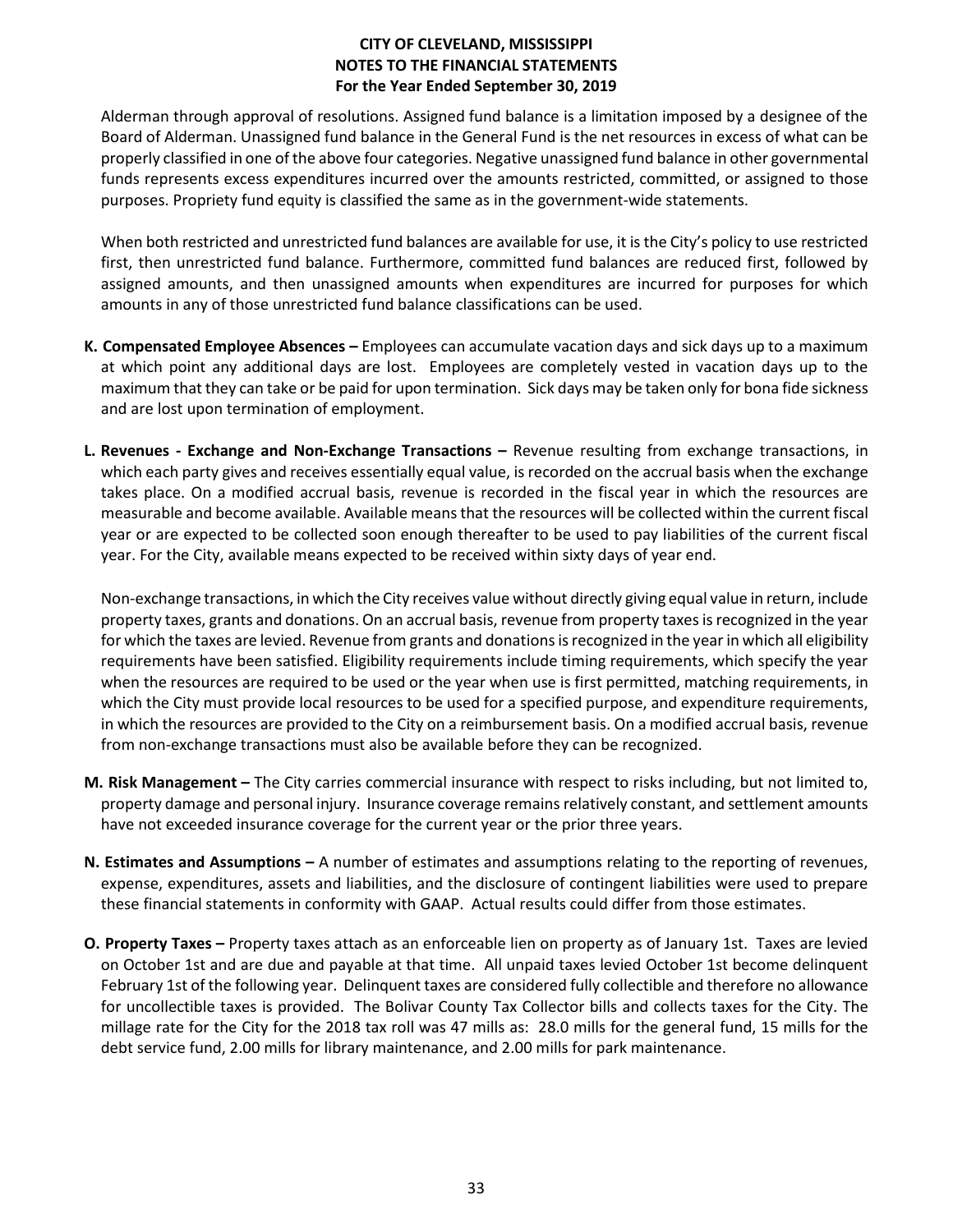#### **NOTE 2: BUDGET POLICY**

The City follows these procedures in establishing the budgetary data reflected in the financial statements:

- A. Prior to August 1st, the City Clerk submits to the Mayor and Board of Aldermen a proposed operating budget for the fiscal year commencing the following October 1st. The operating budget includes proposed expenditures and the means of financing them.
- B. Public notice is given of the City's budget meetings being open to the public, so that public hearings are conducted at City Hall to obtain taxpayer comments.
- C. Prior to September 15th, the budget is legally enacted through adoption by the Mayor and Board of Aldermen.
- D. The budget is formally revised during the year and properly amended by the Mayor and Board of Aldermen.
- E. Budgetary comparisons are employed by management as a management control device during the year for all funds.
- F. Appropriations lapse at the end of each fiscal year. Mississippi laws require that municipalities budget revenue and expenditures on a modified-cash basis. Claims that have been incurred prior to the end of the year and that are paid within 30 days are recorded under the accrual basis. Prior year claims that are paid after 30 days revert to the cash basis. All revenue is accounted for under the cash basis. The required budgetary basis is therefore not considered a generally accepted accounting principal. Governmental accounting requires that the "budget to actual" statements be prepared according to budgetary laws and the statement of revenues, expenditures, and fund balance be prepared according to the modified-accrual basis (GAAP). The major reconciling items between the budgetary and GAAP presentations are presented on the "budget to actual" statements.

#### **NOTE 3: PRIOR PERIOD ADJUSTMENTS**

**Statement of Activities**

A summary of the significant net position adjustments are as follows:

| Statement of Activities                                            |               |
|--------------------------------------------------------------------|---------------|
| <b>Governmental Activities</b>                                     |               |
| To correct capital assets.                                         | \$<br>(4,043) |
| To correct capital related debt                                    | 10,166        |
| <b>Total Governmental Activities</b>                               | 6,123         |
| <b>Business-Type Activities</b>                                    |               |
| To correct capital assets.                                         | 5,231         |
| <b>Total Business-Type Activities</b>                              | 5,231         |
| <b>Total Statement of Activities</b>                               | 11,354        |
| <b>Statement of Revenues, Expenses and Changes in Net Position</b> |               |
| <b>Enterprise Funds</b>                                            |               |
| To correct capital assets.                                         | 5,231         |
| Total Statement of Revenues, Expenses and Changes in Net Position  | 5,231         |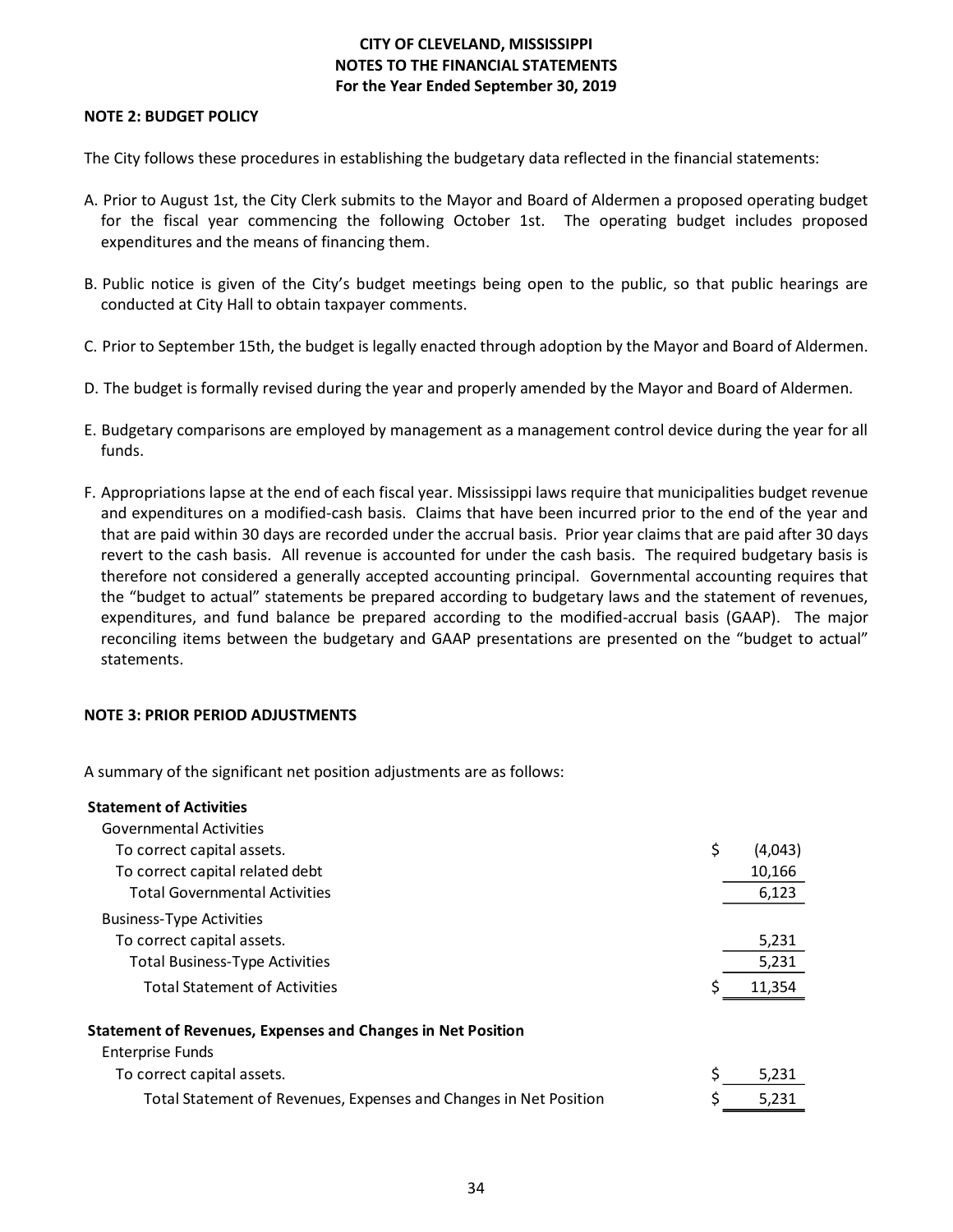#### **NOTE 4: DEPOSITS**

The carrying amount of the City's total deposits with financial institutions at September 30, 2019 was \$10,569,434 and the bank balance was \$11,010,951. The collateral for public entities' deposits in financial institutions is held in the name of the State Treasurer under a program established by the Mississippi State Legislature and is governed by Section 27-105-5, Miss. Code Ann (1972). Under this program, the entity's funds are protected through a collateral pool administered by the State Treasurer. Financial institutions holding deposits of public funds must pledge securities as collateral against those deposits. In the event of failure of a financial institution, securities pledged by that institution would be liquidated by the State Treasurer to replace the public deposits not covered by the Federal Depository Insurance Corporation (FDIC).

Custodial Credit Risk – Deposits. Custodial credit risk is the risk that in the event of the failure of a financial institution, the City will not be able to recover deposits or collateral securities that are in the possession of an outside party. The City does not have a formal policy for custodial credit risk. In the event of failure of a financial institution, securities pledged by that institution would be liquidated by the State Treasure to replace the public deposits not covered by the Federal Depository Insurance Corporation (FDIC). Deposits above FDIC coverage are collateralized by the pledging financial institution's trust department or agent in the name of the Mississippi State Treasurer on behalf of the City.

## **NOTE 5: INTER-FUND TRANSACTIONS AND BALANCES**

The following is a summary of inter-fund balances at September 30, 2019:

## **A. Advances from/to Other Funds:**

| Receivable Fund                     | Payable Fund                    | Amount    |
|-------------------------------------|---------------------------------|-----------|
| General Fund                        | Water and Sewer Fund            | 1,120,026 |
| Economic Development Revolving Fund | Special Industrial Project Fund | 109,623   |
| Water and Sewer Fund                | General Fund                    | 83,578    |
| Total                               |                                 | 1,313,227 |

Advances represent amounts due to another fund not expected to be repaid within one year.

## **B. Transfers In/Out:**

| <b>Transfers Out</b>                       | Amount    |
|--------------------------------------------|-----------|
| Water and Sewer Fund                       | 754,424   |
| <b>Other Governmental Funds</b>            | 140,595   |
| <b>Economic Development Revolving Fund</b> | 9,590     |
| Special Industrial Project Fund            | 68,409    |
| General Fund                               | 355,000   |
| Sanitation Fund                            | 20,000    |
| General Fund                               | 689,772   |
| General Fund                               | 20,000    |
|                                            | 2,057,790 |
|                                            |           |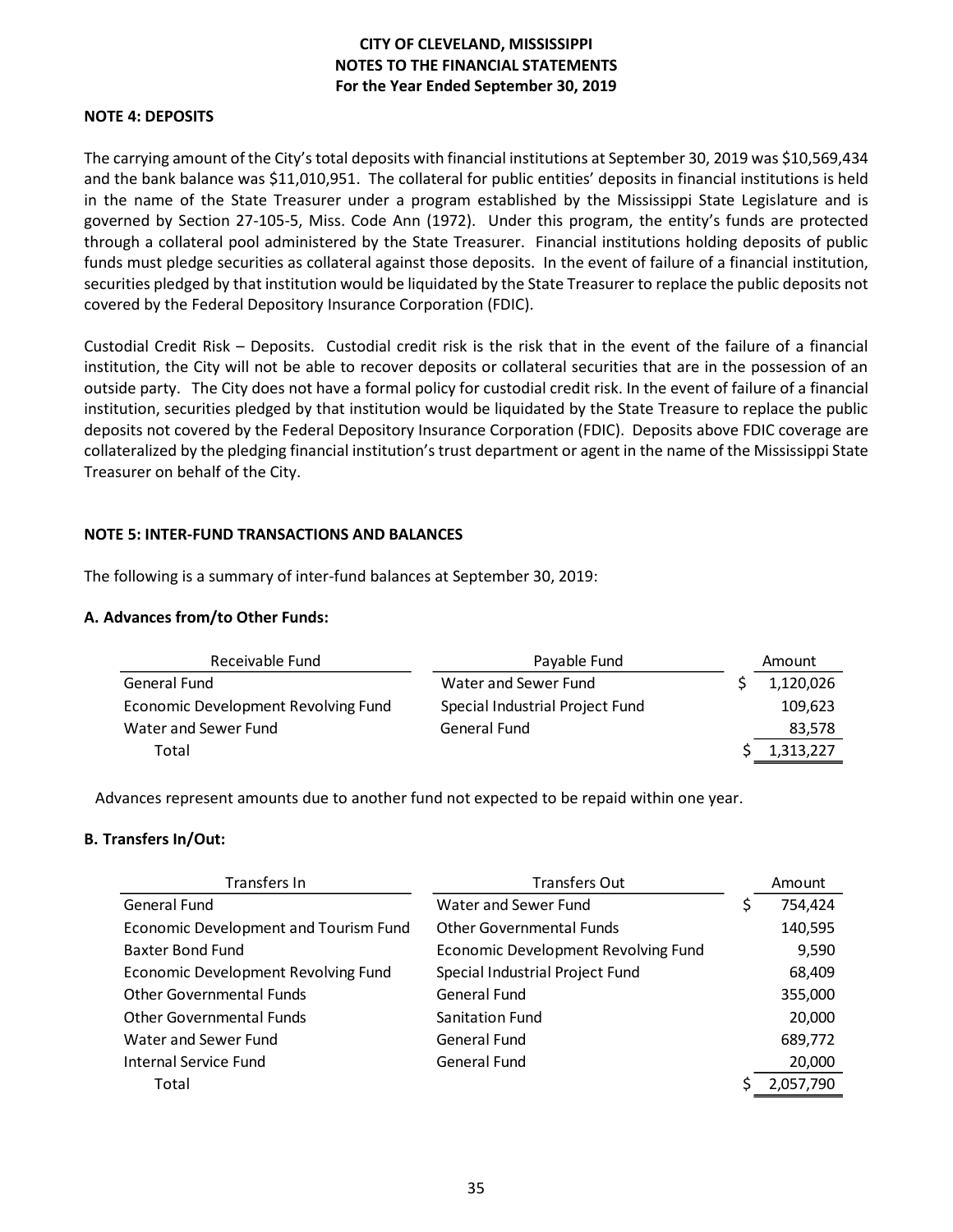During the course of normal operations, the City has numerous transactions between funds including expenditures and transfers of resources. Transfers and payments within the City are substantially for the purpose of subsidizing operating functions, funding capital projects and asset acquisitions, or maintaining debt service on a routine basis. The governmental and business-type funds financial statements reflect such transactions as transfers.

### **NOTE 6: RECEIVABLES AND UNCOLLECTIBLES**

#### **Governmental Activities**

In the government-wide financial statements, the receivables and related revenues include all amounts due to the City regardless of when cash is received. In the governmental fund financial statements, the revenues are offset and revenue recognition deferred by the amounts not received within 60 days of fiscal year-end.

Receivables at September 30, 2019 include the following:

| <b>Governmental Activities</b>                                                |              |
|-------------------------------------------------------------------------------|--------------|
| Accounts receivable                                                           |              |
| General Fund - Mosquito fees                                                  | \$<br>35,795 |
| Internal Service - reinsurance reimbursement                                  | 1,138        |
| Intergovernmental receivables                                                 |              |
| Taxes                                                                         | 884,892      |
| Franchise fee                                                                 | 33,344       |
| Property taxes                                                                | 5,320,391    |
| <b>Total Governmental Activities Receivables</b>                              | 6,275,560    |
| <b>Business-Type Activities</b>                                               |              |
| Accounts receivable                                                           |              |
| Water & Sewer Fund (net of allowance for uncollectibles of \$188,626) $\;$ \$ | 256,943      |
| Sanitation Fund (net of allowance for uncollectibles of \$35,955)             | 88,752       |
| Intergovernmental receivables                                                 |              |
| Franchise fee                                                                 | 2,058        |
| Total Business-Type Activities Receivables                                    | 347,753      |

# **NOTE 7: RESTRICTED ASSETS**

Certain assets are restricted for construction funded through long-term debt, federal grants, and debt service. In addition, certain assets are held as deposits and are only potentially available for City use. The bond resolutions have several requirements of the City concerning maintenance and segregations of accounts, as well as, the accumulation of certain funds for the protection of the bondholder.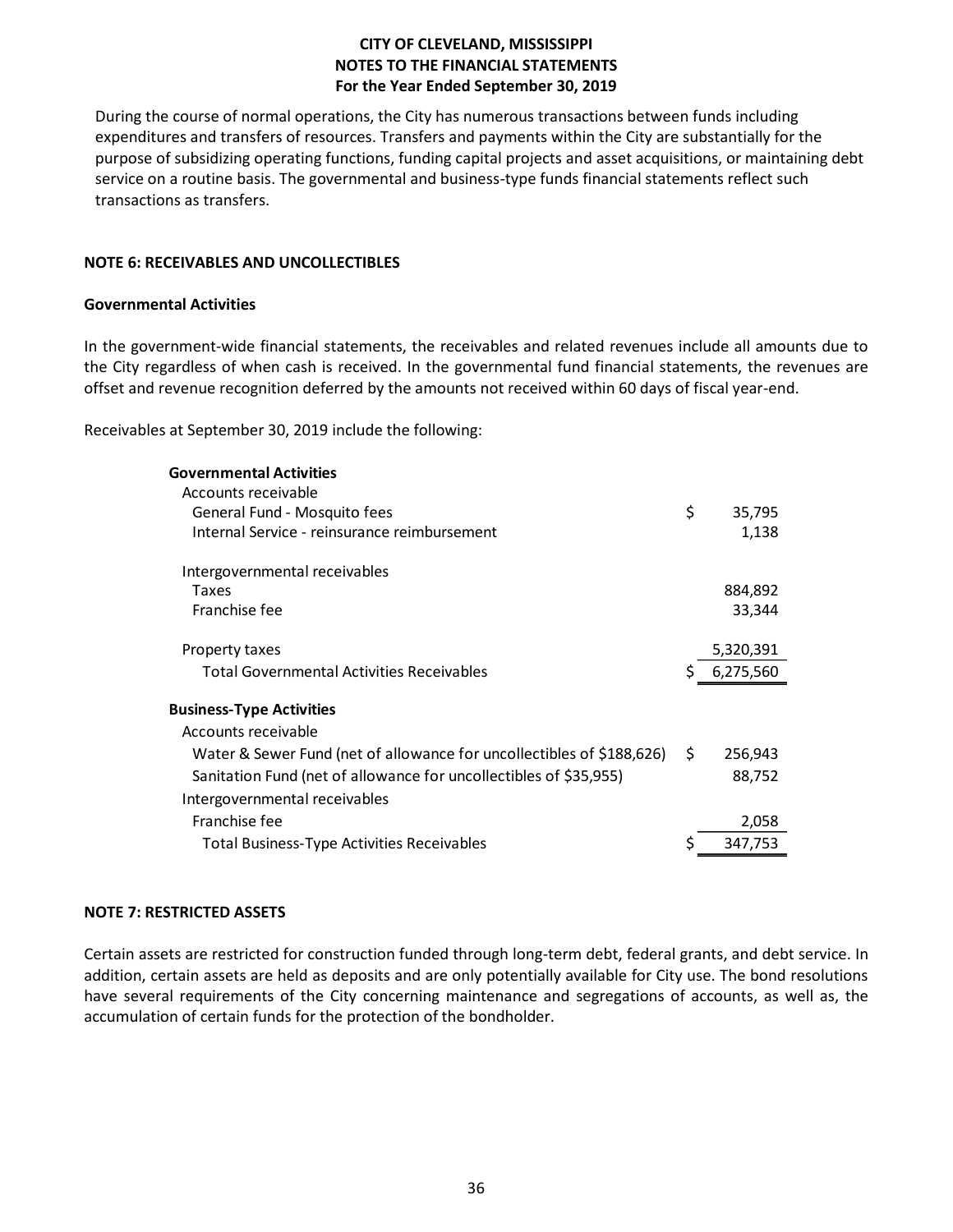The following is a summary of restricted assets as of September 30, 2019:

| Economic Development and Tourism Fund | S | 76.788    |
|---------------------------------------|---|-----------|
| <b>General Bond and Interest Fund</b> |   | 622,781   |
| <b>Baxter Bond Fund</b>               |   | 2,905     |
| Public Improvement Bond Fund          |   | 2,844,940 |
| Economic Development Revolving Fund   |   | 2,207,831 |
| Special Industrial Project Fund       |   | 116,410   |
| <b>Other Governmental Funds</b>       |   | 113,864   |
| Total                                 |   | 5,985,519 |

# **NOTE 8: CAPITAL ASSETS**

The following is a summary of capital assets activity for the year ended September 30, 2019:

|                                      | <b>Balance</b> |                  |                  |              | <b>Balance</b> |
|--------------------------------------|----------------|------------------|------------------|--------------|----------------|
| <b>Governmental Activities</b>       | Oct. 1, 2018   | <b>Additions</b> | <b>Deletions</b> | Adjustments* | Sept. 30, 2019 |
| Non-depreciable capital assets:      |                |                  |                  |              |                |
| \$<br>Land                           | 4,605,367      |                  |                  |              | 4,605,367      |
| Construction in progress             | 1,441,235      | 1,169,348        |                  | (1,752,716)  | 857,867        |
| Total non-depreciable capital assets | 6,046,602      | 1,169,348        |                  | (1,752,716)  | 5,463,234      |
| Depreciable capital assets:          |                |                  |                  |              |                |
| Infrastructure                       | 24,086,823     |                  |                  | 1,752,716    | 25,839,539     |
| <b>Buildings &amp; Improvements</b>  | 12,853,246     |                  |                  | 350,412      | 13,203,658     |
| Equipment & fixtures                 | 8,707,507      | 1,168,348        | 405,954          | (389,642)    | 9,080,259      |
| Total depreciable capital assets     | 45,647,576     | 1,168,348        | 405,954          | 1,713,486    | 48,123,456     |
| Less accumulated depreciation for:   |                |                  |                  |              |                |
| Infrastructure                       | 8,323,326      | 501,562          |                  |              | 8,824,888      |
| Buildings & Improvements             | 5,199,593      | 469,952          |                  | 225,265      | 5,894,810      |
| Equipment & fixtures                 | 6,033,295      | 774,783          | 373,872          | (260,452)    | 6,173,754      |
| Total accumulated depreciation       | 19,556,214     | 1,746,297        | 373,872          | (35,187)     | 20,893,452     |
| Depreciable capital assets, net      | 26,091,362     | (577,949)        | 32,082           | 1,748,673    | 27,230,004     |
| Capital assets, net                  | 32,137,964     | 591,399          | 32,082           | (4,043)      | 32,693,238     |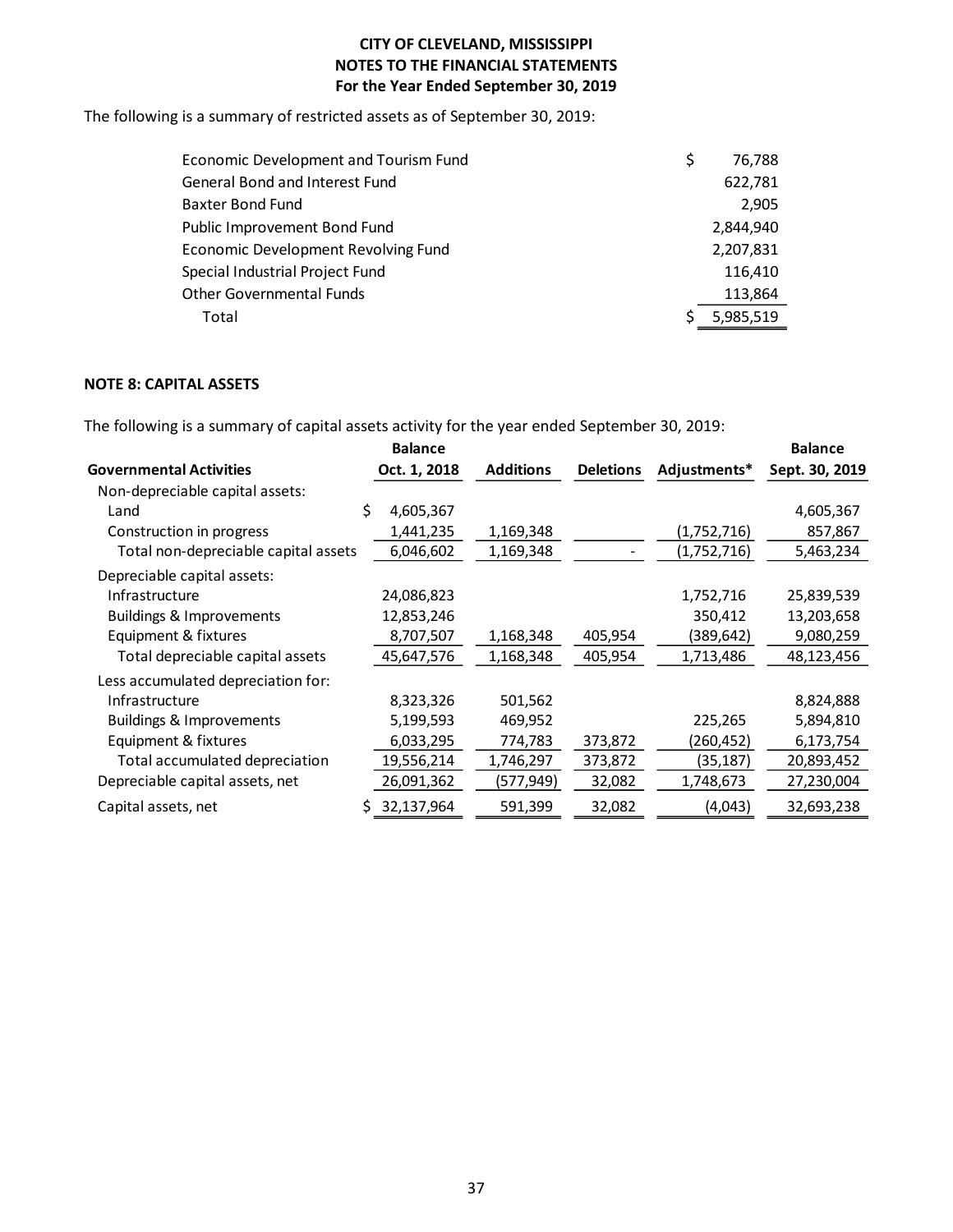|                                                                                                                                                                                                                                                                                                                                                                                                          | <b>Balance</b>          |                  |                  |                                                                                | <b>Balance</b> |
|----------------------------------------------------------------------------------------------------------------------------------------------------------------------------------------------------------------------------------------------------------------------------------------------------------------------------------------------------------------------------------------------------------|-------------------------|------------------|------------------|--------------------------------------------------------------------------------|----------------|
| <b>Business-Type Activities</b>                                                                                                                                                                                                                                                                                                                                                                          | Oct. 1, 2018            | <b>Additions</b> | <b>Deletions</b> | Adjustments*                                                                   | Sept. 30, 2019 |
| Non-depreciable capital assets:                                                                                                                                                                                                                                                                                                                                                                          |                         |                  |                  |                                                                                |                |
| \$<br>Land                                                                                                                                                                                                                                                                                                                                                                                               | 1,259,935               |                  |                  |                                                                                | 1,259,935      |
| Construction in progress                                                                                                                                                                                                                                                                                                                                                                                 | 7,366,816               | 184,692          |                  | (7,551,508)                                                                    |                |
| Total non-depreciable capital assets                                                                                                                                                                                                                                                                                                                                                                     | 8,626,751               | 184,692          |                  | (7,551,508)                                                                    | 1,259,935      |
| Depreciable capital assets:                                                                                                                                                                                                                                                                                                                                                                              |                         |                  |                  |                                                                                |                |
| Infrastructure                                                                                                                                                                                                                                                                                                                                                                                           | 32,784,276              |                  |                  | 7,551,508                                                                      | 40,335,784     |
| <b>Buildings &amp; Improvements</b>                                                                                                                                                                                                                                                                                                                                                                      | 301,983                 |                  |                  |                                                                                | 301,983        |
| Equipment & fixtures                                                                                                                                                                                                                                                                                                                                                                                     | 1,382,298               | 241,781          | 84,523           | 9,984                                                                          | 1,549,540      |
| Total depreciable capital assets                                                                                                                                                                                                                                                                                                                                                                         | 34,468,557              | 241,781          | 84,523           | 7,561,492                                                                      | 42,187,307     |
| Less accumulated depreciation for:                                                                                                                                                                                                                                                                                                                                                                       |                         |                  |                  |                                                                                |                |
| Infrastructure                                                                                                                                                                                                                                                                                                                                                                                           | 24,413,346              | 447,366          |                  |                                                                                | 24,860,712     |
| <b>Buildings &amp; Improvements</b>                                                                                                                                                                                                                                                                                                                                                                      | 212,037                 | 6,040            |                  | (4, 349)                                                                       | 213,728        |
| Equipment & fixtures                                                                                                                                                                                                                                                                                                                                                                                     | 1,120,903               | 80,680           | 69,230           | 9,102                                                                          | 1,141,455      |
| Total accumulated depreciation<br>Depreciable capital assets, net                                                                                                                                                                                                                                                                                                                                        | 25,746,286<br>8,722,271 | 534,086          | 69,230<br>15,293 | 4,753<br>7,556,739                                                             | 26,215,895     |
| Ś.                                                                                                                                                                                                                                                                                                                                                                                                       | 17,349,022              | (292,305)        | 15,293           | 5,231                                                                          | 15,971,412     |
| Capital assets, net                                                                                                                                                                                                                                                                                                                                                                                      |                         | (107, 613)       |                  |                                                                                | 17,231,347     |
| <b>Governmental Activities</b><br>General government<br>Public safety<br>Public works<br>Highway and streets<br>Health and sanitation<br>Culture and recreation<br>Economic Development                                                                                                                                                                                                                  |                         |                  | \$               | Amount<br>7,585<br>312,393<br>727,415<br>506,913<br>4,155<br>125,666<br>62,170 |                |
| Total governmental activities                                                                                                                                                                                                                                                                                                                                                                            |                         |                  |                  | 1,746,297                                                                      |                |
| <b>Business-Type Activities</b><br>Water and sewer                                                                                                                                                                                                                                                                                                                                                       |                         |                  | \$.              | 534.086                                                                        |                |
| <b>NOTE 9: CLAIMS AND JUDGMENTS</b>                                                                                                                                                                                                                                                                                                                                                                      |                         |                  |                  |                                                                                |                |
| <b>RISK MANAGEMENT</b>                                                                                                                                                                                                                                                                                                                                                                                   |                         |                  |                  |                                                                                |                |
| The City of Cleveland is exposed to various risks of loss related to torts; theft of, damage to, and destruction of<br>assets; errors and omissions; injuries to employees; and natural disasters. The City carries commercial insurance<br>for these risks. Settled claims resulting from these insured risks have not exceeded commercial insurance<br>coverage in any of the past three fiscal years. |                         |                  |                  |                                                                                |                |
| The City established an internal service fund, the health insurance trust fund, to account for and finance employee<br>medical benefit claims. The plan is funded by transfers from the general fund to cover claims, administrative fees,<br>reinsurance premiums and group life insurance premiums. Administrative fees and reinsurance premiums are                                                   |                         |                  |                  |                                                                                |                |

| <b>Governmental Activities</b>  | Amount      |
|---------------------------------|-------------|
| General government              | \$<br>7,585 |
| Public safety                   | 312,393     |
| Public works                    | 727,415     |
| Highway and streets             | 506,913     |
| Health and sanitation           | 4,155       |
| Culture and recreation          | 125,666     |
| Economic Development            | 62,170      |
| Total governmental activities   | 1,746,297   |
| <b>Business-Type Activities</b> |             |
| Water and sewer                 | 534,086     |

#### **NOTE 9: CLAIMS AND JUDGMENTS**

#### **RISK MANAGEMENT**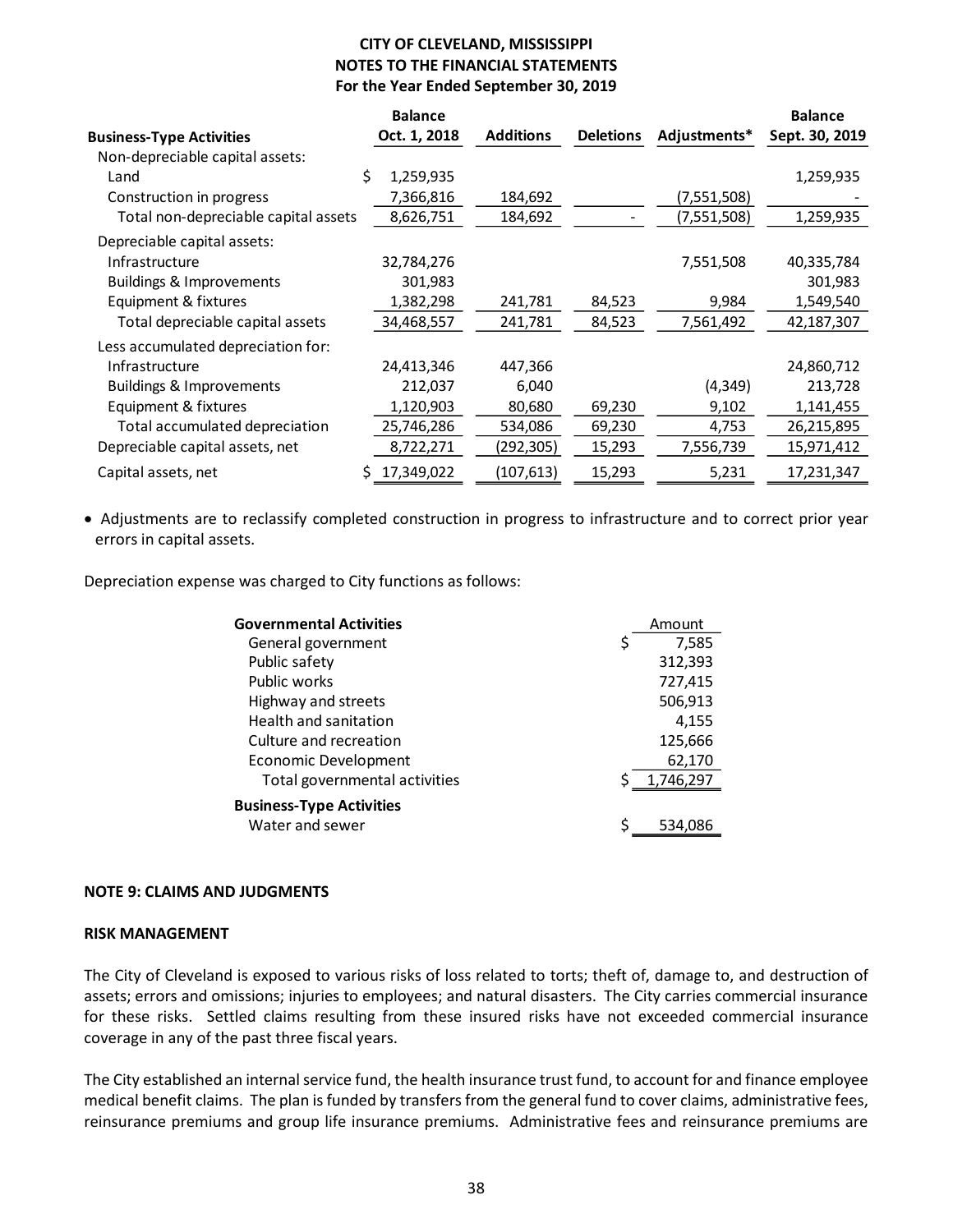billed to the City once a month by the plan administrator. Weekly claim amounts are billed to the City based upon the claims processed by the administrator. The City has purchased a reinsurance policy which pays claims in excess of \$25,000 for an individual participant. Based on current rates and enrollment the City is anticipated to have funds available to pay claims of approximately \$640,000 per year.

Claims expenditures and liabilities are reported when it is probable that a loss has occurred and the amount of that loss can be reasonably estimated. Liabilities include an amount for claims that have been incurred but not reported (IBNRs). An analysis of claims activities is presented below:

|              |              | <b>Current Year</b> |          |                    |
|--------------|--------------|---------------------|----------|--------------------|
|              | Beginning of | Claims and          |          | Balance at         |
|              | Fiscal Year  | Changes in          | Claim    | <b>Fiscal Year</b> |
|              | Liability    | <b>Estimates</b>    | Payments | End                |
| 2017-2018 \$ | 134,268      | 937,504             | 979,895  | 91,877             |
| 2018-2019    | 91,877       | 720,722             | 760,741  | 51,858             |

### **NOTE 10: OPERATING LEASES**

### **As Lessor:**

The City receives income from property it leases under non-cancellable operating leases. The leased property consists of newly constructed hangars at the airport. The leases began in 2013 and will continue for a period of twenty-five years. Total income from such leases was \$20,444 for the year ended September 30, 2019. The future minimum lease receivable for these leases are as follows:

| Year Ending   |    |
|---------------|----|
| September 30: |    |
| 2020          | \$ |
| 2021          |    |
| 2022          |    |
| 2023          |    |
| 2024          |    |
| 2025-2029     |    |
| 2030-2034     |    |
| 2035-2039     |    |
| 2040-2044     |    |
| 2045-2049     |    |
| Total         | \$ |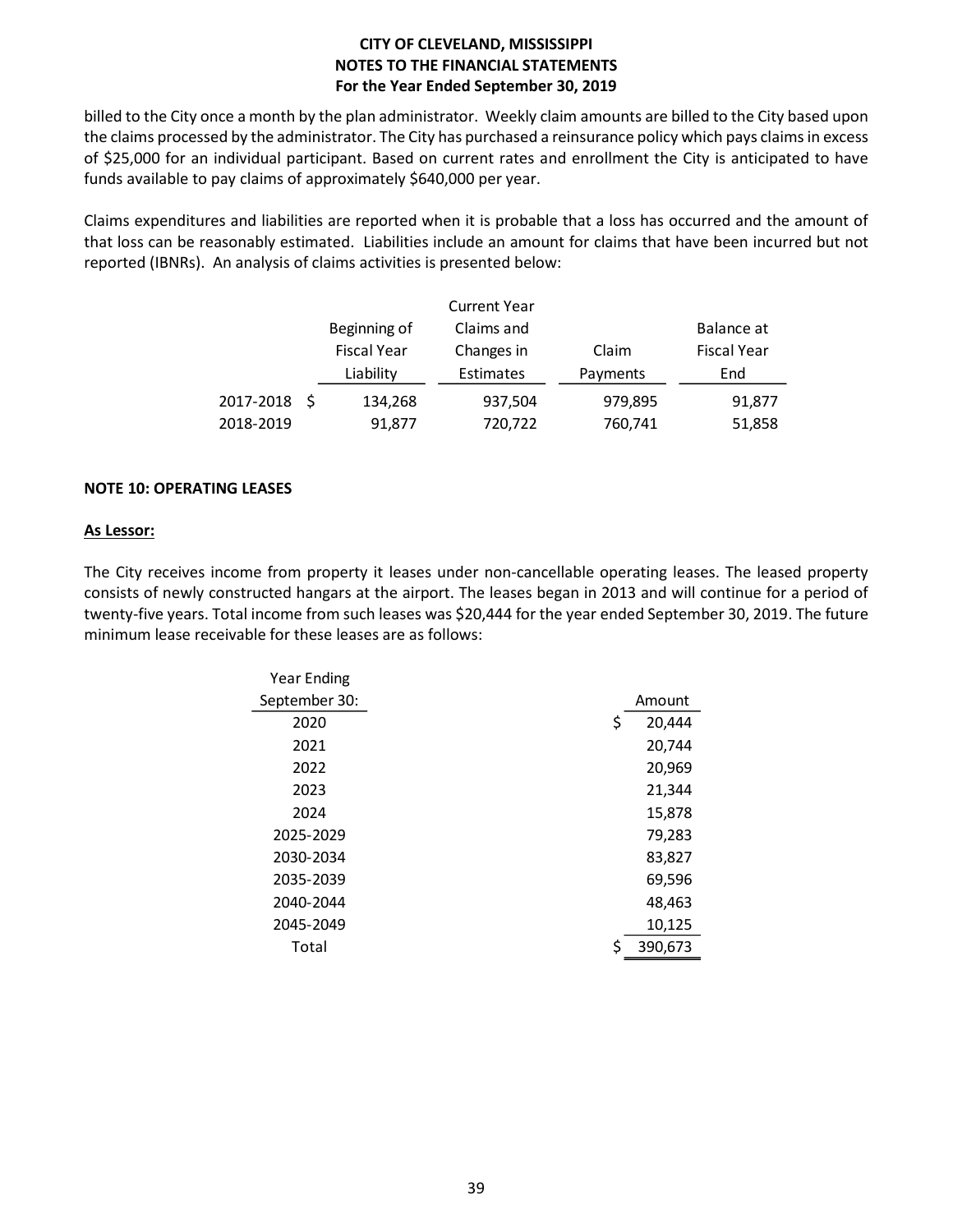### **NOTE 11: CAPITAL LEASES**

### **As Lessor:**

**Baxter Healthcare Corporation** –The City of Cleveland entered into an agreement with Baxter Healthcare Corporation (Baxter), the Mississippi Major Economic Impact Authority (MMEIA), and the Bolivar County Board of Supervisors. The agreement provides for major capital improvements to Baxter's manufacturing facilities located within the City of Cleveland. MMEIA was authorized by the Legislature of the State of Mississippi to issue Impact Bonds totaling twenty-four million dollars (\$24,000,000). Of this amount eighteen million dollars (\$18,000,000) was to be loaned directly to Baxter from MMEIA. The remainder of six million dollars (\$6,000,000) was provided in the form of a grant from MMEIA to the City of Cleveland for use in Baxter's improvements. In addition, the City of Cleveland issued bonds for one million thirty-five thousand dollars (\$1,035,000) and Bolivar County issued bonds for one million thirty-five thousand dollars (\$1,035,000) for the construction project. Baxter executed a lease agreement with the City and County to assist with the repayment of the bonds (\$1,035,000 each) issued by the City and County. The term of the lease is for fifteen years. The first lease payment was due November 1, 2007. The total lease payments are being remitted to the City of Cleveland. The City will pay to the County one-half of each lease payment received to assist with the repayment of the County's bonds. Lease payments are scheduled for November 1 and May 1 of each year. The payments are varied in amounts over the fifteen-year term. The lessee has the option to purchase the improvements during the lease.

Minimum lease payments receivable at September 30, 2019 was:

| <b>Year Ending</b> |           |          |         |
|--------------------|-----------|----------|---------|
| September 30:      | Principal | Interest | Total   |
| 2020               | 75,849    | 21,531   | 97,380  |
| 2021               | 77,528    | 22,007   | 99,535  |
| 2022               | 79,087    | 22,450   | 101,537 |
| Total              | 232,464   | 65,988   | 298,452 |

#### **As Lessee:**

The City is obligated for the following capital assets acquired through capital leases as of September 30, 2019:

|                                      |            | Governmental | <b>Business-Type</b> |
|--------------------------------------|------------|--------------|----------------------|
| <b>Classes of Property</b>           | Activities |              | Activities           |
| Equipment (Street Sweeper)           |            | 239,900      |                      |
| Equipment (Police Vehicles)          |            | 94,468       |                      |
| Equipment (Animal Shelter Van)       |            | 24,070       |                      |
| Infrastructure (Water meters)        |            |              | 3,357,802            |
| Less: Accumulated depreciation       |            | (71, 688)    | (644, 698)           |
| Leased Property Under Capital Leases |            | 286,750      | 2,713,104            |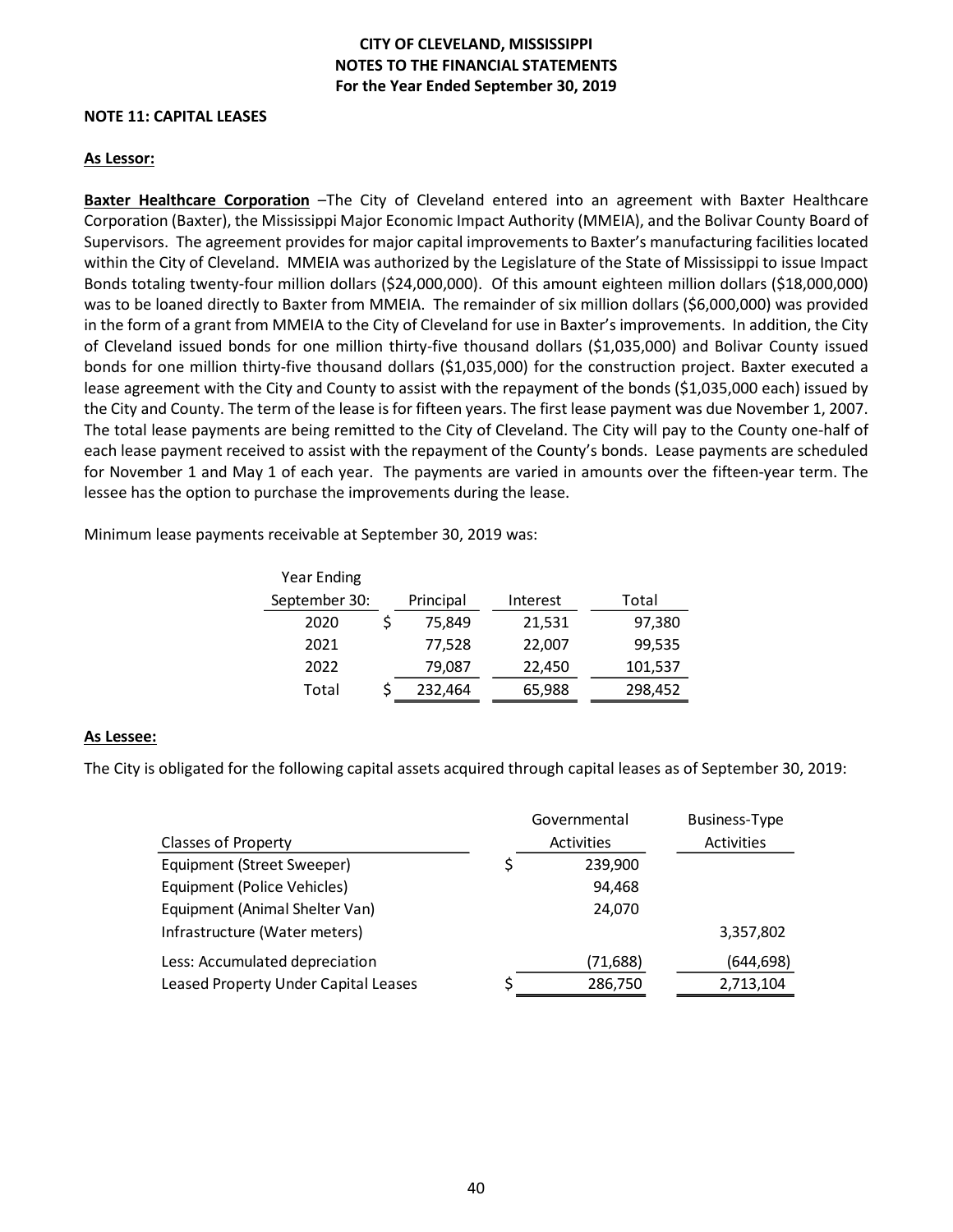| <b>Year Ending</b> | <b>Governmental Activities</b> |          | <b>Business-Type Activities</b> |          |
|--------------------|--------------------------------|----------|---------------------------------|----------|
| September 30:      | Principal                      | Interest | Principal                       | Interest |
| 2020               | \$<br>74,377                   | 9,636    | 215,590                         | 62,462   |
| 2021               | 76,947                         | 7,065    | 222,045                         | 56,006   |
| 2022               | 79,607                         | 4,406    | 228,694                         | 49,358   |
| 2023               | 58,369                         | 1,912    | 235,541                         | 42,510   |
| 2024               | 25,920                         | 265      | 242,594                         | 35,458   |
| 2025-2028          |                                |          | 1,045,211                       | 66,996   |
| Total              | 315,220                        | 23,284   | 2,189,675                       | 312,790  |

The following is a schedule by years of the total payments due as of September 30, 2019:

# **NOTE 12: DEFINED BENEFIT PENSION PLAN**

### *General Information about the Pension Plan*

Plan Description. The City of Cleveland contributes to the Public Employees' Retirement System of Mississippi (PERS), a cost-sharing, multiple-employer, defined benefit plan. PERS provides retirement and disability benefits, annual cost-of-living adjustments, and death benefits to plan members and beneficiaries. Plan provisions and the Board of Trustees' authority to determine contribution rates are established by Miss. Code Ann. Section 25-11-1 et seq., (1972, as amended) and may be amended only by the State of Mississippi Legislature. PERS issues a publicly available financial report that includes financial statements and required supplementary information. That report may be obtained by writing to Public Employee's Retirement System of Mississippi, PERS Building, 429 Mississippi Street, Jackson, MS 39201 or by calling (601) 359-3589 or 1-800-444-PERS.

Benefits provided. Membership in PERS is a condition of employment granted upon hiring for qualifying employees and officials of the State of Mississippi, state universities, community and junior colleges, and teachers and employees of the public school districts. For those persons employed by political subdivisions and instrumentalities of the State of Mississippi, membership is contingent upon approval of the entity's participation in PERS by the PERS' Board of Trustees. If approved, membership for the entity's employees is a condition of employment and eligibility is granted to those who qualify upon hiring. Participating members who are vested and retire at or after age 60 or those who retire regardless of age with at least 30 years of creditable service (25 years of creditable service for employees who became members of PERS before July 1, 2011) are entitled, upon application, to an annual retirement allowance payable monthly for life in an amount equal to 2.0 percent of their average compensation for each year of creditable service up to and including 30 years (25 years of creditable service for employees who became members of PERS before July 1, 2011) plus 2.5 percent for each additional year of creditable service with an actuarial reduction in the benefit for each year of creditable service below 30 years or the number of years in age that the member is below 65, whichever is less. Average compensation is the average of the employee's earnings during the four highest compensated years of creditable service. Benefits vest upon completion of eight years of membership service (four years of membership service for those who become members of PERS before July 1, 2007). PERS also provides certain death and disability benefits. A Cost-of-Living Adjustment (COLA) payment is made to eligible retirees and beneficiaries. The COLA is equal to 3.0 percent of the annual retirement allowance for each full fiscal year of retirement up to the year in which the retired member reaches age 60 (55 for those who became members of PERS before July 1, 2011), with 3.0 percent compounded for each fiscal year thereafter. Plan provisions are established and may be amended only by the State of Mississippi Legislature.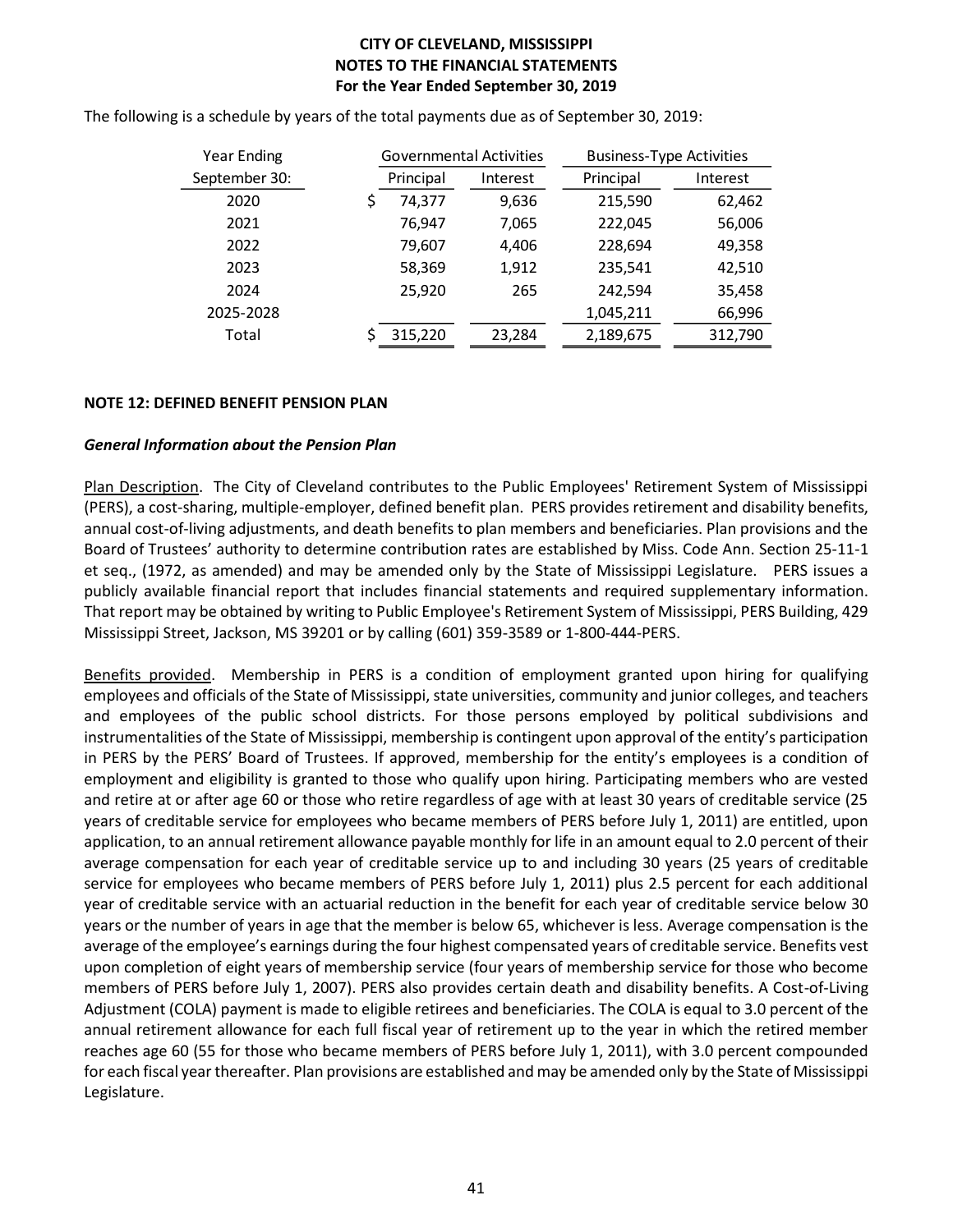Contributions. At September 30, 2019, PERS members were required to contribute 9.00% of their annual covered salary, the City of Cleveland is required to contribute at an actuarially determined rate. The employer's rate at September 30, 2019 was 17.40% of annual covered payroll. This rate increased as of July 1, 2019 from 15.75%. The contribution requirements of PERS members and employers are established and may be amended only by the State of Mississippi Legislature. The City's contributions (employer share only) to PERS for the fiscal years ending September 30, 2019, 2018 and 2017 were \$857,890, \$800,431, and \$754,743, respectively, equal to the required contribution for each year.

# *Pension Liabilities, Pension Expense, and Deferred Outflows of Resources and Deferred Inflows of Resources Related to Pensions*

At September 30, 2019, the City reported a liability of \$14,231,903 for its proportionate share of the net pension liability. The net pension liability was measured as of June 30, 2019, and the total pension liability used to calculate the net pension liability was determined by an actuarial valuation as of that date. The City's proportion of the net pension liability was based on a projection of the City's long-term share of contribution to the pension plan relative to projected contributions of all participating entities, actuarially determined. The City's proportionate share used to calculate the September 30, 2019 net pension liability was 0.0809 percent, which was based on a measurement date of June 30, 2019. This was an increase of 0.0016 percent from its proportionate share used to calculate the September 30, 2018 net pension liability, which was based on a measurement date of June 30, 2018.

For the year ended September 30, 2019, the City recognized pension expense of \$1,764,790. At September 30, 2019, the City reported deferred outflows of resources and deferred inflows of resources related to pensions from the following sources:

|                                                        | Deferred Outflows<br>of Resources | Deferred Inflows<br>of Resources |
|--------------------------------------------------------|-----------------------------------|----------------------------------|
| Differences between expected and actual experience     | 8,253                             | 14,375                           |
| Net difference between projected and actual earnings   |                                   |                                  |
| on investments                                         |                                   | 148.940                          |
| Changes of assumptions                                 | 139,400                           |                                  |
| Changes in the proportion and differences between City |                                   |                                  |
| contributions and proportionate share contributions    | 533,459                           | 12,269                           |
| City Contributions subsequent to the measurement date  | 212,744                           |                                  |
| Total                                                  | 893,856                           | 175,584                          |

\$212,744 reported as deferred outflows of resources related to pensions resulting from City contributions subsequent to the measurement date will be recognized as a reduction to the net pension liability in the year ended September 30, 2019. Other amounts reported as deferred outflows of resources and deferred inflows of resources related to pensions will be recognized in pension expense as follows:

| Year ending   |   |         |
|---------------|---|---------|
| September 30: |   | Amount  |
| 2020          | Ś | 333,041 |
| 2021          |   | 12,149  |
| 2022          |   | 95,363  |
| 2023          |   | 64,975  |
| Total         |   | 505,528 |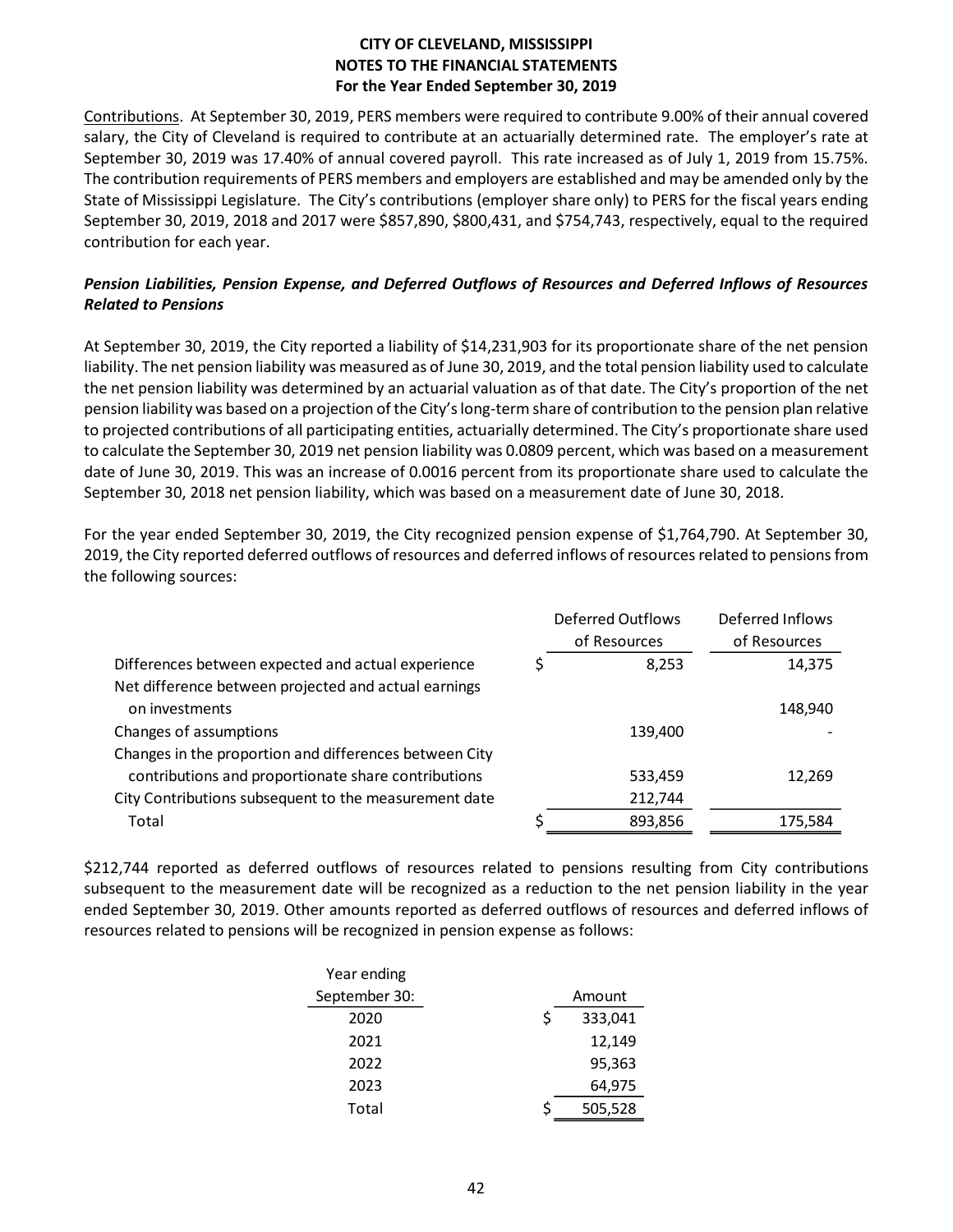Actuarial assumptions. The total pension liability in the June 30, 2019 actuarial valuation was determined using the following actuarial assumptions, applied to all periods included in the measurement:

| Inflation                 | 2.75 percent                                                              |
|---------------------------|---------------------------------------------------------------------------|
| Salary increases          | $3.75 - 18.25$ percent, including inflation                               |
| Investment rate of return | 7.75 percent, net of pension plan investment expense, including inflation |

Mortality rates were based on the PubS.H-2010(B) Retiree Table with the following adjustments: For males, 112% of male rates from ages 18 to 75 scaled down to 105% for ages 80 to 119. For females, 85% of the female rates from ages 18 to 65 scaled up to 102% for ages 75 to 119. Mortality rates will be projected generationally using the MP-2018 projection scale to account for future improvements in life expectancy.

The actuarial assumptions used in the June 30, 2019 valuation were based on the results of an actuarial investigation for the 4 year period ending June 30, 2018.

The long-term expected rate of return on pension plan investments was determined using a log-normal distribution analysis in which best-estimate ranges of expected future real rates of return (expected nominal returns, net of pension plan investment expense and the assumed rate of inflation) are developed for each major asset class. These ranges are combined to produce the long-term expected rate of return by weighting the expected future real rates of return by the target asset allocation percentage and by adding expected inflation.

The target asset allocation and best estimates of arithmetic real rates of return for each major asset class as of June 30, 2019, are summarized in the following table:

|                             | Target     | Long-Term Expected  |
|-----------------------------|------------|---------------------|
| <b>Asset Class</b>          | Allocation | Real Rate of Return |
| Domestic Equity             | 27.00 %    | 4.90                |
| <b>International Equity</b> | 22.00      | 4.75                |
| <b>Global Equity</b>        | 12.00      | 5.00                |
| Fixed Income                | 20.00      | 1.50                |
| <b>Real Estate</b>          | 10.00      | 4.00                |
| Private Equity              | 8.00       | 6.25                |
| Cash                        | 1.00       | 0.25                |
|                             | 100.00 %   |                     |

Discount rate – The discount rate used to measure the total pension liability was 7.75 percent. The projection of cash flows used to determine the discount rate assumed that plan member contributions will be made at the current contribution rate (9.00%) and that employer contributions will be made at the current employer contribution rate (17.40%). Based on those assumptions, the pension plan's fiduciary net position was projected to be available to make all projected future benefit payments of current plan members. Therefore, the long-term expected rate of return on pension plan investments was applied to all periods of projected benefit payments to determine the total pension liability.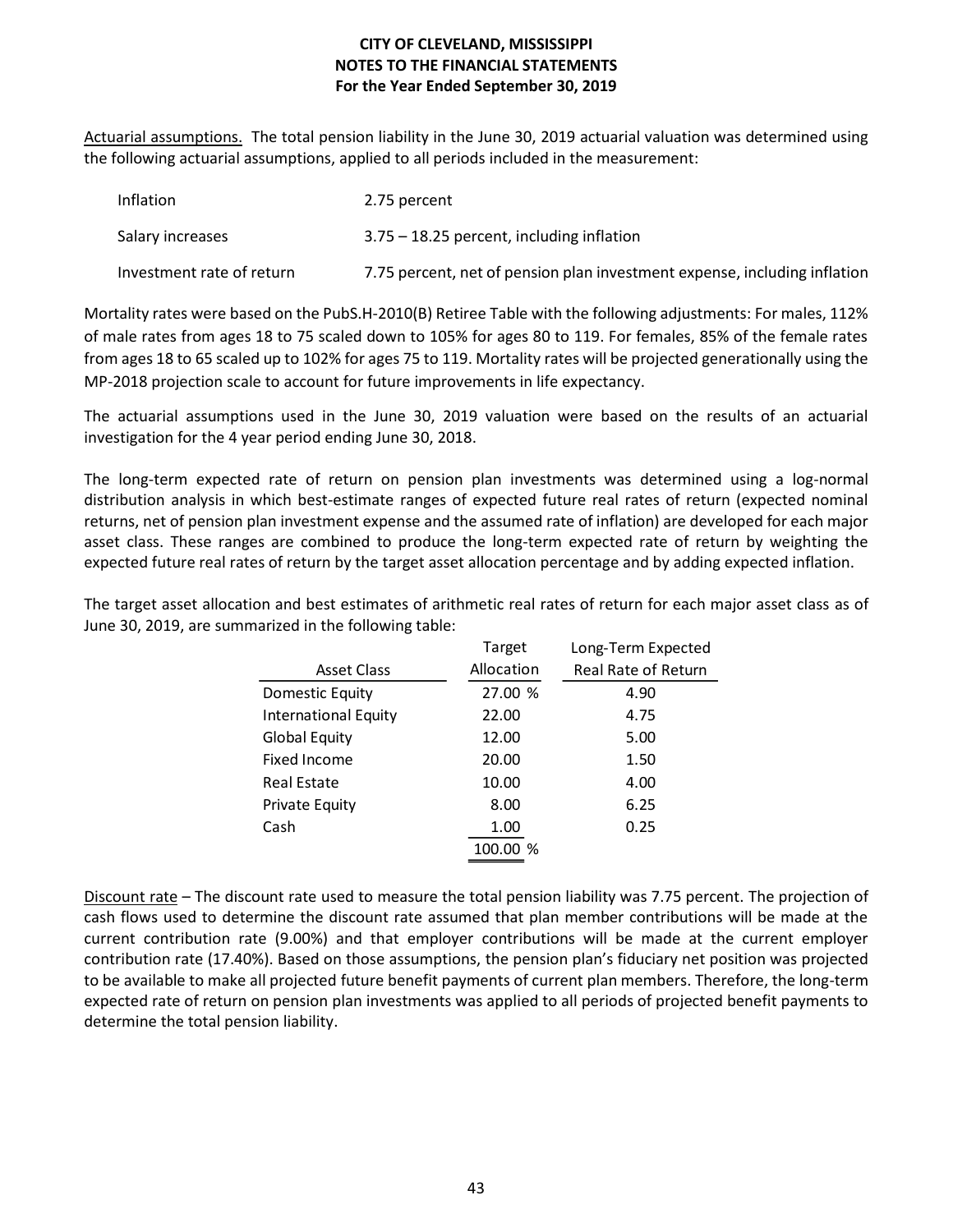Sensitivity of the City's Proportionate Share of the Net Pension Liability to Changes in the Discount Rate - The following presents the City's proportionate share of the net pension liability calculated using the discount rate of 7.75 percent, as well as what the City's proportionate share of the net pension liability would be if it were calculated using a discount rate that is 1-percentage point lower (6.75 percent) or 1 - percentage point higher (8.75 percent) than the current rate:

|                       | Discount Rate<br>1% Decrease |            | 1% Increase |
|-----------------------|------------------------------|------------|-------------|
|                       | 6.75%                        | 7.75%      | 8.75%       |
| Net Pension Liability | 18,708,334                   | 14,231,903 | 10,537,017  |

Pension Plan Fiduciary Net Position – Detailed information about the pension plan's fiduciary net position is available in the separately issued PERS financial report.

# **NOTE 13: LONG-TERM DEBT**

The City's long-term debt is made up of general obligation bonds, capital leases, and notes payable. General obligation bonds are direct obligations and are backed by the full faith and credit of the City. The City also incurs debt in the form of various notes payable which are to be repaid through daily operations.

The City is subject to a general statutory debt limitation under which no City in the State may incur general obligation bonded indebtedness in the amount which will exceed 15 percent of the assessed value of the taxable property within the City according to the last completed assessment for taxation.

In computing general obligation bonded indebtedness for purposes of such 15 percent limitation, there may be deducted all bonds or other evidences of indebtedness issued for school, water, and sewerage systems, gas and light and power purposes and for construction of special improvements primarily chargeable to the property benefited, or for the purpose of paying a City's proportion of any betterment program, a portion of which is primarily chargeable to the property benefited. However, in no case may a City contract any indebtedness payable in whole or in part from proceeds of ad valorem taxes which, when added to all of its outstanding general obligation indebtedness, both bonded and floating, exceeds 20 percent of the assessed value of the taxable property within such City.

In arriving at the limitations set forth, bonds issued for school purposes, bonds payable exclusively from the revenues of any municipally-owned utility, general obligation industrial bonds issued under provisions of Sections 57-1-1 to 57-1-51, Mississippi Code of 1972, Annotated, Revised 1989 and special assessment improvement bonds issued under the provisions of Sections 21-41-1 to 21-41-53, Mississippi Code of 1972, Annotated, Revised 1990, are not included. Also excluded from both limitations are contract obligations subject to annual appropriations.

The margin for additional debt under the above debt limits as of September 30, 2019 is approximately:

| 15% Limit | 20% Limit  |  |
|-----------|------------|--|
| 6,921,262 | 12,458,350 |  |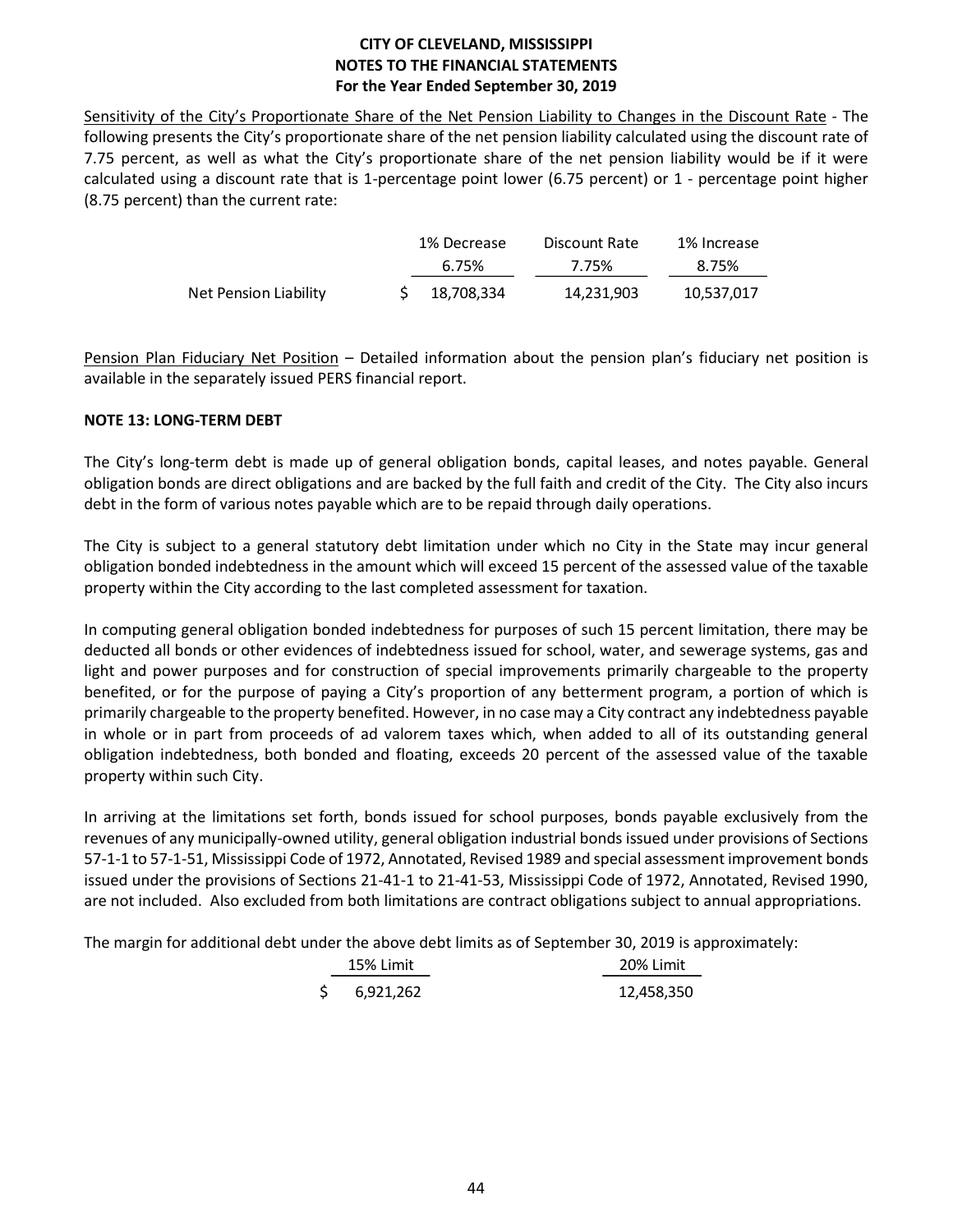Debt outstanding as of September 30, 2019, consisted of the following:

|                                       |                 |             | Final    |
|---------------------------------------|-----------------|-------------|----------|
|                                       | Amount          | Interest    | Maturity |
| Description and Purpose               | Outstanding     | Rate        | Date     |
| <b>Governmental Activities:</b>       |                 |             |          |
| A. General Obligation Bonds:          |                 |             |          |
| <b>General Obligation</b>             | \$<br>285,000   | 6.00-8.50%  | 11/1/21  |
| Public Improvement                    | 140,000         | 2.50-3.50%  | 3/1/20   |
| Public Improvement                    | 230,000         | 2.25-3.125% | 3/1/21   |
| Public Improvement                    | 420,000         | 1.50-2.125% | 3/1/22   |
| Public Improvement                    | 540,000         | 1.50-2.00%  | 3/1/23   |
| Public Improvement                    | 770,000         | 2.00-2.60%  | 3/1/24   |
| Public Improvement                    | 895,000         | 1.75-2.25%  | 8/1/25   |
| Public Improvement                    | 1,400,000       | 2.00%       | 2/1/26   |
| Public Improvement                    | 1,660,000       | 2.00-2.50%  | 3/1/27   |
| Public Improvement                    | 1,350,000       | 2.50-3.00%  | 3/1/28   |
| Public Improvement                    | 2,000,000       | 2.25-3.125% | 3/1/2029 |
| <b>Total General Obligation Bonds</b> | \$<br>9,690,000 |             |          |
| <b>B. Capital Leases:</b>             |                 |             |          |
| <b>Street Sweeper</b>                 | \$<br>217,752   | 3.50%       | 3/30/24  |
| Police Vehicles                       | 77,676          | 3.25%       | 12/1/22  |
| Animal Shelter Van                    | 19,792          | 3.25%       | 12/1/22  |
| <b>Total Capital Leases</b>           | \$<br>315,220   |             |          |
|                                       |                 |             | Final    |
|                                       | Amount          | Interest    | Maturity |
| Description and Purpose               | Outstanding     | Rate        | Date     |
| <b>Business-Type Activities:</b>      |                 |             |          |
| A. Other Loans                        |                 |             |          |
| State of Mississippi (MDEQ #1)        | \$<br>414,177   | 1.75%       | 6/1/23   |
| State of Mississippi (MDEQ #2)        | 446,588         | 1.75%       | 9/1/24   |
| State of Mississippi (MDEQ #3)        | 443,913         | 1.75%       | 1/1/26   |
| State of Mississippi (MDEQ #4)        | 744,113         | 2.50%       | 4/1/27   |
| State of Mississippi (MDEQ #5)        | 647,569         | 2.50%       | 8/25/32  |
| State of Mississippi (MDEQ #6)        | 6,220,002       | 1.75%       | 2/1/28   |
| <b>Total Other Loans</b>              | \$<br>8,916,362 |             |          |
| <b>B. Capital Leases:</b>             |                 |             |          |
| Siemens Public, Inc.                  | \$<br>2,189,675 | 2.96%       | 8/21/28  |
| <b>Total Capital Leases</b>           | \$<br>2,189,675 |             |          |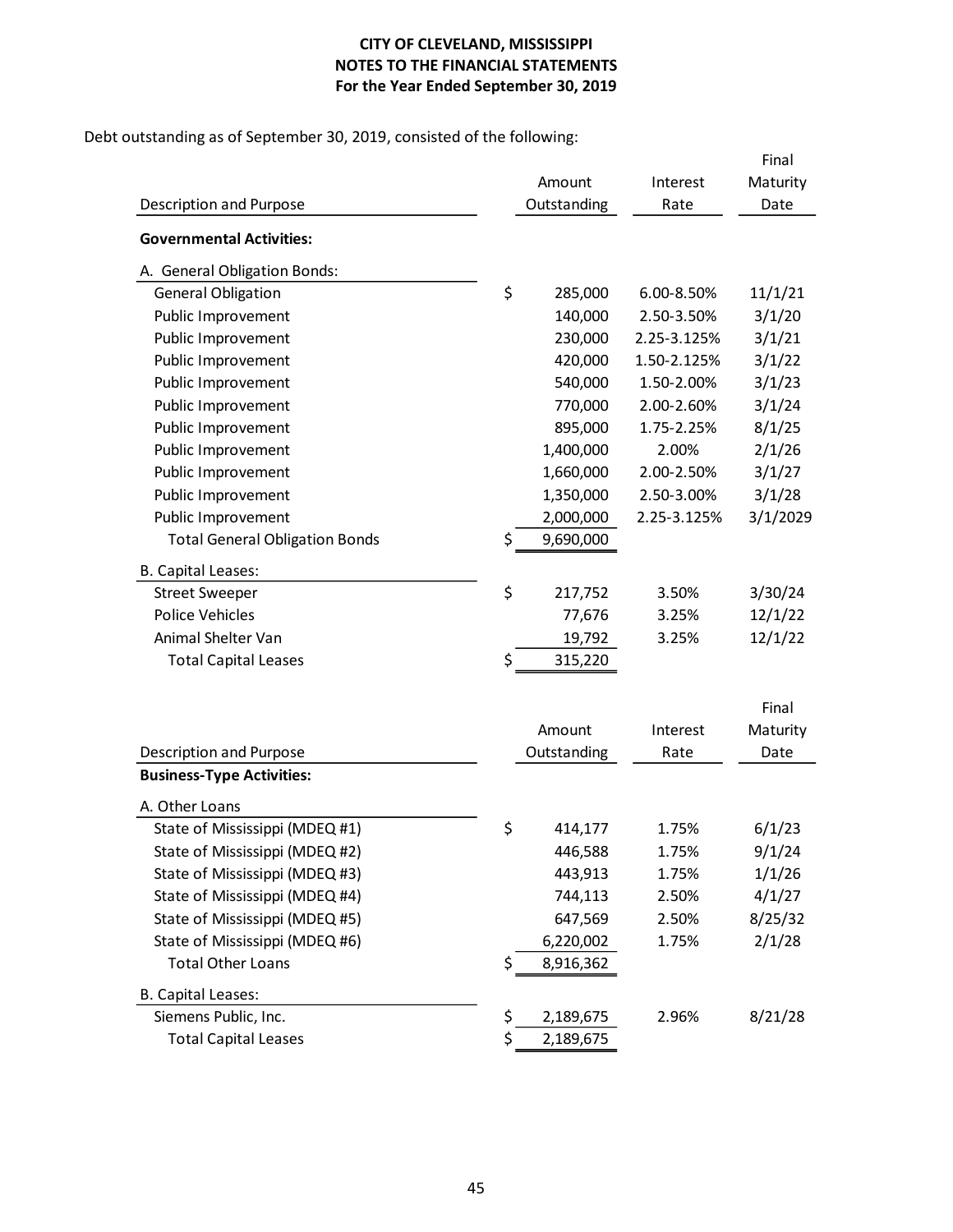The annual debt service requirements of long-term debt as of September 30, 2019 are as follows:

# **Governmental Activities:**

| <b>Year Ending</b> | <b>General Obligation Bonds</b> |          |  |  |  |
|--------------------|---------------------------------|----------|--|--|--|
| September 30:      | Principal                       | Interest |  |  |  |
| 2020               | \$<br>1,580,000                 | 241,850  |  |  |  |
| 2021               | 1,485,000                       | 175,360  |  |  |  |
| 2022               | 1,405,000                       | 139,118  |  |  |  |
| 2023               | 1,195,000                       | 108,446  |  |  |  |
| 2024               | 1,080,000                       | 82,757   |  |  |  |
| 2025-2029          | 2,945,000                       | 134,701  |  |  |  |
| Totals             | \$<br>9,690,000                 | 882,232  |  |  |  |

### **Business-Type Activities:**

| <b>Year Ending</b> | <b>Other Loans</b> |           |  |  |  |
|--------------------|--------------------|-----------|--|--|--|
| September 30:      | Principal          | Interest  |  |  |  |
| 2020               | \$<br>694,613      | 156,790   |  |  |  |
| 2021               | 707,726            | 143,677   |  |  |  |
| 2022               | 721,091            | 130,312   |  |  |  |
| 2023               | 706,123            | 116,732   |  |  |  |
| 2024               | 632,981            | 104,230   |  |  |  |
| 2025-2029          | 2,281,109          | 373,203   |  |  |  |
| 2030-2034          | 1,735,511          | 204,056   |  |  |  |
| 2035-2038          | 1,437,208          | 49,793    |  |  |  |
| Totals             | \$<br>8,916,362    | 1,278,793 |  |  |  |
|                    |                    |           |  |  |  |

The following is a summary of changes in long-term debt for the year ended September 30, 2019:

|                                  |    | <b>Balance</b><br>Oct. 1, 2018 | Additions | Reductions | Adjustments | Balance<br>Sept. 30, 2019 | Amount due<br>within one year |
|----------------------------------|----|--------------------------------|-----------|------------|-------------|---------------------------|-------------------------------|
|                                  |    |                                |           |            |             |                           |                               |
| <b>Governmental Activities:</b>  |    |                                |           |            |             |                           |                               |
| General obligation bonds         | Ś. | 9,075,000                      | 2,000,000 | 1,385,000  |             | 9,690,000                 | 1,580,000                     |
| Add: bond premium                |    | 2,115                          |           | 251        |             | 1,864                     |                               |
| Other Loans                      |    | 93,986                         |           | 83,820     | (10, 166)   |                           |                               |
| Capital leases                   |    |                                | 358,438   | 43,218     |             | 315,220                   | 74,377                        |
| Compensated absences             |    | 170,909                        |           | 12,573     |             | 158,336                   |                               |
| Total                            |    | 9,342,010                      | 2,358,438 | 1,524,862  | (10, 166)   | 10,165,420                | 1,654,377                     |
| <b>Business-Type Activities:</b> |    |                                |           |            |             |                           |                               |
| Other Loans                      |    | 9,269,664                      | 213,851   | 567,154    |             | 8,916,361                 | 694,613                       |
| Capital leases                   |    | 2,398,997                      |           | 209,322    |             | 2,189,675                 | 215,590                       |
| Compensated absences             |    | 11,655                         | 630       |            |             | 12,285                    |                               |
| Total                            |    | 11,680,316                     | 214,481   | 776,476    |             | 11,118,321                | 910,203                       |

The City's General Bond and Interest Fund liquidates the debt on public improvement bonds. The Baxter Bond Fund pays the general obligation indebtedness for the Baxter bond issue. The Special Industrial Project Fund liquidates the notes to State of MS on the Faurecia project. The Water and Sewer Fund liquidates the businesstype activities indebtedness. The compensated absences will be paid from the fund in which the employees' salaries were paid, which are generally the General Fund, Non-Major Governmental Funds, and the Water and Sewer Fund.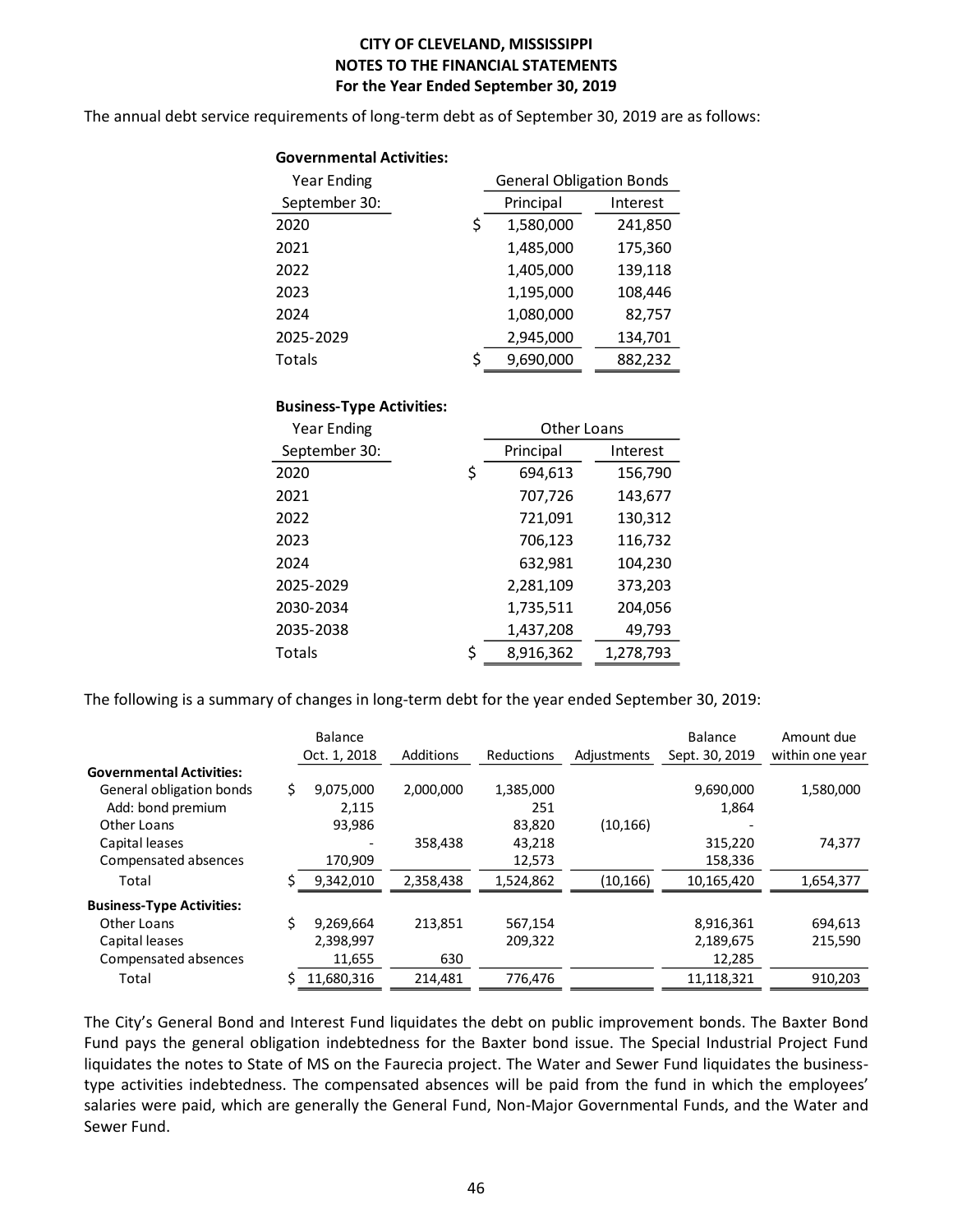# **NOTE 14: COMMITMENTS AND CONTINGENCIES**

Federal Grants - The City has received federal grants for specific purposes that are subject to audit by the grantor agencies. Entitlements to these resources are generally conditional upon compliance with the terms and conditions of grant agreements and applicable federal regulations, including the expenditure of resources for allowable purposes. Any disallowance resulting from a grantor audit may become a liability of the City. No provision for any liability that may result has been recognized in the City's financial statements.

Litigation - The City is party to legal proceedings, many of which occur in the normal course of governmental operations. It is not possible at the present time to estimate ultimate outcome or liability, if any, of the City with respect to the various proceedings. However, the City's legal counsel believes that ultimate liability resulting from these lawsuits will not have a material adverse effect on the financial condition of the City.

# **NOTE 15: EFFECT OF DEFERRED AMOUNTS ON NET POSITION**

The governmental activities' unrestricted net position amount of (\$9,122,916) includes the effect of deferred inflows/outflows of resources related to pensions. A portion of the deferred outflow of resources related to pension in the amount of \$200,532 resulting from City contributions subsequent to the measurement date will be recognized as a reduction of the net pension liability in the year ended September 30, 2020. The \$642,015 balance of the deferred outflow of resources related to pensions at September 30, 2019, will be recognized in pension expense over the next four years. The \$165,505 balance of the deferred inflow of resources related to pension at September 30, 2019, will be recognized in pension expense over the next four years.

The governmental activities' unrestricted net position amount of (\$9,122,916) includes the effect of deferring the recognition of revenue resulting from capital leases receivable. The \$65,988 balance of deferred inflows of resources at September 30, 2019, will be recognized as revenue and will increase the unrestricted net position over the next three years.

The business-type activities' unrestricted net position amount of (\$1,752,346) includes the effect of deferred inflows/outflows of resources related to pensions. A portion of the deferred outflow of resources related to pension in the amount of \$12,212 resulting from City contributions subsequent to the measurement date will be recognized as a reduction of the net pension liability in the year ended September 30, 2020. The \$39,097 balance of the deferred outflow of resources related to pensions at September 30, 2019, will be recognized in pension expense over the next four years. The \$10,079 balance of the deferred inflow of resources related to pension at September 30, 2019, will be recognized in pension expense over the next four years.

#### **NOTE 16: SOLID WASTE DISPOSAL**

On October 1, 2014, the City contracted with RES Inc. to provide residential garbage collection and disposal. The rate is \$16.70 per month per residence. The City adopted the Solid Waste Management Plan on September 27, 1993.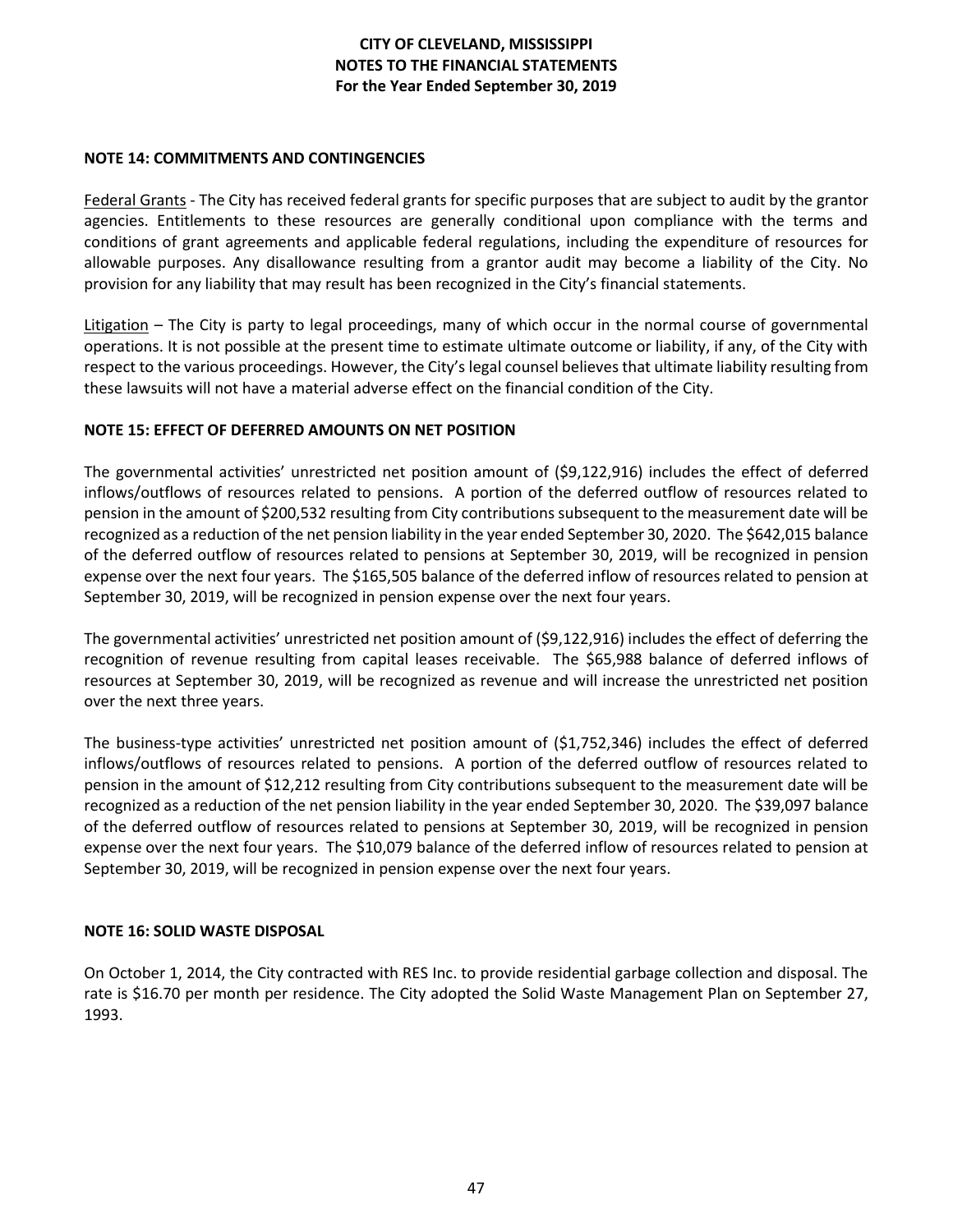### **NOTE 17: SUBSEQUENT EVENTS**

Events that occur after the Statement of Net Position date but before the financial statements are available to be issued must be evaluated for recognition or disclosure. The effects of subsequent events that provide evidence about conditions that existed at the Statement of Net Position date are recognized in the accompanying financial statements. Subsequent events which provide evidence about conditions that existed after the Statement of Net Position date require disclosure in the accompanying notes. Management of the City of Cleveland evaluated the activity of the City through June 24, 2020 and determined that the following subsequent events have occurred requiring disclosure in the notes to the financial statements.

Subsequent to September 30, 2019, the City of Cleveland, Mississippi, has acquired the following debt:

|                   | Interest | <b>Issue</b> | Type of                                            |
|-------------------|----------|--------------|----------------------------------------------------|
| <b>Issue Date</b> | Rate     | Amount       | Financing                                          |
|                   |          |              |                                                    |
| 3/1/2020          | 1.59%    | \$1,900,000  | <b>General Obligation Public Improvement Bonds</b> |
| 7/1/2020          | 1.39%    | 2,000,000    | <b>General Obligation Utility Bond</b>             |
| 6/19/2020         | 6.50%    | 1,890,000    | TIF Bond - Cotton House Hotel                      |

Management is continuing to evaluate the impact of the coronavirus disease 2019 (COVID-19), which was declared a pandemic by the World Health Organization in March 2020, on the City's operations. This situation has depressed the tax bases and other areas in which the City received revenue during fiscal year 2019. As such, our financial position, operations, and cash flows will be negatively impacted for the fiscal year 2020 and may hinder our ability to meet the needs of our constituents. Management has and will take the necessary actions to marginalize the disruption caused by the outbreak. The specific impact on our financial position, operations, and cash flows is not readily determinable as of the date of these financial statements, therefore, the financial statements do not include any adjustments that might result from the outcome of this uncertainty.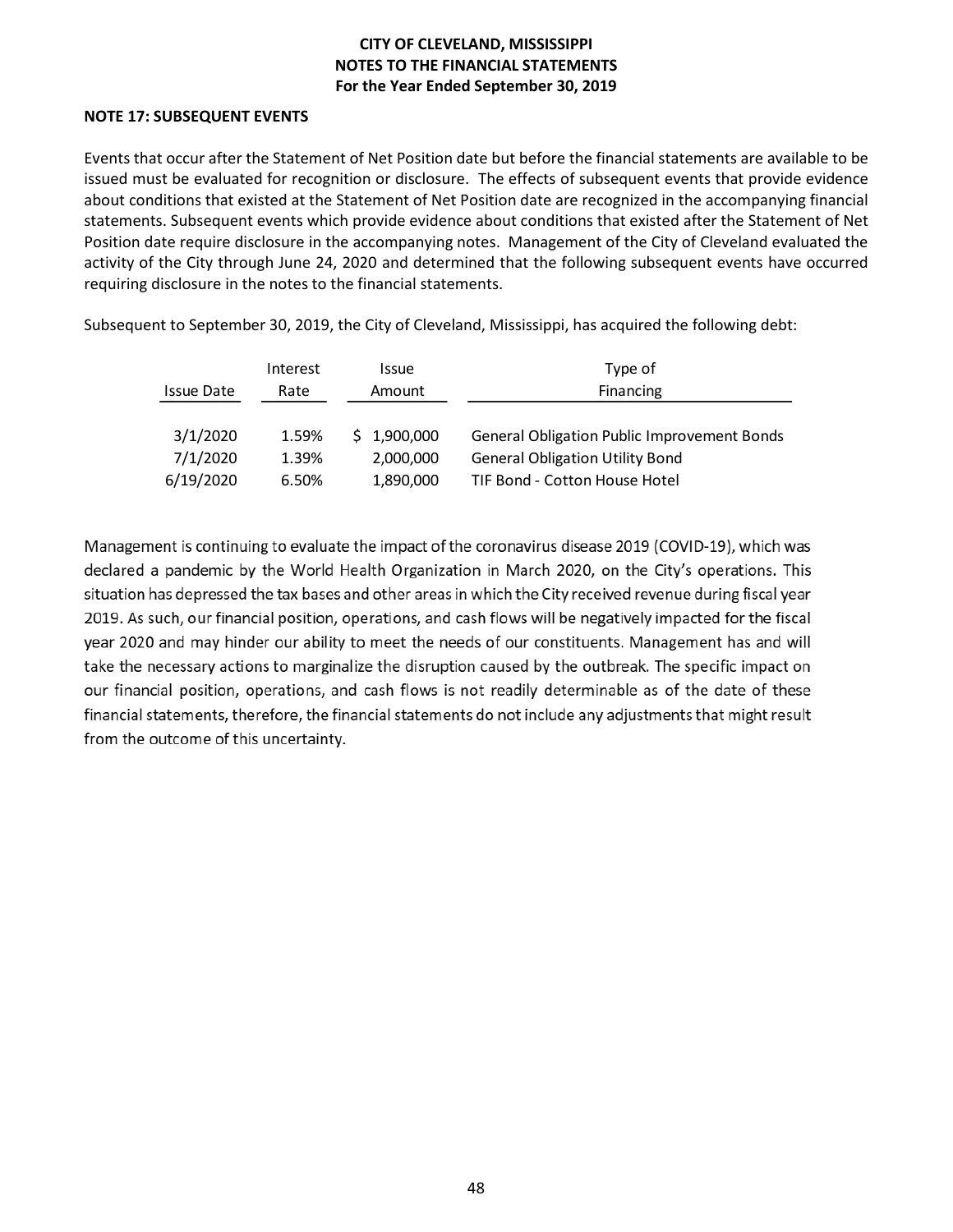**City of Cleveland, Mississippi**

**Required Supplemental Information**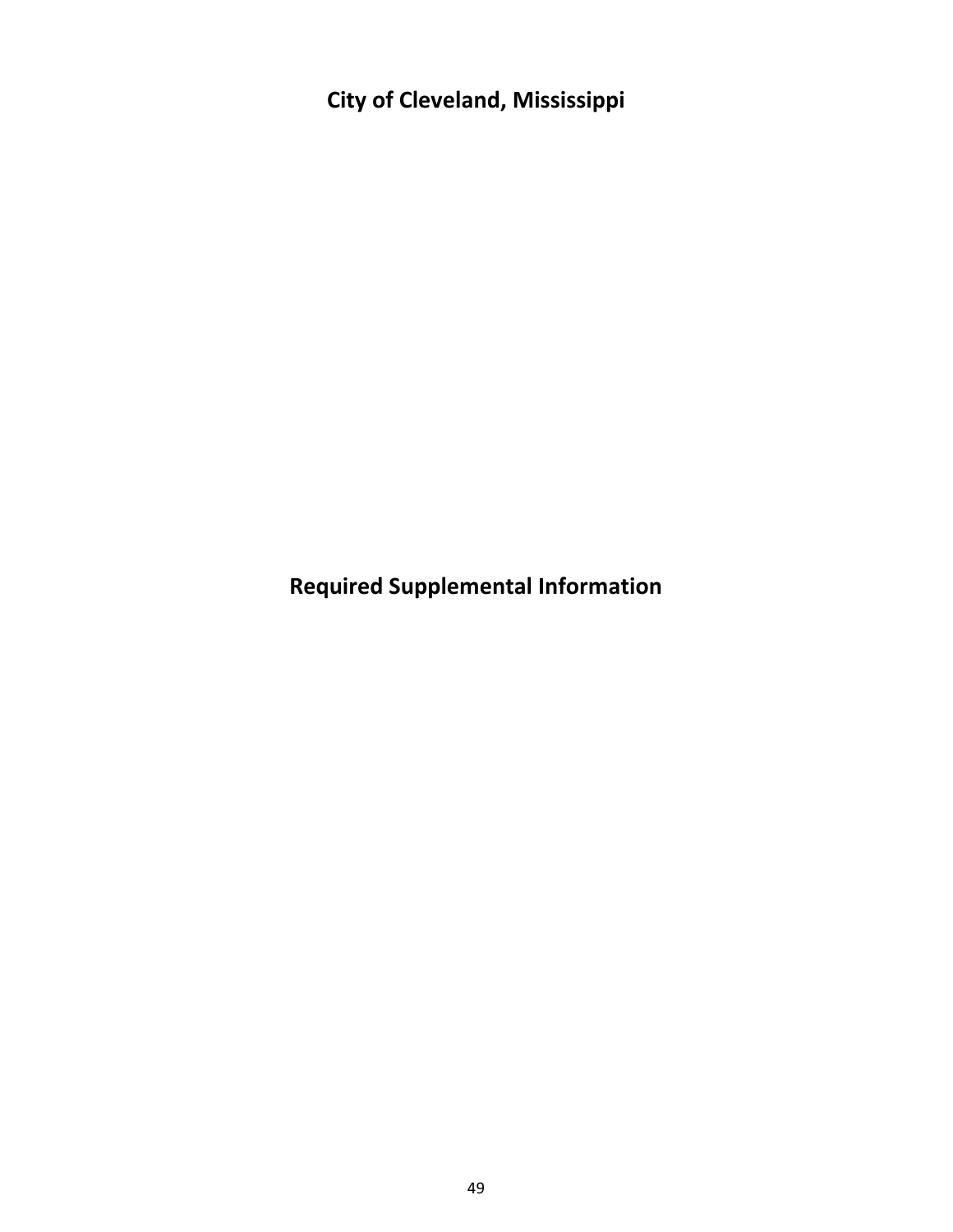# **CITY OF CLEVELAND, MISSISSIPPI BUDGETARY COMPARISON SCHEDULE BUDGET TO ACTUAL (NON-GAAP BASIS) – GENERAL FUND For the Year Ended September 30, 2019**

### **UNAUDITED**

|                                              |                        |             | Actual       | Variance      |
|----------------------------------------------|------------------------|-------------|--------------|---------------|
|                                              | <b>Budgeted Amount</b> |             | Non-GAAP     | Favorable     |
|                                              | Original               | Final       | <b>Basis</b> | (Unfavorable) |
| <b>REVENUES:</b>                             |                        |             |              |               |
| <b>Ad Valorem Taxes</b>                      | \$<br>2,949,674        | 2,803,808   | 2,803,808    |               |
| Licenses, Permits & Franchise Fees           | 494,000                | 539,615     | 539,615      |               |
| Grants & Intergovernmental                   | 3,394,665              | 4,583,328   | 4,583,328    |               |
| <b>Fines and Forfeits</b>                    | 125,000                | 111,546     | 111,546      |               |
| <b>Charges for Services</b>                  | 1,342,000              | 746,488     | 746,488      |               |
| <b>Miscellaneous Revenues</b>                | 70,500                 | 62,550      | 62,550       |               |
| <b>Total Revenues</b>                        | 8,375,839              | 8,847,335   | 8,847,335    |               |
| <b>EXPENDITURES:</b>                         |                        |             |              |               |
| <b>General Government</b>                    |                        |             |              |               |
| Supervision, Finance, and Other              | 1,610,508              | 1,530,062   | 1,530,062    |               |
| <b>Municipal Court</b>                       | 377,565                | 323,535     | 323,535      |               |
| Total general government                     | 1,988,073              | 1,853,597   | 1,853,597    |               |
| <b>Public Safety</b>                         |                        |             |              |               |
| Police Department                            | 3,956,979              | 3,796,962   | 3,796,962    |               |
| Fire Department                              | 464,123                | 418,619     | 418,619      |               |
| <b>Total Public Safety</b>                   | 4,421,102              | 4,215,581   | 4,215,581    |               |
|                                              |                        |             |              |               |
| Public Works                                 |                        |             |              |               |
| Code Compliance                              | 603,721                | 522,421     | 522,421      |               |
| Cemetery                                     | 227,300                | 212,698     | 212,698      |               |
| Airport                                      | 257,659                | 400,356     | 400,356      |               |
| Groundskeeper                                | 211,773                | 194,169     | 194,169      |               |
| Shop Department                              | 159,855                | 141,105     | 141,105      |               |
| <b>Total Public Works</b>                    | 1,460,308              | 1,470,749   | 1,470,749    |               |
| <b>Highways and Streets</b>                  |                        |             |              |               |
| <b>Street Department</b>                     | 1,956,661              | 1,827,133   | 1,827,133    |               |
| <b>Total Highways and Streets</b>            | 1,956,661              | 1,827,133   | 1,827,133    |               |
| <b>Health and Sanitation</b>                 |                        |             |              |               |
| Mosquito Control                             | 445,860                | 445,860     | 445,860      |               |
| <b>Total Health and Sanitation</b>           | 445,860                | 445,860     | 445,860      |               |
| <b>Total Expenditures</b>                    | 10,272,004             | 9,812,920   | 9,812,920    |               |
| Excess of Revenues over (under) Expenditures | (1,896,165)            | (965, 585)  | (965, 585)   |               |
| OTHER FINANCING SOURCES (USES)               |                        |             |              |               |
| Administrative fees                          | 689,000                | 689,000     | 689,000      |               |
| Long-term capital debt issued                |                        | 334,368     | 334,368      |               |
| Transfers in                                 | 846,725                | 754,424     | 754,424      |               |
| Transfers out                                | (375,000)              | (1,064,772) | (1,064,772)  |               |
| Total other financing sources (uses)         | 1,160,725              | 713,020     | 713,020      |               |
|                                              |                        |             |              |               |
| Net Change in Fund Balance                   | \$<br>(735, 440)       | (252, 565)  | (252, 565)   |               |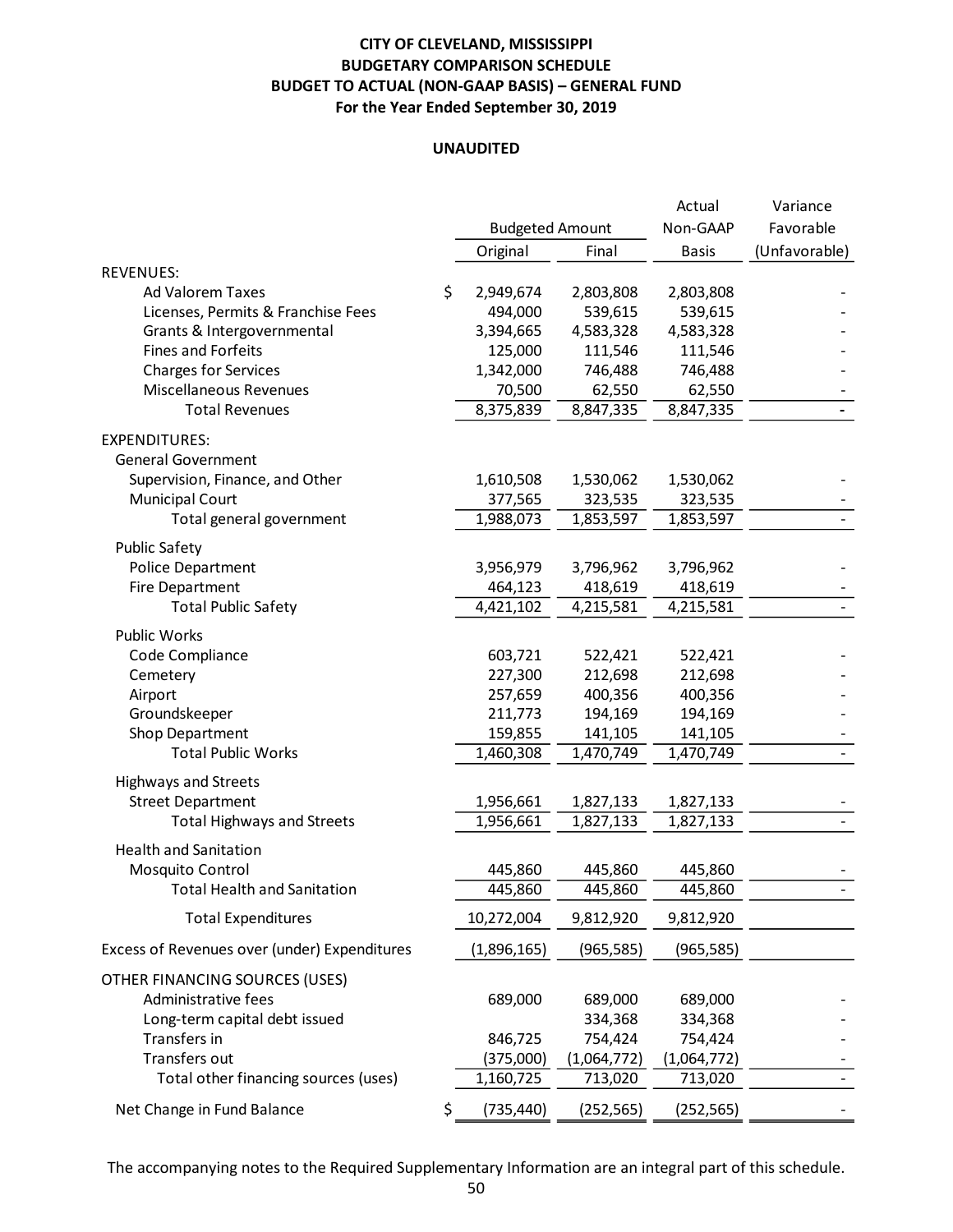# **CITY OF CLEVELAND, MISSISSIPPI BUDGETARY COMPARISON SCHEDULE BUDGET TO ACTUAL (NON-GAAP BASIS) – ECONOMIC DEVELOPMENT AND TOURISM FUND For the Year Ended September 30, 2019**

### **UNAUDITED**

|                                              |    |                        |           | Actual       | Variance      |
|----------------------------------------------|----|------------------------|-----------|--------------|---------------|
|                                              |    | <b>Budgeted Amount</b> |           | Non-GAAP     | Favorable     |
|                                              |    | Original               | Final     | <b>Basis</b> | (Unfavorable) |
| <b>REVENUES:</b>                             |    |                        |           |              |               |
| Tourism taxes                                | \$ | 900,000                | 941,799   | 941,799      |               |
| Donations and gift shop sales                |    | 2,500                  | 7,102     | 7,102        |               |
| Grants & Intergovernmental                   |    |                        | 11,304    | 11,304       |               |
| Miscellaneous revenues                       |    |                        | 847       | 847          |               |
| <b>Total Revenues</b>                        |    | 902,500                | 961,052   | 961,052      |               |
| <b>EXPENDITURES:</b>                         |    |                        |           |              |               |
| Economic Development                         |    |                        |           |              |               |
| All Departments                              |    | 893,548                | 886,048   | 886,048      |               |
| Railroad Heritage Museum                     |    | 182,272                | 173,910   | 173,910      |               |
| <b>Total Expenditures</b>                    |    | 1,075,820              | 1,059,958 | 1,059,958    |               |
| Excess of Revenues over (under) Expenditures |    | (173, 320)             | (98, 906) | (98, 906)    |               |
| OTHER FINANCING SOURCES (USES)               |    |                        |           |              |               |
| Transfers in                                 |    | 140,595                | 140,595   | 140,595      |               |
| Transfers out                                |    |                        |           |              |               |
| Total other financing sources (uses)         |    | 140,595                | 140,595   | 140,595      |               |
| Net Change in Fund Balance                   | Ş  | (32, 725)              | 41,689    | 41,689       |               |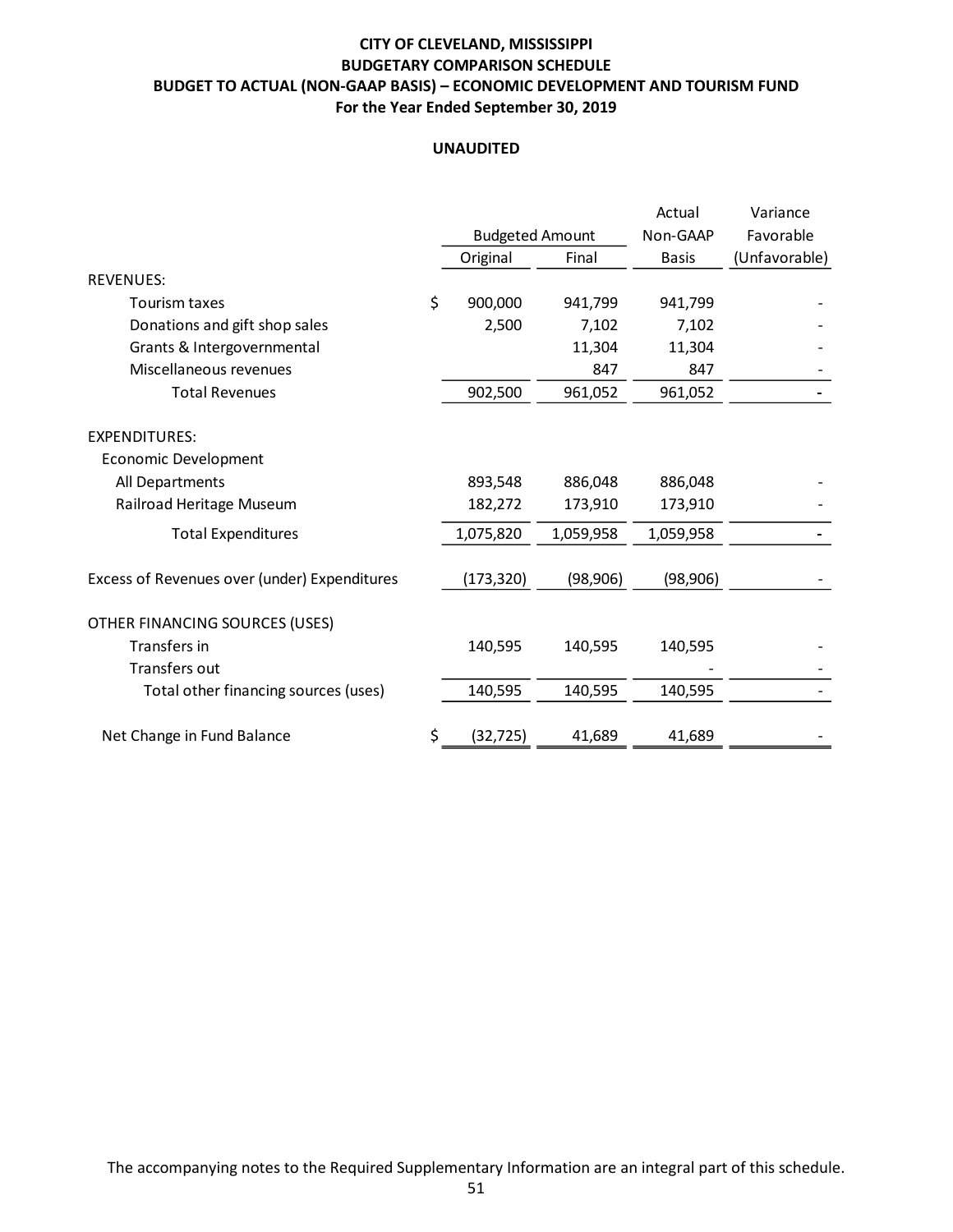# **CITY OF CLEVELAND, MISSISSIPPI BUDGETARY COMPARISON SCHEDULE BUDGET TO ACTUAL (NON-GAAP BASIS) – PUBLIC IMPROVEMENT BOND FUND For the Year Ended September 30, 2019**

### **UNAUDITED**

|                                              |                        |                      | Actual               | Variance      |
|----------------------------------------------|------------------------|----------------------|----------------------|---------------|
|                                              | <b>Budgeted Amount</b> |                      | Non-GAAP             | Favorable     |
|                                              | Original               | Final                | <b>Basis</b>         | (Unfavorable) |
| <b>REVENUES:</b>                             |                        |                      |                      |               |
| Miscellaneous revenues                       | \$<br>15,000           | 151,177              | 151,177              |               |
| <b>Total Revenues</b>                        | 15,000                 | 151,177              | 151,177              |               |
| <b>EXPENDITURES:</b>                         |                        |                      |                      |               |
| Other services and charges<br>Capital outlay | 285,110<br>3,822,182   | 150,189<br>1,130,131 | 150,189<br>1,130,131 |               |
| <b>Total Expenditures</b>                    | 4,107,292              | 1,280,320            | 1,280,320            |               |
| Excess of Revenues over (under) Expenditures | (4,092,292)            | (1, 129, 143)        | (1, 129, 143)        |               |
| OTHER FINANCING SOURCES (USES)               |                        |                      |                      |               |
| Bond proceeds                                | 2,000,000              | 2,000,000            | 2,000,000            |               |
| Total other financing sources (uses)         | 2,000,000              | 2,000,000            | 2,000,000            |               |
| Net Change in Fund Balance                   | \$<br>(2,092,292)      | 870,857              | 870,857              |               |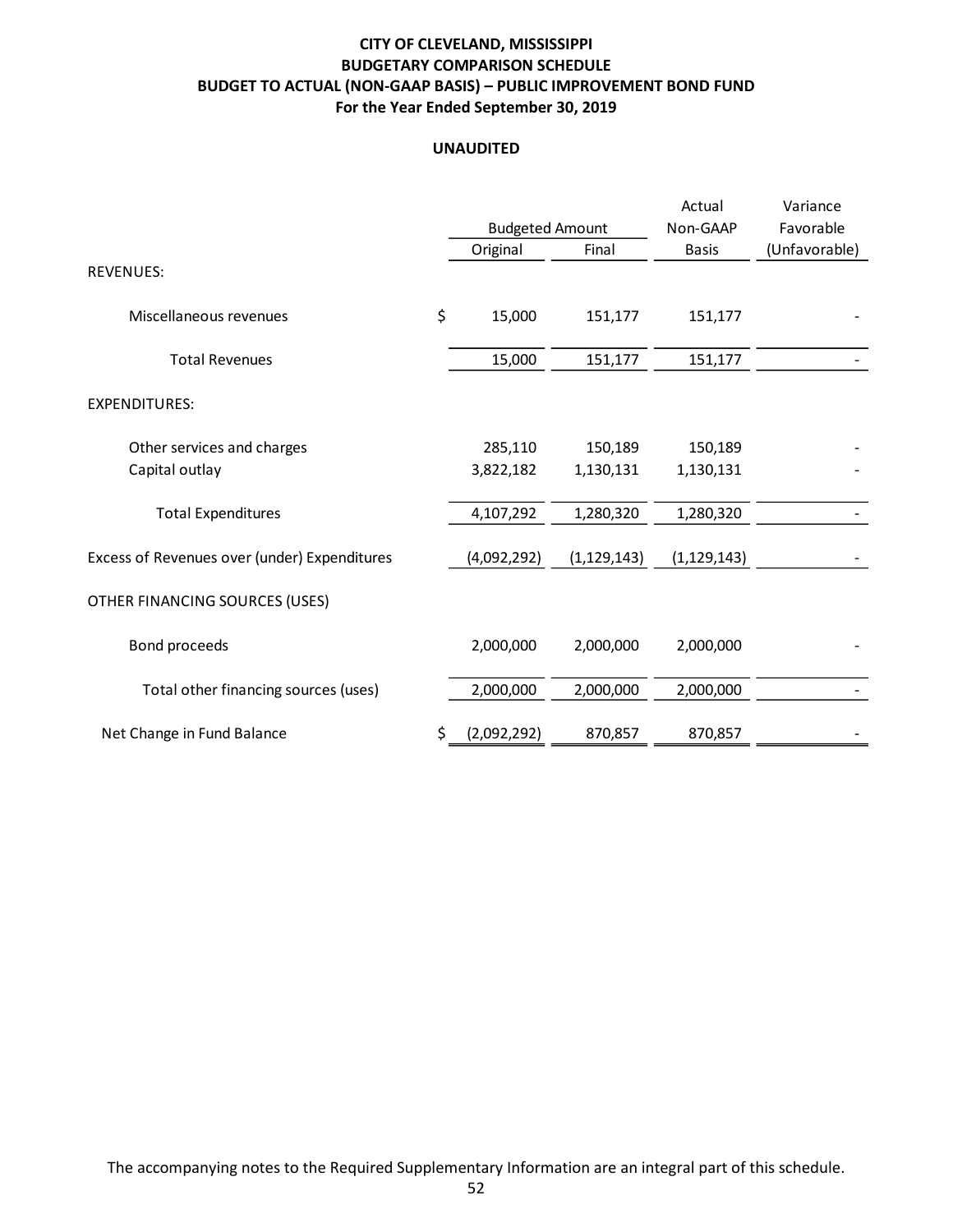# **CITY OF CLEVELAND, MISSISSIPPI BUDGETARY COMPARISON SCHEDULE BUDGET TO ACTUAL (NON-GAAP BASIS) – ECONOMIC DEVELOPMENT REVOLVING FUND For the Year Ended September 30, 2019**

### **UNAUDITED**

|                                              |                        |         | Actual       | Variance      |
|----------------------------------------------|------------------------|---------|--------------|---------------|
|                                              | <b>Budgeted Amount</b> |         | Non-GAAP     | Favorable     |
|                                              | Original               | Final   | <b>Basis</b> | (Unfavorable) |
| <b>REVENUES:</b>                             |                        |         |              |               |
| Miscellaneous revenues                       | \$<br>17,500           | 50,832  | 50,832       |               |
| <b>Total Revenues</b>                        | 17,500                 | 50,832  | 50,832       |               |
| <b>EXPENDITURES:</b>                         |                        |         |              |               |
| Economic development                         | 75,000                 |         |              |               |
| <b>Total Expenditures</b>                    | 75,000                 |         |              |               |
| Excess of Revenues over (under) Expenditures | (57, 500)              | 50,832  | 50,832       |               |
| OTHER FINANCING SOURCES (USES)               |                        |         |              |               |
| Other financing sources                      |                        |         |              |               |
| Transfers in                                 | 68,409                 | 68,409  | 68,409       |               |
| Transfers out                                | (9,590)                | (9,590) | (9,590)      |               |
| Total other financing sources (uses)         | 58,819                 | 58,819  | 58,819       |               |
| Net Change in Fund Balance                   | \$<br>1,319            | 109,651 | 109,651      |               |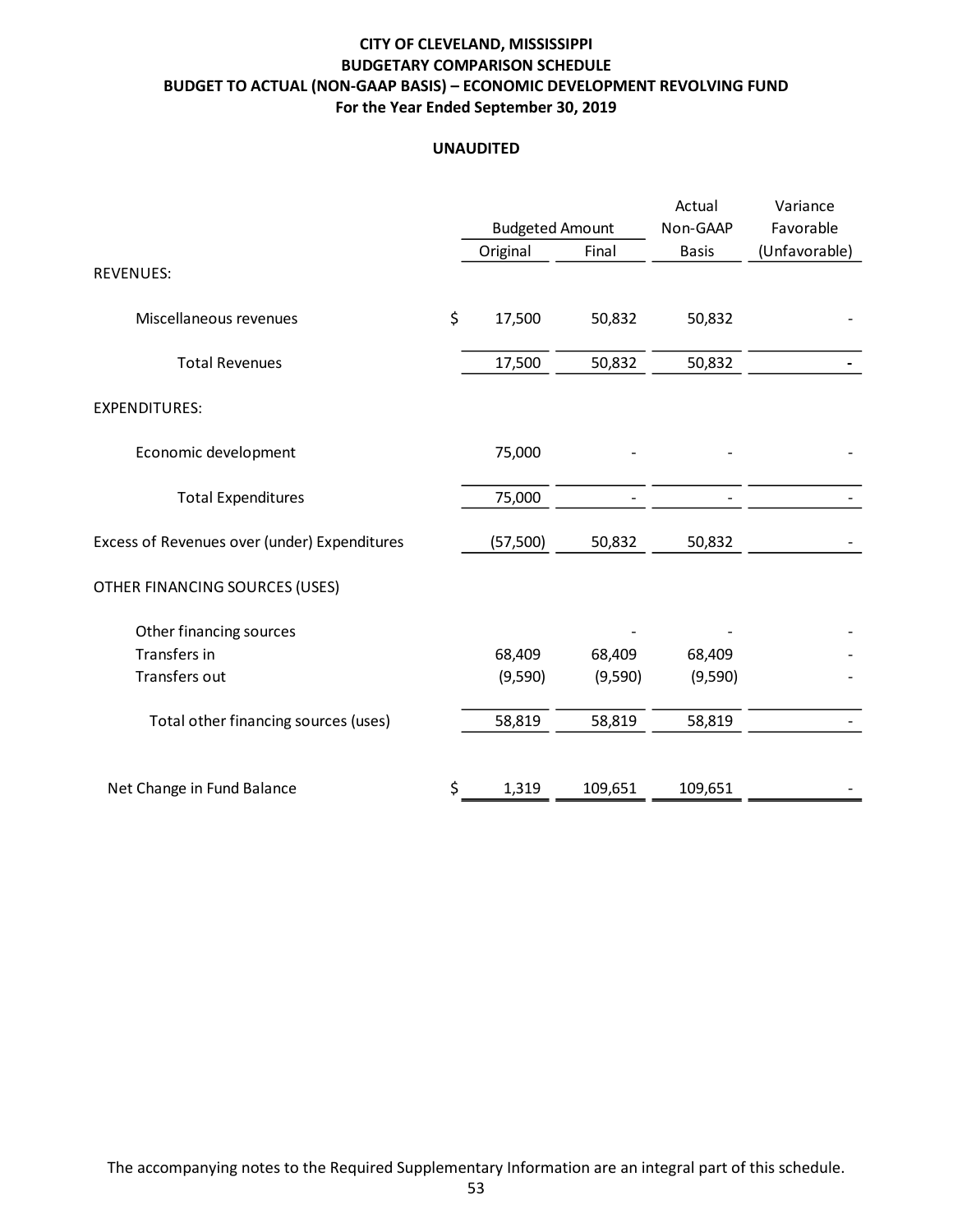# **CITY OF CLEVELAND, MISSISSIPPI BUDGETARY COMPARISON SCHEDULE BUDGET TO ACTUAL (NON-GAAP BASIS) – SPECIAL INDUSTRIAL PROJECT FUND For the Year Ended September 30, 2019**

### **UNAUDITED**

|                                              |                        |           | Actual       | Variance      |
|----------------------------------------------|------------------------|-----------|--------------|---------------|
|                                              | <b>Budgeted Amount</b> |           | Non-GAAP     | Favorable     |
|                                              | Original               | Final     | <b>Basis</b> | (Unfavorable) |
| <b>REVENUES:</b>                             |                        |           |              |               |
| Lease payment                                | \$<br>225,650          | 222,212   | 222,212      |               |
| Miscellaneous revenues                       | 500                    | 4,458     | 4,458        |               |
| <b>Total Revenues</b>                        | 226,150                | 226,670   | 226,670      |               |
| <b>EXPENDITURES:</b>                         |                        |           |              |               |
| Other services and charges<br>Capital outlay | 103,587                | 85,011    | 85,011       |               |
|                                              |                        |           |              |               |
| <b>Total Expenditures</b>                    | 103,587                | 85,011    | 85,011       |               |
| Excess of Revenues over (under) Expenditures | 122,563                | 141,659   | 141,659      |               |
| OTHER FINANCING SOURCES (USES)               |                        |           |              |               |
| Transfers out                                | (68, 409)              | (68, 409) | (68, 409)    |               |
| Total other financing sources (uses)         | (68, 409)              | (68, 409) | (68, 409)    |               |
| Net Change in Fund Balance                   | \$<br>54,154           | 73,250    | 73,250       |               |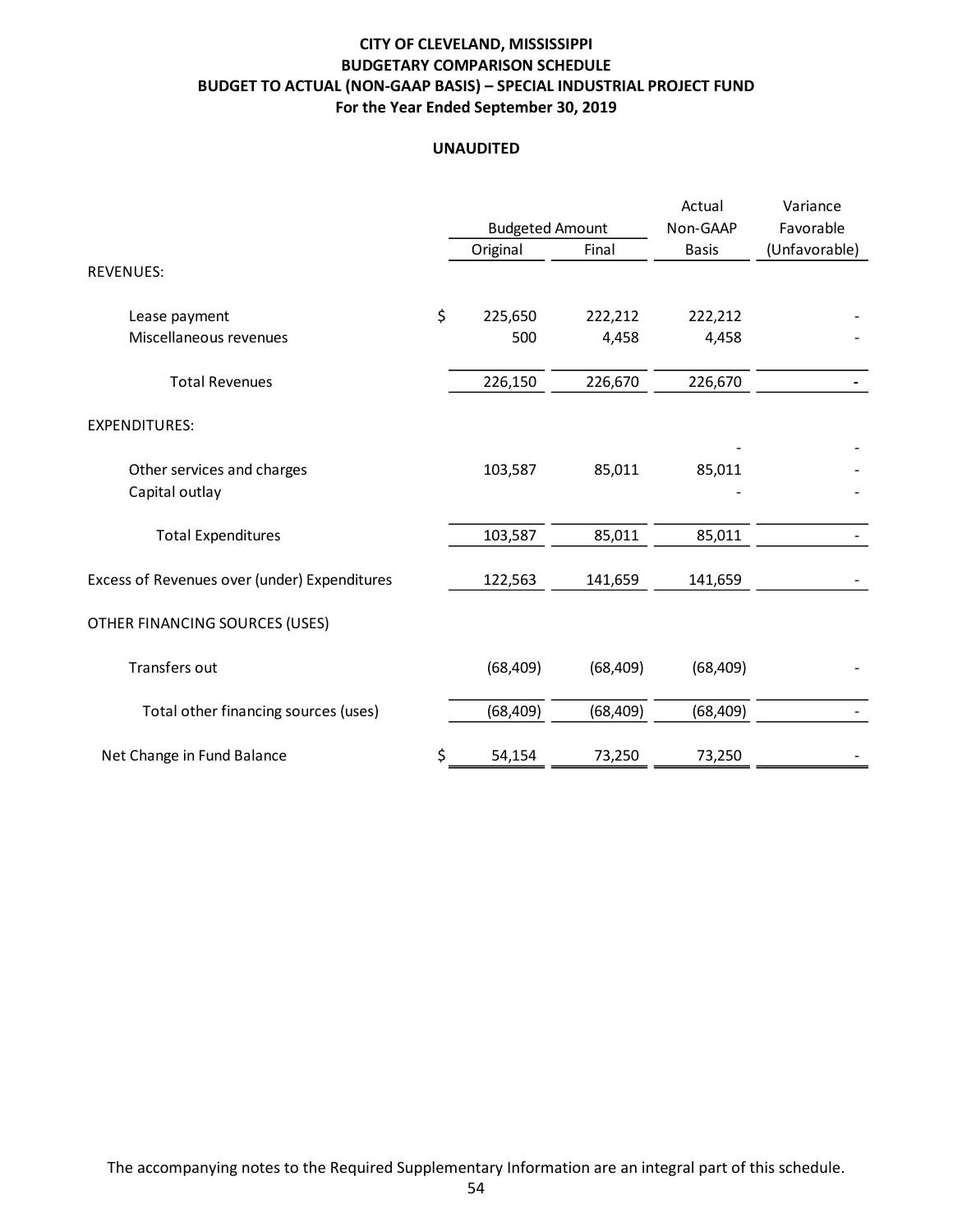# **CITY OF CLEVELAND, MISSISSIPPI SCHEDULE OF THE CITY'S PROPORTIONATE SHARE OF THE NET PENSION LIABILITY LAST 10 FISCAL YEARS\* For the Year Ended September 30, 2019**

#### **UNAUDITED**

|                                                                                                    |    | 2019       | 2018       | 2017       | 2016       | 2015       |
|----------------------------------------------------------------------------------------------------|----|------------|------------|------------|------------|------------|
| Proportion of the net pension liability (asset)                                                    |    | 0.0809%    | 0.0793%    | 0.0759%    | 0.0727%    | 0.0703%    |
| Proportionate share of the net pension liability (asset)                                           | S. | 14,231,903 | 13,189,946 | 12,617,158 | 12,986,035 | 10,866,994 |
| Covered payroll                                                                                    | Ś. | 5,271,951  | 5,066,897  | 4,868,652  | 4,652,053  | 4,390,822  |
| Proportionate share of the net pension liability (asset)<br>as a percentage of its covered payroll |    | 269.96%    | 260.32%    | 259.15%    | 279.15%    | 247.49%    |
| Plan fiduciary net position as a percentage of the total<br>pension liability                      |    | 61.59%     | 62.54%     | 61.49%     | 57.47%     | 61.70%     |

\* The amounts presented for each fiscal year were determined as of the twelve months ended at the measurement date of June 30 of the fiscal year presented. This schedule is presented to illustrate the requirement to show information for 10 years. However, GASB Statement No. 68 was implemented for the fiscal year ended September 30, 2015, and, until <sup>a</sup> full 10 year trend is compiled, the City has only presented information for the years in which information is available.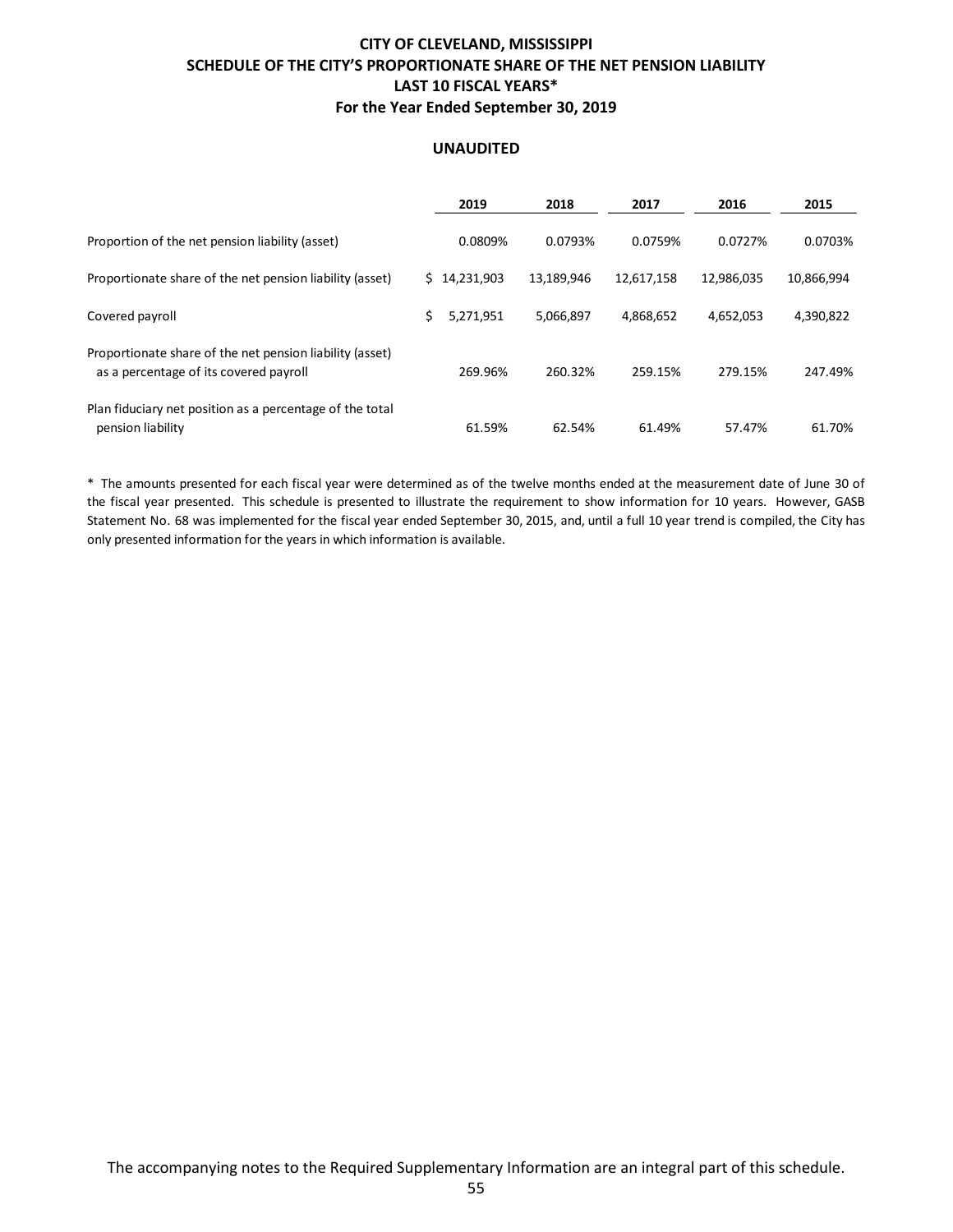# **CITY OF CLEVELAND, MISSISSIPPI SCHEDULE OF CITY CONTRIBUTIONS LAST 10 FISCAL YEARS\* For the Year Ended September 30, 2019**

#### **UNAUDITED**

|                                                                      | 2019          | 2018      | 2017      | 2016      | 2015      |
|----------------------------------------------------------------------|---------------|-----------|-----------|-----------|-----------|
| Contractually required contribution                                  | \$<br>857,890 | 800.431   | 754.743   | 733,580   | 701,340   |
| Contributions in relation to the contractually required contribution | 857,890       | 800,431   | 754,743   | 733,580   | 701,340   |
| Contribution deficiency (excess)                                     |               |           |           |           |           |
| Covered payroll                                                      | \$5,319,055   | 5,082,108 | 4.792.014 | 4,657,646 | 4,452,949 |
| Contributions as a percentage of covered payroll                     | 16.13%        | 15.75%    | 15.75%    | 15.75%    | 15.75%    |

\* This schedule is presented to illustrate the requirement to show information for 10 years. However, GASB Statement No. 68 was implemented for the fiscal year ended September 30, 2015, and, until, <sup>a</sup> full 10 year trend is compiled, the City has only presented information for the years in which information is available.

Note A - The 2019 contributions as a percentage of covered payroll will be an average of the former contributions rate of 15.75% and the current contribution rate of 17.40%.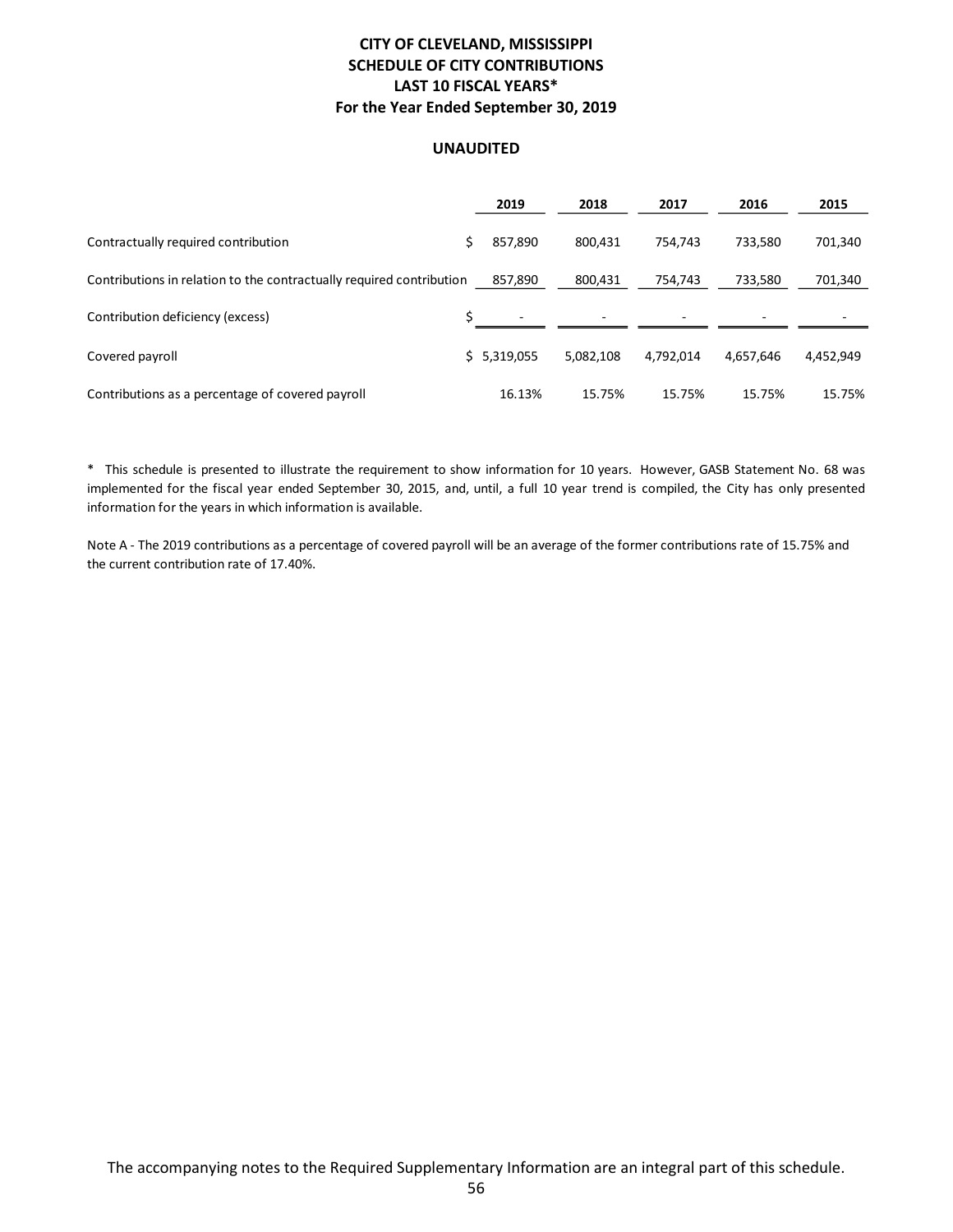# **CITY OF CLEVELAND, MISSISSIPPI NOTES TO THE REQUIRED SUPPLEMENTARY INFORMATION For the Year Ended September 30, 2019**

### **UNAUDITED**

### **BUDGETARY COMPARISON SCHEDULES**

### **A. Budgetary Information.**

Statutory requirements dictate how and when the City's budget is to be prepared. Generally, in the month of August, prior to the ensuing fiscal year beginning each October 1, the City Clerk or Chief Administrative Officer prepares an original budget for each of the Governmental Funds for said fiscal year. The completed budget for the fiscal year includes for each fund every source of revenue, each general item of expenditure, and the unencumbered cash and investment balances. When during the fiscal year it appears to the City Council that budgetary estimates will not be met, it may make revisions to the budget.

The City's budget is prepared principally on the cash basis of accounting. All appropriations lapse at year-end, and there are no encumbrances to budget because state law does not require that funds be available when goods or services are ordered, only when payment is made.

### **C. Basis of Presentation.**

The Budgetary Comparison Schedule - Budget and Actual (Non-GAAP Basis) presents the original legally adopted budget, the final legally adopted budget, actual amounts on a budgetary (Non-GAAP Basis) and variances between the final budget and the actual amounts. The schedule is presented for the General Fund and each major Special Revenue Fund. The Budgetary Comparison Schedule - Budget and Actual (Non-GAAP Basis) is a part of required supplemental information.

# **D. Budget/GAAP Reconciliation.**

The major differences between the budgetary basis and the GAAP basis are:

1.Revenues are recorded when received in cash (budgetary) as opposed to when susceptible to accrual (GAAP). 2.Expenditures are recorded when paid in cash (budgetary) as opposed to when susceptible to accrual (GAAP).

The following schedule reconciles the budgetary basis schedules to the GAAP basis financial statements for the General Fund and each major Special Revenue Fund:

|                                          |            | Economic    | Public           | Economic              | Special      |
|------------------------------------------|------------|-------------|------------------|-----------------------|--------------|
|                                          | General    | Development | Improvement      | Development           | Industrial   |
| Governmental Fund Type                   | Fund       | and Tourism | <b>Bond Fund</b> | <b>Revolving Fund</b> | Project Fund |
| Budget (Cash Basis)                      | (252, 565) | 41.689      | 870.857          | 109,651               | 73,250       |
| Increase (Decrease)                      |            |             |                  |                       |              |
| Net adjustments for revenue accruals     | (4,527)    | (30,655)    |                  |                       |              |
| Net adjustments for expenditure accruals | 28.826     | 16,057      | 15.795           |                       |              |
| Net Change in Fund Balance - GAAP Basis  | (228, 266) | 27,091      | 886.652          | 109.651               | 73.250       |

#### **E. Excess of Actual Expenditures over Budget in Individual Funds.**

No funds with actual expenditures over budgeted amounts were identified.

# **F. Unbudgeted Funds.**

There were no unbudgeted funds for the fiscal year ended September 30, 2019.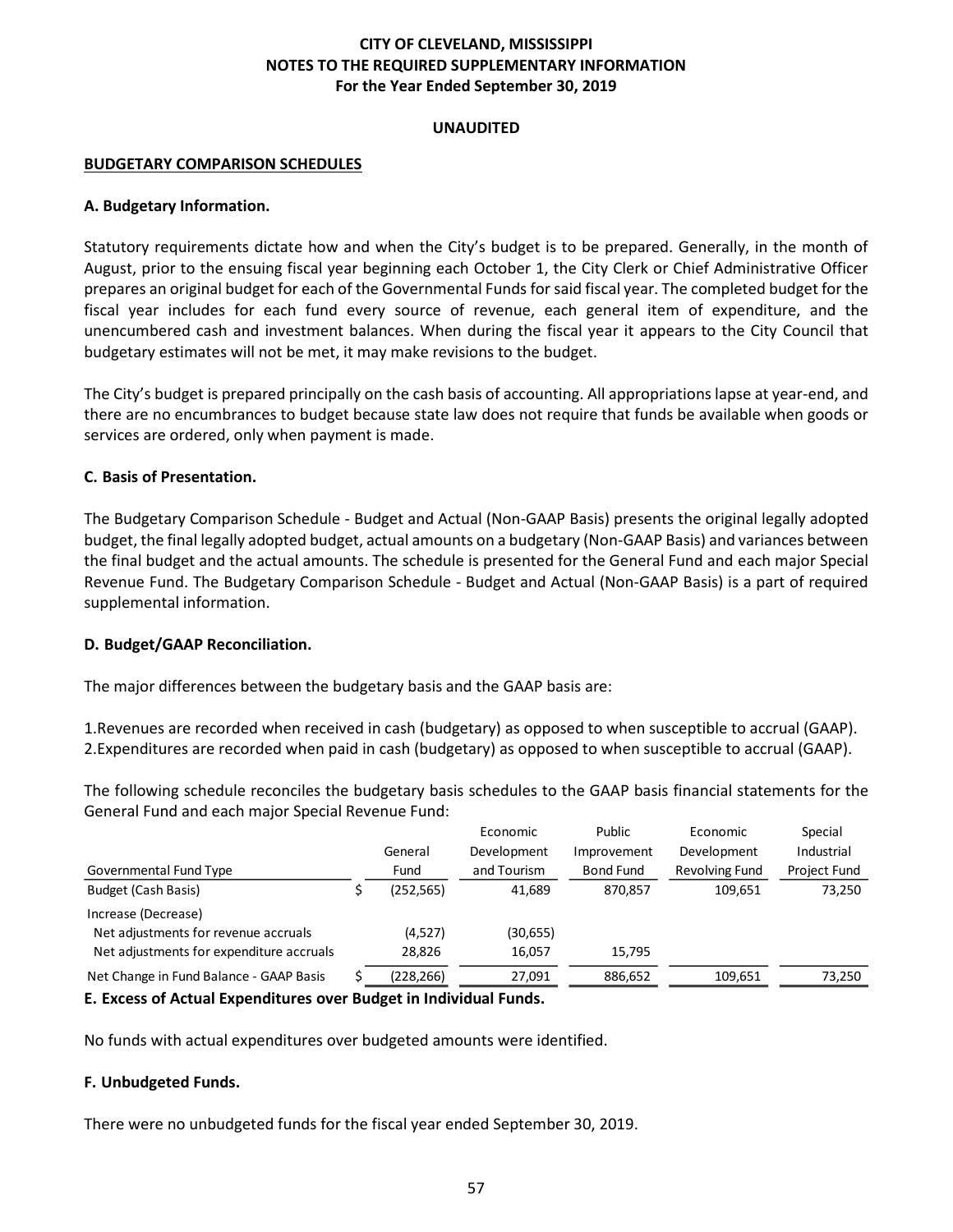# **CITY OF CLEVELAND, MISSISSIPPI NOTES TO THE REQUIRED SUPPLEMENTARY INFORMATION For the Year Ended September 30, 2019**

# **UNAUDITED**

### **PENSION SCHEDULES**

### **A. Changes in benefit provisions.**

#### 2017

Effective July 1, 2016, the interest rate on employee contributions shall be calculated based on the money market rate as published by the Wall Street Journal on December 31 of each preceding year with a minimum rate of one percent and a maximum rate of five percent.

### **B. Changes of assumptions.**

### 2015

The expectation of retired life mortality was changed to the RP-2014 Healthy Annuitant Blue Collar Table projected to 2016 using Scale BB rather than the RP-2000 Mortality Table, which was used prior to 2015.

The expectation of disabled mortality was changed to the RP-2014 Disabled Retiree Table, rather than the RP-2000 Disabled Mortality Table, which was used prior to 2015.

Withdrawal rates, pre-retirement mortality rates, disability rates and service retirement rates were also adjusted to more closely reflect actual experience.

Assumed rates of salary increase were adjusted to more closely reflect actual and anticipated experience.

The price inflation and investment rate of return assumptions were changed from 3.50% to 3.00% and 8.00% to 7.75%, respectively.

# 2016

The assumed rate of interest credited to employee contributions was changed from 3.50% to 2.00%.

# 2017

The expectation of retired life mortality was changed to the RP-2014 Healthy Annuitant Blue Collar Mortality Table projected with Scale BB to 2022. Small adjustments were also made to the Mortality Table for disabled lives.

The wage inflation assumptions were reduced from 3.75% to 3.25%

Withdrawal rates, pre-retirement mortality rates, disability rates and service retirement rates were also adjusted to more closely reflect actual.

The percentage of active member disabilities assumed to be in the line of duty was increased from 6% to 7%.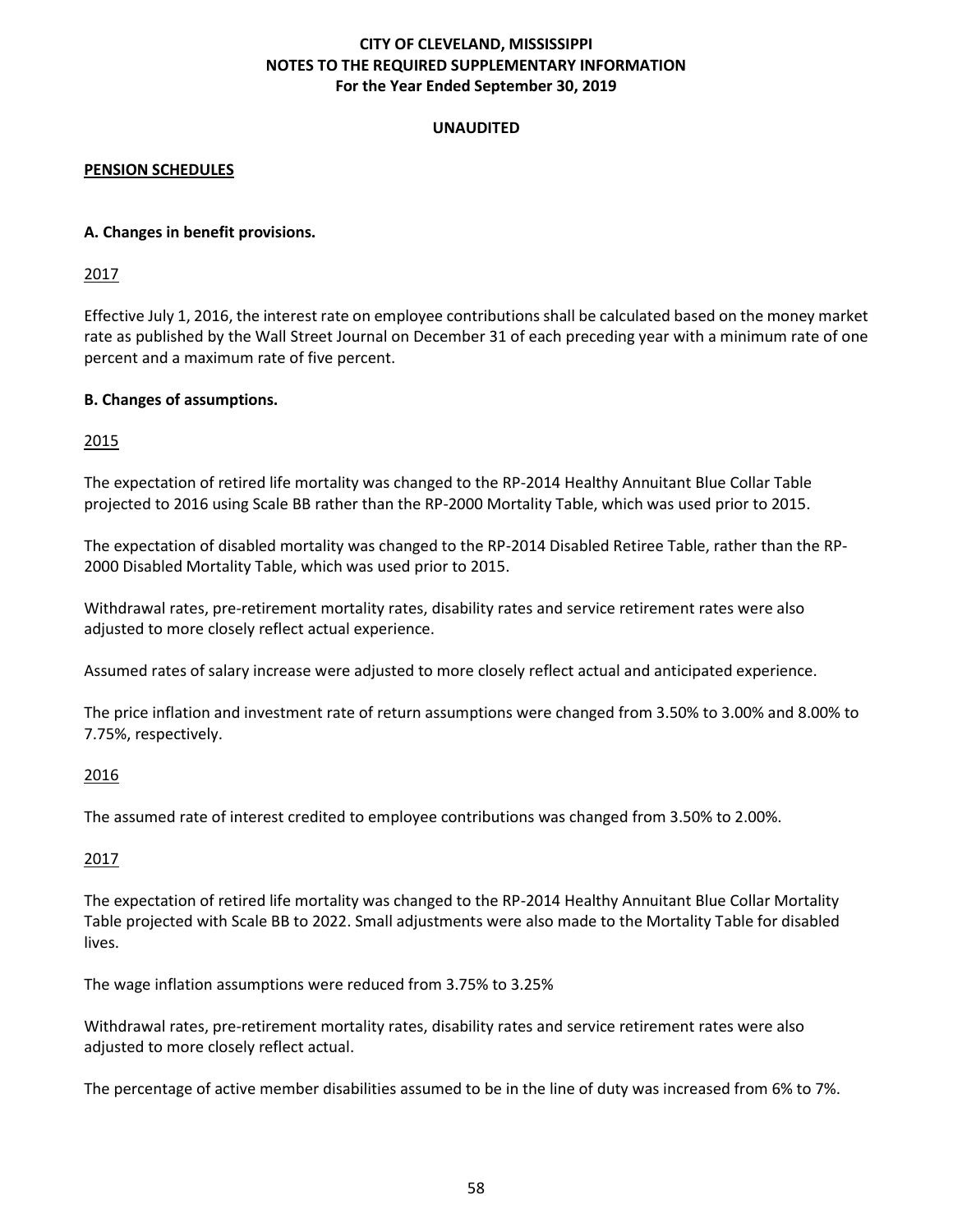# **CITY OF CLEVELAND, MISSISSIPPI NOTES TO THE REQUIRED SUPPLEMENTARY INFORMATION For the Year Ended September 30, 2019**

### **UNAUDITED**

### 2019

The expectation of retired life mortality was changed to the PubS.H-2010(B) Retiree Table with the following adjustments:

For males, 112% of male rates from ages 18 to 75 scaled down to 105% for ages 80 to 119.

For females, 85% of the female rates from ages 18 to 65 scaled up to 102% for ages 75 to 119.

Projection scale MP-2018 will be used to project future improvements in life expectancy generationally.

The expectation of disabled mortality was changed to PubT.H-2010 Disabled Retiree Table for disabled retirees with the following adjustments:

For males, 137% of male rates at all ages.

For females, 115% of female rates at all ages.

Projection scale MP-2018 will be used to project future improvements in life expectancy generationally.

The price inflation assumption was reduced from 3.00% to 2.75%.

The wage inflation assumption was reduced from 3.25% to 3.00%.

Withdrawal rates, pre-retirement mortality rates, and service retirement rates were also adjusted to more closely reflect actual experience.

The percentage of active member disabilities assumed to be in the line of duty was increased from 7% to 9%.

Method and assumptions used in calculations of actuarially determined contributions. The actuarially determined contribution rates in the schedule of employer contributions are calculated as of June 30, two years prior to the end of the fiscal year in which contributions are reported (June 30, 2017 valuation for the June 30, 2019 fiscal year end).The following actuarial methods and assumptions were used to determine the most recent contribution rate reported in that schedule:

| Actuarial cost method         | Entry age                                                                             |  |  |  |
|-------------------------------|---------------------------------------------------------------------------------------|--|--|--|
| Amortization method           | Level percentage of payroll, open                                                     |  |  |  |
| Remaining amortization period | 38.4 years                                                                            |  |  |  |
| Asset valuation method        | 5-year smoothed market                                                                |  |  |  |
| Price Inflation               | 3.00 percent                                                                          |  |  |  |
| Salary increase               | 3.25 percent to 18.50<br>percent,<br>including inflation                              |  |  |  |
| Investment rate of return     | 7.75 percent, net of pension plan<br>including<br>investment<br>expense,<br>inflation |  |  |  |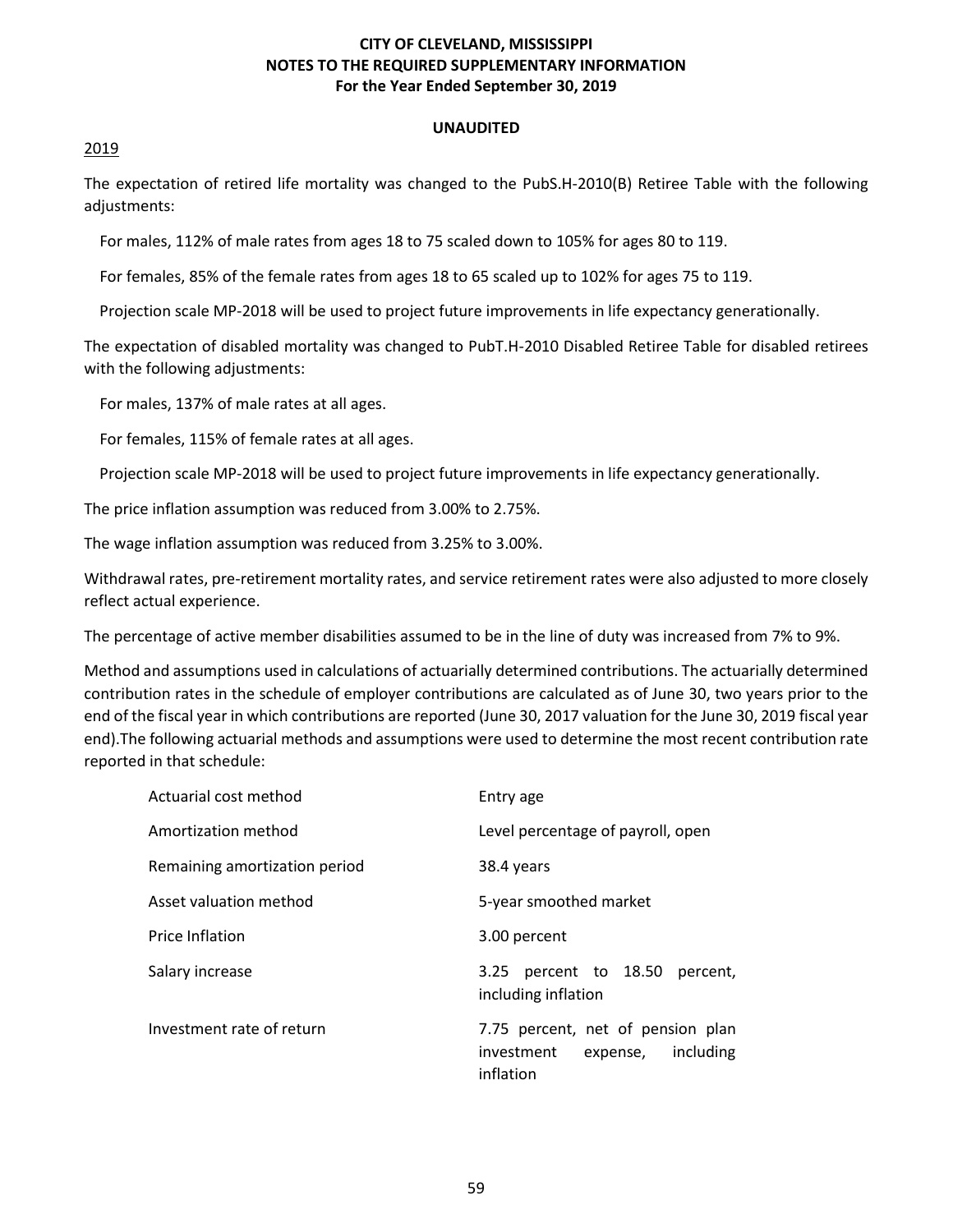**CITY OF CLEVELAND, MISSISSIPPI**

# **OTHER INFORMATION**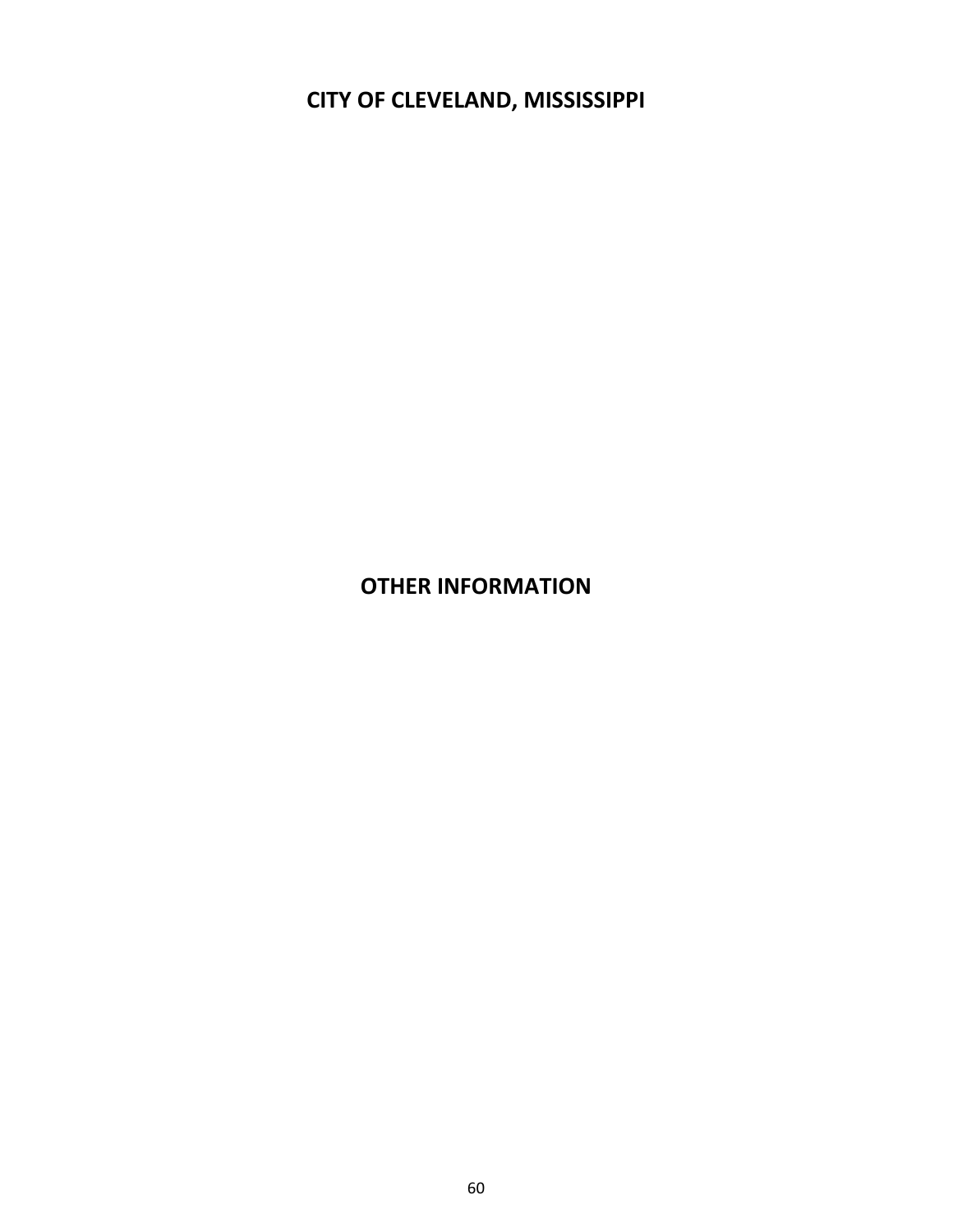# **CITY OF CLEVELAND, MISSISSIPPI SCHEDULE OF SURETY BONDS FOR CITY OFFICIALS For the Year Ended September 30, 2019**

# **UNAUDITED**

|                              |                                       | Bond    | Expiration    | Surety           |
|------------------------------|---------------------------------------|---------|---------------|------------------|
| Name                         | Position                              | Amount  | Date          | Company          |
|                              |                                       |         |               |                  |
| <b>Billy Nowell</b>          | Mayor                                 | 100,000 | Jul-21        | Western          |
| Maurice Smith                | Alderman Ward 1                       | 100,000 | Jul-21        | <b>FCCI</b>      |
| Robert L. Sanders            | Alderman Ward 2                       | 100,000 | Jul-21        | Western          |
| Danny Abraham                | Alderman Ward 3                       | 100,000 | Jul-21        | <b>FCCI</b>      |
| Kirkham Povall               | Alderman Ward 4                       | 100,000 | Jul-21        | Western          |
| James Paul Janoush           | Alderman Ward 5                       | 100,000 | Jul-21        | <b>FCCI</b>      |
| Theodore R. Campbell         | Alderman Ward 6                       | 100,000 | Jul-21        | <b>FCCI</b>      |
| Gary Gainspoletti            | Alderman-At-Large                     | 100,000 | Apr-21        | <b>FCCI</b>      |
| Dominique Green              | City Clerk                            | 50,000  | Sep-20        | <b>FCCI</b>      |
| Linda Brown                  | Deputy City Clerk                     | 65,000  | Oct-19        | St. Paul         |
| Betha Watson                 | Payroll Clerk                         | 50,000  | Jul-20        | Travelers        |
| Jamie Ferguson Jacks         | City Attorney                         | 50,000  | Jul-20        | <b>FCCI</b>      |
| Michele Lucas                | <b>Municipal Court Clerk</b>          | 50,000  | Mar-20        | <b>FCCI</b>      |
| Jodie W. Felton              | Deputy Court Clerk                    | 50,000  | Jul-20        | <b>FCCI</b>      |
| Patsy Lawson                 | Deputy Court Clerk                    | 50,000  | Jul-20        | <b>FCCI</b>      |
| Charles "Buster" Bingham     | Chief of Police                       | 50,000  | Oct-20        | <b>FCCI</b>      |
| Marilyn D. Adams Cox         | <b>Utility Manager</b>                | 50,000  | Aug-20        | <b>Travelers</b> |
| Rose M. Walters              | <b>Utility Clerk</b>                  | 50,000  | Jun-20        | <b>CNA</b>       |
| <b>Brittney Beevers</b>      | <b>Utility Clerk</b>                  | 50,000  | <b>Jun-20</b> | <b>CNA</b>       |
| <b>Secandrice Davis</b>      | <b>Utility Clerk</b>                  | 50,000  | Dec-19        | <b>CNA</b>       |
| Jeffery Clint Johnson        | Airport Director                      | 50,000  | Aug-20        | <b>FCCI</b>      |
| Stephen Glorioso             | Parks Department                      | 50,000  | Aug-20        | <b>FCCI</b>      |
| Greg Jackson                 | Fire Inspector                        | 50,000  | Jun-20        | <b>FCCI</b>      |
| Kenneth Taylor               | <b>Community Development Director</b> | 50,000  | Feb-20        | <b>FCCI</b>      |
| Kimberly Chisolm             | <b>Assistant Director</b>             | 50,000  | Jan-20        | Travelers        |
| Hope Johnson                 | Office Clerk                          | 50,000  | Mar-20        | <b>FCCI</b>      |
| <b>Billy Trotter</b>         | Code Enforcement Officer              | 50,000  | Mar-20        | <b>FCCI</b>      |
| Danita Staples               | Housing Inspector                     | 50,000  | Jan-20        | <b>FCCI</b>      |
| <b>Britonya Gort</b>         | <b>Collections Clerk</b>              | 50,000  | Apr-20        | <b>CNA</b>       |
| <b>Brandy Murphy</b>         | <b>Public Works Clerk</b>             | 50,000  | Jan-20        | Travelers        |
| Michelle Arbuckle            | Accountant                            | 50,000  | <b>Nov-20</b> | <b>FCCI</b>      |
| <b>Travis Dudley Tribble</b> | Police Department                     | 50,000  | <b>Dec-19</b> | <b>FCCI</b>      |
| <b>Brian Davis</b>           | <b>Animal Shelter</b>                 | 50,000  | Feb-20        | <b>FCCI</b>      |
| Leigh Ann Hall               | Animal Shelter                        | 50,000  | Feb-20        | <b>FCCI</b>      |
| Lisa Miller                  | Railroad Heritage Museum              | 50,000  | Feb-20        | <b>FCCI</b>      |
| Jamie Gregory-Grant          | Animal Shelter                        | 50,000  | Mar-20        | <b>CNA</b>       |
| Raphael Bell                 | Public Works                          | 50,000  | Mar-20        | <b>FCCI</b>      |
| Jason Woods                  | Parks Department                      | 50,000  | May-20        | Travelers        |
| Chiquita Robinson            | Parks Department                      | 50,000  | Aug-20        | <b>CNA</b>       |
| Joe Wayne Smith              | Police Department                     | 50,000  | Dec-19        | <b>FCCI</b>      |

61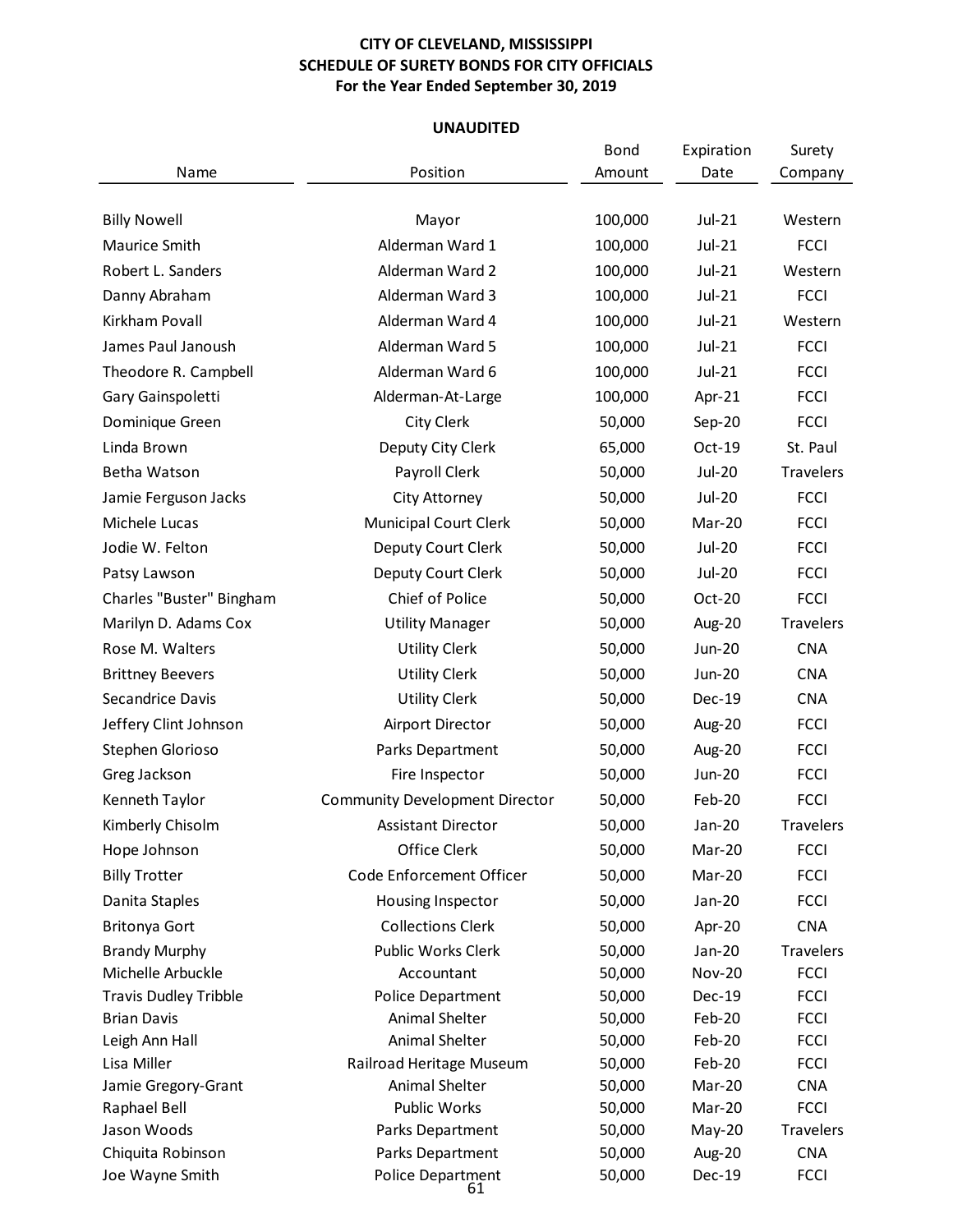# **CITY OF CLEVELAND, MISSISSIPPI SCHEDULE OF LONG-TERM DEBT For the Year Ended September 30, 2019 UNAUDITED**

|                                                          |                  |               |           |                          |                | <b>Amount Due</b> |            |
|----------------------------------------------------------|------------------|---------------|-----------|--------------------------|----------------|-------------------|------------|
| <b>Issue</b>                                             | <b>Balance</b>   |               |           |                          | <b>Balance</b> |                   | Remaining  |
| <b>Description</b><br>Date                               | 09/30/18         | <b>Issued</b> | Paid      | <b>Adjustments</b>       | 09/30/19       | 2020              | Years      |
| <b>General Obligation Bonds</b>                          |                  |               |           |                          |                |                   |            |
| <b>General Obligation</b><br>03/01/07                    | \$<br>370,000    |               | 85,000    |                          | 285,000        | 90,000            | 195,000    |
| 05/01/10<br>Public Improvement                           | 280,000          |               | 140,000   |                          | 140,000        | 140,000           |            |
| 05/01/11<br>Public Improvement                           | 345,000          |               | 115,000   |                          | 230,000        | 115,000           | 115,000    |
| 01/26/12<br>Public Improvement                           | 560,000          |               | 140,000   |                          | 420,000        | 140,000           | 280,000    |
| Public Improvement<br>04/15/13                           | 660,000          |               | 120,000   |                          | 540,000        | 125,000           | 415,000    |
| 04/15/14<br>Public Improvement                           | 905,000          |               | 135,000   |                          | 770,000        | 140,000           | 630,000    |
| 08/01/15<br>Public Improvement                           | 1,030,000        |               | 135,000   |                          | 895,000        | 140,000           | 755,000    |
| 02/01/16<br>Public Improvement                           | 1,580,000        |               | 180,000   |                          | 1,400,000      | 185,000           | 1,215,000  |
| 03/02/17<br>Public Improvement                           | 1,845,000        |               | 185,000   |                          | 1,660,000      | 190,000           | 1,470,000  |
| 02/06/18<br>Public Improvement                           | 1,500,000        |               | 150,000   |                          | 1,350,000      | 150,000           | 1,200,000  |
| 03/01/19<br>Public Improvement                           |                  | 2,000,000     |           |                          | 2,000,000      | 165,000           | 1,835,000  |
| <b>Total General Obligation Bonds</b>                    | 9,075,000        | 2,000,000     | 1,385,000 | $\overline{\phantom{a}}$ | 9,690,000      | 1,580,000         | 8,110,000  |
| <b>Other Loans</b>                                       |                  |               |           |                          |                |                   |            |
| 08/01/03<br>State of Mississippi (MDA Faurecia - City)   | 46,993           |               | 41,910    | (5,083)                  |                |                   |            |
| State of Mississippi (MDA Faurecia - County)<br>08/01/03 | 46,993           |               | 41,910    | (5,083)                  |                |                   |            |
| State of Mississippi (MDEQ #1)<br>08/01/03               | 520,113          |               | 105,936   |                          | 414,177        | 107,805           | 306,372    |
| 09/25/03<br>State of Mississippi (MDEQ #2)               | 531,314          |               | 84,726    |                          | 446,588        | 86,221            | 360,367    |
| 04/21/06<br>State of Mississippi (MDEQ #3)               | 509,011          |               | 65,098    |                          | 443,913        | 66,411            | 377,502    |
| 10/14/05<br>State of Mississippi (MDEQ #4)               | 832,136          |               | 88,023    |                          | 744,113        | 90,249            | 653,864    |
| 08/25/06<br>State of Mississippi (MDEQ #5)               | 709,098          |               | 61,529    |                          | 647,569        | 62,614            | 584,955    |
| State of Mississippi (MDEQ #6)<br>02/10/17               | 6,167,992        | 213,851       | 161,841   |                          | 6,220,002      | 281,313           | 5,938,689  |
| <b>Total Other Loans</b>                                 | 9,363,650        | 213,851       | 650,973   | (10, 166)                | 8,916,362      | 694,613           | 8,221,749  |
| <b>Capital Leases</b>                                    |                  |               |           |                          |                |                   |            |
| <b>Street Sweeper</b>                                    |                  | 239,900       | 22,148    |                          | 217,752        | 45,474            | 172,278    |
| Police Vehicles                                          |                  | 94,468        | 16,792    |                          | 77,676         | 23,034            | 54,642     |
| Animal Shelter Van                                       |                  | 24,070        | 4,278     |                          | 19,792         | 5,869             | 13,923     |
| 09/21/12<br>Siemens Public, Inc.                         | 2,398,997        |               | 209,322   |                          | 2,189,675      | 215,590           | 1,974,085  |
| <b>Total Capital Leases</b>                              | 2,398,997        | 358,438       | 252,540   | $\omega$                 | 2,504,895      | 289,967           | 2,214,928  |
| <b>Other</b>                                             |                  |               |           |                          |                |                   |            |
| <b>Compensated Absences</b>                              | 182,564          |               | 11,943    |                          | 170,621        |                   |            |
| <b>Total Long Term Debt</b>                              | 21,020,211<br>\$ | 2,572,289     | 2,300,456 | (10, 166)                | 21,281,878     | 2,564,580         | 18,546,677 |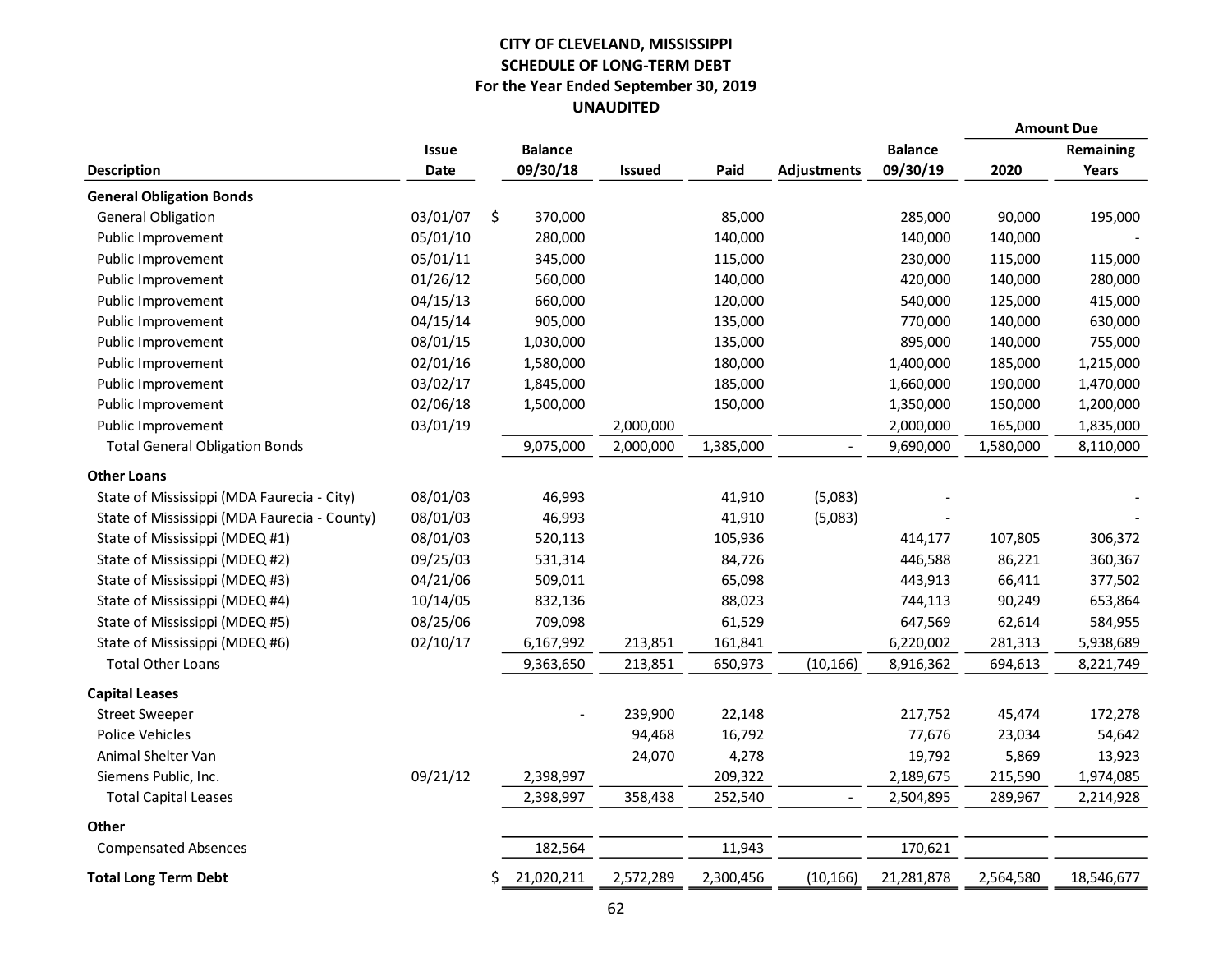# **CITY OF CLEVELAND, MISSISSIPPI GENERAL BOND AND INTEREST FUND SCHEDULE OF REVENUES, EXPENDITURES AND CHANGES IN FUND BALANCE – BUDGET TO ACTUAL (NON-GAAP BASIS) For the Year Ended September 30, 2019**

#### **UNAUDITED**

|                                              |                 |                        | Actual       | Variance      |
|----------------------------------------------|-----------------|------------------------|--------------|---------------|
|                                              |                 | <b>Budgeted Amount</b> | Non-GAAP     | Favorable     |
|                                              | Original        | Final                  | <b>Basis</b> | (Unfavorable) |
| <b>REVENUES:</b>                             |                 |                        |              |               |
| Taxes                                        | \$<br>1,635,684 | 1,535,564              | 1,535,564    |               |
| Miscellaneous revenues                       | 4,000           | 11,664                 | 11,664       |               |
| <b>Total Revenues</b>                        | 1,639,684       | 1,547,228              | 1,547,228    |               |
| <b>EXPENDITURES:</b>                         |                 |                        |              |               |
| Debt service                                 | 1,536,115       | 1,531,511              | 1,531,511    |               |
| <b>Total Expenditures</b>                    | 1,536,115       | 1,531,511              | 1,531,511    |               |
| Excess of Revenues over (under) Expenditures | 103,569         | 15,717                 | 15,717       |               |
| Net Change in Fund Balance                   | \$<br>103,569   | 15,717                 | 15,717       |               |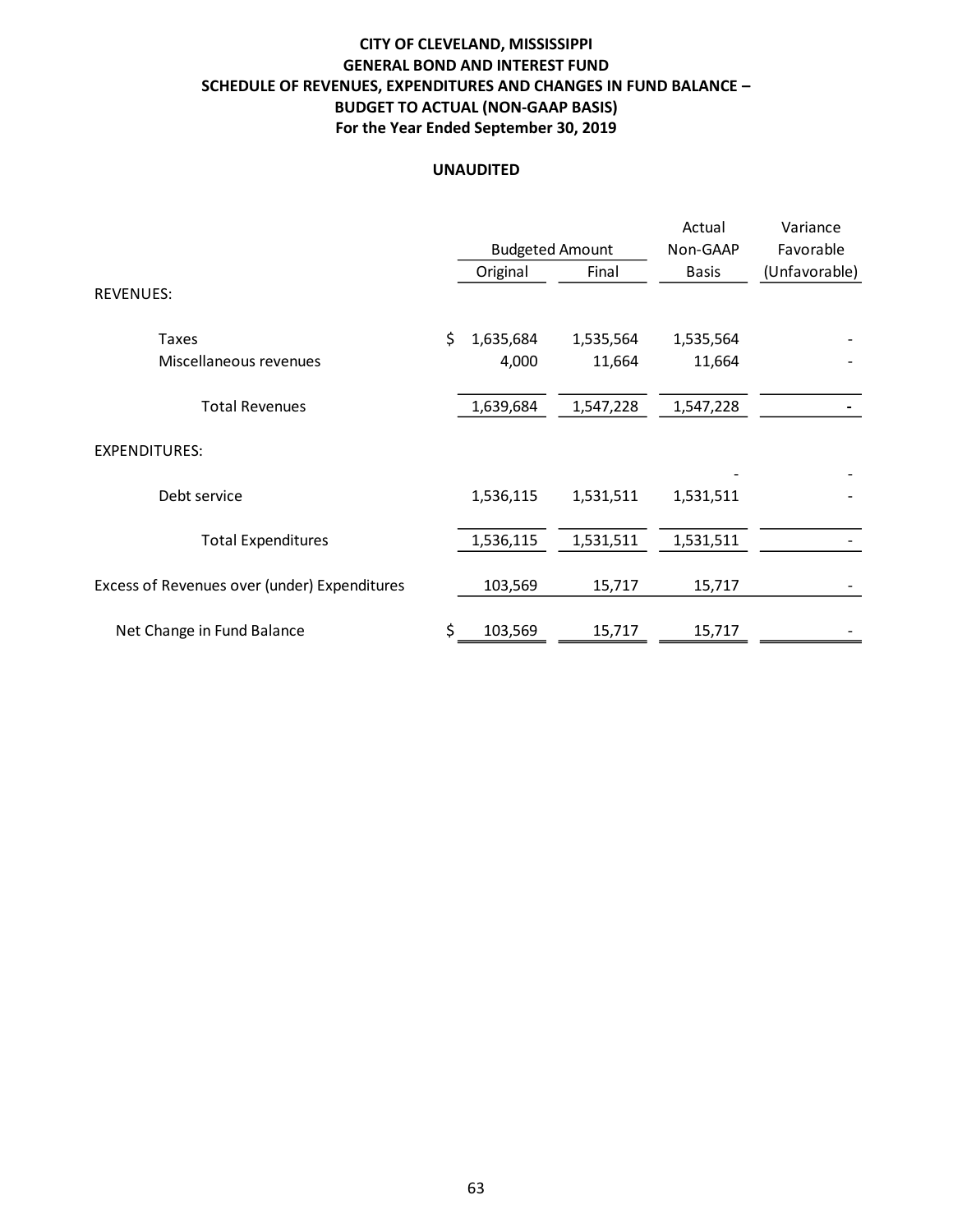# **CITY OF CLEVELAND, MISSISSIPPI BAXTER BOND FUND SCHEDULE OF REVENUES, EXPENDITURES AND CHANGES IN FUND BALANCE – BUDGET TO ACTUAL (NON-GAAP BASIS) For the Year Ended September 30, 2019**

### **UNAUDITED**

|                                              | <b>Budgeted Amount</b> |         | Actual<br>Non-GAAP | Variance<br>Favorable |  |
|----------------------------------------------|------------------------|---------|--------------------|-----------------------|--|
|                                              | Original               | Final   | <b>Basis</b>       | (Unfavorable)         |  |
| <b>REVENUES:</b>                             |                        |         |                    |                       |  |
| Lease payment                                | \$<br>190,120          | 74,042  | 74,042             |                       |  |
| Miscellaneous revenues                       | 125                    | 22,099  | 22,099             |                       |  |
| <b>Total Revenues</b>                        | 190,245                | 96,141  | 96,141             |                       |  |
| <b>EXPENDITURES:</b>                         |                        |         |                    |                       |  |
| Debt Service                                 | 199,710                | 104,650 | 104,650            |                       |  |
| <b>Total Expenditures</b>                    | 199,710                | 104,650 | 104,650            |                       |  |
| Excess of Revenues over (under) Expenditures | \$<br>(9,465)          | (8,509) | (8,509)            |                       |  |
| OTHER FINANCING SOURCES (USES)               |                        |         |                    |                       |  |
| Transfers in                                 | 9,590                  | 9,590   | 9,590              |                       |  |
| Total other financing sources (uses)         | 9,590                  | 9,590   | 9,590              |                       |  |
| Net Change in Fund Balance                   | 125                    | 1,081   | 1,081              |                       |  |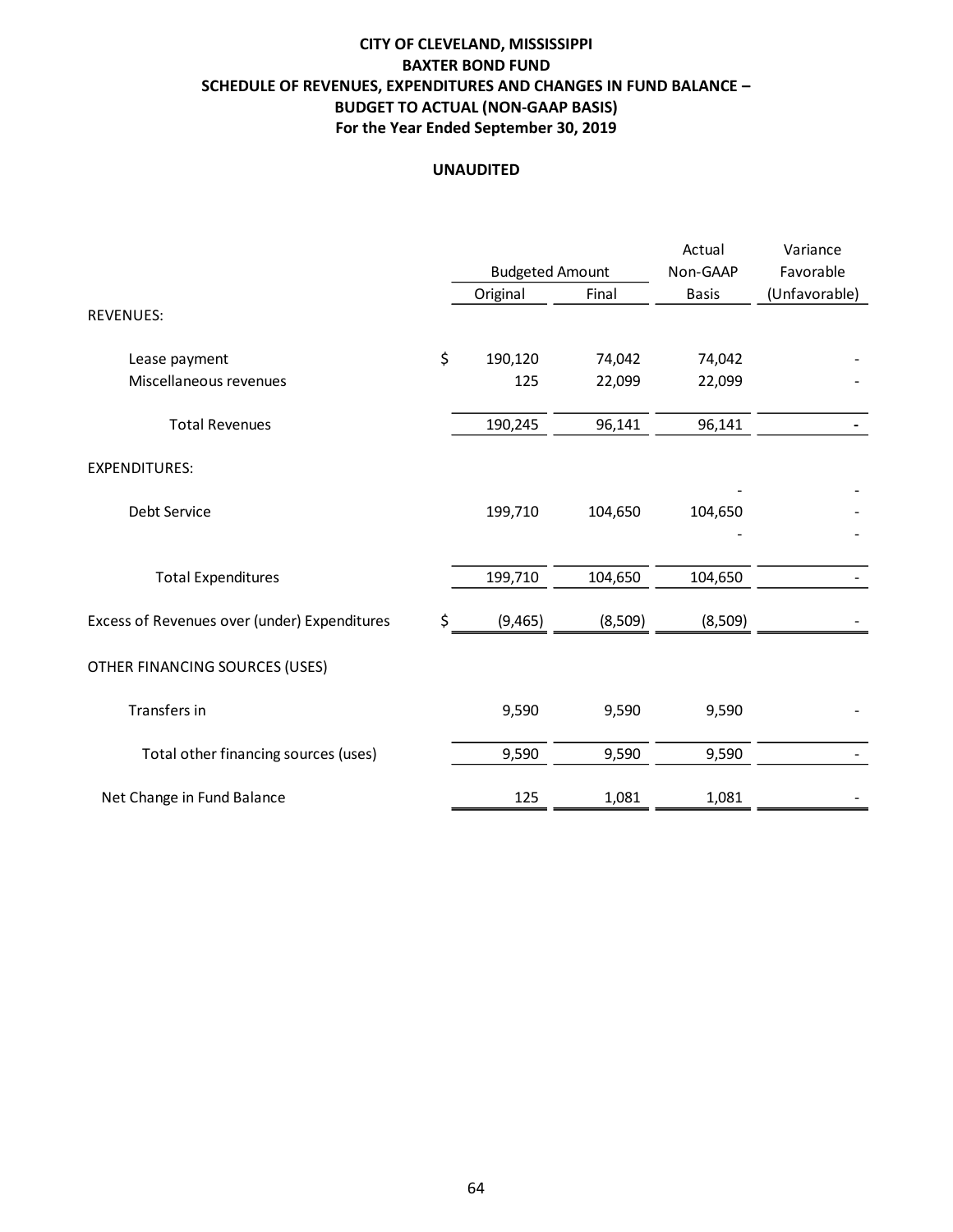**CITY OF CLEVELAND, MISSISSIPPI**

# **STATISTICAL INFORMATION**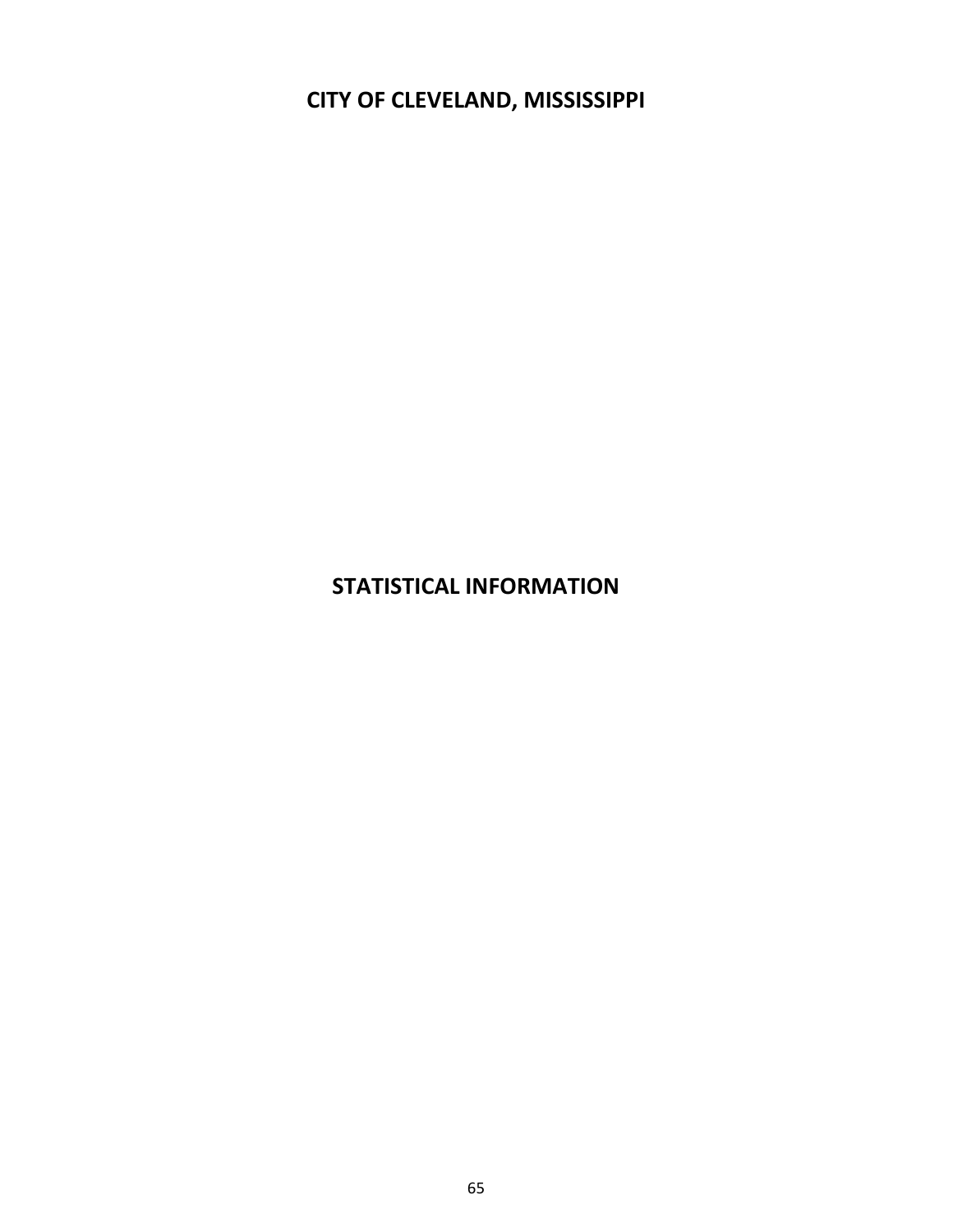# **CITY OF CLEVELAND, MISSISSIPPI GOVERNMENTAL REVENUES BY SOURCE Last Ten Fiscal Years UNAUDITED**

| Fiscal |                 | Fines, Fees,       |                   | Charges for     | <b>Miscellaneous</b> | <b>Miscellaneous</b> | Total       |
|--------|-----------------|--------------------|-------------------|-----------------|----------------------|----------------------|-------------|
| Year   | Taxes           | Licenses & Permits | Intergovernmental | <b>Services</b> | Operating            | Non-Operating        | Revenues    |
|        |                 |                    |                   |                 |                      |                      |             |
| 2010   | \$<br>3,168,545 | 989,414            | 6,146,587         | 1,825,170       | 29,030               | 631,132              | 12,789,878  |
| 2011   | 3,452,491       | 891,512            | 5,786,887         | 1,884,367       | 30,857               | 643,627              | 12,689,741  |
| 2012   | 3,476,266       | 753,102            | 6,415,166         | 1,922,129       | 45,755               | 985,932              | 13,598,350  |
| 2013   | 3,639,795       | 787,222            | 10,361,838        | 2,077,427       | 63,957               | 579,861              | 17,510,100  |
| 2014   | 3,616,307       | 851,674            | 5,470,529         | 2,071,062       | 65,761               | 848,337              | 12,923,670  |
| 2015   | 3,776,839       | 699,309            | 6,095,298         | 2,072,728       | 71,447               | 685,368              | 13,400,989  |
| 2016   | 3,831,742       | 617,105            | 5,737,746         | 835,082         | 77,200               | 309,371              | 11,408,246  |
| 2017   | 4,237,451       | 618,293            | 5,998,010         | 818,452         | 75,830               | 287,508              | 12,035,544  |
| 2018   | 4,202,827       | 649,618            | 5,721,089         | 830,251         | 71,544               | 350,692              | 11,826,021  |
| 2019   | 4,803,213       | 593,345            | 6,408,369         | 892,468         | 74,551               | 1,941,422            | 14,713,368  |
| Total  | 38,205,476      | 7,450,594          | 64,141,519        | 15,229,136      | 605,932              | 7,263,250            | 132,895,907 |
|        |                 |                    |                   |                 |                      |                      |             |



66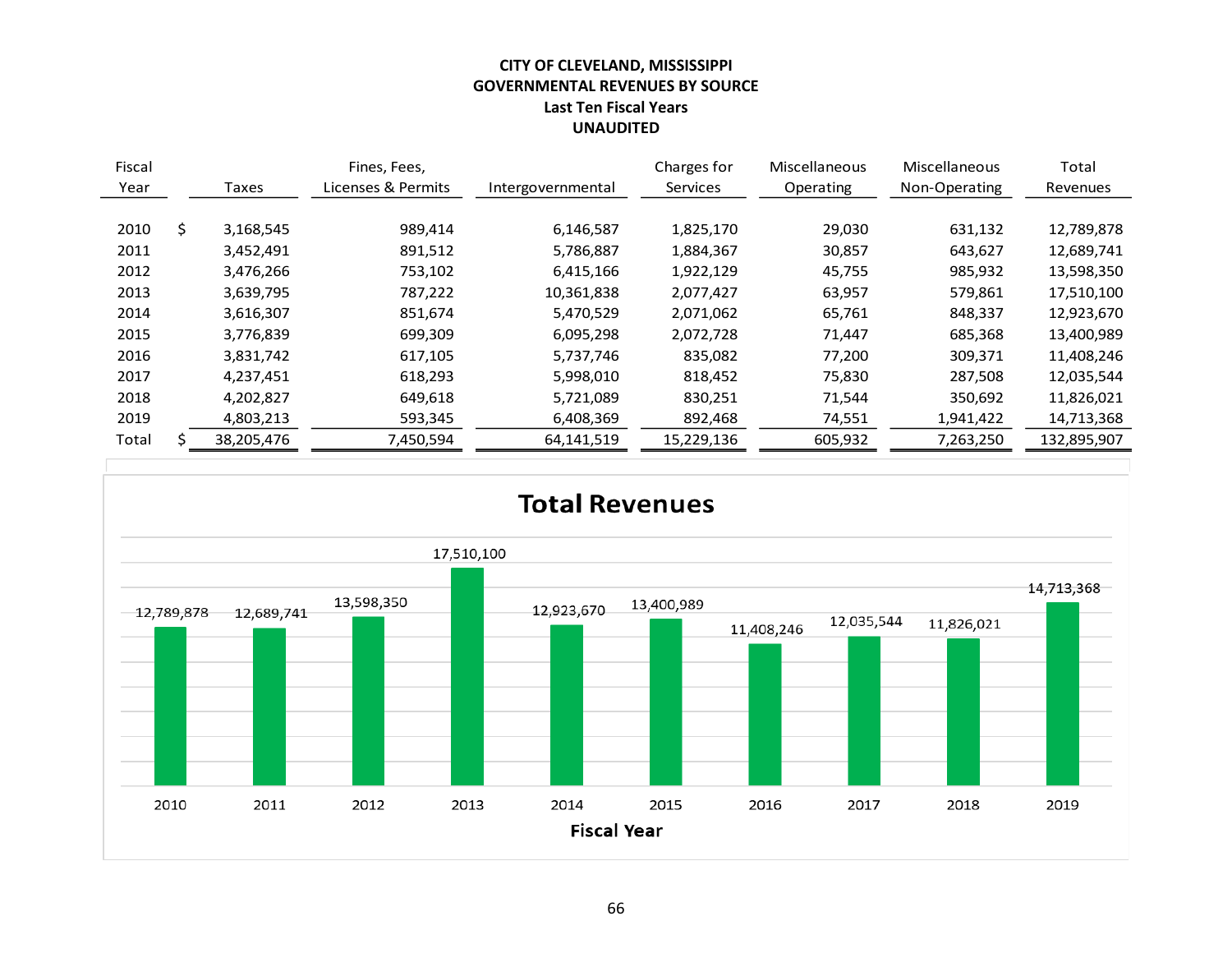# **CITY OF CLEVELAND, MISSISSIPPI GOVERNMENTAL EXPENDITURES BY FUNCTION Last Ten Fiscal Years**

**UNAUDITED**

| Fiscal |   | General    | Public     | Public     | <b>Highways</b> | Health and | Culture and | Economic    | Capital    | Debt       | Total        |
|--------|---|------------|------------|------------|-----------------|------------|-------------|-------------|------------|------------|--------------|
| Year   |   | Government | Safety     | Works      | and Streets     | Sanitation | Recreation  | Development | Projects   | Service    | Expenditures |
| 2010   | S | 1,155,818  | 4,425,880  | 1,087,903  | 1,232,154       | 1,429,977  | 564,985     | 815,055     | 1,038,348  | 1,240,046  | 12,990,166   |
| 2011   |   | 1,223,615  | 5,042,335  | 995,353    | 2,492,573       | 1,463,742  | 901,062     | 604,798     | 902,879    | 1,297,752  | 14,924,109   |
| 2012   |   | 1,181,600  | 4,601,551  | 1,156,836  | 1,675,949       | 1,551,409  | 961,954     | 789,551     | 1,259,822  | 1,346,284  | 14,524,956   |
| 2013   |   | 1,321,087  | 4,304,466  | 1,022,361  | 2,242,434       | 1,580,199  | 883,663     | 578.485     | 5,922,445  | 1,357,386  | 19,212,526   |
| 2014   |   | 1,359,258  | 4,500,937  | 1,275,236  | 1,186,603       | 1,570,646  | 839,559     | 735,750     | 797,409    | 1,394,289  | 13,659,687   |
| 2015   |   | 1,412,720  | 4,136,760  | 1,326,127  | 1,603,993       | 1,580,391  | 786.258     | 2,345,934   | 817,882    | 1,386,976  | 15,397,041   |
| 2016   |   | 1,933,730  | 4,558,367  | 3,014,995  | 1,236,959       | 650,108    | 808,905     | 1,153,562   | 34,915     | 1,391,477  | 14,783,018   |
| 2017   |   | 1,808,925  | 4,786,186  | 979,040    | 1,344,687       | 609,391    | 882,943     | 1,188,420   | 1,344,154  | 1,474,441  | 14,418,187   |
| 2018   |   | 1,858,766  | 4,354,336  | 1,313,977  | 1,850,292       | 583,445    | 746,230     | 1,053,372   | 2,124,948  | 1,545,709  | 15,431,075   |
| 2019   |   | 1,933,286  | 4,271,589  | 2,053,517  | 1,752,190       | 763,852    | 981,332     | 1,391,716   | 1,756,797  | 1,169,348  | 16,073,627   |
| Total  |   | 15,188,805 | 44,982,407 | 14,225,345 | 16,617,834      | 11,783,160 | 8,356,891   | 10,656,643  | 15,999,599 | 13,603,708 | 105,491,503  |

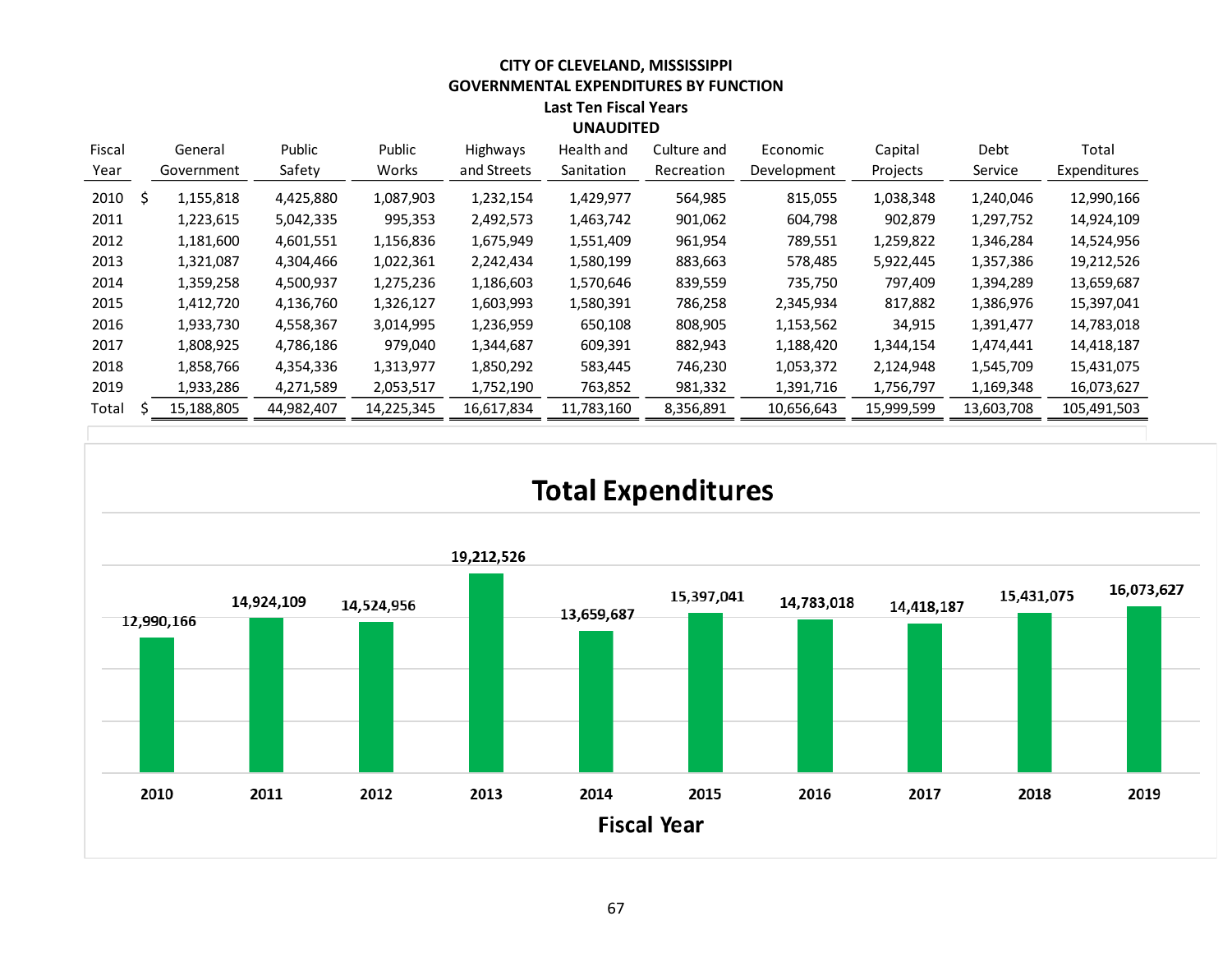# **CITY OF CLEVELAND, MISSISSIPPI COMPUTATION OF LEGAL DEBT MARGIN For the Year Ended September 30, 2019**

### **UNAUDITED**

|                                                   |                   |                    | <b>Bonds/Notes</b> | <b>Bonds/Notes</b> |
|---------------------------------------------------|-------------------|--------------------|--------------------|--------------------|
|                                                   |                   | <b>Total</b>       | Subject            | Subject            |
|                                                   |                   | <b>Outstanding</b> | To 15%             | To 20%             |
| <b>Description</b>                                |                   | G/O Debt           | Limitation         | Limitation         |
| <b>OUTSTANDING GENERAL OBLIGATION DEBT:</b>       |                   |                    |                    |                    |
| <b>General Obligation</b>                         | \$                | 285,000            | 285,000            | 285,000            |
| Public Improvement                                |                   | 140,000            | 140,000            | 140,000            |
| Public Improvement                                |                   | 230,000            | 230,000            | 230,000            |
| Public Improvement                                |                   | 420,000            | 420,000            | 420,000            |
| Public Improvement                                |                   | 540,000            | 540,000            | 540,000            |
| Public Improvement                                |                   | 770,000            | 770,000            | 770,000            |
| Public Improvement                                |                   | 895,000            | 895,000            | 895,000            |
| Public Improvement                                |                   | 1,400,000          | 1,400,000          | 1,400,000          |
| Public Improvement                                |                   | 1,660,000          | 1,660,000          | 1,660,000          |
| Public Improvement                                |                   | 1,350,000          | 1,350,000          | 1,350,000          |
| Public Improvement                                |                   | 2,000,000          | 2,000,000          | 2,000,000          |
| <b>Total Outstanding General Obligation Debt</b>  | \$                | 9,690,000          | 9,690,000          | 9,690,000          |
| <b>AUTHORIZED DEBT LIMIT:</b>                     |                   |                    |                    |                    |
| Assessed Value for the fiscal year ended          |                   |                    |                    |                    |
| September 30, 2019                                | 110,741,749<br>Ś. |                    | \$<br>16,611,262   | 22,148,350         |
| <b>Present Debt</b>                               |                   |                    |                    |                    |
| (Subject to 15% and 20% Limitation, respectively) |                   |                    | 9,690,000          | 9,690,000          |
| Margin for Further Indebtedness                   |                   |                    |                    |                    |
| (Under 15% and 20% Limitation, respectively)      |                   |                    | \$<br>6,921,262    | 12,458,350         |

#### **LIMITATION OF INDEBTEDNESS - SECTION 21-33-303 AS AMENDED**

No municipality shall hereafter issue bonds secured by a pledge of its full faith and credit for the purposes authorized by law in an amount which, when added to the then outstanding bonded indebtedness of such municipality, shall exceed either (a) fifteen percent (15%) of the assessed value of taxable property within such municipality, according to the last completed assessment for taxation, or (b) ten percent (10%) of the assessment upon which taxes were levied for its fiscal year ending September 30, 1984, whichever is greater. In computing such indebtedness, there may be deducted all bonds or other evidences of indebtedness, heretofore or hereafter issued, for school, water, sewerage systems, gas, and light and power purposes and for the construction of special improvements primarily chargeable to the property that benefited, or for the purpose of paying the municipality's proportion of any betterment program, a portion of which is primarily chargeable to the property benefited. However, in no case shall any municipality contract any indebtedness which, when added to all of the outstanding obligation indebtedness, both bonded and floating, shall exceed either (a) twenty percent (20%) of the assessed value of all taxable property within such municipality according to the last completed assessment for taxation or (b) fifteen percent (15%) of the assessment upon which taxes were levied for its fiscal year ending September 30, 1984, whichever is greater. Nothing herein contained shall be construed to apply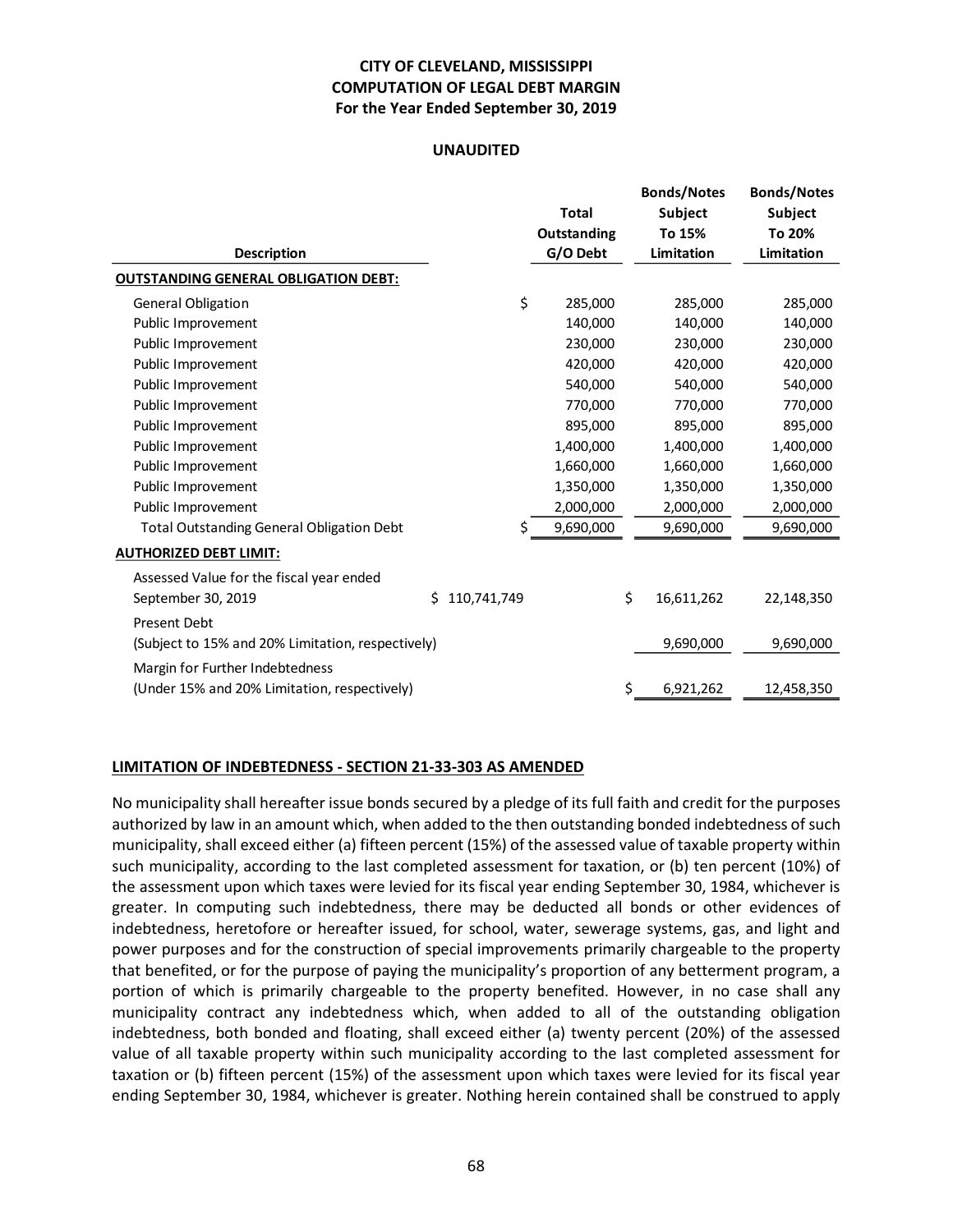# **CITY OF CLEVELAND, MISSISSIPPI COMPUTATION OF LEGAL DEBT MARGIN For the Year Ended September 30, 2019**

### **UNAUDITED**

to contract obligations in any form heretofore issued by any municipality for school purposes, or to contract obligations in any form heretofore or hereafter incurred by any municipality which are payable exclusively from the revenues of any municipality-owned utility, or to bonds issued by any municipality under the provisions of Sections 57-1-1 through 57-1-51, or to any special assessment improvement bonds issued by any municipality under the provisions of Sections 21-41-1 through 21-41-5.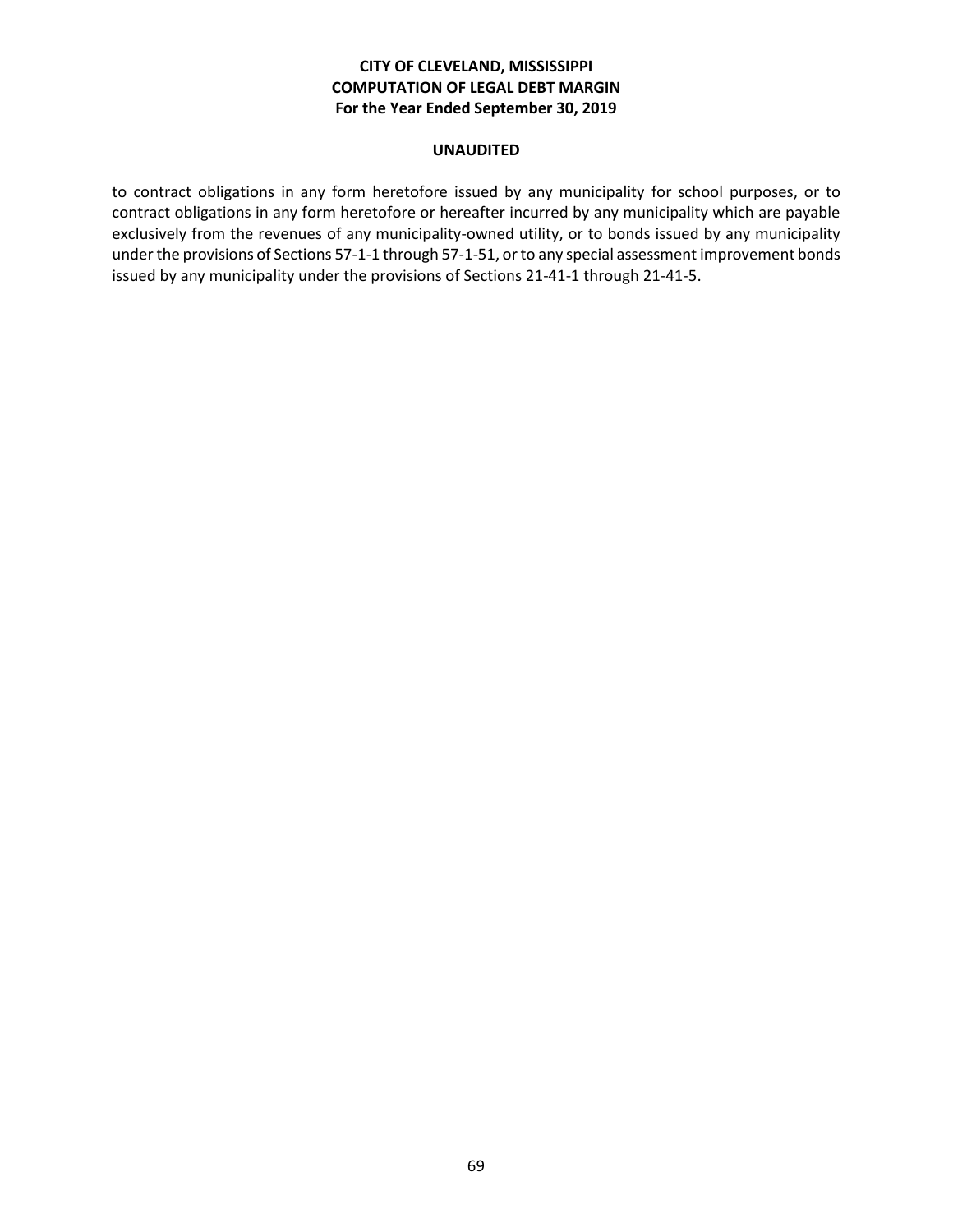**CITY OF CLEVELAND, MISSISSIPPI**

# **SPECIAL REPORTS**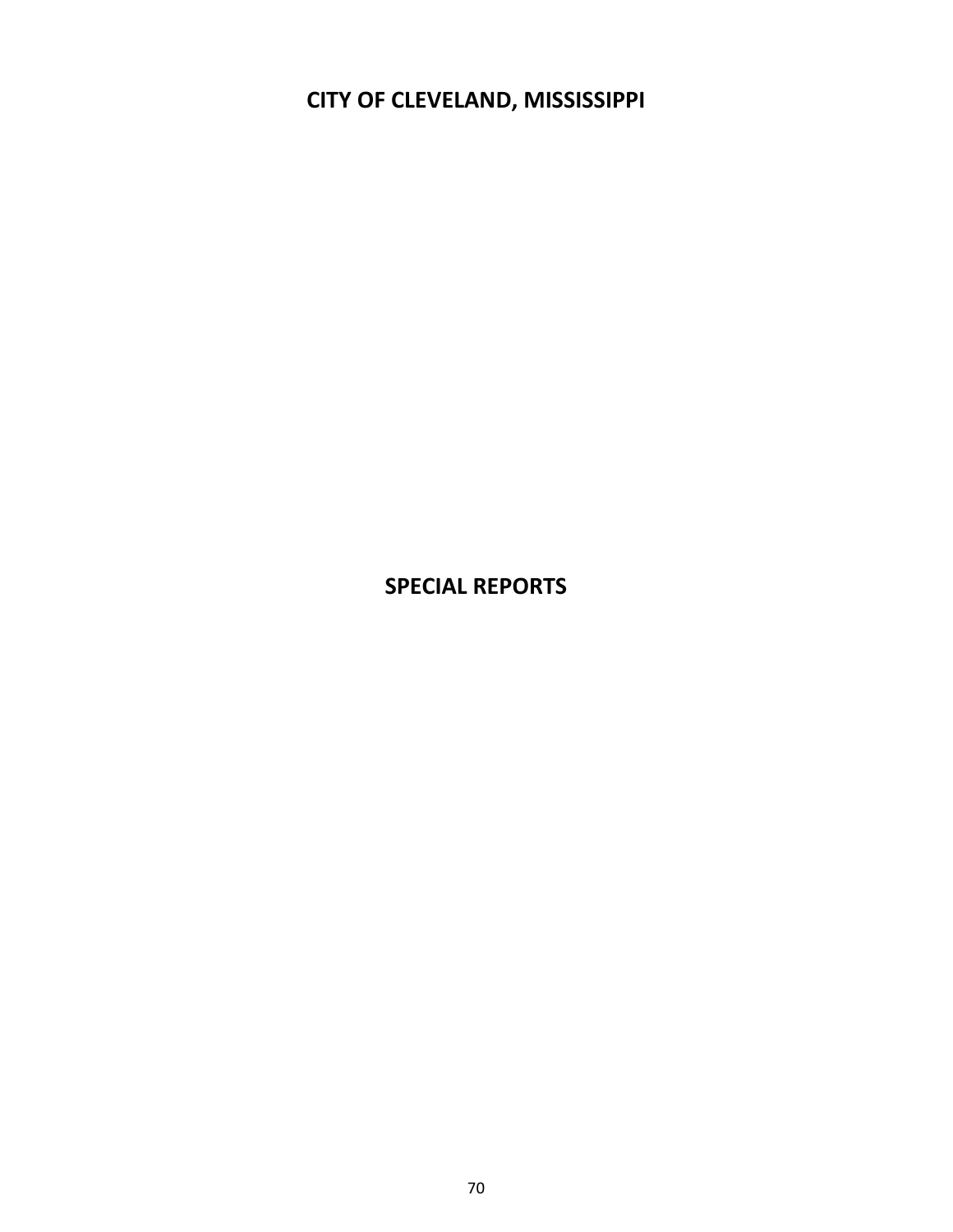

**DAVID I. BRIDGERS, JR., CPA** MEMBERS OF **WILLIAM F. BAIRD, CPA VICKSBURG, MISSISSIPPI 39180**<br>EUGENE S. CLARKE, IV, CPA

**L. KARL GOODMAN, CPA, MBA 3528 MANOR DRIVE MISSISSIPPI SOCIETY OF CPAs**

**FAX: (601) 636-1417**

**EQUERNMENT AUDIT QUALITY CENTER DAVID E. CLARKE, CPA PHONE: (601) 636-1416 PRIVATE COMPANIES PRACTICE SECTION**

# **INDEPENDENT AUDITORS' REPORT ON INTERNAL CONTROL OVER FINANCIAL REPORTING AND ON COMPLIANCE AND OTHER MATTERS BASED ON AN AUDIT OF THE FINANCIAL STATEMENTS PERFORMED IN ACCORDANCE WITH GOVERNMENT AUDITING STANDARDS**

Honorable Mayor and Board of Aldermen City of Cleveland Cleveland, Mississippi

We have audited, in accordance with the auditing standards generally accepted in the United States of America and the standards applicable to financial audits contained in *Government Auditing Standards* issued by the Comptroller General of the United States, the financial statements of the governmental activities, the businesstype activities, each major fund, and the aggregate remaining fund information of the City of Cleveland, Mississippi (the City), as of and for the year ended September 30, 2019, and the related notes to the financial statements, which collectively comprise the City's basic financial statements and have issued our report thereon dated June 24, 2020.

# **Internal Control over Financial Reporting**

In planning and performing our audit of the financial statements, we considered the City of Cleveland, Mississippi's internal control over financial reporting (internal control) to determine the audit procedures that are appropriate in the circumstances for the purpose of expressing our opinions on the financial statements, but not for the purpose of expressing an opinion on the effectiveness of the City's internal control. Accordingly, we do not express an opinion on the effectiveness of the City of Cleveland, Mississippi's internal control.

A *deficiency in internal control* exists when the design or operation of a control does not allow management or employees, in the normal course of performing their assigned functions, to prevent, or detect and correct, misstatements on a timely basis. A *material weakness* is a deficiency, or a combination of deficiencies, in internal control such that there is a reasonable possibility that a material misstatement of the entity's financial statements will not be prevented, or detected and corrected on a timely basis. A *significant deficiency* is a deficiency, or a combination of deficiencies, in internal control that is less severe than a material weakness, yet important enough to merit attention by those charged with governance.

Our consideration of internal control was for the limited purpose described in the first paragraph of this section and was not designed to identify all deficiencies in internal control that might be material weaknesses or significant deficiencies. Given these limitations, during our audit we did not identify any deficiencies in internal control that we consider to be material weaknesses. However, material weaknesses may exist that have not been identified.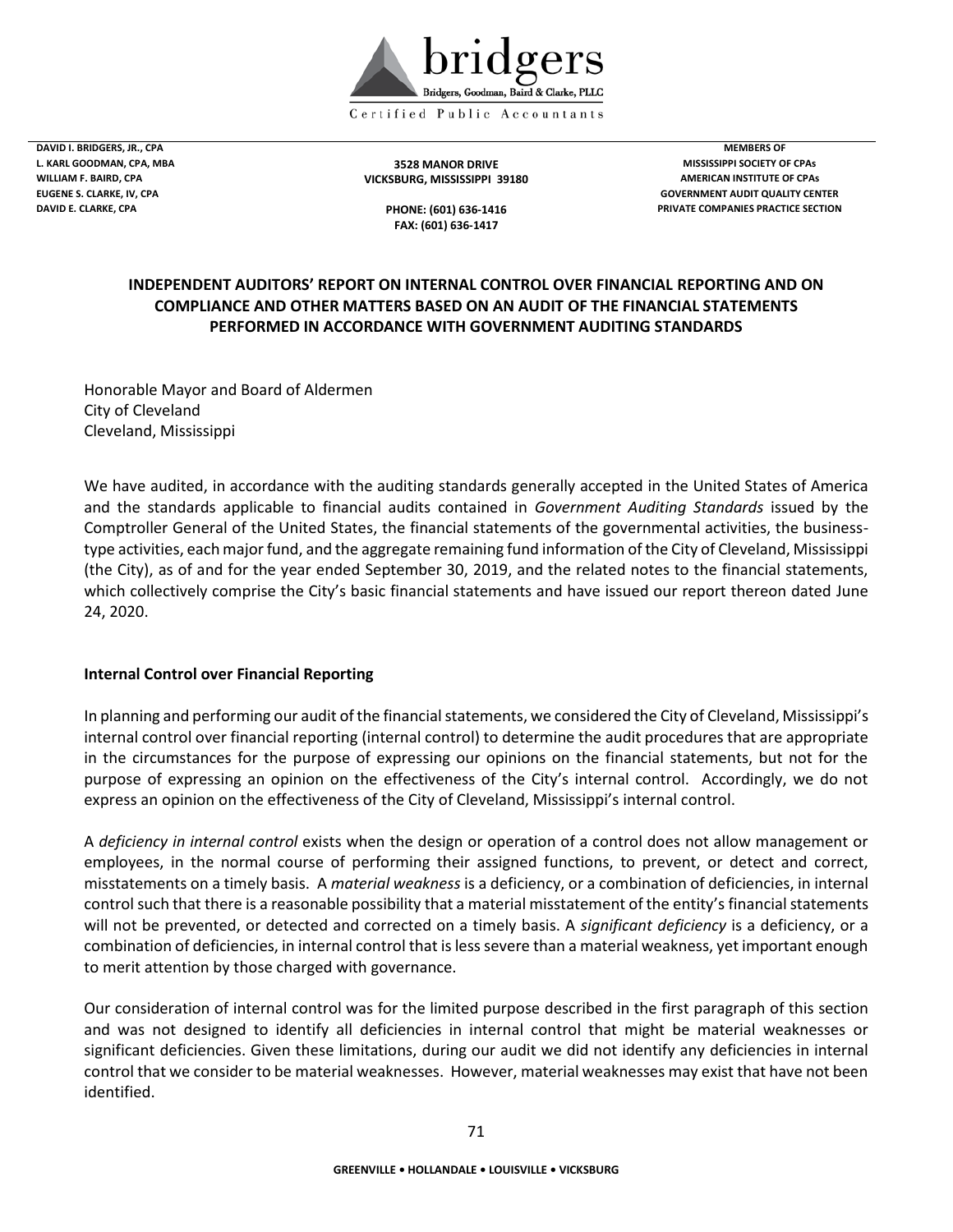## **Compliance and Other Matters**

As part of obtaining reasonable assurance about whether the City of Cleveland, Mississippi's financial statements are free from material misstatement, we performed tests of its compliance with certain provisions of laws, regulations, contracts and grant agreements, noncompliance with which could have a direct and material effect on the determination of financial statement amounts. However, providing an opinion on compliance with those provisions was not an objective of our audit, and accordingly, we do not express such an opinion. The results of our tests disclosed no instances of noncompliance or other matters that are required to be reported under *Government Auditing Standards.* 

## **Purpose of this Report**

The purpose of this report is solely to describe the scope of our testing of internal control and compliance and the result of that testing, and not to provide an opinion on the effectiveness of the entity's internal control or on compliance. This report is an integral part of an audit performed in accordance with *Government Auditing Standards* in considering the entity's internal control and compliance. Accordingly, this communication is not suitable for any other purpose. However, this report is a matter of public record and its distribution is not limited.

Bridgers, Goodman, Baird & Clarke, PLLC

Bridgers, Goodman, Baird & Clarke, PLLC Certified Public Accountants Vicksburg, Mississippi

June 24, 2020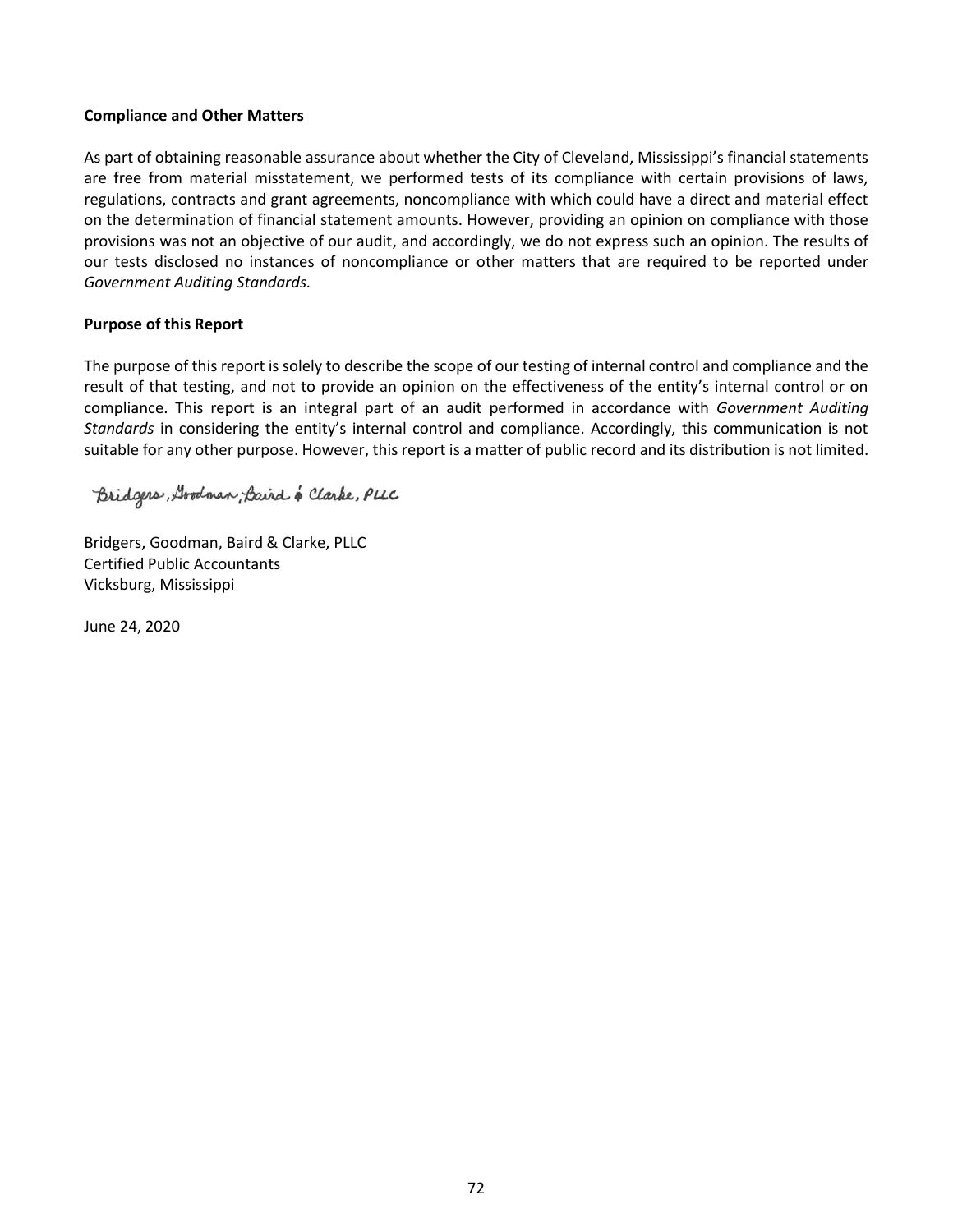

**DAVID I. BRIDGERS, JR., CPA** MEMBERS OF

**WICKSBURG, MISSISSIPPI 39180** 

**FAX: (601) 636-1417**

**L. KARL GOODMAN, CPA, MBA 3528 MANOR DRIVE MISSISSIPPI SOCIETY OF CPAs EUGENE S. CLARKE, IV, CPA GOVERNMENT AUDIT QUALITY CENTER DAVID E. CLARKE, CPA PHONE: (601) 636-1416 PRIVATE COMPANIES PRACTICE SECTION**

## **INDEPENDENT AUDITOR'S REPORT ON COMPLIANCE WITH STATE LAWS AND REGULATIONS**

Honorable Mayor and Board of Aldermen City of Cleveland Cleveland, Mississippi

We have audited the financial statements of the governmental activities, the business-type activities, each major fund, and the aggregate remaining fund information of the City of Cleveland, Mississippi, as of and for the fiscal year ended September 30, 2019, which collectively comprise the City of Cleveland, Mississippi's basic financial statements and have issued our report thereon dated June 24, 2020. We conducted our audit in accordance with auditing standards generally accepted in the United States of America and the standards applicable to financial audits contained in Government Auditing Standards, issued by the Comptroller General of the United States.

As required by the state legal compliance audit program prescribed by the Office of the State Auditor, we have also performed procedures to test compliance with certain state laws and regulations. However, providing an opinion on the City's compliance with these requirements was not an objective of our audit and, accordingly, we do not express such an opinion.

The results of those procedures and our audit of the general purpose financial statements disclosed no instances of noncompliance with state laws and regulations.

This report is intended for the information and use of management, City Council, State Auditor's Office and federal awarding agencies and pass-through entities and is not intended to be and should not be used by anyone other than these specified parties. However, this report is a matter of public record and its distribution is not limited.

Bridgers, Goodman, Baird & Clarke, PLLC

Bridgers, Goodman, Baird & Clarke, PLLC Certified Public Accountants Vicksburg, Mississippi

June 24, 2020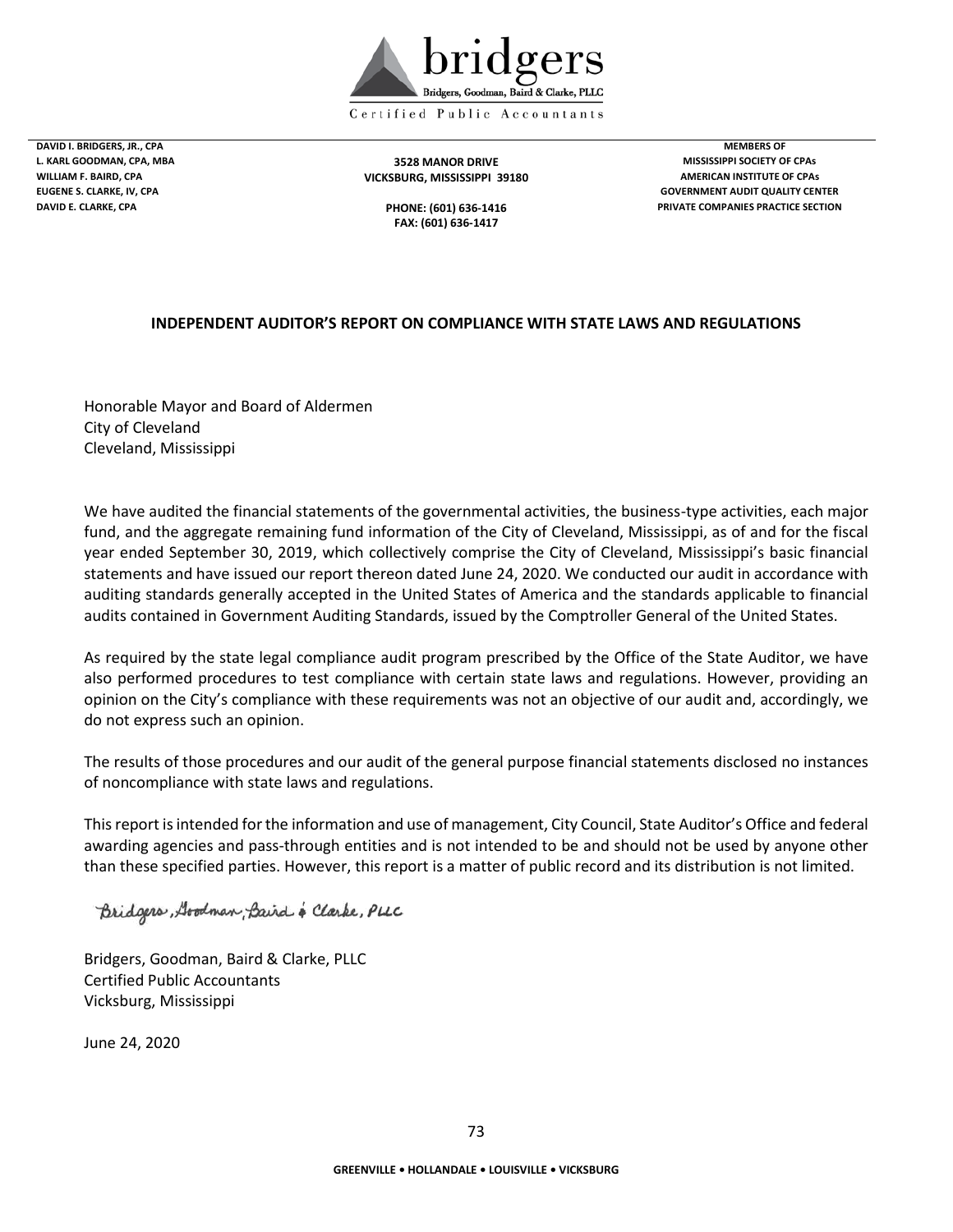

**DAVID I. BRIDGERS, JR., CPA** MEMBERS OF

**VICKSBURG, MISSISSIPPI 39180** 

**FAX: (601) 636-1417**

**L. KARL GOODMAN, CPA, MBA 3528 MANOR DRIVE MISSISSIPPI SOCIETY OF CPAs EUGENE S. CLARKE, IV, CPA GOVERNMENT AUDIT QUALITY CENTER DAVID E. CLARKE, CPA PHONE: (601) 636-1416 PRIVATE COMPANIES PRACTICE SECTION**

## **LIMITED INTERNAL CONTROL AND COMPLIANCE REVIEW MANAGEMENT REPORT**

Honorable Mayor and Board of Aldermen City of Cleveland Cleveland, Mississippi

In planning and performing our audit of the financial statements of the City of Cleveland, Mississippi for the year ended September 30, 2019, we considered the City of Cleveland, Mississippi's internal control to determine our auditing procedures for the purpose of expressing our opinions on the financial statements and not to provide assurance on internal control.

In addition, for areas not considered material to the City of Cleveland, Mississippi's financial reporting, we have performed some additional limited internal control and compliance tests. Our procedures were substantially less in scope than an audit, the objective of which is the expression of an opinion on the City's compliance with these requirements. Accordingly, we do not express such an opinion. This report does not affect our report dated June 24, 2020 on the financial statements of the City of Cleveland, Mississippi.

Although no findings came to our attention as a result of these review procedures and compliance tests, these procedures and tests cannot and do not provide absolute assurance that all state legal requirements have been complied with. Also, our consideration of the internal control would not necessarily disclose all matters within the internal control that might be weaknesses.

#### **Purpose of this Report**

This report is intended solely for the information and use of management, the City Council, and others within the entity and is not intended to be and should not be used by anyone other than these parties. However, this report is a matter of public record and its distribution is not limited.

Bridgers, Goodman, Baird & Clarke, PLLC

Bridgers, Goodman, Baird & Clarke, PLLC Certified Public Accountants Vicksburg, Mississippi

June 24, 2020

.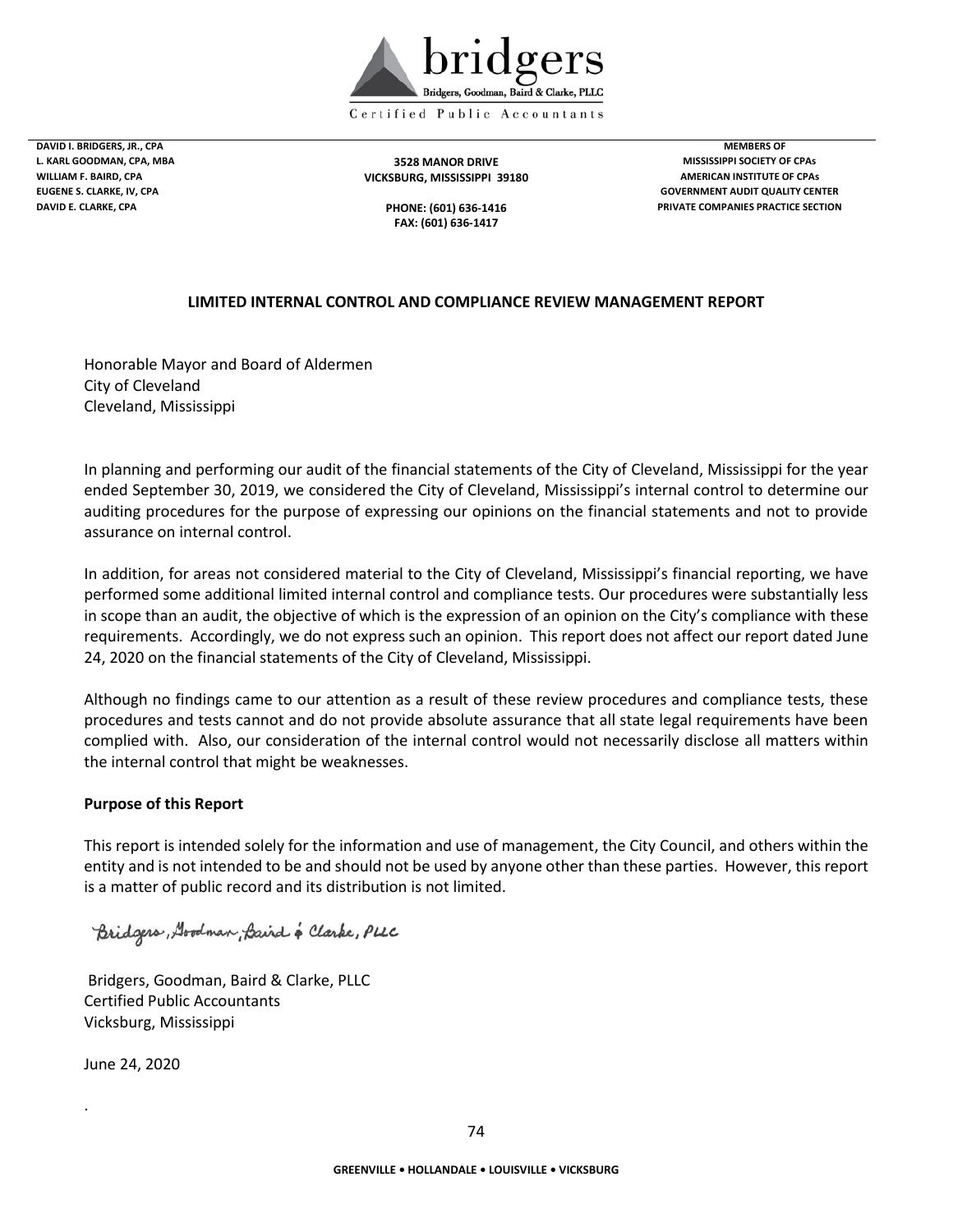**CITY OF CLEVELAND, MISSISSIPPI**

**SCHEDULE OF FINDINGS AND RESPONSES**